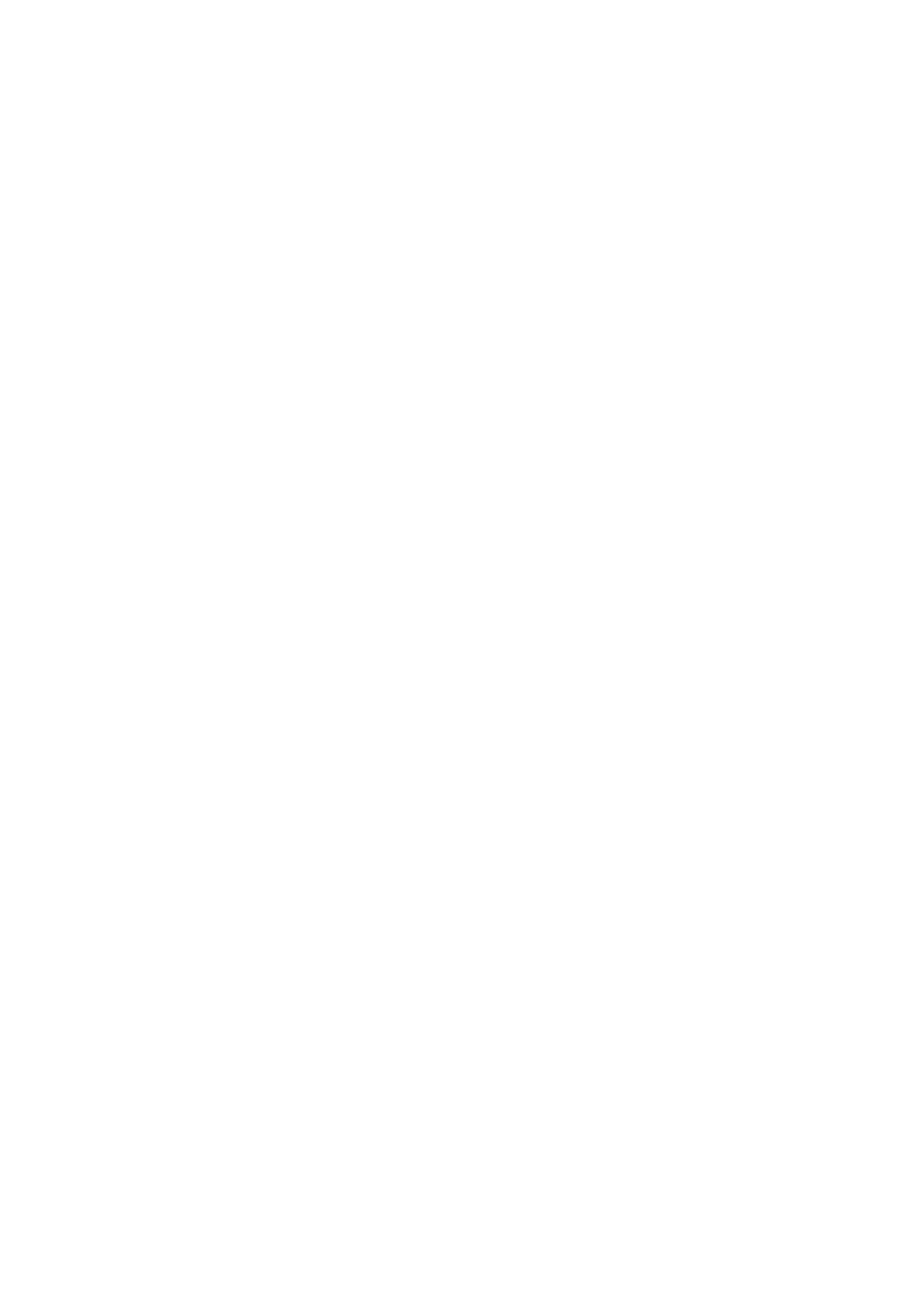

## **DIRECTORATE GENERAL FOR INTERNAL POLICIES POLICY DEPARTMENT B: STRUCTURAL AND COHESION POLICIES**

**CULTURE AND EDUCATION** 

## **THE LISBON TREATY AND EU SPORTS POLICY**

**STUDY**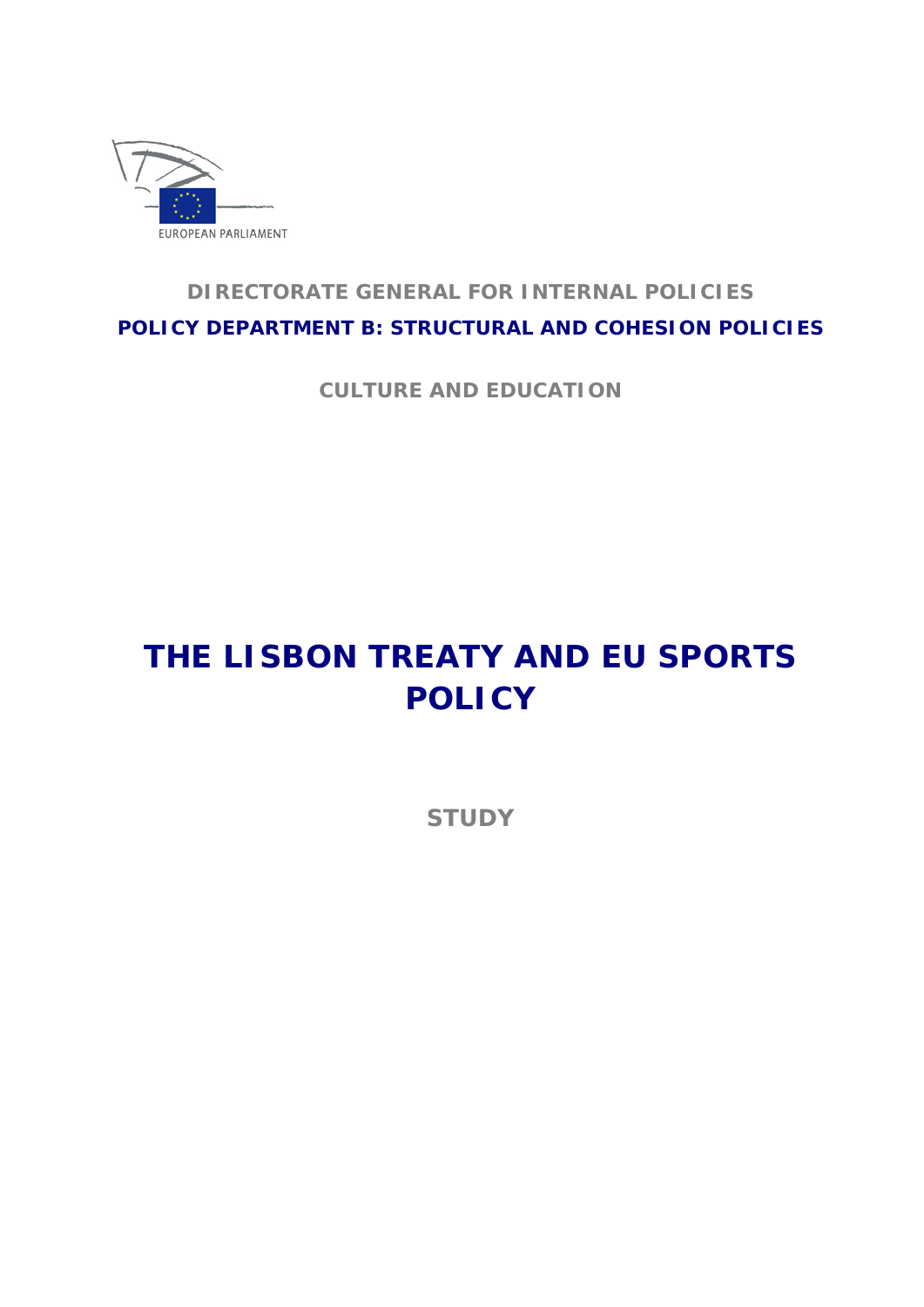This document was requested by the European Parliament's Committee on Culture and Education.

#### **AUTHORS**

Prof. Dr. Richard Parrish (Edge Hill University, United Kingdom) Dr. Borja García García (Loughborough University, United Kingdom) Samuli Miettinen (Edge Hill University) Prof. Dr. Robert Siekmann (T.M.C. Asser Institute, The Netherlands) (project manager)

#### **RESPONSIBLE ADMINISTRATOR**

Mr Goncalo Macedo Policy Department Structural and Cohesion Policies European Parliament B-1047 Brussels E-mail: poldep-cohesion@europarl.europa.eu

#### **EDITORIAL ASSISTANCE**

Ms Lyna Pärt

#### **LINGUISTIC VERSIONS**

Original: EN. Translations: DE, FR

#### **ABOUT THE EDITOR**

To contact the Policy Department or to subscribe to its monthly newsletter please write to: poldep-cohesion@europarl.europa.eu

Manuscript completed in September 2010. Brussels, © European Parliament, 2010.

This document is available on the Internet at: http://www.europarl.europa.eu/studies

#### **DISCLAIMER**

The opinions expressed in this document are the sole responsibility of the authors and do not necessarily represent the official position of the European Parliament.

Reproduction and translation for non-commercial purposes are authorized, provided the source is acknowledged and the publisher is given prior notice and sent a copy.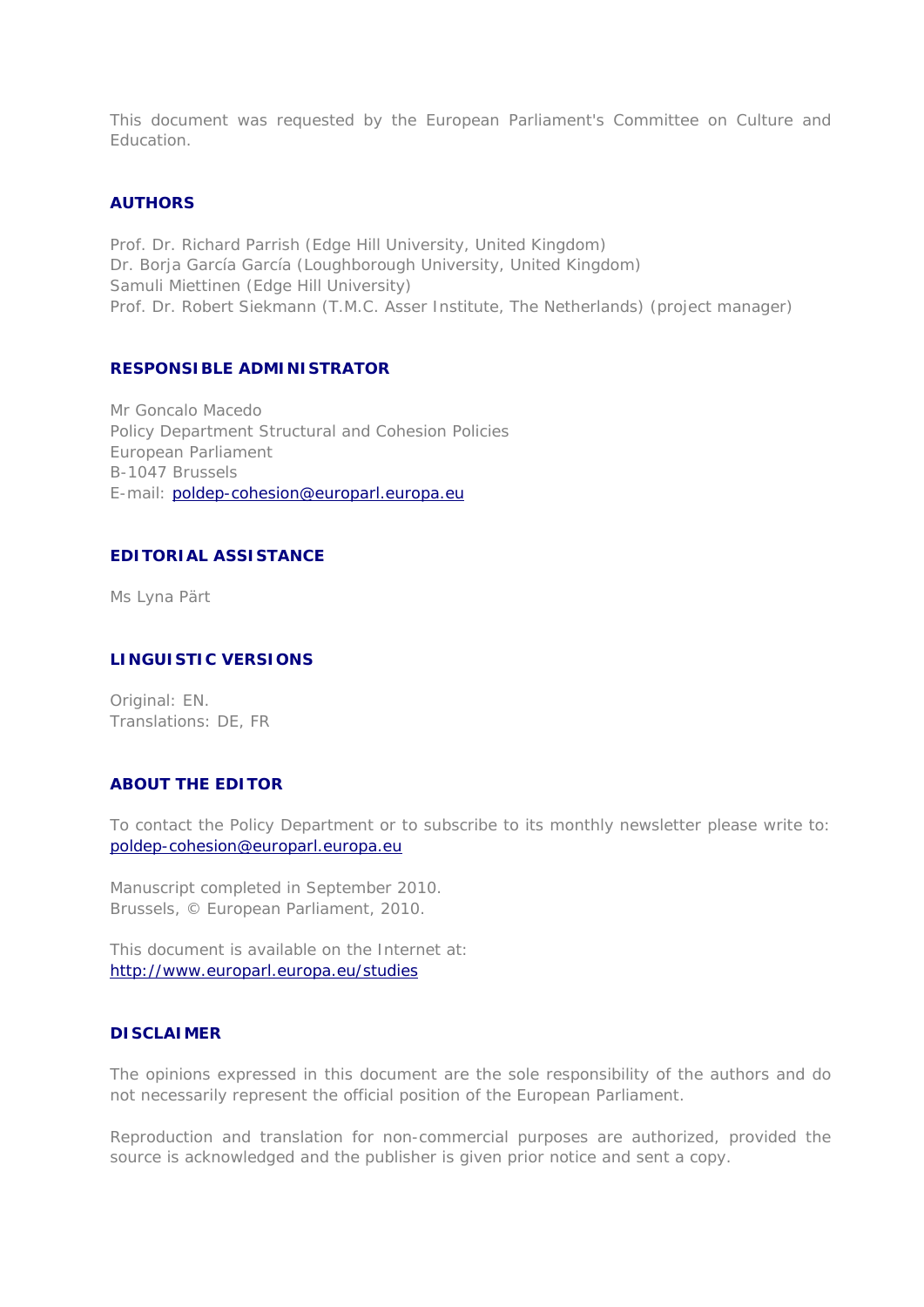

## **DIRECTORATE GENERAL FOR INTERNAL POLICIES POLICY DEPARTMENT B: STRUCTURAL AND COHESION POLICIES**

**CULTURE AND EDUCATION** 

## **THE LISBON TREATY AND EU SPORTS POLICY**

**STUDY** 

#### **Abstract**

A study providing a panorama of the possibilities of EU sports policy at a time when these are being reviewed after the approval of the Lisbon Treaty. In particular, the study assesses from a legal point of view, the potential of the new TFEU to enable the EU to attain the objectives of greater fairness and openness in sporting competitions and greater protection of the moral and physical integrity of sports practitioners whilst taking account of the specific nature of sport.

**IP/B/CULT/IC/2010-028 September 2010** 

**PE 438.607** EN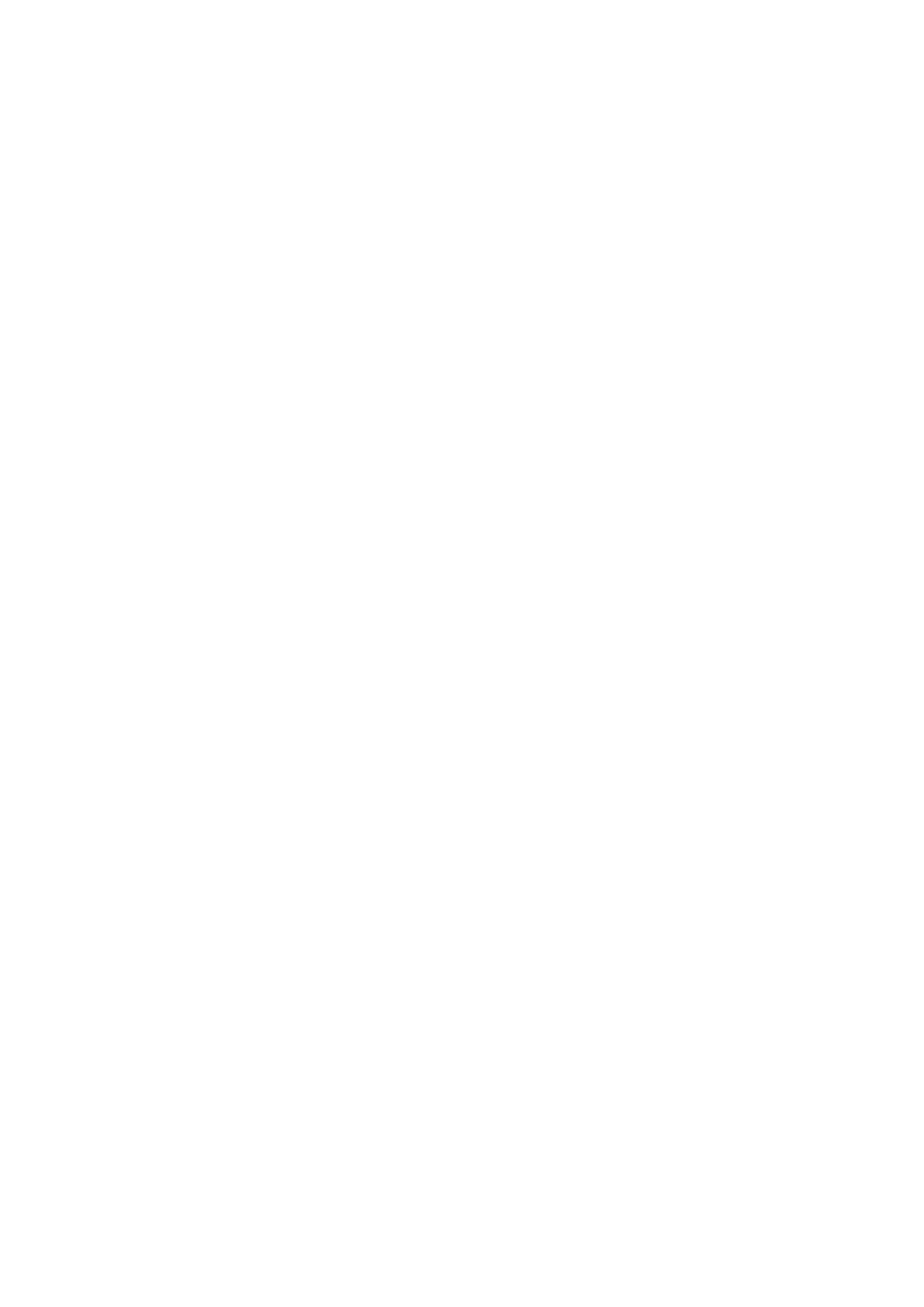## **CONTENTS**

|    | <b>LIST OF ABBREVIATIONS</b>                                                                                                    | 5              |
|----|---------------------------------------------------------------------------------------------------------------------------------|----------------|
|    | <b>TABLE OF CASES</b>                                                                                                           | $\overline{7}$ |
|    | <b>EXECUTIVE SUMMARY</b>                                                                                                        | 9              |
|    | <b>INTRODUCTION</b>                                                                                                             | 15             |
| 1. | SPORT POLICY AND THE SPECIFICITY OF SPORT UNDER ARTICLE                                                                         |                |
|    | 165                                                                                                                             | 17             |
| 2. | <b>CONSTITUTIONAL CONSTRAINTS ON EU ACTION</b>                                                                                  | 21             |
| 3. | THE 'SPECIFIC NATURE' OF SPORT, 'FAIRNESS' AND 'OPENESS' IN<br>THE CONTEXT OF EU FREE MOVEMENT AND COMPETITION LAWS             | 29             |
|    | 3.1. Collective sale of sports rights                                                                                           | 29             |
|    | 3.2. Rules designed to promote the local training of players                                                                    | 29             |
|    | 3.3. Rules regulating the status and transfer of players                                                                        | 30             |
|    | 3.4. Anti-doping rules                                                                                                          | 31             |
|    | 3.5. Player release rules designed to promote national team sports                                                              | 32             |
|    | 3.6. Licensing conditions, financial fair play and salary capping                                                               | 33             |
|    | 3.7. Rules regulating players' agents                                                                                           | 35             |
|    | 3.8. Measures regulating betting                                                                                                | 36             |
|    | 3.9. Rules restricting club ownership                                                                                           | 37             |
|    | 3.10. Rules excluding non-nationals from sporting competitions                                                                  | 38             |
|    | 3.11. The rights of third-country nationals                                                                                     | 39             |
|    | 3.12. Rules on national territorial tying                                                                                       | 40             |
|    | 3.13. Rules on selection criteria.                                                                                              | 41             |
|    | 3.14. Rules concerning the composition of national teams                                                                        | 42             |
|    | 3.15. Rules protecting sports associations from competition                                                                     | 43             |
| 4. | THE POLICY DIMENSION OF THE NEW EU COMPETENCE ON SPORT                                                                          | 45             |
|    | 4.1. EU sports policy taking account of 'its structures based on voluntary activity<br>and its social and educational function' | 45             |
|    | 4.2. Protection of the 'physical and moral integrity' of sportspersons                                                          | 47             |
|    | 4.3. Promoting 'cooperation between bodies responsible for sports'                                                              | 50             |
|    | 4.4. Cooperation with third countries and international organisations                                                           | 52             |
|    | 4.5. Legislative action under Article 165                                                                                       | 53             |

 $\_$  , and the set of the set of the set of the set of the set of the set of the set of the set of the set of the set of the set of the set of the set of the set of the set of the set of the set of the set of the set of th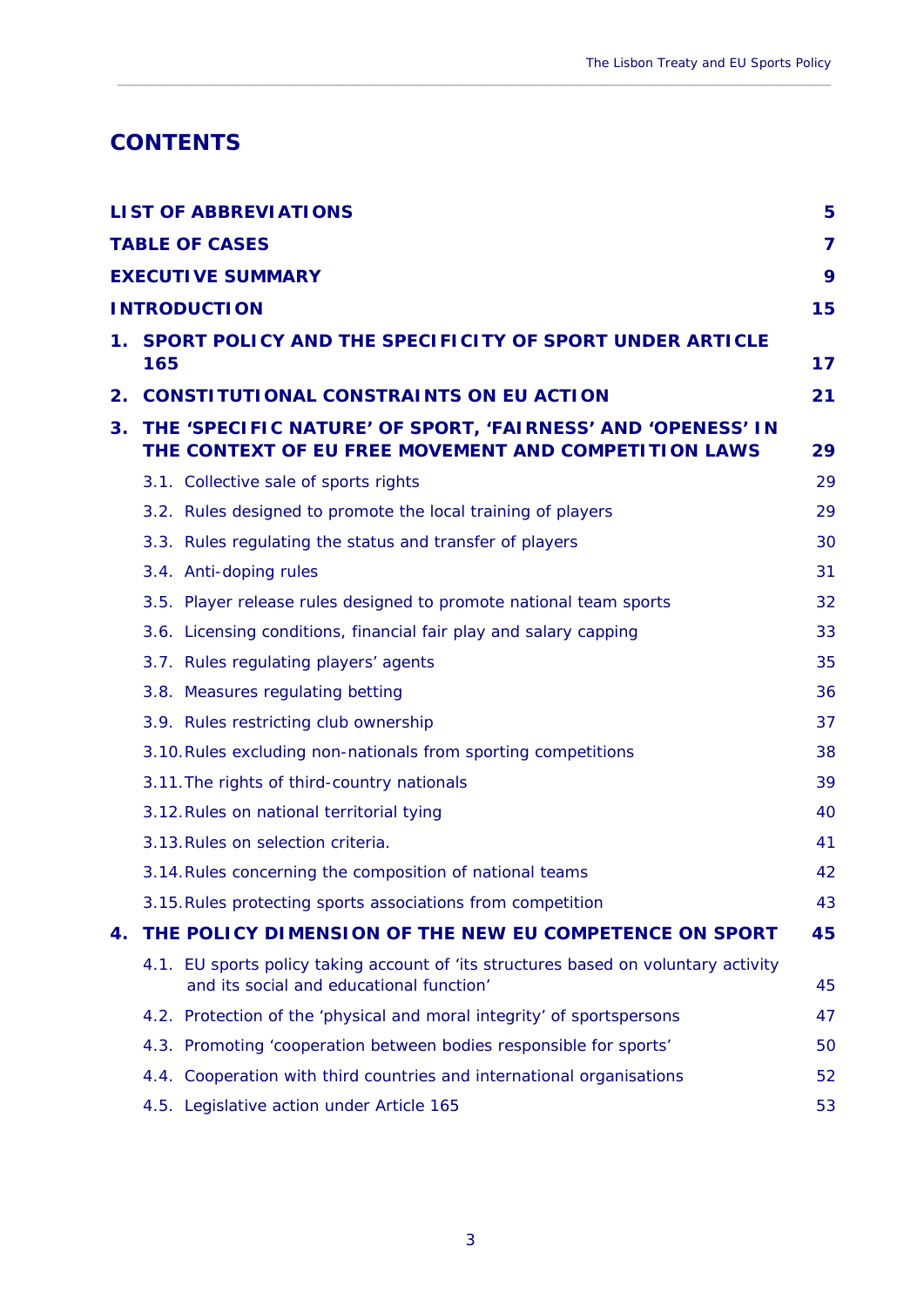| 5.                | <b>RESULTS OF CONSULTATION EXERCISE</b>                              | 55 |
|-------------------|----------------------------------------------------------------------|----|
|                   | 5.1. Priorities for a direct EU sports policy                        | 56 |
|                   | 5.2. Priorities regarding the impact of EU law and policies on sport | 57 |
|                   | 5.3. Priorities for the horizontal development of EU sport policy    | 58 |
|                   | 6. CONCLUSIONS AND RECOMMENDATIONS                                   | 61 |
| <b>REFERENCES</b> |                                                                      | 63 |
| <b>ANNEX</b>      |                                                                      | 67 |

**\_\_\_\_\_\_\_\_\_\_\_\_\_\_\_\_\_\_\_\_\_\_\_\_\_\_\_\_\_\_\_\_\_\_\_\_\_\_\_\_\_\_\_\_\_\_\_\_\_\_\_\_\_\_\_\_\_\_\_\_\_\_\_\_\_\_\_\_\_\_\_\_\_\_\_\_\_\_\_\_\_\_\_\_\_\_\_\_\_\_\_\_**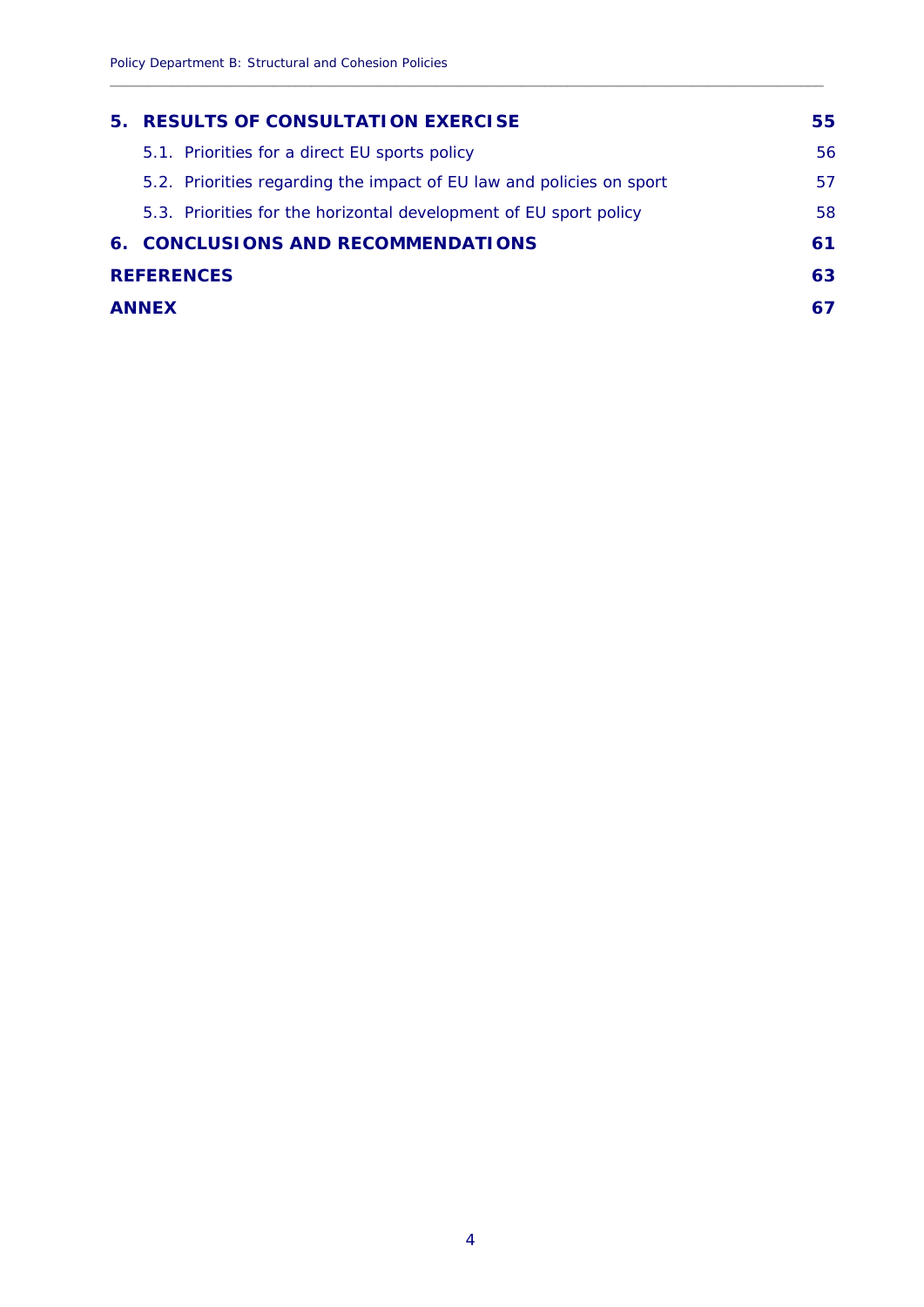### **LIST OF ABBREVIATIONS**

- **AG** Advocate General
- **CAS** Court of Arbitration for Sport
	- **EC** European Community
- **ECJ** European Court of Justice
- **ECR** European Court Reports
- **ENIC** English National Investment Company
	- **EU** European Union
	- **FIA** Fédération Internationale de l'Automobile
- **FIFA** Fédération Internationale de Football Association
- **FIFPro** Fédération Internationale des Associations de Footballeurs Professionnels

 $\_$  , and the set of the set of the set of the set of the set of the set of the set of the set of the set of the set of the set of the set of the set of the set of the set of the set of the set of the set of the set of th

- **F1** Formula One
- **G14** Organisation of 14 leading European Football Clubs from 2000 to 2008
- **IOC** International Olympic Committee
	- **OJ** Official Journal
- **TFEU** Treaty on the Functioning of the European Union
- **UEFA** Union of European Football Associations
	- **UK** United Kingdom
- **UNESCO** United Nations Educational, Scientific and Cultural Organization
	- **WADA** World Anti-Doping Agency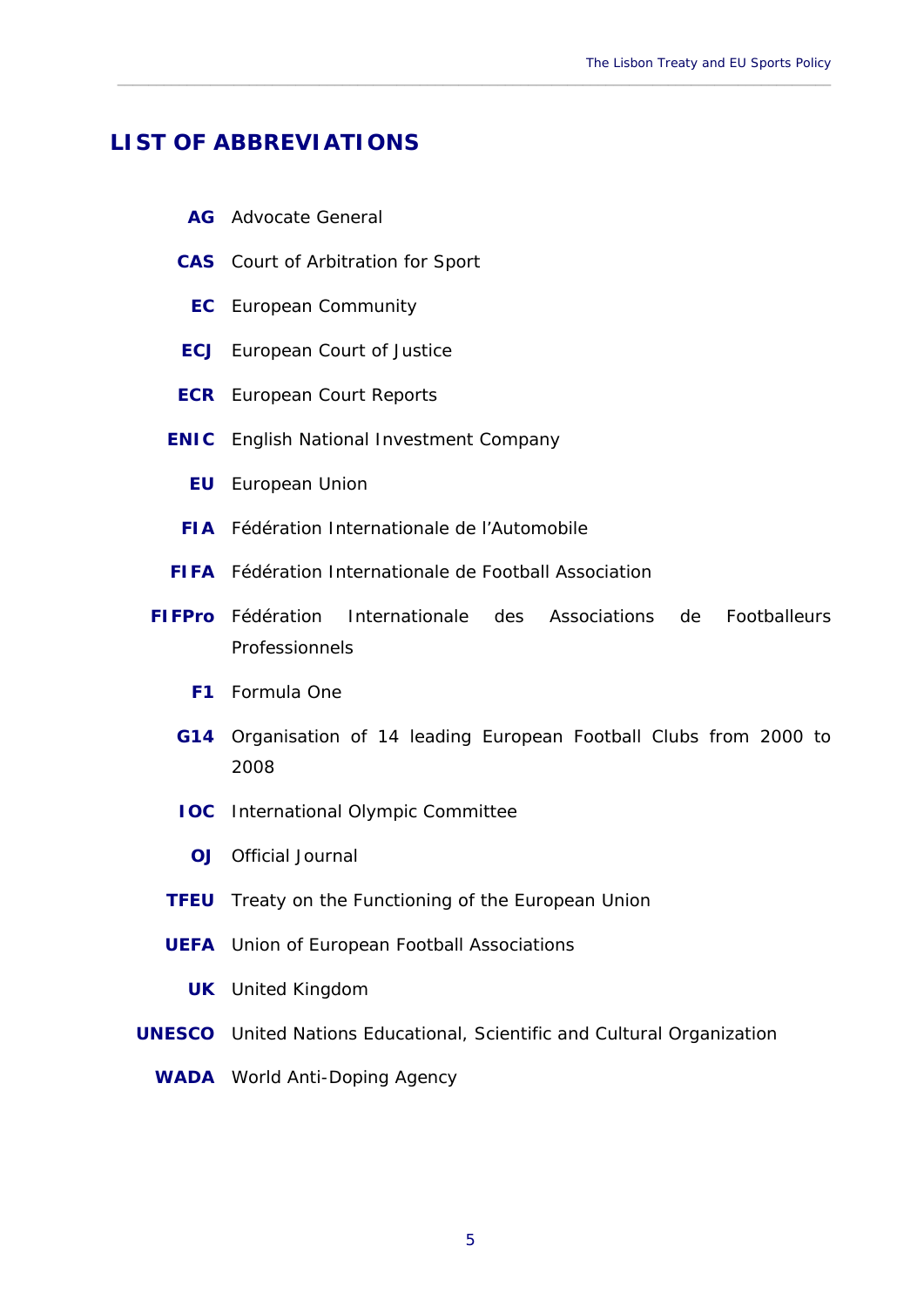**\_\_\_\_\_\_\_\_\_\_\_\_\_\_\_\_\_\_\_\_\_\_\_\_\_\_\_\_\_\_\_\_\_\_\_\_\_\_\_\_\_\_\_\_\_\_\_\_\_\_\_\_\_\_\_\_\_\_\_\_\_\_\_\_\_\_\_\_\_\_\_\_\_\_\_\_\_\_\_\_\_\_\_\_\_\_\_\_\_\_\_\_**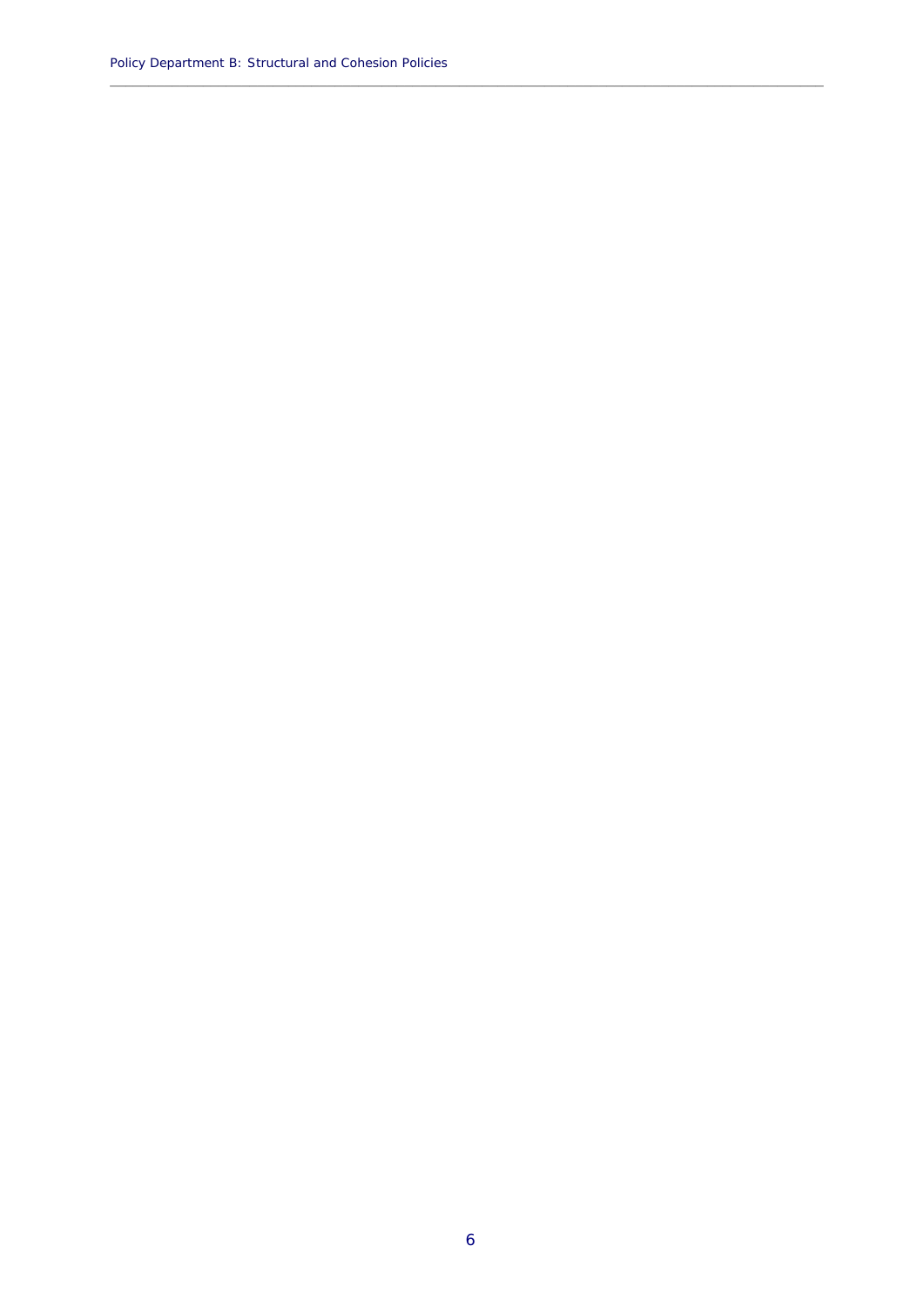## **TABLE OF CASES**

| Bundesliga Decision 2005/396 OJ 2005 L134/46                                                                                                               | 24     |
|------------------------------------------------------------------------------------------------------------------------------------------------------------|--------|
| C-152/08 Real Sociedad de Fútbol SAD, Nihat Kahveci v Consejo Superior<br>de Deportes, Real Federación Española de Fútbol.                                 | 35     |
| C-154/04 and C-155/04 Alliance for Natural Health and Others [2005] ECR<br>$1 - 6451$                                                                      | 22     |
| C-176/96 Lehtonen and Castors Braine [2000] ECR I-2681                                                                                                     | 13, 26 |
| C-203/08 Sporting Exchange Ltd v Minister of Justice                                                                                                       | 32     |
| C-210/03 Swedish Match [2004] ECR I-11893                                                                                                                  | 22     |
| C-243/06 SA Sporting du Pays de Charleroi, G-14 Groupment des Clubs de<br>Football Européens v Fédération Internationale de Football Association<br>(FIFA) | 28     |
| C-258/08 Ladbrokes v Stichting de Nationale Sporttotalisator                                                                                               | 32     |
| C-265/03 Simutenkov [2005] ECR I-2579                                                                                                                      | 35     |
| C-275/92 HM Customs and Excise v Schindler [1994] ECR I-1039                                                                                               | 32     |
| C-325/08, Olympic Lyonnais v Bernard & Newcastle United                                                                                                    | 13, 26 |
| C-380/03 Germany v Parliament and Council (Tobacco Advertising)                                                                                            | 21     |
| C-388/01 Commission v Italy                                                                                                                                | 20     |
| C-434/02 Arnold André [2004] ECR I-11825                                                                                                                   | 22     |
| C-438/00 Deutscher Handballbund v Kolpak [2003] ECR I-4135                                                                                                 | 35     |
| C-49/07 MOTOE [2008]                                                                                                                                       | 16     |
| C-51/96 and C-191/97 Deliège v Ligue francophone de Judo et disciplines<br>Associeés Asb [2000] ECR I-2549                                                 | 13     |
| C-519/04 P David Meca-Medina and Igor Majcen v Commission [2006] ECR<br>$1 - 6991$                                                                         | 13     |
| C-519/04 P Meca-Medina and Majcen [2006] ECR I-6991                                                                                                        | 27     |
| CAS 2005/A 955 Càdiz C.F., SAD v FIFA and Asociación Paraguaya de Fútbol                                                                                   | 44     |
| CAS 2005/A/956 Carlos Javier Acuña Caballero v FIFA and Asociación<br>Paraguaya de Fútbol                                                                  | 44     |

 $\_$  , and the set of the set of the set of the set of the set of the set of the set of the set of the set of the set of the set of the set of the set of the set of the set of the set of the set of the set of the set of th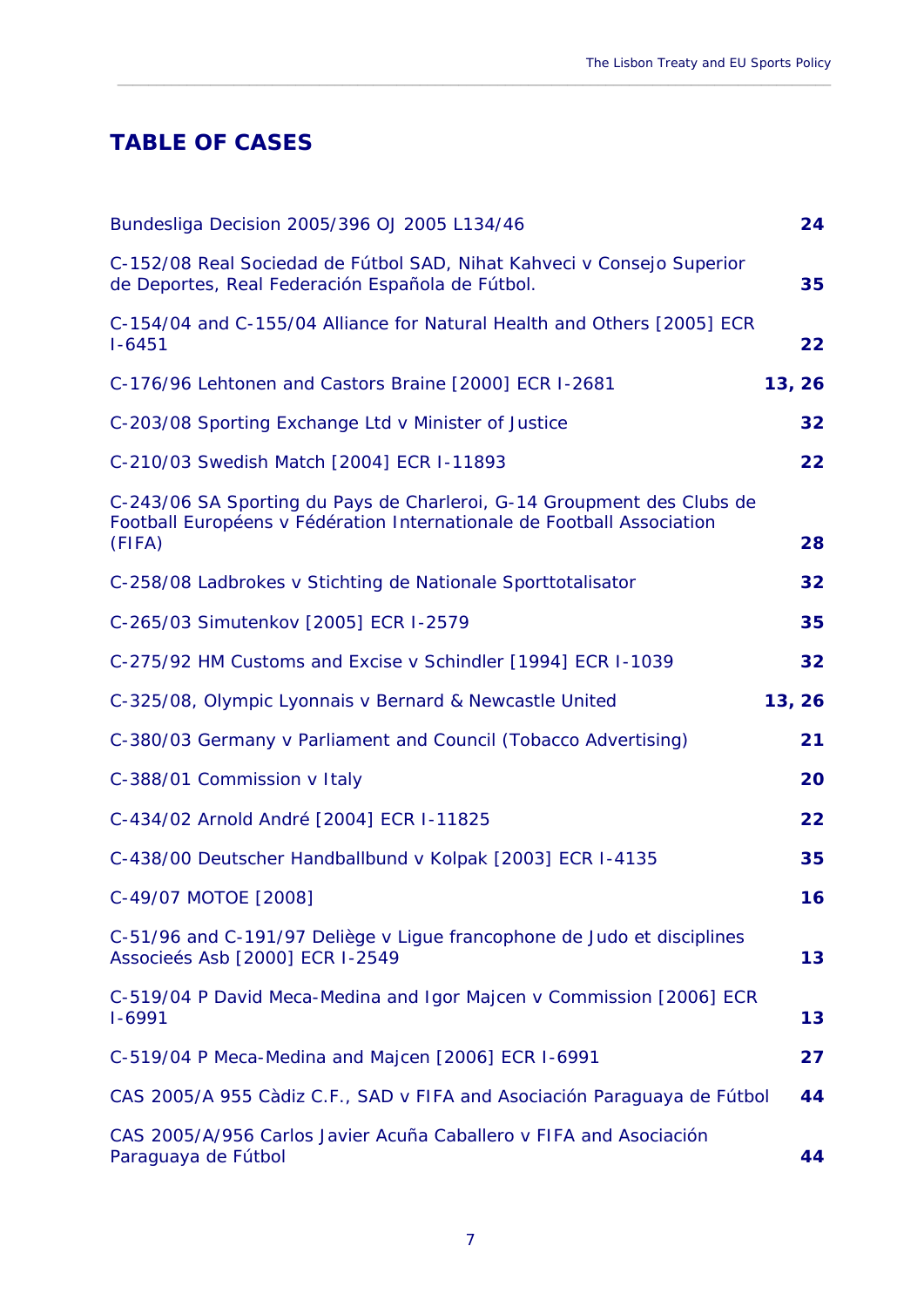| CAS 2008/A/1485 Midtjylland v FIFA.                                                                                                                                | 44 |
|--------------------------------------------------------------------------------------------------------------------------------------------------------------------|----|
| CAS 98/200, AEK Athens and Slavia Prague / UEFA, 20 Aug 1999                                                                                                       | 33 |
| Case 106/96 Commission v UK                                                                                                                                        | 16 |
| Case 13/76 Donà and Mantero [1976] ECR 1333                                                                                                                        | 18 |
| Case 352/85 Bond van Adverteerders                                                                                                                                 | 20 |
| Case 36/74 Walrave and Koch v Association Union Cycliste Internationale<br>ECR [1974] 1405                                                                         | 13 |
| Case 36851, C.U. de Lille/UEFA (Mouscron)                                                                                                                          | 36 |
| Case C-415/93 Union Royale Belge Sociétés de Football Association and<br>others v Bosman and others [1995] ECR I-4921                                              | 13 |
| Cases C-115/97, C-116/97 and C-117/97 Brentjens Handelsorderneming BV<br>v. Stichting Bedreifjspensioenfonds voor de Handel in Bouwmaterialen<br>[1999] ECR I-6025 | 29 |
| COMP/37 806: ENIC/UEFA                                                                                                                                             | 14 |
| Decision 2003/778 OJ 2003 L291/25                                                                                                                                  | 24 |
| Football Association Premier League Decision C(2006) 868                                                                                                           | 24 |
| T-193/02, Laurent Piau v Commission of the European Communities [2005]<br><b>ECR 11-209</b>                                                                        | 31 |
| T-313/02 Meca-Medina and Majcen v Commission [2004] ECR II-3291                                                                                                    | 27 |
| UEFA Champions League Decision 2003/778 OJ 2003 L291/25                                                                                                            | 24 |
| Zenatti Case C-67/98 [1999] ECR I- 7289                                                                                                                            | 32 |

**\_\_\_\_\_\_\_\_\_\_\_\_\_\_\_\_\_\_\_\_\_\_\_\_\_\_\_\_\_\_\_\_\_\_\_\_\_\_\_\_\_\_\_\_\_\_\_\_\_\_\_\_\_\_\_\_\_\_\_\_\_\_\_\_\_\_\_\_\_\_\_\_\_\_\_\_\_\_\_\_\_\_\_\_\_\_\_\_\_\_\_\_**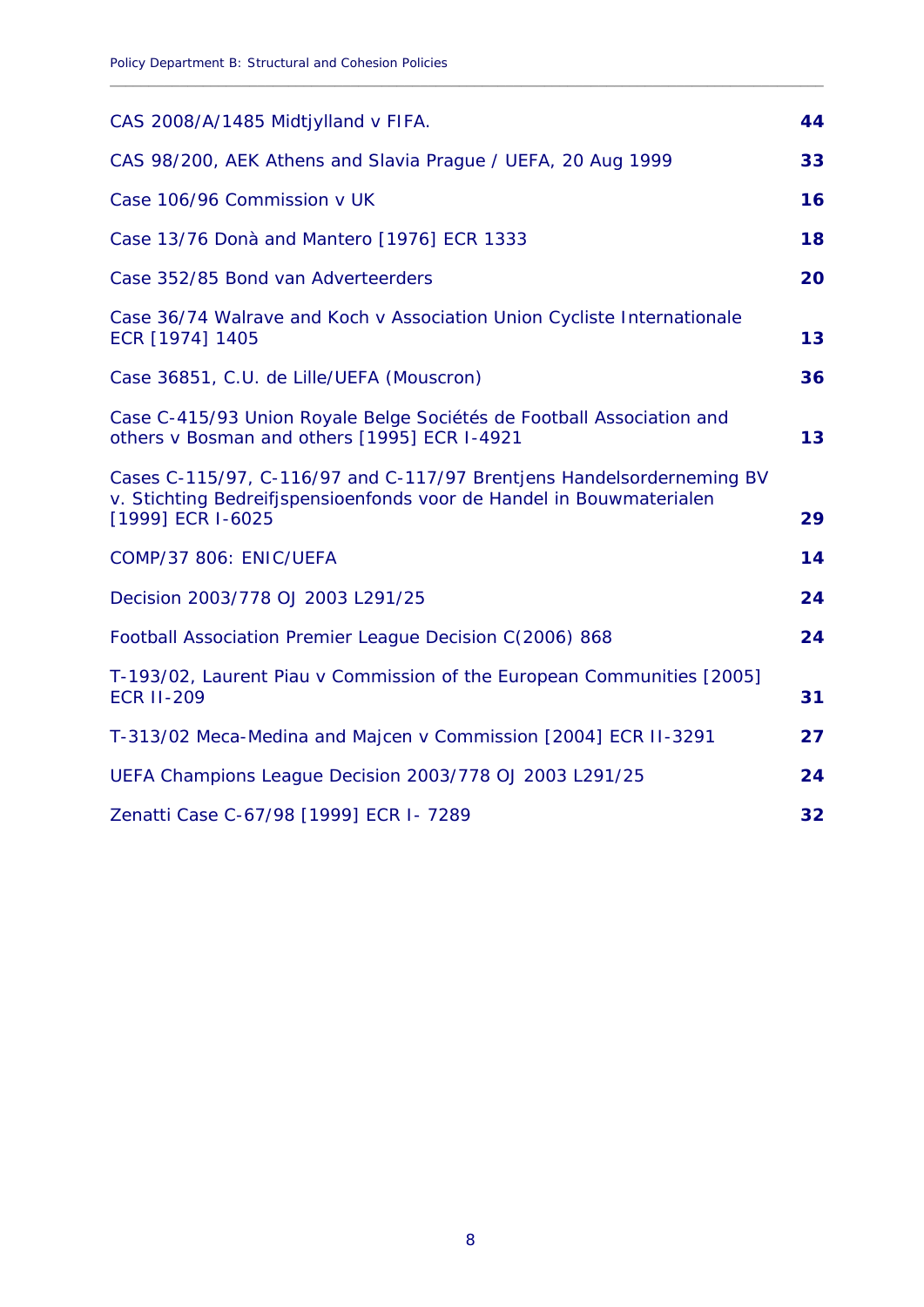## **EXECUTIVE SUMMARY**

#### **Background**

The principle of conferral stipulates that the European Union (EU) must act within the limits of the powers conferred upon it by the Treaty. Until the entry into force of the Treaty on the Functioning of the European Union (TFEU) in December 2009, sport was not mentioned in the Treaties. This meant that the EU was not granted a competence to operate a 'direct' sports policy. This gave rise to two broad concerns. First, that EU sports policy to date has been guided by the judgments of the European Court of Justice (ECJ) and that single market laws, such as those concerning freedom of movement and competition, have not sufficiently recognised the specificity of sport. A second concern is that EU sports policy has lacked status and coherence. Sport has become associated not only with free movement and competition laws but also with a large number of other EU policy areas including, public health, education, training, youth, equal opportunities, employment, environment, media and culture. However, the ability of the EU to allocate financial resources to this activity and to develop a coherent policy on sport has met with constitutional difficulties given the absence of an express Treaty competence for sport. The competence question has meant that the EU has struggled to give sport high status and comprehensive treatment. This is a concern given that the EU is increasingly being asked by sports stakeholders to provide a coherent response to contemporary challenges in sport.

 $\_$  , and the set of the set of the set of the set of the set of the set of the set of the set of the set of the set of the set of the set of the set of the set of the set of the set of the set of the set of the set of th

#### **Aims**

The aim of the present study is to provide the European Parliament's Committee on Culture and Education with a panorama of the possibilities of EU sports policy at a time when these are being reviewed after the approval of the Lisbon Treaty. In particular, the study assesses from a legal point of view, the potential of the new TFEU to enable the EU to attain the objectives of greater fairness and openness in sporting competitions and greater protection of the moral and physical integrity of sports practitioners whilst taking account of the specific nature of sport. Structured around 6 chapters, this study explores the significance of Article 165 on current and pending issues in EU sports law and policy. Chapter 1 explores the meaning and origins of key phrases contained in Article 165 including 'European sporting issues', the 'specific nature of sport' and the 'European dimension of sport'. Chapter 2 explains the constitutional limits to EU action in the field of sport. Chapter 3 explores how the general meanings discussed in chapter 1 find legal expression within the context of the application of EU free movement and competition laws. Chapter 4 explains the significance of Article 165 in relation to the EU's ability to carry out actions to support, coordinate or supplement the actions of the Member States in the field of sport. Chapter 5 presents the findings of the study's consultation exercise which was designed to establish interested stakeholders' preferences and priorities for the implementation of Article 165 TFEU. Finally, chapter 6 presents conclusions and recommendations.

#### **The New Article 165 Competence**

Article 165(1) TFEU provides that 'The Union shall contribute to the promotion of European sporting issues, while taking account of the specific nature of sport, its structures based on voluntary activity and its social and educational function'. Article 165(2) continues that 'Union action shall be aimed at: developing the European dimension in sport, by promoting fairness and openness in sporting competitions and cooperation between bodies responsible for sports, and by protecting the physical and moral integrity of sportsmen and sportswomen, especially the youngest sportsmen and sportswomen'. Article 165(3) states that 'The Union and the Member States shall foster cooperation with third countries and the competent international organisations in the field of education and sport, in particular the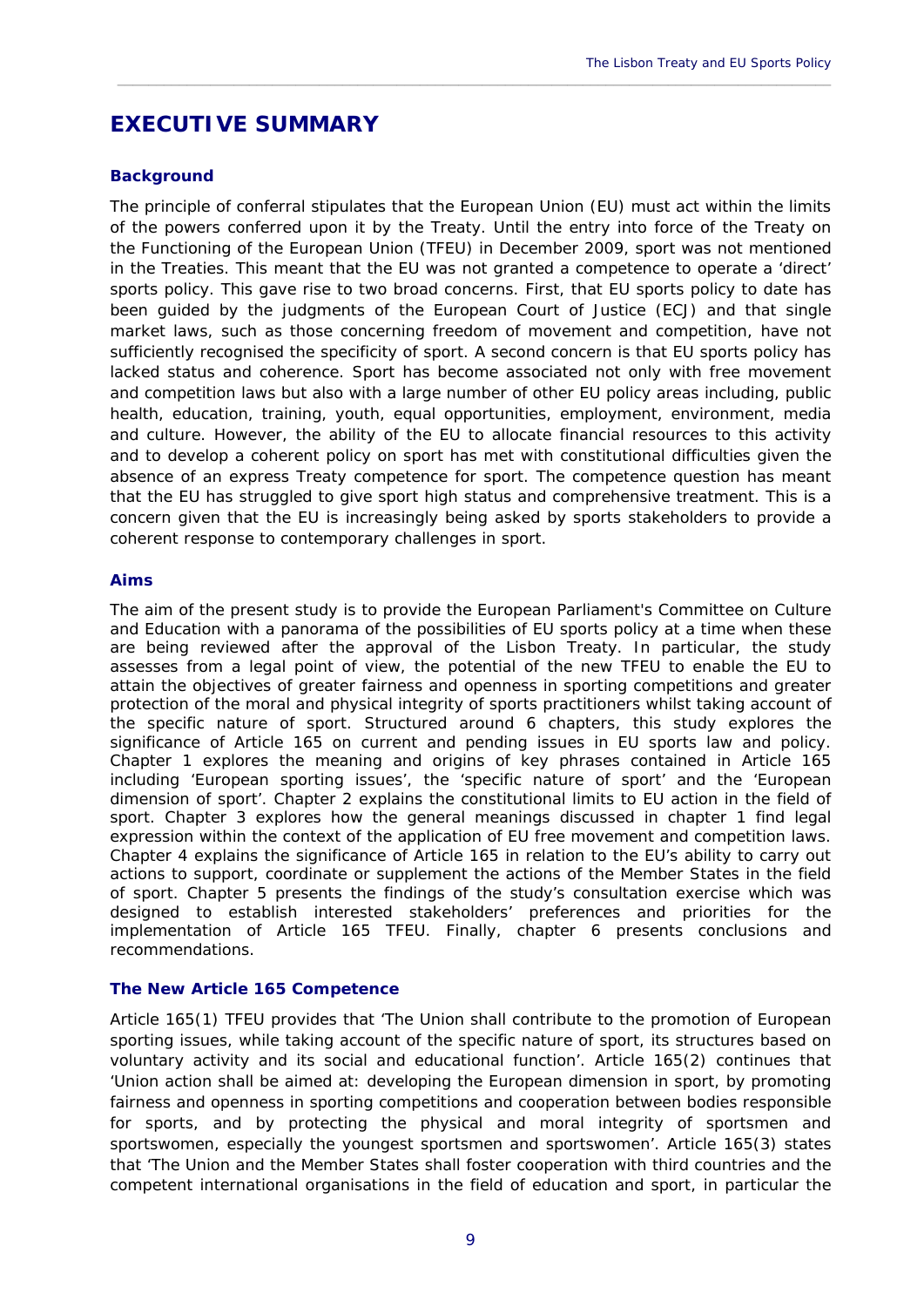Council of Europe'. Finally, Article 165(4) permits the EU institutions to adopt incentive measures and recommendations, excluding any harmonisation of the laws and regulations of the Member States'. This new competence has raised expectations that the Treaty Article can provide solutions to the two concerns detailed in 'background' above. In this respect, this study draws two main conclusions:

**\_\_\_\_\_\_\_\_\_\_\_\_\_\_\_\_\_\_\_\_\_\_\_\_\_\_\_\_\_\_\_\_\_\_\_\_\_\_\_\_\_\_\_\_\_\_\_\_\_\_\_\_\_\_\_\_\_\_\_\_\_\_\_\_\_\_\_\_\_\_\_\_\_\_\_\_\_\_\_\_\_\_\_\_\_\_\_\_\_\_\_\_**

#### **1. Application of eu free movement and competition laws**

First, Article 165 will have a limited impact on the EU's legal powers over sport, particularly in relation to the application of internal market laws. This is because Article 165 does not contain a horizontal clause requiring sporting issues, and questions of fairness and openness in sporting competitions, to be taken into account in the exercise of other powers, such as free movement and competition law. This is to be contrasted with other Treaty competencies, such as the provisions on environmental protection and public health, which do contain horizontal clauses. Therefore, from a strict constitutional perspective Article 165 should not alter the existing sports related jurisprudence of the ECJ and the decision making practice of the Commission. This is not to say that sport cannot, will not, or ought not be considered when taking action in other fields. For example, in the sporting case of *Bernard*, the Court confirmed that the Article 165 TFEU reference to the specific nature of sport strengthened arguments that they should be taken into account when examining the legality of restrictions to freedom of movement.<sup>1</sup> However, Article 165 TFEU seems to stop short of imposing a constitutional requirement to do so in either legislative or administrative action. At least in the *Bernard* judgment, reference to the specific nature of sport merely reinforces judicial possibilities which were already open prior to the passage of the Lisbon Treaty.

The absence of horizontality is, in the opinion of the research team, not detrimental to the interests of sports bodies who may have been hoping that Article 165 offers greater protection from the reach of EU law than previously existed. This is because the opportunities to give sports bodies a wide margin of appreciation are substantial even if Article 165 TFEU stops short of imposing a constitutional requirement to do so. For example, in the *Walrave* judgment, the ECJ made a distinction between 'purely sporting rules' that had nothing to do with economic activity, and those that had impacts on economic activity.<sup>2</sup> The judgment also suggested that nationality discrimination, otherwise clearly prohibited by the Treaties, was not relevant to 'the composition of sports teams, in particular national teams'.<sup>3</sup> Although the extent of the exemptions given to sports in both of these interpretations have since been curtailed by modern case law, three modern methods go beyond the limited exemption in *Walrave* and enable sporting practices to receive sensitive treatment even in the absence of legislative special treatment.

First, rules that are 'inherent' to the proper conduct of sport may in some circumstances not fall within the Treaty. Secondly, rules that do fall within the Treaty because they are restrictions of freedom of movement may be justified, by reference to both grounds found in the Treaty itself and to objective justifications developed before the ECJ. Competition law and free movement both also entail grounds of justification found in the Treaties. The third, and more unconventional method, is for the legal framework to be applied to sport in a sensitive way in those cases where it contains few sport-specific exceptions. A review of the existing case law undertaken by the research team confirms that the Court and the

<sup>1</sup> Case C-325/08, Olympic Lyonnais v Bernard & Newcastle United, paragraph 40.

<sup>2</sup> Case 36/74 Walrave and Koch v Association Union Cycliste Internationale ECR [1974] 1405, paragraph 4.

<sup>3</sup> Walrave paragraph 8.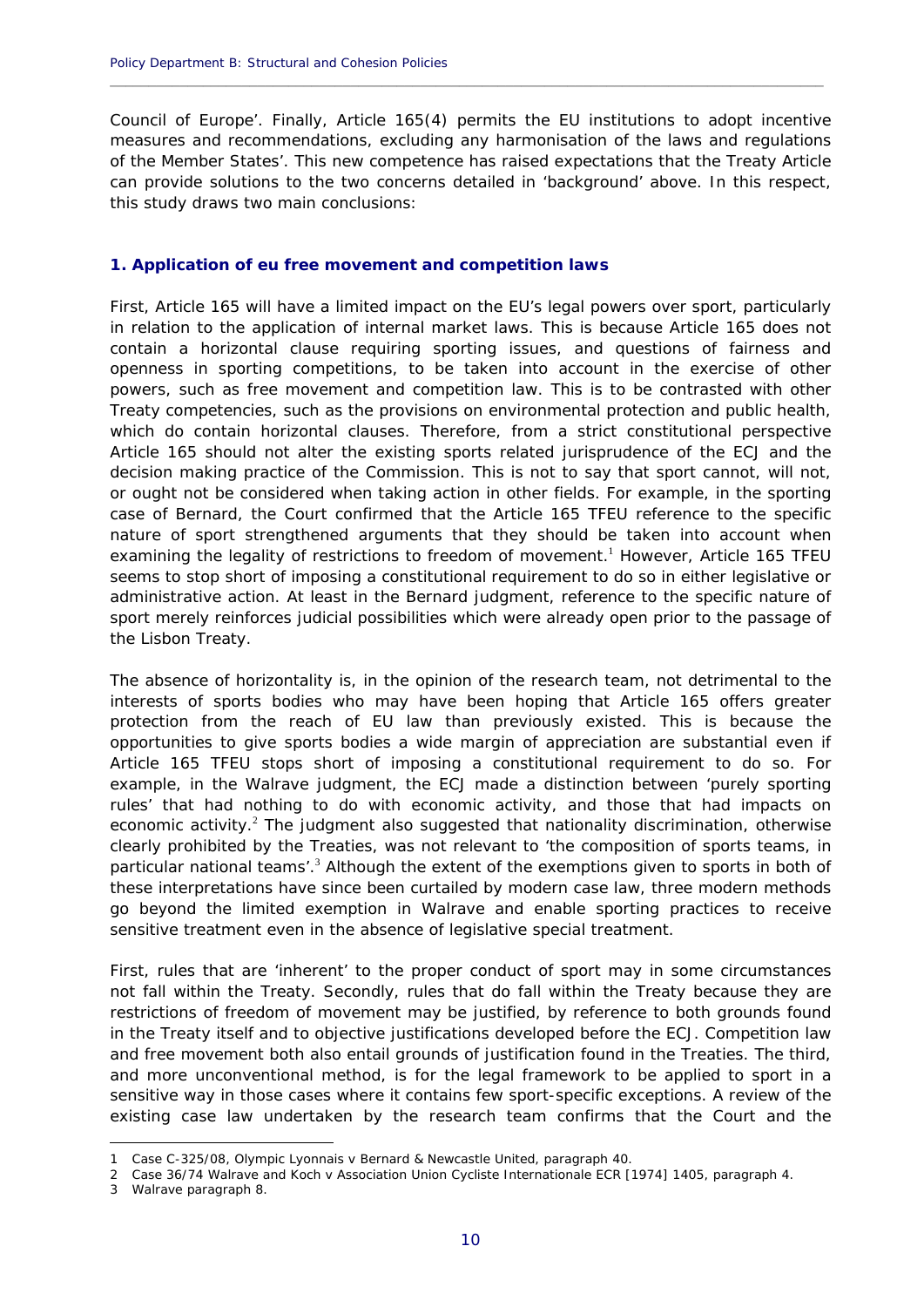Commission have already been highly receptive to the notion that sport contains a 'specific nature'. Indeed, it is worth re-iterating that the ECJ's treatment of Article 165 TFEU in the *Bernard* case supports the view that whilst the new sports competence may have given further weight to sports-related arguments, it has not opened any new previously undiscovered avenues of appeal. This is because the judicial avenues for recognising the specific nature of sport are already well developed by the Court and the Commission.

 $\_$  , and the set of the set of the set of the set of the set of the set of the set of the set of the set of the set of the set of the set of the set of the set of the set of the set of the set of the set of the set of th

#### **2. The status and coherence of eu sports policy**

On the second area of concern - that EU sports policy has thus far lacked status and coherence - Article 165 TFEU will make a much more definitive contribution. Article 165 allows for the development of a direct supportive and complementary policy in the field of sport. Previously, in order to escape accusations of acting beyond its powers, the EU linked its sports-related funding programmes to existing competencies in the Treaty, such as education policy. The new sports competence contained in Article 165 allows the EU to finance sport directly without the need to justify this action with reference to other Treaty competencies. Thus, the entry into force of the TFEU opens a range of possibilities to EU institutions including, amongst others, funding programmes on social inclusion, health promotion, education and training, volunteering, anti-doping, the protection of minors, combating violence and corruption in sport, the promotion of good governance in sport and supporting the development of a well researched evidence base on current issues in sport.

In the consultation exercise undertaken to inform this study, the respondents identified three priority areas for EU action in the field of sport: (1) sport health and education, (2) the recognition and encouragement of volunteering in sport, and (3) the development of sport activities as a tool for social inclusion. The three priorities feature prominently in almost all of the responses and they are also clearly aligned with the priority areas identified by the Commission in the White Paper on Sport, $4$  the 2009 and 2010 preparatory actions<sup>5</sup> and the public consultation exercise.<sup>6</sup> Similar areas, albeit with different headings, were discussed in the European Sport Forum 2010 organised in Madrid and were positively received by the representatives of the sport organisations.<sup>7</sup>

In the White Paper on Sport the Commission recognised that the commercialisation of sport has attracted new stakeholders and this 'is posing new questions as regards governance, democracy and representation of interest within the sport movement'.<sup>8</sup> The Commission suggested that it can play a role in helping to develop a common set of principles for good governance in sport such as transparency, democracy, accountability and representation of stakeholders. In the White Paper, the Commission argued that governance issues in sport should fall within a territory of autonomy and that most challenges can be addressed through self-regulation which must however be 'respectful of good governance principles'.<sup>9</sup> In this respect, the reference in Article 165(2) to the promotion of cooperation between bodies responsible for sports adds impetus to the Commission's agenda. In particular, the Commission has long promoted dialogue with the sports movement and has been at the

<u>.</u>

<sup>4</sup> European Commission (2007), White Paper on Sport, COM(2007), 391 final, p. 3-7.

<sup>5</sup> European Commission (2009), 2009 annual work programme on grants and contracts for the preparatory action in the field of sport and for the special annual events, COM (2009) 1685, 16 March 2009.

<sup>6</sup> European Commission (2010), Strategic choices for the implementation of a new EU competence in the field of sport, EU-wide consultation report, available online at

http://ec.europa.eu/sport/library/doc/a/100726\_online\_consultation\_report.pdf.

<sup>7</sup> See the Forum's report published by the European Commission, available online at http://ec.europa.eu/sport/library/doc/b1/sport\_forum\_madrid\_report\_11\_05\_10.pdf.

<sup>8</sup> White Paper, section 4.

<sup>9</sup> Ibid section 4.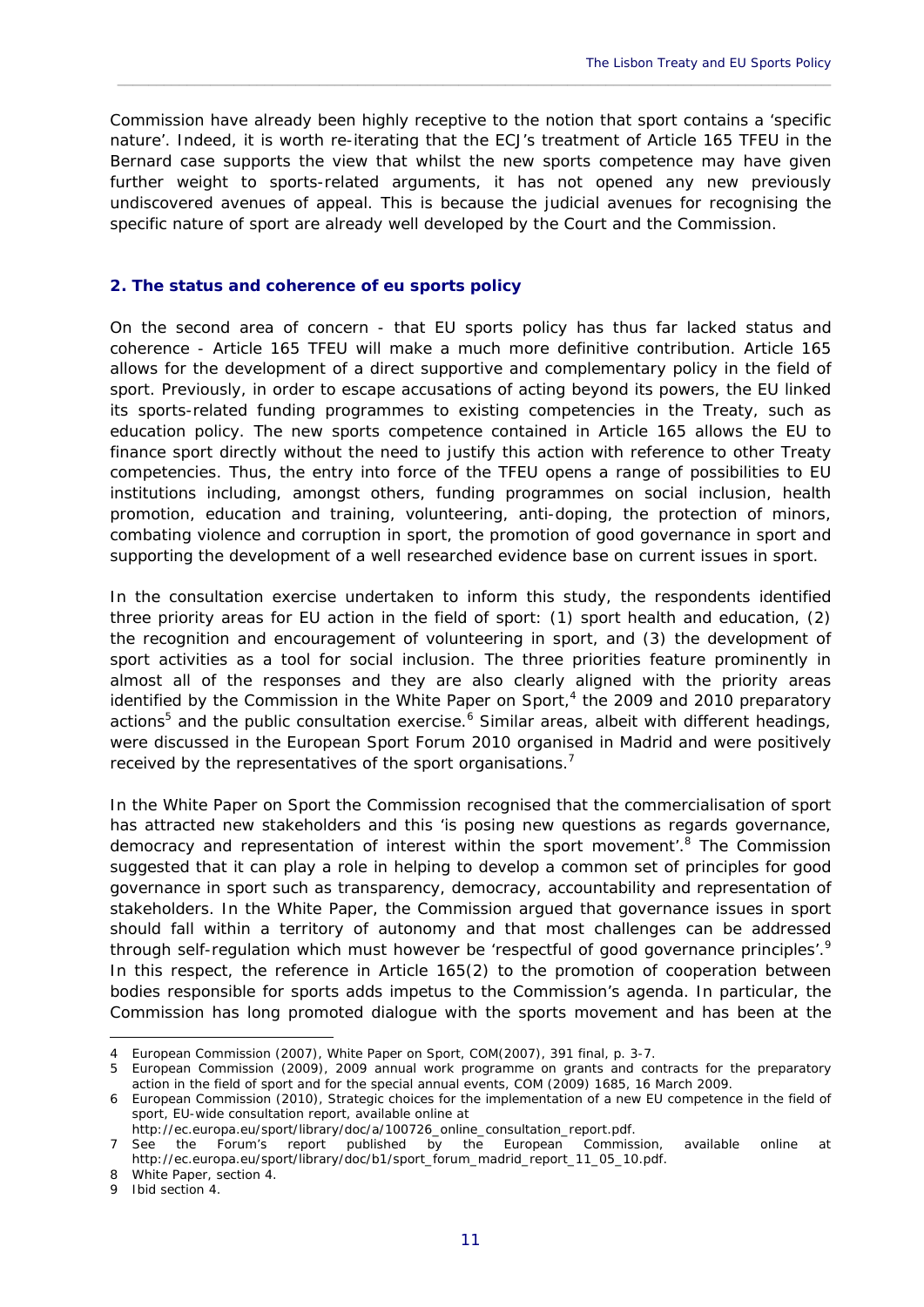forefront of encouraging social dialogue. Article 165 also adds impetus to efforts to move dialogue between the EU and the sports movement onto a more structured footing. However, given the diversity of the sports movement, structuring dialogue on a meaningful and inclusive basis is a significant challenge for the EU.

**\_\_\_\_\_\_\_\_\_\_\_\_\_\_\_\_\_\_\_\_\_\_\_\_\_\_\_\_\_\_\_\_\_\_\_\_\_\_\_\_\_\_\_\_\_\_\_\_\_\_\_\_\_\_\_\_\_\_\_\_\_\_\_\_\_\_\_\_\_\_\_\_\_\_\_\_\_\_\_\_\_\_\_\_\_\_\_\_\_\_\_\_**

A way forward for the Commission in this respect is to use Article 165(2) to develop thematic dialogue with the sports movement over specific issues such as the regulation of agents and the protection of minors. The structure of this dialogue should not assume that any single stakeholder has a monopoly on representation and therefore bilateral dialogue between the Commission and individual stakeholders should be discouraged. Thematic structured dialogue should not lead to 'agreements' such as the so-called Bangermann agreement on player quotas in 1991. In this instance, the ECJ reminded the Commission that it does not possess the power to authorise practices that are contrary to the Treaty.<sup>10</sup> It is also important that structured dialogue, either conducted through the European Sports Forum, bilaterally or thematically, in no way undermines efforts by social partners to conclude agreements within the context of social dialogue committees in sport.

The other innovation brought by Article 165 concerns the possibilities surrounding member state political cooperation. Until the entry into force of Article 165 TFEU, member state political cooperation took place informally outside the formal Council structure. Individual Presidencies often decided to prioritise sport but discussion was restricted to informal meetings of EU Sport Ministers and EU Sport directors and to *ad hoc* expert meetings on priority themes. Article 165 grants the Member States a competence to adopt a more formal and coherent approach to sport and in May 2010, ministers discussed EU sport policy for the first time in a formal Council setting.

#### **Conclusions And Recommendations**

1

Article 165 does not contain a horizontal clause. There are no provisions in the Article that require sporting issues to be taken into account when making policies in other areas, but there are also no provisions in 165 which prohibit the EU from doing so. Regardless of the value attached to Article 165 by the Court and the Commission, its existence is unlikely to alter their existing approach to sport. A review of existing EU sports law cases reveals that Article 165 TFEU will add little further protection for contested sports rules beyond that already provided by the Court and the Commission. In this regard, the review reveals that the Court and the Commission have already been highly receptive to the notion that sport contains a 'specific nature'. Therefore, the often requested production of guidelines on the application of free movement and competition law to the sports sector may not greatly assist the search for legal certainty. The Commission's White Paper on Sport more than adequately explains the legal framework applicable to sport. Furthermore, as the ECJ decided in *Meca-Medina*, contextual analysis and the requirements of proportionality control in EU law necessitate a case-by-case analysis of disputes involving sport. This renders any informal quidelines subject to challenge. $11$ 

Rather than passively relying on the reference to the 'specific nature of sport' contained in Article 165 to seek to repel the influence of EU law in sport, the sports movement should take a lead in defining this contested term. This definition should be built into the relevant sports regulations following an open and transparent method of operation facilitated by the governing bodies but involving affected stakeholders. The definition should be thoroughly

<sup>10</sup> Case C-415/93 Union Royale Belge Sociétés de Football Association and Others v Bosman and Others, [1995] ECR I-4921, paragraph 136.

<sup>11</sup> Case C-519/04 P, David Meca-Medina and Igor Majcen v Commission [2006] ECR I-6991.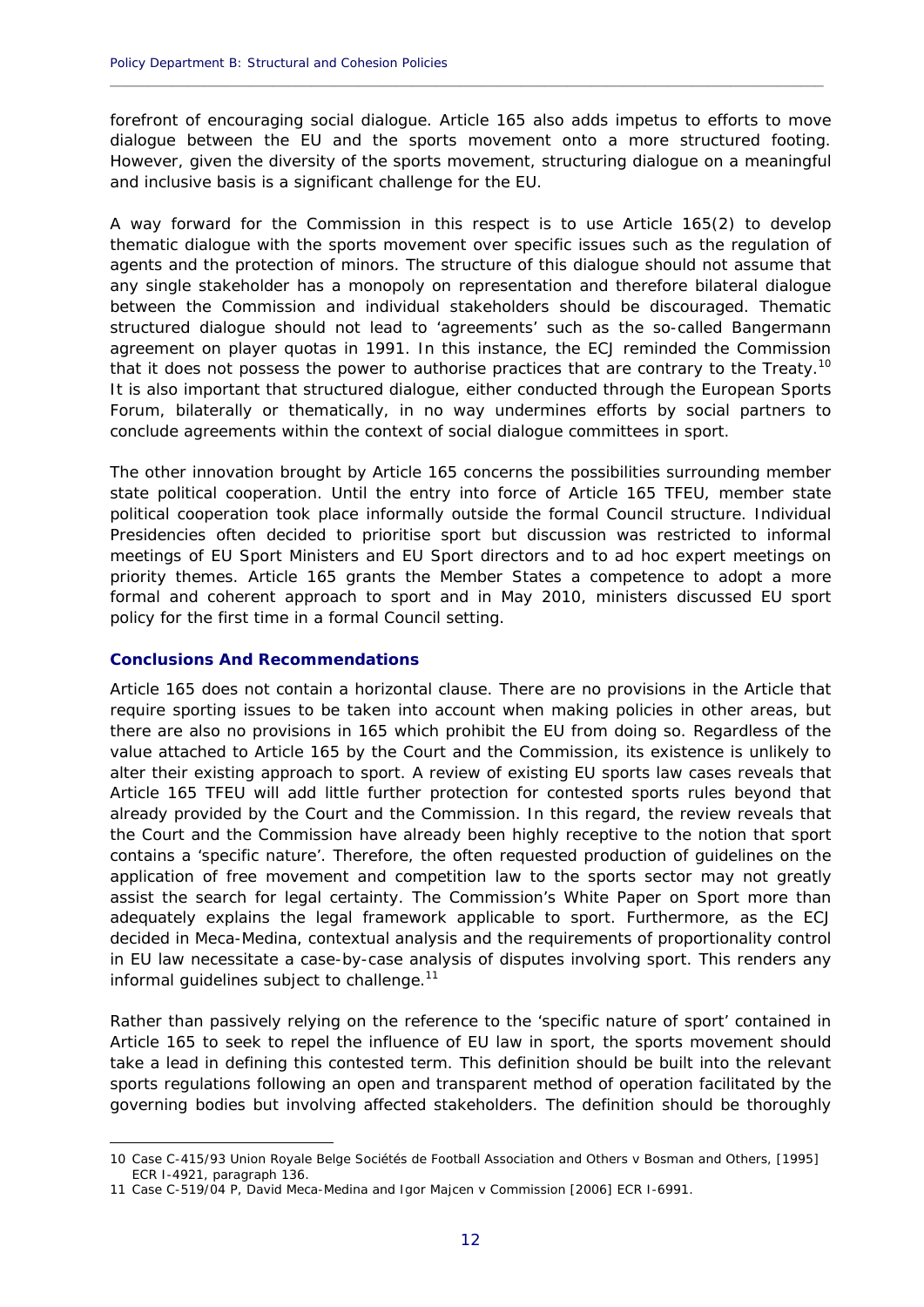reasoned and backed with robust data. The EU has a strong role to play in facilitating this dialogue, sharing best practice and ensuring that sporting autonomy is conditioned on the implementation of good governance in sport. Efforts at encouraging social dialogue in sport should be maintained and moves towards a structured dialogue should not undermine these efforts. Thematic dialogue with the sports movement should be encouraged.

 $\_$  , and the set of the set of the set of the set of the set of the set of the set of the set of the set of the set of the set of the set of the set of the set of the set of the set of the set of the set of the set of th

Article 165 resolves any legal uncertainty concerning the competence of the EU to directly fund sports related programmes. It is now clear that the EU has the competence to directly carry out actions to support, coordinate or supplement the actions of the member states in the field of sport and this competence grants the EU a potentially wide field of action. However, the choice of priority themes should be directly linked to the themes contained in Article 165 and before supporting priority areas, the EU should demonstrate the European dimension in sport and establish the added value of EU action. A focus on a narrow range of priority areas is to be favoured over a broad approach so that the added value of EU action can be demonstrated. In this connection, the consultation exercise reveals that stakeholders favour action in the areas of health enhancing physical education, volunteering and social inclusion. In addition to these areas, there is a need to focus on evidence based policy making and in this connection the EU should fund research and encourage stakeholders to justify their positions with solid data and research.

On the face of it, Article 165(4) also appears to be unequivocal concerning the prohibition on harmonisation of the laws and regulations of the member states. This statement might encourage claims that the laws and regulations of the member states cannot be harmonised in so far as this would affect sporting practices. However, an examination of past prohibitions of harmonisation and their treatment by the ECJ suggests that harmonising measures can be taken despite this type of prohibition so long as the harmonising measures are nominally based on another Treaty competence. Despite similarly worded prohibitions of harmonisation in the fields of social policy, education, vocational training, culture, and public health, the EU has in practice achieved convergence in legislation through other legal bases.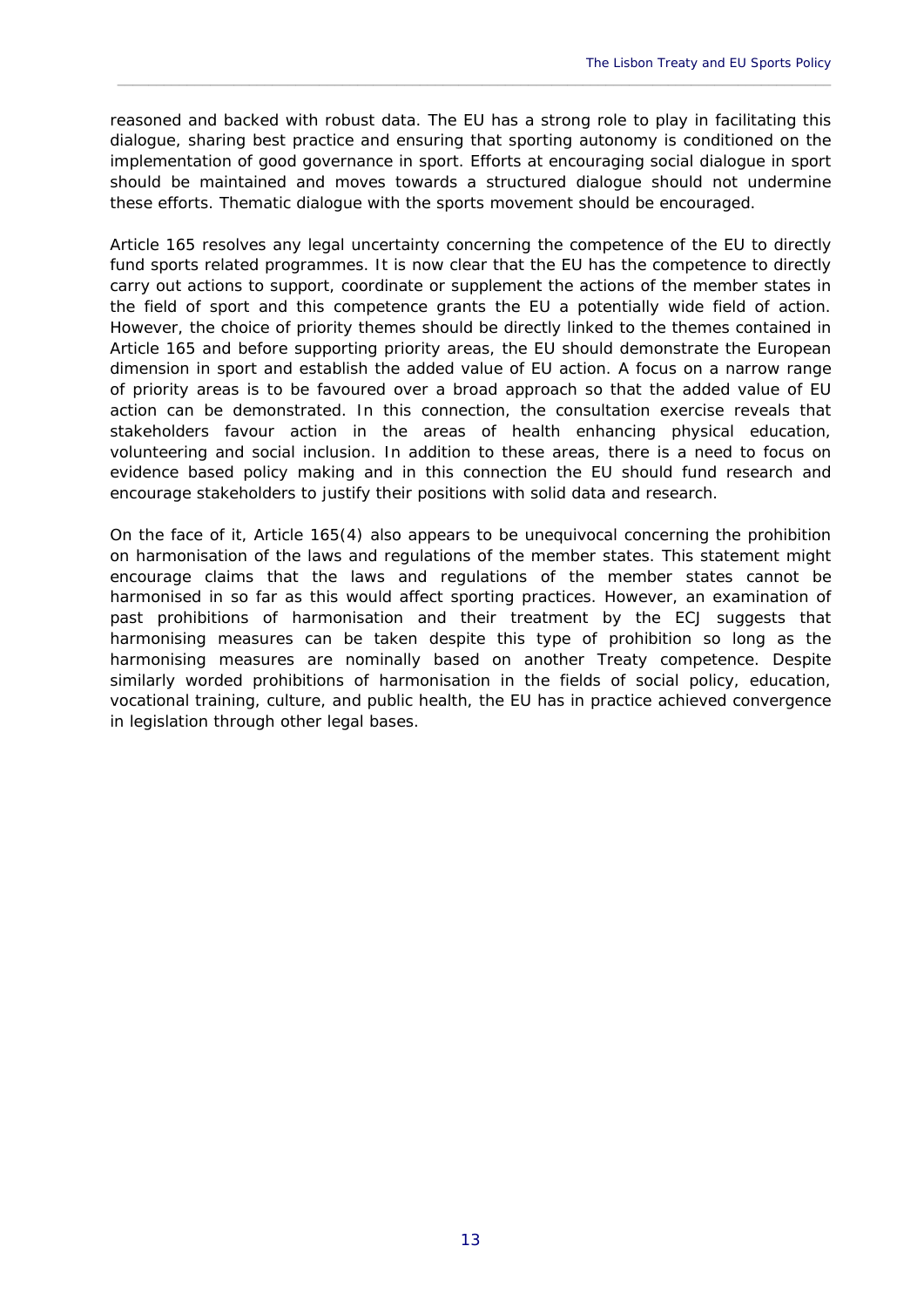**\_\_\_\_\_\_\_\_\_\_\_\_\_\_\_\_\_\_\_\_\_\_\_\_\_\_\_\_\_\_\_\_\_\_\_\_\_\_\_\_\_\_\_\_\_\_\_\_\_\_\_\_\_\_\_\_\_\_\_\_\_\_\_\_\_\_\_\_\_\_\_\_\_\_\_\_\_\_\_\_\_\_\_\_\_\_\_\_\_\_\_\_**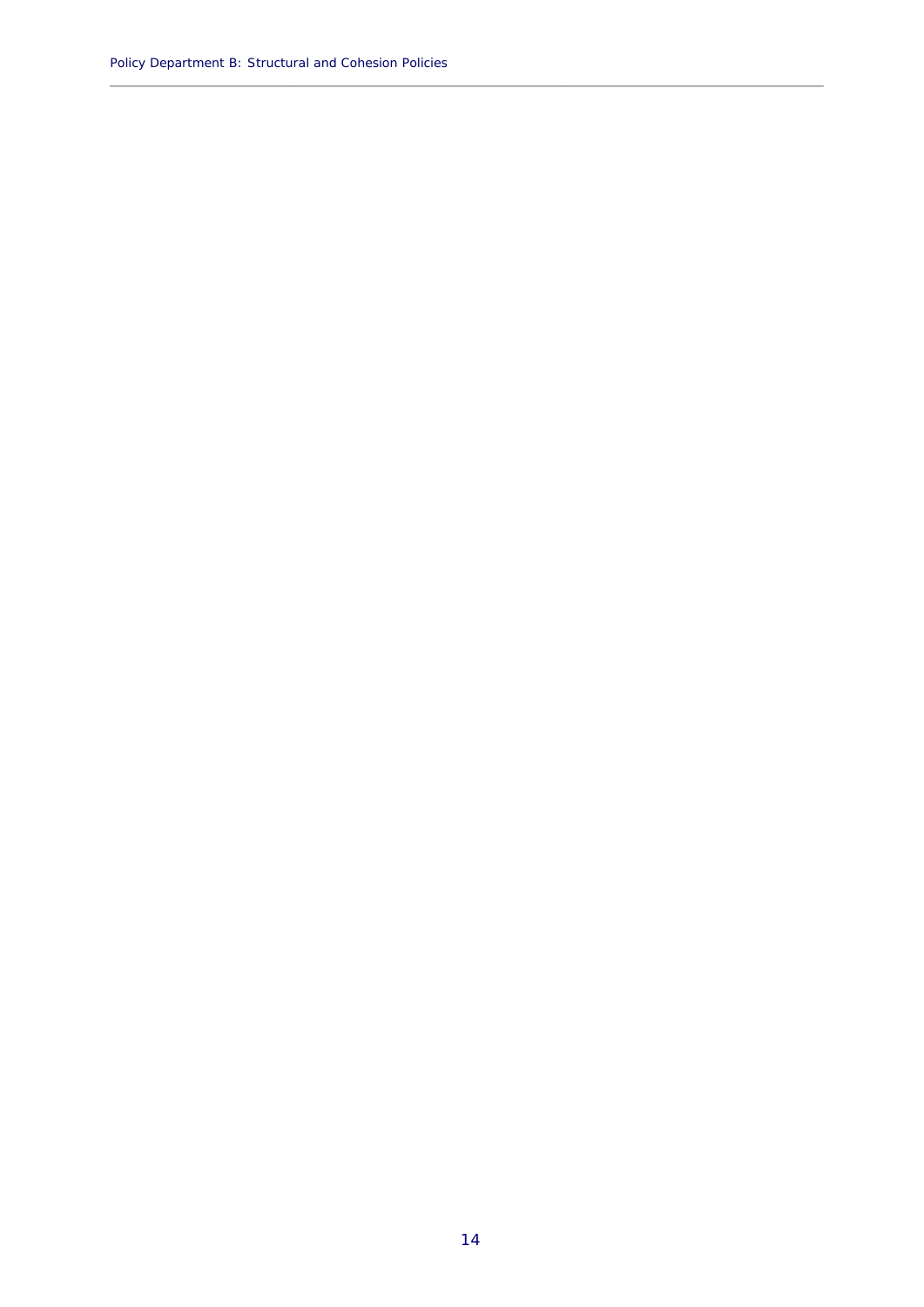### **INTRODUCTION**

The principle of conferral stipulates that the EU must act within the limits of the powers conferred upon it by the Treaty. Until the entry into force of the Treaty on the Functioning of the European Union (TFEU) in December 2009, sport was not mentioned in the Treaties. This meant that the EU was not granted a competence to operate a 'direct' sports policy. This gave rise to two broad concerns:

 $\_$  , and the set of the set of the set of the set of the set of the set of the set of the set of the set of the set of the set of the set of the set of the set of the set of the set of the set of the set of the set of th

First, there is a concern that EU sports policy to date has been guided by the European Court of Justice (ECJ) and that single market laws have not sufficiently recognised the specificity of sport. EU single market competences, particularly those relating to free movement and competition law, exert an indirect influence over sport. Following the judgment of the ECJ in *Bosman*, many sports bodies argued that the lack of a Treaty competence for sport resulted in single market laws, designed to regulate overtly economic activities, being applied to sporting contexts without due consideration for the specific nature of sport.12 The judgment of the Court in *Meca-Medina* is often cited as another example of the insensitive application of single market laws to sporting contexts.<sup>13</sup> *Meca-Medina* received particular criticism for promoting a case-by-case approach to assessing the legality of contested rules, rather than allowing for a more holistic assessment of the specific nature of sport.

A second concern is that EU sports policy has lacked status and coherence. Sport has become associated not only with single market competences, but with a large number of other EU policy areas including, public health policy, education, training and youth policy, equal opportunities and disabilities policy, employment policy, environmental policy, media policy and cultural policy. However, the ability of the EU to allocate budgetary appropriations to this activity was limited by its lack of competence to act in the field of sport. Following *UK v Commission*<sup>14</sup> the Commission was compelled to suspend some of its sports-related funding programmes and attach these to areas of existing competence in the Treaty such as education policy. The competence question has meant that the EU has struggled to give sport high status and comprehensive treatment, particularly in an era where the EU is being increasingly asked by sports stakeholders to provide a coherent response to contemporary challenges in sport.

A potential solution to the above two issues is for sport to find its place within the EU's constitutional framework. On two occasions, during the Amsterdam and Nice Treaty negotiations, proponents of a Treaty article for sport failed to persuade the Member States of the value of such a move. The convening of the Convention on the Future of Europe set in motion a process resulting in the ratification of the Lisbon Treaty and the adoption of an article for sport in the Treaty on the Functioning of the European Union (Articles 6 and  $165$ ).<sup>15</sup>

Structured around 6 chapters, this study explores the significance of this article on current and pending issues in EU sports law and policy. Chapter 1 explores the meaning and origins of key phrases contained in Article 165 including 'European sporting issues', the 'specific nature of sport' and the 'European dimension of sport'. Chapter 2 explains the

<sup>12</sup> For a useful list of critical comments from sports organisations see Chappelet, J-L., (2010), Autonomy of Sport in Europe, Strasbourg: Council of Europe, pp.89-108.

<sup>13</sup> See for example, Infantino, G., Meca-Medina: a step backwards for the European sports model, accessed at: http://www.uefa.com/MultimediaFiles/Download/uefa/KeyTopics/480401\_DOWNLOAD.pdf.

<sup>14</sup> Case C-106/96 UK v Commission ECR [1998] I-02729.

<sup>15</sup> All article references, unless otherwise stated, are to the TFEU.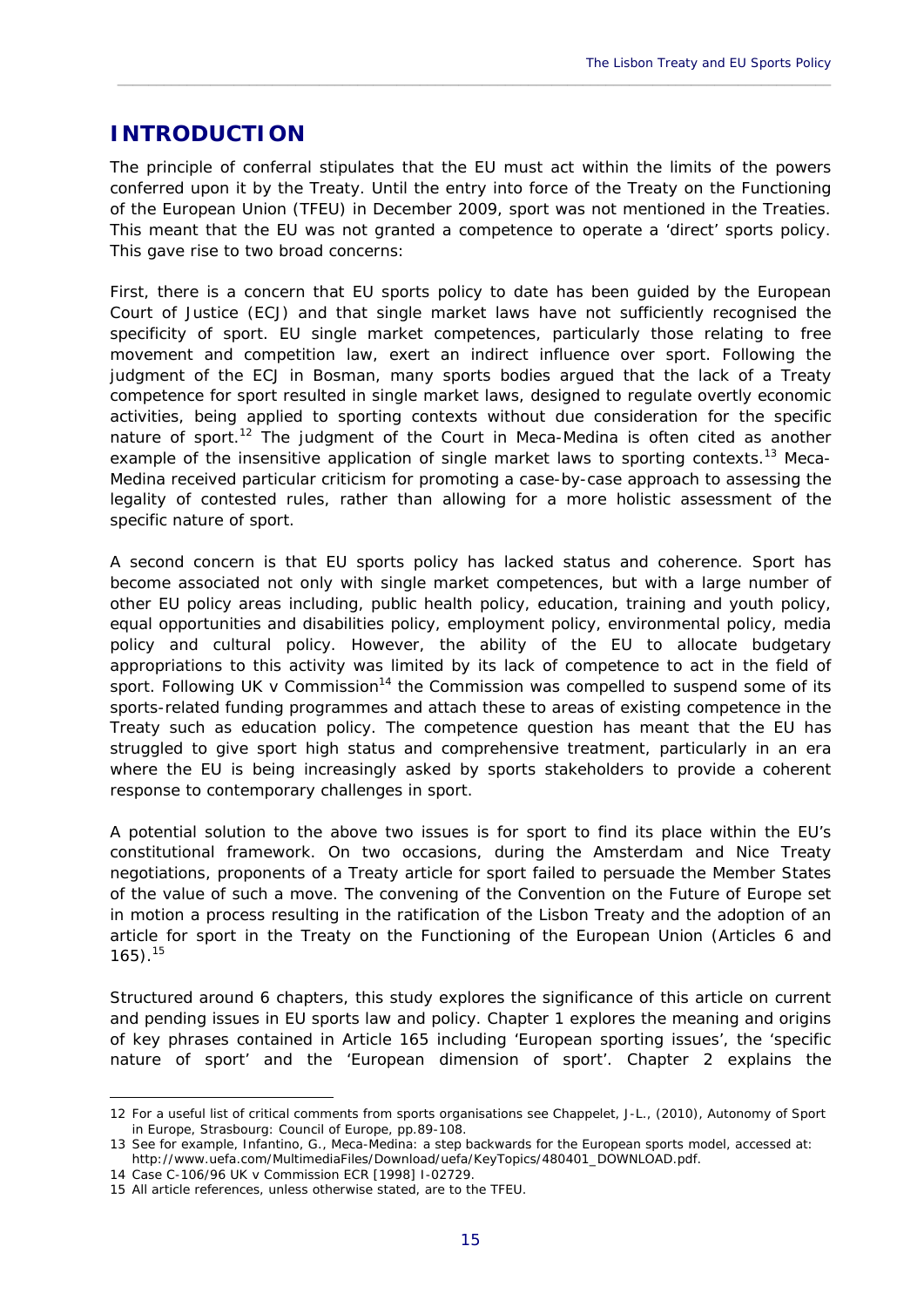constitutional limits to EU action in the field of sport. Chapter 3 explores how the general meanings discussed in chapter 1 find legal expression within the context of the application of EU free movement and competition laws. Chapter 4 explains the significance of Article 165 in relation to the EU's ability to carry out actions to support, coordinate or supplement the actions of the Member States in the field of sport. Chapter 5 presents the findings of the study's consultation exercise which was designed to establish interested stakeholders' preferences and priorities for the implementation of Article 165 TFEU. Finally, chapter 6 presents conclusions and recommendations.

**\_\_\_\_\_\_\_\_\_\_\_\_\_\_\_\_\_\_\_\_\_\_\_\_\_\_\_\_\_\_\_\_\_\_\_\_\_\_\_\_\_\_\_\_\_\_\_\_\_\_\_\_\_\_\_\_\_\_\_\_\_\_\_\_\_\_\_\_\_\_\_\_\_\_\_\_\_\_\_\_\_\_\_\_\_\_\_\_\_\_\_\_**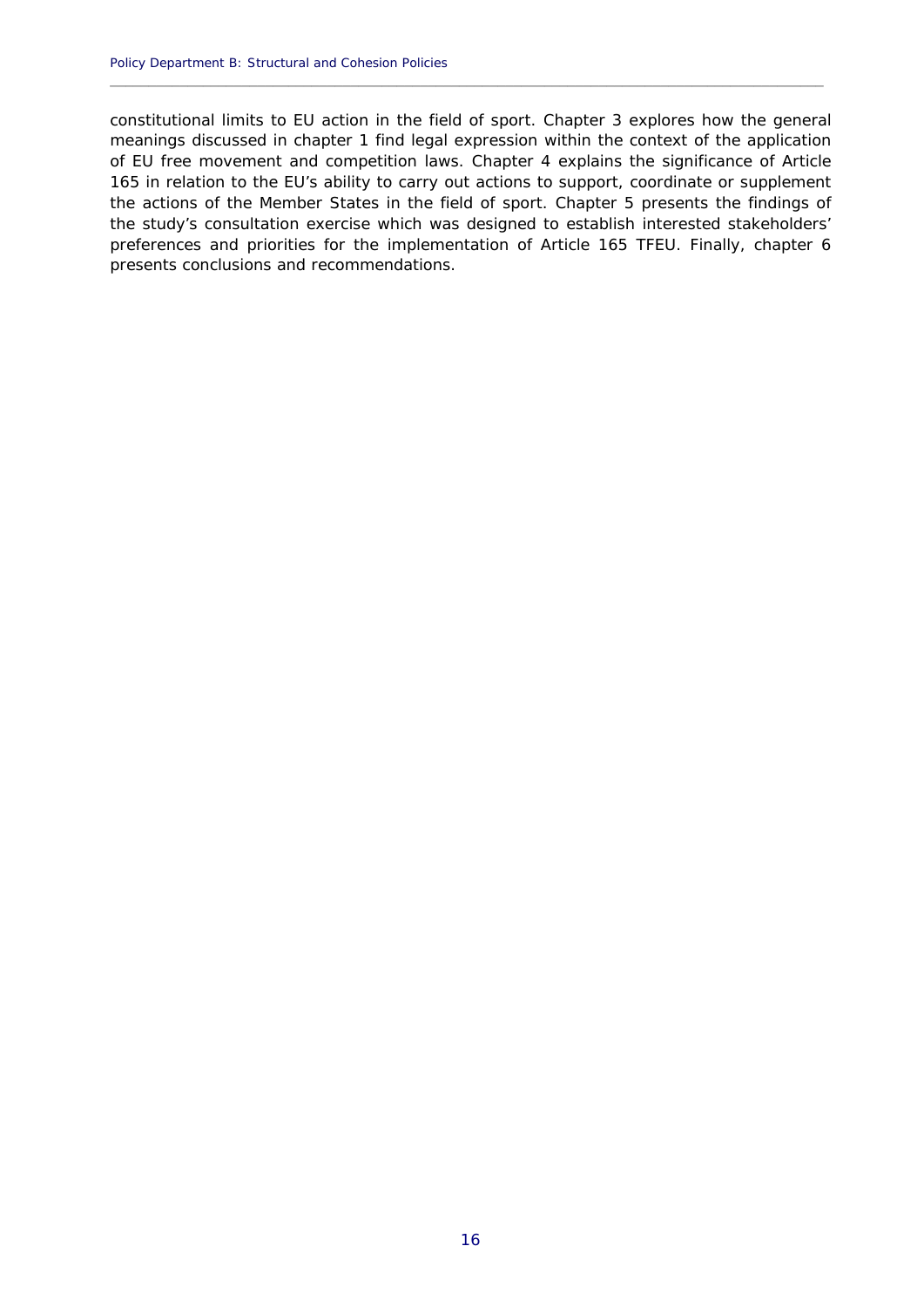## **1. SPORT POLICY AND THE SPECIFICITY OF SPORT UNDER ARTICLE 165**

 $\_$  , and the set of the set of the set of the set of the set of the set of the set of the set of the set of the set of the set of the set of the set of the set of the set of the set of the set of the set of the set of th

Article 165(1) TFEU refers to the promotion of 'European sporting issues' and 165(2) establishes that Union action should be aimed at 'developing the European dimension in sport'. These phrases suggest that sport plays an important role in European society and that the EU has a role to play in promoting this and combating common threats and challenges. The European dimension in sport must however be carefully defined. Not only are spectator loyalties strongly aligned to nation states, but sport in Europe is organised according to national traditions and constitutional arrangements. In this respect, patterns of governmental involvement in sport follow one of two models. Some states adopt an *interventionist* sports legislation model in which the state adopts a legislative framework regulating sport, whilst others favour a *non-interventionist* model in which the state plays a less direct and often merely facilitating function.<sup>16</sup> The autonomy of sporting organisations and representative structures in Europe has also been recognised by the  $EU^{17}$  These features preclude the EU assuming a primary responsibility for sport. This is acknowledged in the wording of Article 6 TFEU which states that in terms of sport, the Union shall have competence to carry out actions to support, coordinate or supplement the actions of the Member States. Article 165 confirms that these actions exclude the harmonisation of national laws.

Despite the complexity and diversity of sport in Europe, there are however certain features, values and traditions that give sport a European dimension. Sport is often employed by Member States as a means of achieving public policy goals in related fields such as health, social inclusion, education and employment. Indeed most, if not all, Member States are facing challenges in the areas of obesity, discrimination, violence and racism and it is within these contexts that sport can play a role. However, the 'European dimension' in sport should not be confused with a 'European model of sport'. Whilst it is true that some sports are organised on a pan-European basis by a European governing body, the diversity of European sport is such that defining a European model and selecting policy choices on the assumption that such a model exists, is inadvisable. In this regard, the EU should only provide support to activities where the European dimension in sport can be demonstrated and where the added value of EU action can be clearly established.

The EU's progressive establishment of a single market has also given sport a European dimension. For example, the lifting of nationality restrictions and the reform of the international transfer system following the *Bosman* judgment promoted the greater movement of players across national borders. In parallel, technological developments in European broadcasting, partly supported by the EU's progressive liberalisation of the broadcasting market, transformed the sporting landscape by giving sport, and particularly football, access to a new source of income. This commercialisation of sport has increased incentives to litigate. The development of a European legal dimension has provided stakeholders with rights and enforcement opportunities through which these can be defended.

<sup>16</sup> See Chaker, A.N. (1999), Study of National Sports Legislations in Europe, Strasbourg: Council of Europe.

<sup>17</sup> European Commission (2007), White Paper on Sport, COM(2007), 391 final, p.13, hereafter referred to as White Paper on Sport.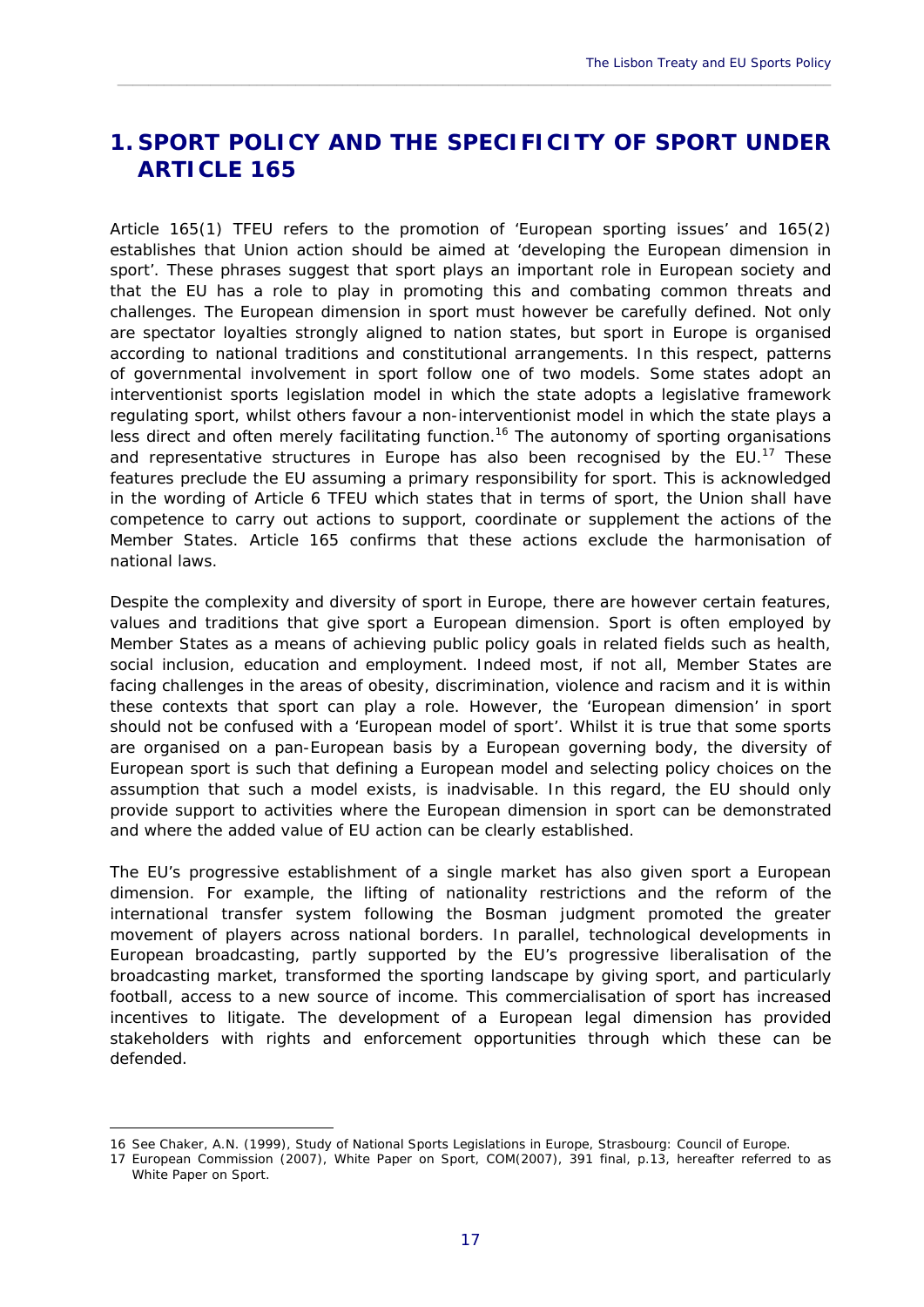The reference in Article 165(1) to the 'specific nature of sport' is significant insofar as it will be raised in the context of future challenges to sporting rules based on *inter alia* the application of EU free movement and competition law. Whilst it is widely accepted that in some instances sport operates under different conditions to those found in 'normal' industries, the boundaries of the concept of the 'specificity of sport' are contested. If too few specificities are recognised sports markets may not operate effectively, yet recognising too many may undermine the fundamental rights of stakeholders within the sector.

**\_\_\_\_\_\_\_\_\_\_\_\_\_\_\_\_\_\_\_\_\_\_\_\_\_\_\_\_\_\_\_\_\_\_\_\_\_\_\_\_\_\_\_\_\_\_\_\_\_\_\_\_\_\_\_\_\_\_\_\_\_\_\_\_\_\_\_\_\_\_\_\_\_\_\_\_\_\_\_\_\_\_\_\_\_\_\_\_\_\_\_\_**

Since the *Walrave* judgment of 1974, the ECJ has contributed to the debate on the meaning of the term specificity of sport. In *Walrave* the Court held that the prohibition on nationality discrimination 'does not affect the composition of sport teams, in particular national teams, the formation of which is a question of purely sporting interest and as such has nothing to do with economic activity'.18 Later in *Bosman* it added that 'in view of the considerable social importance of sporting activities and in particular football in the Community, the aims of maintaining a balance between clubs by preserving a certain degree of equality and uncertainty as to results...must be accepted as legitimate'.<sup>19</sup> In *Deliège* the Court held that 'limiting the number of participants in a tournament... is inherent in the conduct of an international high-level sports event, which necessarily involves certain selection rules or criteria being adopted. Such rules may not therefore in themselves be regarded as constituting a restriction on the freedom to provide services'.<sup>20</sup> At the same time the Court in *Lehtonen* found that late transfers could substantially alter the sporting strength of teams in the course of the championship thus calling into question the proper functioning of sporting competition.<sup>21</sup> In *Meca-Medina* the Court recognised as legitimate the need to 'combat doping in order for competitive sport to be conducted fairly', safeguard 'equal chances for athletes, athletes' health,', ensure 'the integrity and objectivity of competitive sport' and protect 'ethical values in sport'.<sup>22</sup> Most recently in *Bernard* the Court held that '…in considering whether a system which restricts the freedom of movement of such players is suitable to ensure that the said objective is attained and does not go beyond what is necessary to attain it, account must be taken …of the specific characteristics of sport in general, and football in particular, and of their social and educational function. The relevance of those factors is also corroborated by their being mentioned in the second subparagraph of Article 165(1) TFEU'.<sup>23</sup>

The Commission has also added to the debate on the meaning of the specific nature of sport. In the *ENIC* Decision the Commission rejected a complaint against UEFA's rules on club ownership on the grounds that the measure was necessary to safeguard the public's perception that games played represent honest sporting competition.<sup>24</sup> In the White Paper on Sport the Commission argued that there exists specificity of sporting activities and rules such as separate competitions for men and women, limitations on the number of participations in competitions, or the need to ensure competitive balance in sport. In addition, the Commission cited examples of specificity of sports structure which includes

<sup>18</sup> Case 36/74 Walrave and Koch v Association Union Cycliste Internationale ECR [1974] 1405 paragraph 8. Hereafter referred to as Walrave.

<sup>19</sup> Case C-415/93 Union Royale Belge Sociétés de Football Association and others v Bosman and others [1995] ECR I-4921, paragraph 106.

<sup>20</sup> Joined cases C-51/96 and C-191/97 Deliège v Ligue francophone de Judo et disciplines Associeés Asb [2000] ECR I-2549. Hereafter referred to as Deliège.

<sup>21</sup> Case C-176/96 Lehtonen and Castors Braine [2000] ECR I-2681, paragraph 54.

<sup>22</sup> Case C-519/04 P David Meca-Medina and Igor Majcen v Commission [2006] ECR I-6991, hereafter referred to as Meca-Medina.

<sup>23</sup> Case C-325/08, Olympic Lyonnais v Bernard & Newcastle United, paragraph 40.

<sup>24</sup> Case COMP/37 806: ENIC/UEFA, hereafter referred to as ENIC. See also Commission Press Release IP/02/942, 27 June 2002, 'Commission closes investigation into UEFA rule on multiple ownership of football clubs'.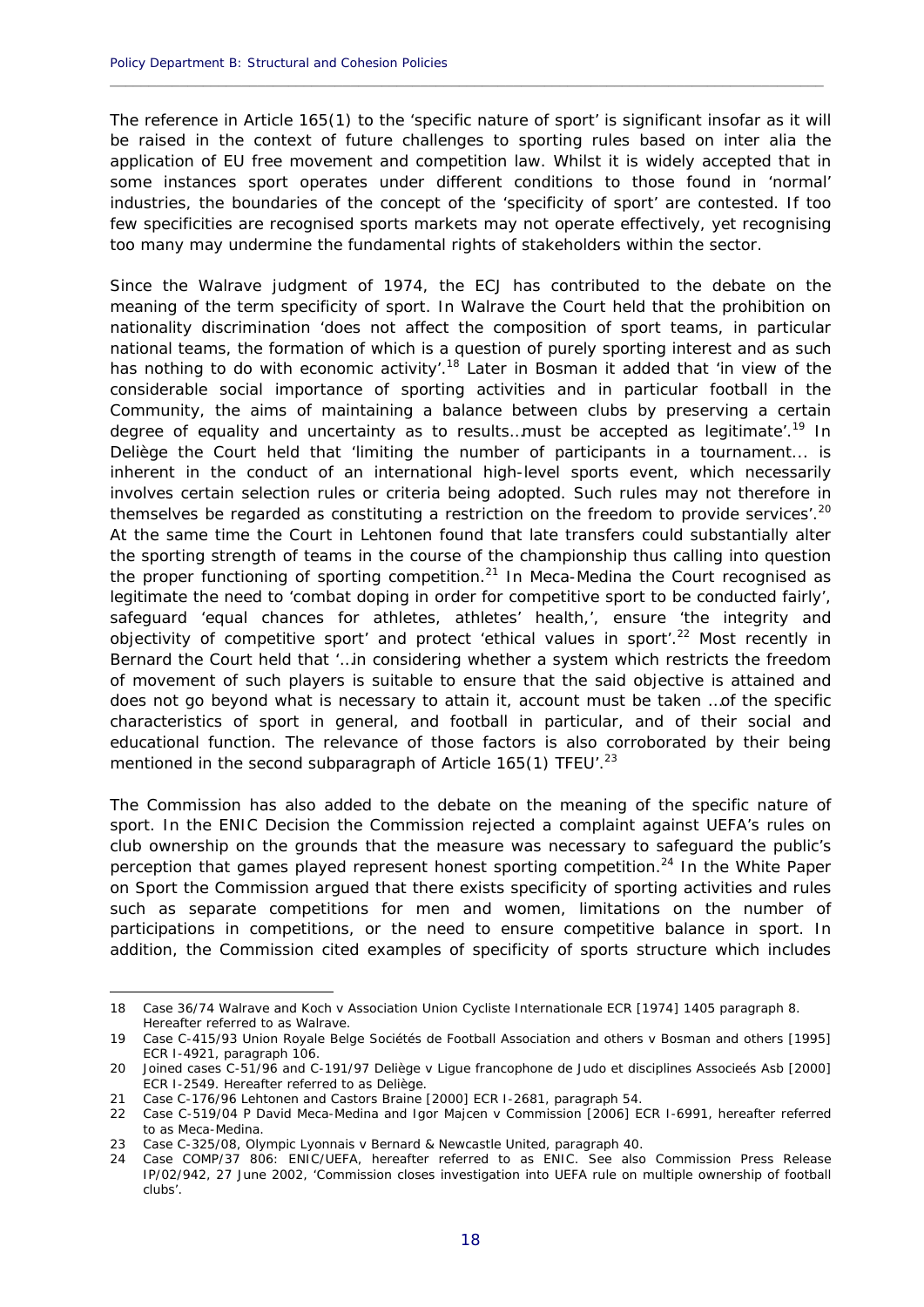the autonomy and diversity of sport organisations, the pyramid structure of European sport, solidarity in sport, the organisation of sport on a national basis and the principle of a single federation per sport.<sup>25</sup>

 $\_$  , and the set of the set of the set of the set of the set of the set of the set of the set of the set of the set of the set of the set of the set of the set of the set of the set of the set of the set of the set of th

The first significant member state contribution came by way of the Amsterdam Declaration on Sport which emphasised 'the social significance of sport… in this connection special consideration should be given to the particular characteristics of amateur sport'.<sup>26</sup> This was followed by the Nice Declaration on the 'specific characteristics of sport and its social function in Europe, of which account should be taken in implementing common policies'. $27$ In addition, the Independent European Sport Review, a report undertaken at the initiative of the UK sport minister, Richard Caborn, detailed a number of specificity arguments and explained why rules designed to promote these features were compatible with EU law.<sup>28</sup>

A number of other key documents elaborate the meaning of the phrase specific nature of sport including recent European Parliament Reports such as the Belet and Mavrommatis Reports.<sup>29</sup> In addition, statements from sports stakeholders are relevant and these include the UEFA/FIFPro Memorandum of Understanding which details their understanding of the specificity of sport, the Statement of the European Team Sports, the Common Position of the Olympic and Sports Movement on the Implementation of the New Treaty on the Functioning of the European Union and the Common Position of members of the European Elite Athletes Association and Sport PRO-UNI Europa on the effects of the Lisbon Treaty on sport.<sup>30</sup> Elsewhere, the Court of Arbitration for Sport has interpreted the reference to the specificity of sport contained within the FIFA regulations on the Status and Transfer of Players.<sup>31</sup>

From the above, it is evident that a number of specificity themes are emerging. These include the mutual interdependence of the sports market, the need to ensure solidarity between participants, the need to ensure competitive balance, the need to ensure the regularity and proper functioning of competitions, the need to encourage the training and education of young players, the need to promote stadium attendance and participation at all levels, the need to protect national teams, and the need to ensure fairness and the integrity of competition. Some of these specificities remain contested.<sup>32</sup> Nevertheless, so as

<sup>25</sup> White Paper on Sport, p.13.

<sup>26</sup> Declaration 29 to the Treaty of Amsterdam.

<sup>27</sup> Presidency Conclusions, (2000), Declaration on the specific characteristics of sport and its social function in Europe, of which account should be taken in implementing common policies, Nice European Council Meeting, December 2000.

<sup>28</sup> Arnaut, JL., (2006), Independent European Sport Review, p.33. Accessed at http://www.independentfootballreview.com/doc/Full\_Report\_EN.pdf.

<sup>29</sup> European Parliament (2007), Resolution of the European Parliament on the Future of Professional Football in Europe, A6-0036/2007, 29 March. (The Belet Report). European Parliament Resolution of May 8 2008 on the White Paper on Sport (2007/2261(INI)), (The Mavrommatis Report).

<sup>30</sup> See FIFPro / UEFA Memorandum of Understanding, 11/10/07 accessed at: http://www.uefa.com/MultimediaFiles/Download/uefa/KeyTopics/88/17/81/881781\_DOWNLOAD.pdf See also Statement of the European Team Sports, 11/07/07 accessed at: http://www.uefa.com/MultimediaFiles/Download/uefa/KeyTopics/560675\_DOWNLOAD.pdf<br>For the Common position of the Olympic and Sports For the Common position of the Olympic and Sports Movement see: http://www.euoffice.eurolympic.org/cms/getfile.php?98<br>For the Common position of the l For the Common position of the EEAA / Sport PRO-UNI Europa see: http://www.euathletes.info/uploads/media/EU\_ATHLETES\_Common\_Position\_Paper\_FINAL.pdf

<sup>31</sup> See for example CAS 2008/A/1519-1520, Matuzalem.

The literature is too voluminous to summarise here but see for instance, Andreff, W & Szymanski, S. (2006), Handbook on the Economics of Sport, Cheltenham: Edward Elgar; Downward et al (2009), Sports Economics: Theory, Evidence and Practice, Oxford: Elsevier; Késenne, S. (2007), The Economic Theory of Professional Team Sports, Cheltenham: Edward Elgar; Szymanski, S. (2009), Playbooks and Checkbooks, Princeton: Princeton University Press; Jeanrenaud, C., & Késenne, S., (2009), The Economics of Sport and the Media, Cheltenham: Edward Elgar; Groot, L., (2008), Economics, Uncertainty and European Football, Cheltenham: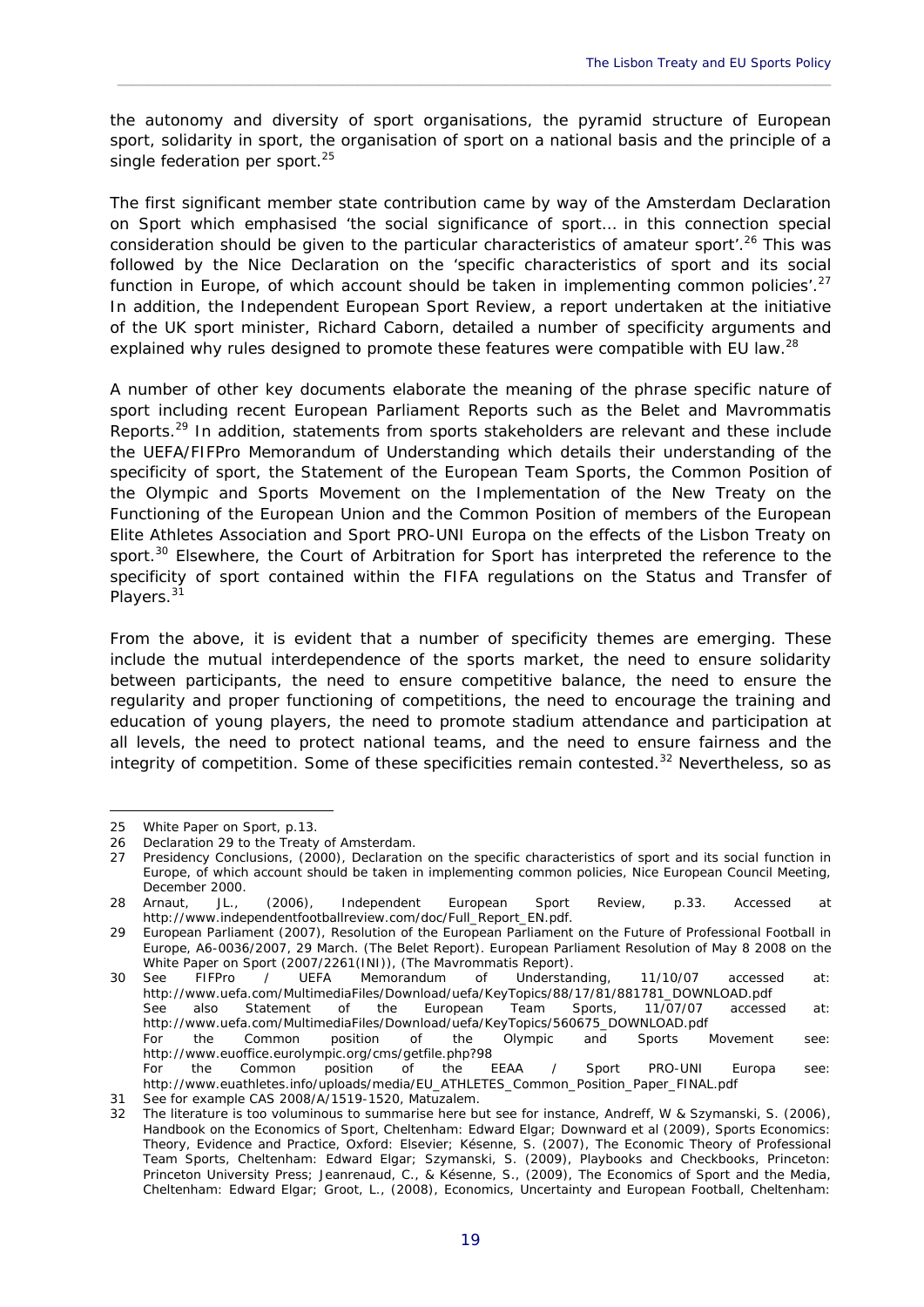to provide maximum protection for these specificities, and the regulatory means of achieving them, the sports movement itself should take a lead in defining the meaning of specificity. It should also take a proactive approach to ensure its regulations are sufficiently justified and grounded on solid data, and to demonstrate that they are proportionate to the objective pursued. This definition of the specificity to sport should be built into the relevant sports regulations following open and transparent method of operation facilitated by the governing bodies but involving affected stakeholders. The EU has a strong role to play in facilitating this dialogue and ensuring that sporting autonomy is conditioned on the implementation of good governance in sport. $33$  For example, best practice in this respect is demonstrated by the European Commission's promotion of social dialogue in European sport. There is a strong case for the social partners, acting within the context of a social dialogue committee, to self-define the meaning of specificity and the most appropriate means of achieving such objectives. Through other means, such as structured dialogue, the EU can assist the sports governing bodies and interested stakeholders in framing rules that are likely to comply with the EU law.

**\_\_\_\_\_\_\_\_\_\_\_\_\_\_\_\_\_\_\_\_\_\_\_\_\_\_\_\_\_\_\_\_\_\_\_\_\_\_\_\_\_\_\_\_\_\_\_\_\_\_\_\_\_\_\_\_\_\_\_\_\_\_\_\_\_\_\_\_\_\_\_\_\_\_\_\_\_\_\_\_\_\_\_\_\_\_\_\_\_\_\_\_**

Edward Elgar; Szymanski, S., (2010), The Comparative Economics of Sport, Basingstoke: Palgrave Macmillan; Szymanski, S., (2010), Football Economics and Policy, Basingstoke: Palgrave Macmillan.

<sup>33</sup> For a more detailed discussion see Chaker, A-N., (2004), Good Governance in Sport: A European Survey, Strasbourg: Council of Europe.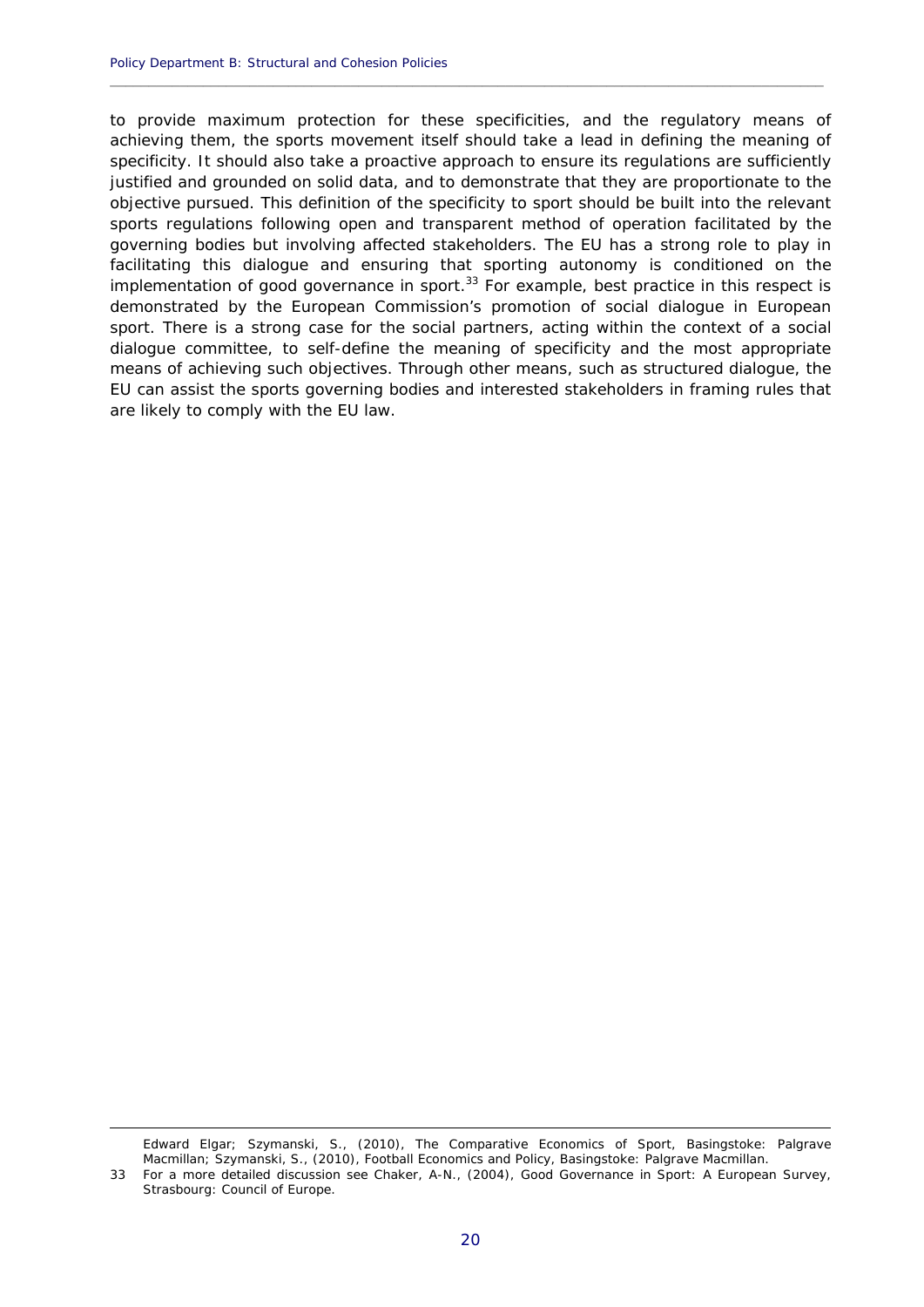## **2. CONSTITUTIONAL CONSTRAINTS ON EU ACTION**

Sport has been subject to indirect regulation under the founding EU Treaties since long before the Lisbon Treaty. The ECJ has consistently declared that sport is subject to EU law when it is practiced as economic activity.<sup>34</sup> Thus, a sporting practice that restricts freedom to work<sup>35</sup> or to provide services,<sup>36</sup> or competition,<sup>37</sup> is prohibited unless it is deemed justified and proportionate. Even government acts in allocating sporting powers have been deemed subject to the Treaties where they encouraged sporting bodies to abuse a dominant position in the national market.<sup>38</sup>

 $\_$  , and the set of the set of the set of the set of the set of the set of the set of the set of the set of the set of the set of the set of the set of the set of the set of the set of the set of the set of the set of th

Despite the direct impact of internal market rules, such as the prohibition of discrimination, on many commercial sports, the limits of EU competence have remained slightly unclear. Direct funding for sport has been restricted by the lack of competence, but funding has subsequently been channelled through areas such as Education where the EU had budgetary powers.<sup>39</sup> Some Member States have been reluctant to apply and transpose those legislative instruments that might be considered to apply to sport, even when consistently pursued to do so by the Commission. $40$  Even the EU legislature has at times sought to offer sport exemptions, such as the reference to non-profit activities in the directive on services in the internal market. $41$  Thus, although case law has been relatively clear as to the impact of EU law on sport and on the application of appropriate EU rules to economic activities within amateur and professional sports, the practical application of these rules has been neither complete nor uniform.

Article 165 TFEU represents a new development in so far as it expressly mentions sport as an area of EU action. However, evidence and literature on both this and the proposed sports competence in the Constitutional Treaty suggests that this development is evolutionary rather than revolutionary.<sup>42</sup> There are as yet few precedents to offer guidance on how this Article will be interpreted and what the many qualifications to the EU sports competence will mean in practice. However, Article 165 TFEU is closely modelled on former Article 149 EC and resembles other historical Treaty articles on soft competences, including former Article 152 EC. Unlike Article 165 TFEU, some of these have been tested before the ECJ. Parallels drawn between the present sports competence and other, historical soft competences will inform the discussion in this chapter.

1

International Sports Law Journal pp. 3-7.

<sup>34</sup> See for example Walrave.

<sup>35</sup> See for example Bosman.<br>36 See for example Deliège.

See for example Deliège.

<sup>37</sup> See for example Meca-Medina.

<sup>38</sup> See Case C-49/07 MOTOE [2008], Judgment of the Grand Chamber of 1. July 2008, hereafter referred to as **MOTOE** 

<sup>39</sup> See Case 106/96 Commission v UK; the subsequent European Year of Education through Sport was based on a pre-existing competence to fund educational, rather than sporting, initiatives.

<sup>40</sup> See for example Case C-200/08, on the ongoing refusal of certain Member States to recognise the qualifications of ski instructors.

<sup>41</sup> See recital 35 of Directive 2006/123, which states that 'Non-profit making amateur sporting activities are of considerable social importance. They often pursue wholly social or recreational objectives. Thus, they might not constitute economic activities within the meaning of Community law and should fall outside the scope of this Directive.'.

<sup>42</sup> Van den Bogaert, S., and Vermeersch, A., 'Sport in the European Constitution: All Sound and No Fury?' Maastricht University Working Paper No 2005/8 available at http://papers.ssrn.com/sol3/papers.cfm?abstract\_id=977456; Van den Bogaert, S., and Vermeersch, A., (2006), 'Sport & the European Treaty: A Tale of Uneasy Bedfellows?', European Law Review, 31, pp. 821-840 ; Vermeersch, A., (2009), 'The Future EU Sports Policy: Hollow Words on Hallowed Ground?', 3-4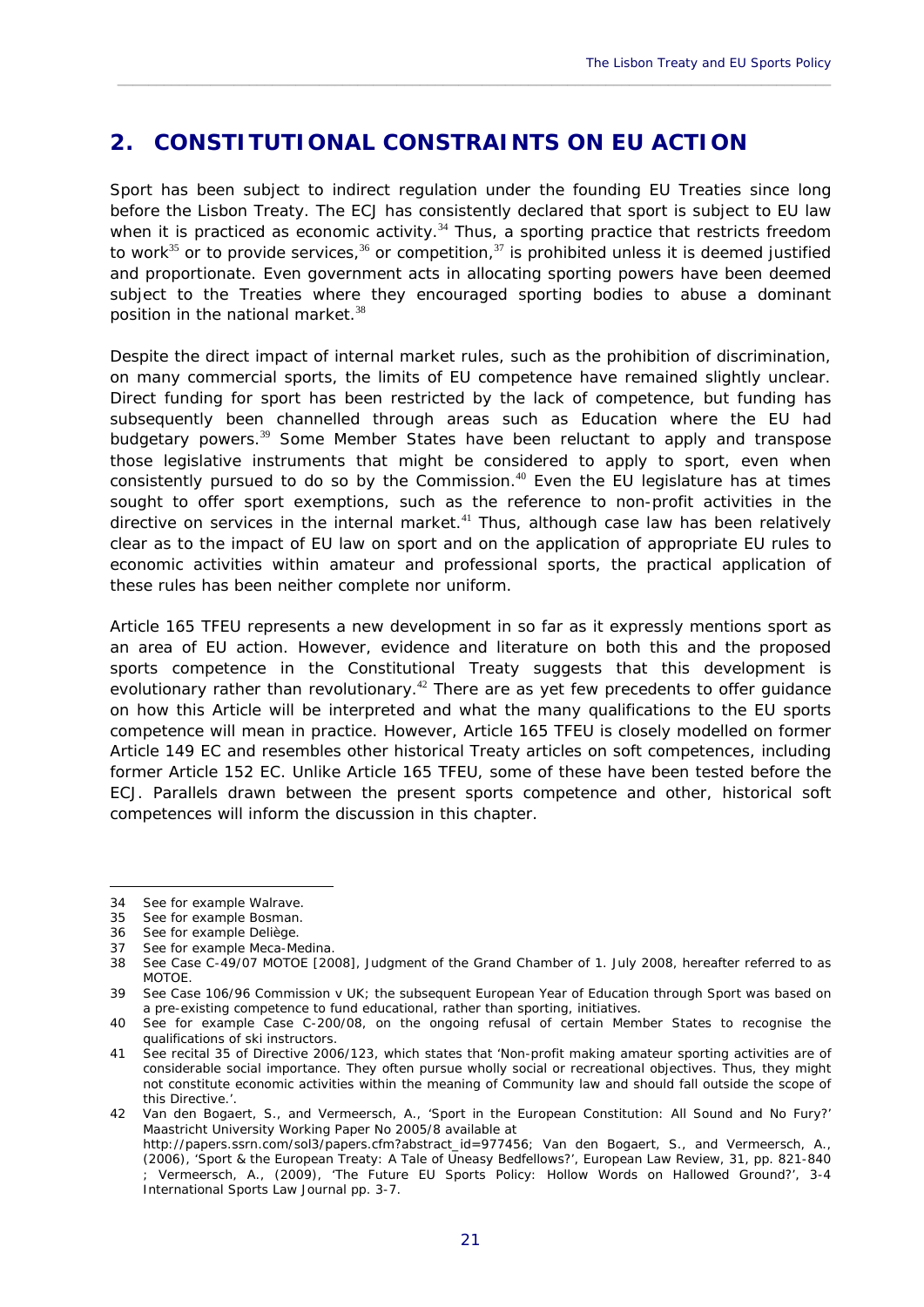As has been observed above, the EU operates on the basis of the principle of conferral: it is only able to exercise those powers that have been conferred on it.<sup>43</sup> In this respect, the Article 165 TFEU sports competence contains several reservations as to the powers which have been conferred upon the EU. Whilst powers are awarded in order to 'contribute to the promotion of European sporting issues, while taking account of the specific nature of sport', it is not clear that 'taking into account... the specific nature of sport' is a horizontal obligation which applies to the exercise of other EU powers. This compares unfavourably with Article 168 TFEU on public health. Like Article 165, it provides for incentive measures and expressly excludes harmonisation. However, unlike Article 165 the Article 168(1) requires that 'A high level of human health protection shall be ensured in the definition and implementation of all Union policies and activities', thus mainstreaming this level of protection of human health into all Union action.

**\_\_\_\_\_\_\_\_\_\_\_\_\_\_\_\_\_\_\_\_\_\_\_\_\_\_\_\_\_\_\_\_\_\_\_\_\_\_\_\_\_\_\_\_\_\_\_\_\_\_\_\_\_\_\_\_\_\_\_\_\_\_\_\_\_\_\_\_\_\_\_\_\_\_\_\_\_\_\_\_\_\_\_\_\_\_\_\_\_\_\_\_**

In other words, the EU may, and may indeed be required to, take into account the specific nature of sport when exercising its powers under Article 165(1) TFEU to 'contribute to the promotion of European sporting issues'. However, it is less clear that it is constitutionally required to take into account sporting issues or the specific nature of sport when considering non-sporting legislation that could have impacts on sport. If this interpretation is correct, the Treaty article on sport differs substantially from the horizontal clauses in the TFEU which relate to some other competences. Most notably, the EU has historically been obliged to take into account environmental protection requirements, now enshrined in Article 11 TFEU, which states that '[e]nvironmental protection requirements must be integrated into the definition and implementation of the Union's policies and activities...'. The TFEU mainstreams several other considerations into all EU action: Title II general provisions list the promotion of equality between men and women,<sup>44</sup> 'the promotion of a high level of employment, the guarantee of adequate social protection, the fight against social exclusion, and a high level of education, training and protection of human health  $\frac{45}{1}$ combating discrimination on the basis of 'sex, racial or ethnic origin, religion or belief, disability, age or sexual orientation<sup>46</sup> and 'Consumer protection requirements<sup> $47$ </sup> as questions that must be taken into account even when legislating outside these fields.

Thus, an internal market measure that is not aimed at environmental, equality, or consumer protection regulation must on the basis of Articles 8, 9, 10, and 12 TFEU nevertheless take account of all of these issues. This is the case even when the measure is not based on a legislative competence to achieve any of these mainstreamed interests but instead finds a legal basis for example in the very general Article 114 TFEU power to take measures for the 'establishment and functioning of the internal market'. It does not appear likely that Article 165 TFEU has inserted a similar horizontal requirement to consider sport, much less the specificity of sport, when taking action in other fields. Thus, whilst it seems a reasonable interpretation that direct EU action based on Article 165 TFEU must take into account the specific nature of sport, the validity of legislation in other fields is unlikely to be compromised by a failure to consider its impact on sporting activities.

<sup>43</sup> See Article 5 TEU and Article 7 TFEU.

<sup>44</sup> Article 8 TFEU.

<sup>45</sup> Article 9 TFEU.

<sup>46</sup> Article 10 TFEU.

<sup>47</sup> Article 12 TFEU.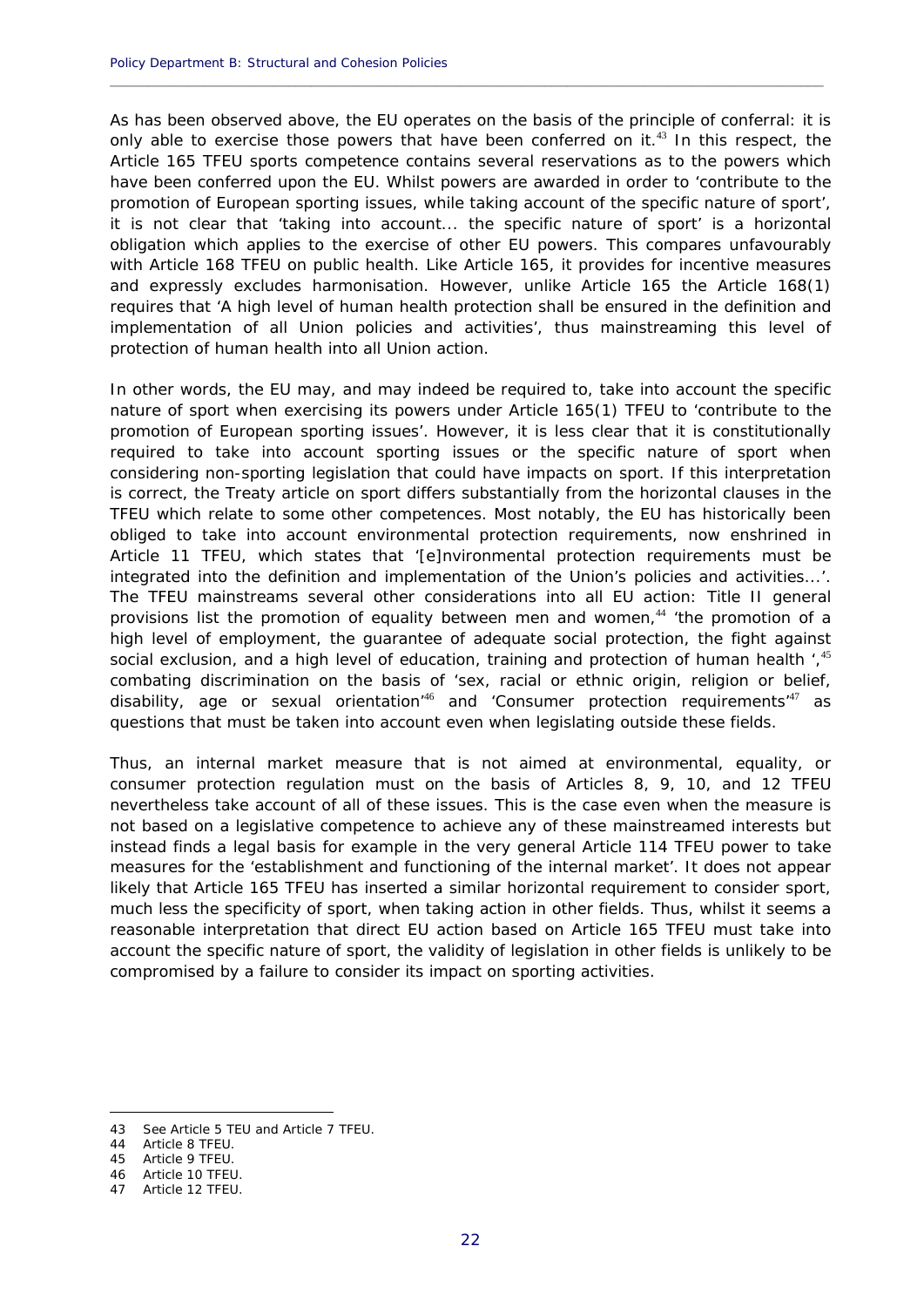This is not to say that sport cannot, will not, or ought not be considered when taking action in other fields. Indeed, some noteworthy recent initiatives do precisely this, and as a consequence occasionally attempt to exclude certain impacts on sport.<sup>48</sup> Sporting interests are also key considerations in ECJ case law. In the *Bernard* judgment, the Court confirmed that the Article 165 TFEU reference to the specific characteristics of sport strengthened arguments that they should be taken into account when examining the legality of restrictions to freedom of movement.<sup>49</sup> However, Article 165 TFEU seems to stop short of imposing a constitutional requirement to do so in either legislative or administrative action. At least in the *Bernard* judgment, reference to the specific characteristics of sport merely reinforces judicial possibilities which were already open prior to the passage of the Lisbon Treaty.

 $\_$  , and the set of the set of the set of the set of the set of the set of the set of the set of the set of the set of the set of the set of the set of the set of the set of the set of the set of the set of the set of th

The opportunities to give sports governing bodies a wide margin of appreciation are substantial even if Article 165 TFEU stops short of imposing a constitutional requirement to do so. It is clear that the EU legal framework is already capable of accommodating many sporting practices where it considers it appropriate to do so, even if those practices might be called into question were they to be found in other contexts. The best example of legislation which expressly seeks to achieve this is Recital 35 of the Services Directive, which seeks to provide exemptions to non-profit activity carried out to financially support sport. $50$  However, most of the rules tailored to sport can be found in case law. In the *Walrave* judgment, the ECJ made a distinction between 'purely sporting rules' that had nothing to do with economic activity, and those that had impacts on economic activity.<sup>51</sup> The judgment also suggested that nationality discrimination, otherwise clearly prohibited by the Treaties, was not relevant to 'the composition of sports teams, in particular national teams'.<sup>52</sup> Whilst the extent of the exemptions given to sports in both of these interpretations have since been curtailed by modern case law,<sup>53</sup> *Walrave* shows that judicial avenues for the special treatment of sport may be available even in the absence of an express constitutional exemption for sport. Three modern methods go beyond the limited exemption in *Walrave* and enable sporting practices to receive sensitive treatment even in the absence of legislative special treatment. First, rules that are 'inherent' to the proper conduct of sport may in some circumstances not fall within the EU Treaty. Secondly, rules that do fall within the EU Treaty because they are restrictions of freedom of movement may be justified, by reference to both grounds found in the Treaty itself and to objective justifications developed before the ECJ. Competition law and free movement both also entail grounds of justification found in the Treaties. Third, the legal framework may be applied to sport in a sensitive way in those cases where it contains few sport-specific exceptions.

<sup>1</sup> 48 See for example Recital 35 in Directive 2006/123, which seeks to provide some exemptions to non-profit activities carried out to support amateur sports. For a counter-example, see the professional qualifications framework and the ongoing, decades-long Ski instructors saga, recently revisited in case C-200/08.

<sup>49</sup> Case C-325/08 at paragraph 40.

<sup>50</sup> See Recital 35 of Directive 2006/123.

<sup>51</sup> Walrave paragraph 4. Although this originally suggested that non-economic sporting activity was outside the scope of the Treaty and was subject to EU law 'only in so far as it constitutes economic activity', subsequent cases do not impose the same delimitation, including economic activity but failing to rule out impacts on noneconomic activity. See in this respect for example Bosman.

<sup>52</sup> Walrave paragraph 8.

<sup>53</sup> See for example Case 13/76 Donà and Mantero [1976] ECR 1333, paragraph 19. On the development of the 'sporting exception', see Parrish, R., and Miettinen, S., (2008), The Sporting Exception in European Union Law, The Hague: TMC Asser Press, pp. 73-101.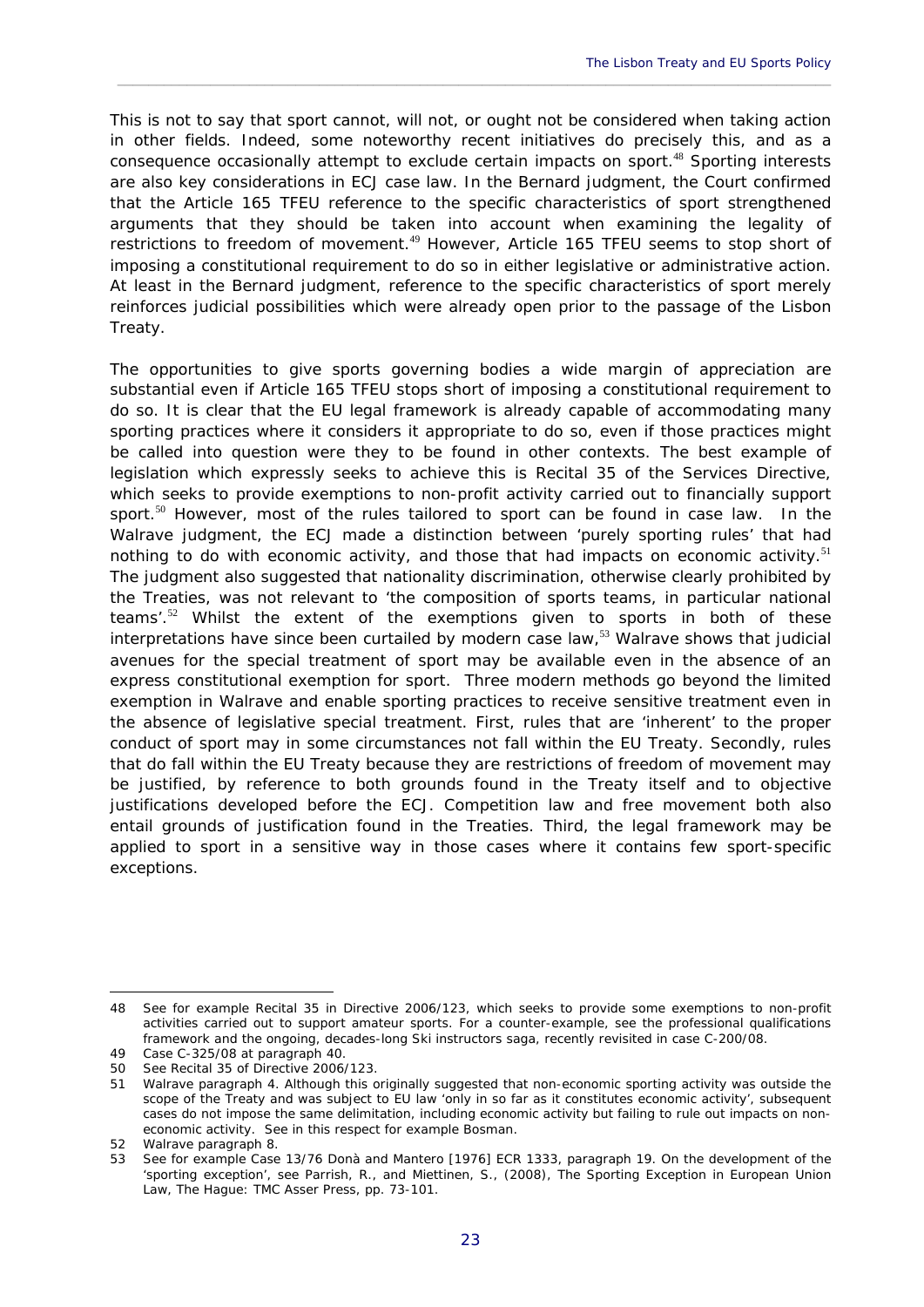The first of these methods involves judicial recognition that some practices 'inherent' to sport are not contrary to EU law. According to ECJ case law, 'inherent' rules are exempt because they are not restrictions of free movement or competition, and are therefore not governed by those Treaty provisions. Thus, in *Deliège*, the Court considered that national selection criteria which enabled only a limited number of athletes to participate were inherent to the conduct of high-level sport, and therefore did not in law constitute restrictions of free movement.<sup>54</sup> Similar reasoning was applied in *Meca-Medina* to explain why anti-doping rules were not *de jure* restrictions of economic competition under Article 101 TFEU even though they *de facto* clearly restricted athletes from competing in sporting events with the aid of doping.<sup>55</sup> Thus, recognition of the 'inherent' nature of a sporting practice could offer one method of minimising the impact of EU law where it might otherwise apply.<sup>56</sup>

**\_\_\_\_\_\_\_\_\_\_\_\_\_\_\_\_\_\_\_\_\_\_\_\_\_\_\_\_\_\_\_\_\_\_\_\_\_\_\_\_\_\_\_\_\_\_\_\_\_\_\_\_\_\_\_\_\_\_\_\_\_\_\_\_\_\_\_\_\_\_\_\_\_\_\_\_\_\_\_\_\_\_\_\_\_\_\_\_\_\_\_\_**

The second method clearly supported by modern case law involves justifying rules which would ordinarily be considered restrictions of free movement or competition. Both freedom of movement and competition may be restricted by reference to justificatory grounds found in the Treaty. For freedom of movement these include the public policy, public health, and public security derogations $57$  as well as an exception for employment in the public service. $58$ Agreements which restrict competition may be exempted on economic grounds expressed in Article 101(3) TFEU: If an otherwise prohibited agreement 'contributes to improving the production or distribution of goods or to promoting technical or economic progress, while allowing consumers a fair share of the resulting benefit' and is proportionate, it may be permitted. In addition to the grounds found in the Treaty, the ECJ has accepted reference to other, sometimes sports-specific objective justifications which can be relied upon when applying the ordinary EU rules to sport. It could be argued that in accepting and developing these, the Court has demonstrated its sensitivity to the specific features of sporting activities. These might in competition law be reasons why a practice is not a restriction within the meaning of Article 101 TFEU or an abuse under Article 102 TFEU.<sup>59</sup> They are also a very clearly established category under the freedom of movement provisions of the TFEU.<sup>60</sup> In EU free movement law, rules which (unlike 'inherent' rules) do constitute restrictions can be justified if they are proportionate and pursue a legitimate objective. $61$ Such legitimate objectives have included for example 'the aims of maintaining a balance between clubs by preserving a certain degree of equality and uncertainty as to results and of encouraging the recruitment and training of young players'.<sup>62</sup> There is no reason to believe that the list should be exhaustive, and that other objective justifications could not be invoked. Indeed, in the *Bernard* case, the ECJ suggested that the specific features of sport, some of which are listed in Article 165 TFEU, might even affect its interpretation of

<sup>54</sup> Deliège paragraph 64.

<sup>55</sup> Meca-Medina paragraphs 42 and 45. If a rule is outside the scope of the Treaty, so too, arguably, is any examination of proportionality. Free movement and competition may differ in this respect: whilst proportionality did not feature in the Deliège judgment, the Court pointedly observed in the Meca-Medina case that there was no evidence to suggest the disproportionality of the doping rules.

<sup>56</sup> Whilst there are many similarities between 'inherent' rules in free movement and competition, they may yet be conclusively demonstrated to enjoy analytically different treatment.

<sup>57</sup> See for example Article 45(3) and (4) TFEU. A detailed examination of these is beyond the scope of this Study.

<sup>58</sup> In the context of self-employment, a similar exception is included for activities involving the exercise of official authority.

<sup>59</sup> See for example paragraph 45 in Meca-Medina which refers to 'legitimate objectives' in the context of rules 'inherent in the proper conduct of sport'. There are sound constitutional reasons beyond the scope of this study which explain the awkward marriage between 'inherent' rules and 'legitimate objectives'.

<sup>60</sup> In relation to persons, see the prohibitions in Articles 21 TFEU(citizens), 45 TFEU (workers), 49 TFEU (establishment), 56 TFEU (services), and 63 TFEU(Capital) as well as Articles 30-36 TFEU which govern goods.

<sup>61</sup> See for example Gebhard, paragraph 37.

<sup>62</sup> Bosman paragraph 106.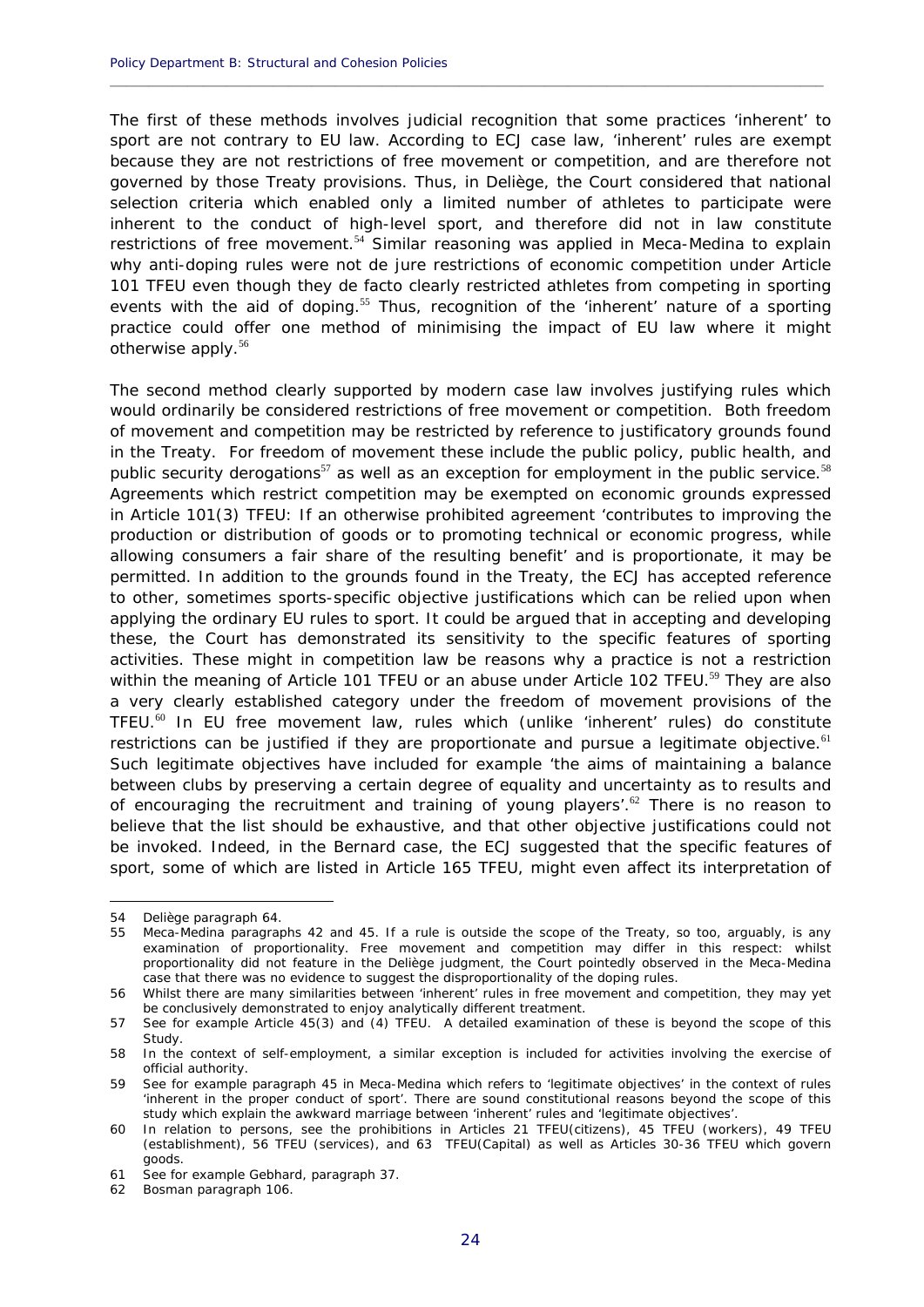proportionality, namely whether a practice 'is suitable to ensure that the said objective is attained and does not go beyond what is necessary to attain it<sup>'.63</sup> However, sporting practices must conform to the general principles of EU law when they are within the scope of the Treaty. Thus, the *Meca-Medina* judgment turned not on whether it was legitimate to control doping in sport, but whether the rules that were in place to achieve that aim were proportionate. In freedom of movement cases, similar requirements apply to objective justifications: proportionality requires that measures which justifiably restrict freedom of movement must be the least restrictive measures and that they must be suitable for achieving their aims.<sup>64</sup>

 $\_$  , and the set of the set of the set of the set of the set of the set of the set of the set of the set of the set of the set of the set of the set of the set of the set of the set of the set of the set of the set of th

Thirdly, it is also possible to demonstrate some sensitivity when applying the internal market legal framework to sport. Examples of this include portraying conventional competition decisions as questions of sport, applying freedom of movement rules in unusual ways, and in at least one case, issuing a decision that seems at odds with the framework on which it is based. In some cases, it has been argued that the ordinary framework has been applied in an unusual way in sporting contexts. Perhaps the best example of the sensitivity to sporting interests is the Commission's decision to approve the 3+2 rule in European football which was subsequently successfully challenged in *Bosman*. The *Deliège* judgment can be argued to apply the otherwise conventional market access test in an unusually permissive way to rules restricting athletes' access to sporting competitions.<sup>65</sup> In *Bosman,* even the Court of Justice seemed in principle open to the possibility of justifying direct nationality discrimination with reference to reasons not found in the Treaty even though direct nationality discrimination is ordinarily only justifiable on the basis of limited grounds found in the Treaty.<sup>66</sup> Some decisions claim, without accessible analysis, that a particular sporting practice is not contrary to EU law. A notable example of this is the unreported *Mouscron* decision which concerned a restriction that teams may only use domestic stadia as home game venues. In its press release, the Commission suggested that these were 'not called into question' by EU law $67$  even though intentionally partitioning the internal market is generally considered an anticompetitive act almost beyond any justification. In a speech prior to the Commission's *UEFA Champions League* decision, the Competition Commissioner suggested that collective selling may be justified if it contributed to solidarity in sport.<sup>68</sup> However, the subsequent decision was silent on this matter and was in fact based on an application of conventional competition rules.<sup>69</sup> Thus, in at least these cases, it could be argued that the Commission and the Court have applied the ordinary internal market rules to sport in a way that is at the very least sensitive to the particular needs of sport. The examination of the ways in which EU law has been applied to sport and developed to better suit the needs of sport suggests some sensitivity to the needs of the sport even before the insertion of the sports competence into the Treaty on the Functioning of the European Union.

<u>.</u>

<sup>63</sup> Bernard paragraph 40.

<sup>64</sup> See generally Gebhard paragraph 37.

<sup>65</sup> See further Van den Bogaert, S., (2000), 'The court of justice on the Tatami: Ippon, Wazari or Koka?' European Law Review 554-563 at pp. 560-561.

<sup>66</sup> Bosman, paragraphs 131-135, contrasting with both earlier and later case law on this point: See for example Case 352/85 Bond van Adverteerders paragraph 32 and Case C-388/01 Commission v Italy paragraph 19.

<sup>67</sup> See 'Limits to application of Treaty competition rules to sport: Commission gives clear signal' press release IP/99/965, 9th December 1999.

<sup>68</sup> Monti, M., (2001), 'Competition and Sport, the Rules of the Game', speech at conference on Governance in Sport, 26/02/2001, Brussels.

<sup>69</sup> Decision 2003/778 OJ 2003 L291/25.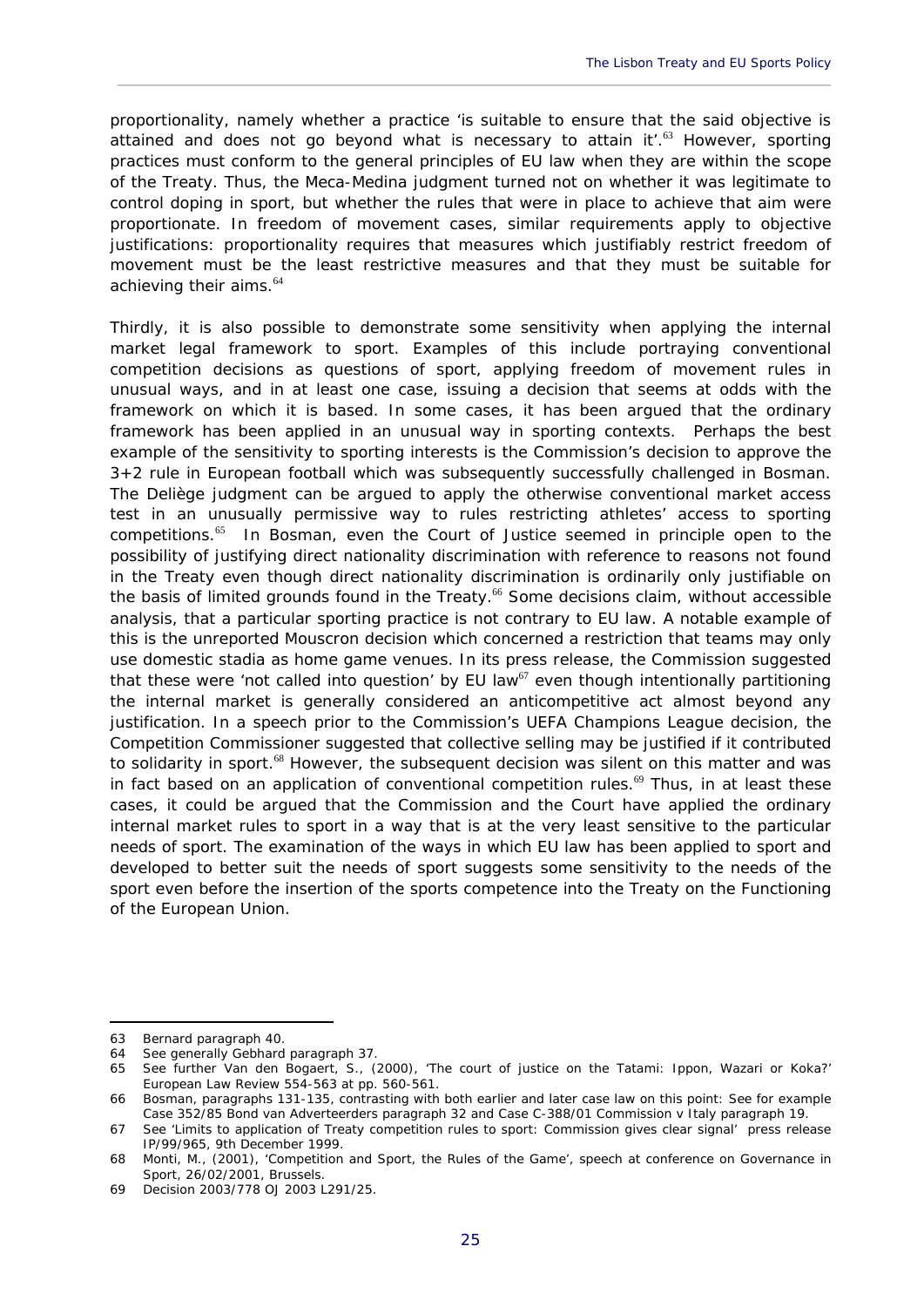If Article 165 TFEU neither requires sport to be mainstreamed into the ordinary legislative process nor encourages special treatment beyond the substantial concessions already made prior the Lisbon Treaty, the question then arises whether it excludes the regulation of sport through other Treaty legal bases. At first sight, Article 165(4) TFEU suggests some limits: The sporting competence entails the adoption of 'incentive measures, excluding any harmonisation of the laws and regulations of the Member States'. This might encourage claims that the laws and regulations of the Member States cannot be harmonised in so far as this would affect sporting practices. However, an examination of past prohibitions of harmonisation and their treatment by the ECJ suggests that other competences remain unaffected by a limit to a sector-specific competence such as that found in Article 165(4) TFEU. Consequently, measures to harmonise such areas can be taken despite this type of prohibition so long as the harmonising measures are nominally based on another Treaty competence.

**\_\_\_\_\_\_\_\_\_\_\_\_\_\_\_\_\_\_\_\_\_\_\_\_\_\_\_\_\_\_\_\_\_\_\_\_\_\_\_\_\_\_\_\_\_\_\_\_\_\_\_\_\_\_\_\_\_\_\_\_\_\_\_\_\_\_\_\_\_\_\_\_\_\_\_\_\_\_\_\_\_\_\_\_\_\_\_\_\_\_\_\_**

Despite similarly worded prohibitions of harmonisation in the fields of social policy.<sup>70</sup> education,<sup>71</sup> vocational training,<sup>72</sup> culture,<sup>73</sup> public health,<sup>74</sup> the EU has in practice achieved convergence in legislation through other legal bases. In *Bosman,* the Court observed that a link to cultural issues (a supporting competence much like the present Article 165 TFEU) could not affect the application of internal market rules to sport.<sup>75</sup> The surprisingly unequivocal case law on this point is exemplified by the *Tobacco Advertising* judgments. These demonstrate that a prohibition on harmonisation found in one Treaty article is likely to impose very few, if any, limits on the use of other legal bases to that effect. In *Tobacco Advertising II*, the ECJ was asked to consider whether Article 95 EC (now 114 TFEU) could be used to prohibit tobacco advertising even though Article 152(4) EC (now 155(5) TFEU) expressly prohibited 'any harmonisation of the laws and regulations of the Member States' for public health purposes. The ECJ accepted that public health considerations may be a 'decisive factor' in harmonising legislation based on the general internal market harmonisation competence<sup>76</sup> despite the prohibition on harmonising measures in the field of public health. $\frac{77}{11}$  It noted that even though the public health competence could not be relied upon to prohibit tobacco advertising, since it expressly excluded harmonising measures, the limit applied only to the public health competence and thus did not preclude other competences that potentially allowed such measures to be adopted. It is striking that the ECJ considered this to be the case even if the ultimate motives of the legislator were to protect public health through harmonising measures of the sort that were prohibited. Thus, the use of the internal market competence successfully avoided the constitutional restriction on public health measures. So long as the measures in fact contributed to the functioning of the internal market and conditions for the exercise of the general power of harmonisation were therefore formally met, the other motives of the legislator were irrelevant. As AG Kokott has later summarised the case law on the public health prohibition of harmonisation, these 'judgments state that the lawfulness of a measure adopted by the legislature can be affected only if it is manifestly inappropriate in relation to the objective which the competent institution seeks to pursue.<sup>78</sup>.

<u>.</u>

75 Bosman paragraph 78. 76 Article 95 EC, now Article 114 TFEU.

<sup>70</sup> Article 137(2)(a) EC.

<sup>71</sup> Article 149(4) EC, the predecessor of Article 165 TFEU.

<sup>72</sup> Article 150(4) EC.

<sup>73</sup> Article 151(5) EC.

<sup>74</sup> Article 152(4)(c) EC.

<sup>77</sup> See Case C-380/03 Germany v Parliament and Council (Tobacco Advertising), paragraph 92.

<sup>78</sup> Case C-558/07 point 74, citing Case C-434/02 Arnold André [2004] ECR I-11825, paragraph 46; Case C-210/03 Swedish Match [2004] ECR I-11893, paragraph 48; and Joined Cases C-154/04 and C-155/04 Alliance for Natural Health and Others [2005] ECR I-6451, paragraph 52.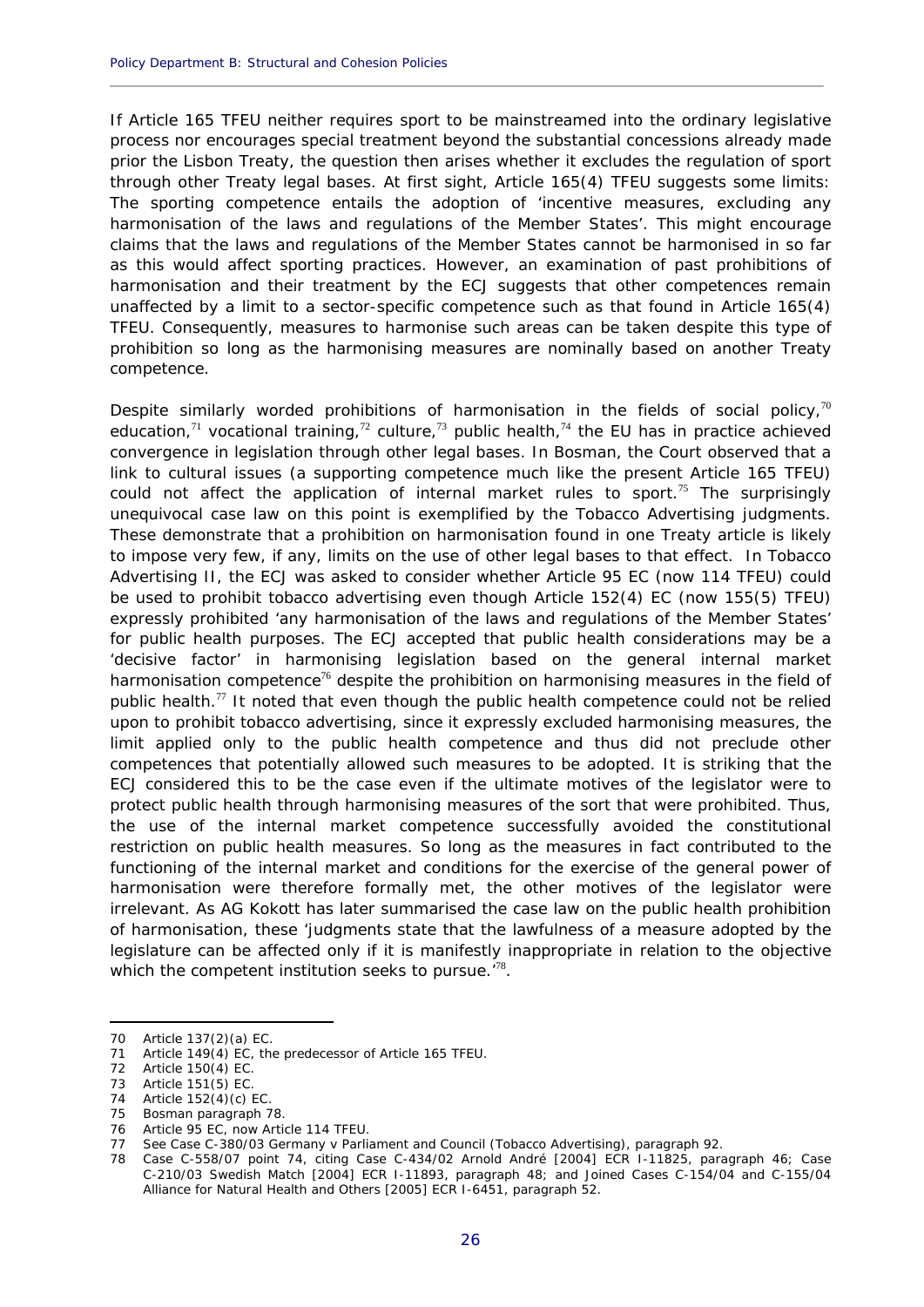Article 165(4) TFEU reads much like the former public health competence as regards its prohibition on harmonisation. Unless the case for excluding sport is made with more success than that for excluding harmonisation with public health impacts, it seems unlikely that Article 165(4) TFEU will prevent harmonising legislation with impacts on sport so long as that legislation is formally based on a Treaty article other than Article 165 TFEU. Article 114 TFEU allows for general measures to harmonise legislation for the purposes of furthering the internal market, but is hardly the only legal base that could be used to regulate sport. For example, Article 46 TFEU enables the EU to 'issue directives or make regulations setting out the measures required to bring about freedom of movement for workers'. Although many such measures have applied to all workers, there is no constitutional bar to legislation which achieves this in the context of one specific sector. Thus, Article 46 TFEU could in theory be used to create legislation enabling the freedom of movement for employed sportspersons.

 $\_$  , and the set of the set of the set of the set of the set of the set of the set of the set of the set of the set of the set of the set of the set of the set of the set of the set of the set of the set of the set of th

Even though Article 165 TFEU is unlikely to substantially limit powers found in other parts of the Treaties, those powers that the EU has which are derived solely from Article 165 TFEU are clearly limited. In addition to the express prohibition of harmonisation based on Article 165 TFEU, it should be noted that measures contributing to objectives in Article 165 TFEU are '*incentive measures'.* Similar words can be found in the Treaty provisions on other supporting competences.<sup>79</sup> It is not entirely clear at which point a constitutionally permitted incentive measure becomes a prohibited harmonising measure. However, given the Court's lenient approach to the analogous public health prohibition, whether Article 165 TFEU permits hard legal measures seems an academic question since these could in all likelihood be justified with reference to other Treaty provisions such as Article 114 TFEU even where they were clearly intended to also govern sports.

The ECJ's treatment of Article 165 TFEU in the *Bernard* case supports the view that whilst the new sports competence in Article 165 TFEU may have given further weight to sportsrelated arguments, it has not opened many new previously undiscovered avenues of appeal. In the only judgment at the time of writing to have considered Article 165 TFEU, the ECJ embarked on a rather traditional analysis of the domestic rules in question. It briefly observed that sport was subject to EU law, $80$  and confirmed a professional sportsperson was a worker within the scope of Article 45 TFEU.<sup>81</sup> The form in which the domestic rules were found, namely a collective agreement, did not prevent the EU treaty from applying to them.<sup>82</sup> The Court's reasoning continued on orthodox grounds, reasserting the established principle that freedom of movement protects not only from discrimination, but also from domestic practices which 'preclude or deter a national of a Member State from leaving his country of origin in order to exercise his right to freedom of movement'.<sup>83</sup> After finding that domestic rules could constitute a restriction to that worker's freedom of movement, the Court then identified justifications to such restrictions. It is in this context that the ECJ finally relied on Article 165 TFEU. Even then, its reference was not an attempt to justify treating sport in a particular, different way, but merely provided further support for justifications already accepted prior to the Treaty reforms. $84$  This justification was ultimately rejected on the basis of conventional analysis. Whilst the Court accepted that a training compensation scheme could in principle constitute a justified restriction to free

<sup>79</sup> See for example Articles 149, 167, 168, 169 and 173 TFEU all of which provide for the exclusion of harmonisation. It seems likely that the Tobacco Advertisement judgments will be revisited in other contexts.

<sup>80</sup> Bernard paragraphs 27-28. 81 Bernard paragraph 29.

<sup>82</sup> Bernard paragraphs 30-32.

<sup>83</sup> Bernard paragraph 34.

<sup>84</sup> Bernard paragraph 40.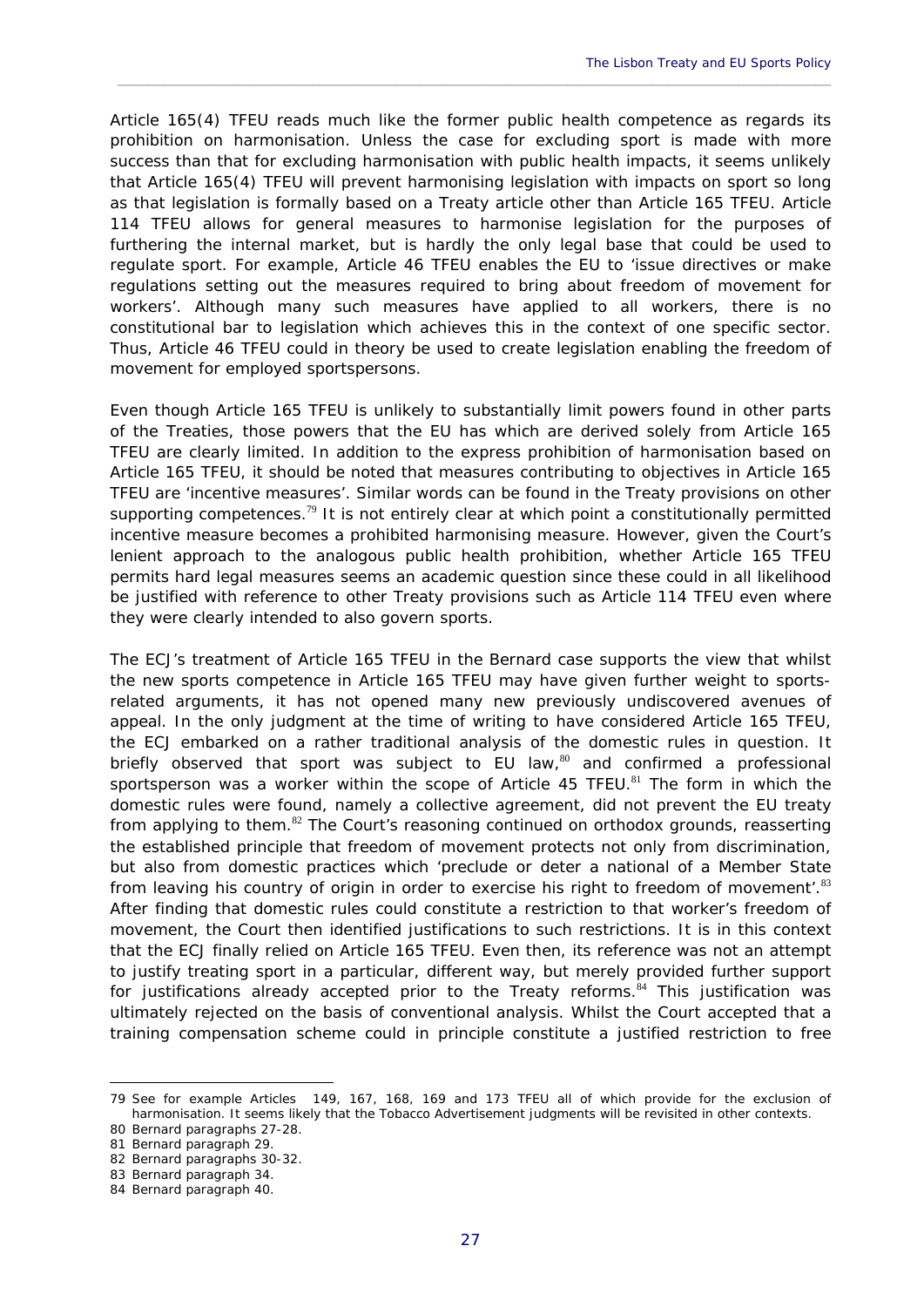movement,<sup>85</sup> on the facts of the case it was not proportionate because it went beyond what was necessary to compensate for the actual costs of training.<sup>86</sup> Thus, whilst the *Bernard* case did not explore the constitutional boundaries of the EU's new sporting competence, in employing Article 165 TFEU merely as a further consideration in its conventional analysis, the Court provided few reasons to believe that the new sporting competence has any substantial impact on the pre-existing *acquis* which applies to sport. Thus, whilst Article 165 TFEU introduces solid foundations for funding sporting activities, it neither encourages nor requires restrictions to the regulation of economic sporting activity under other legal bases. Recognition for the specificity of sport continues to be possible under these provisions even if they are not materially altered by the introduction of Article 165 TFEU.

**\_\_\_\_\_\_\_\_\_\_\_\_\_\_\_\_\_\_\_\_\_\_\_\_\_\_\_\_\_\_\_\_\_\_\_\_\_\_\_\_\_\_\_\_\_\_\_\_\_\_\_\_\_\_\_\_\_\_\_\_\_\_\_\_\_\_\_\_\_\_\_\_\_\_\_\_\_\_\_\_\_\_\_\_\_\_\_\_\_\_\_\_**

<sup>85</sup> Bernard paragraph 45.

<sup>86</sup> Bernard paragraphs 46-48.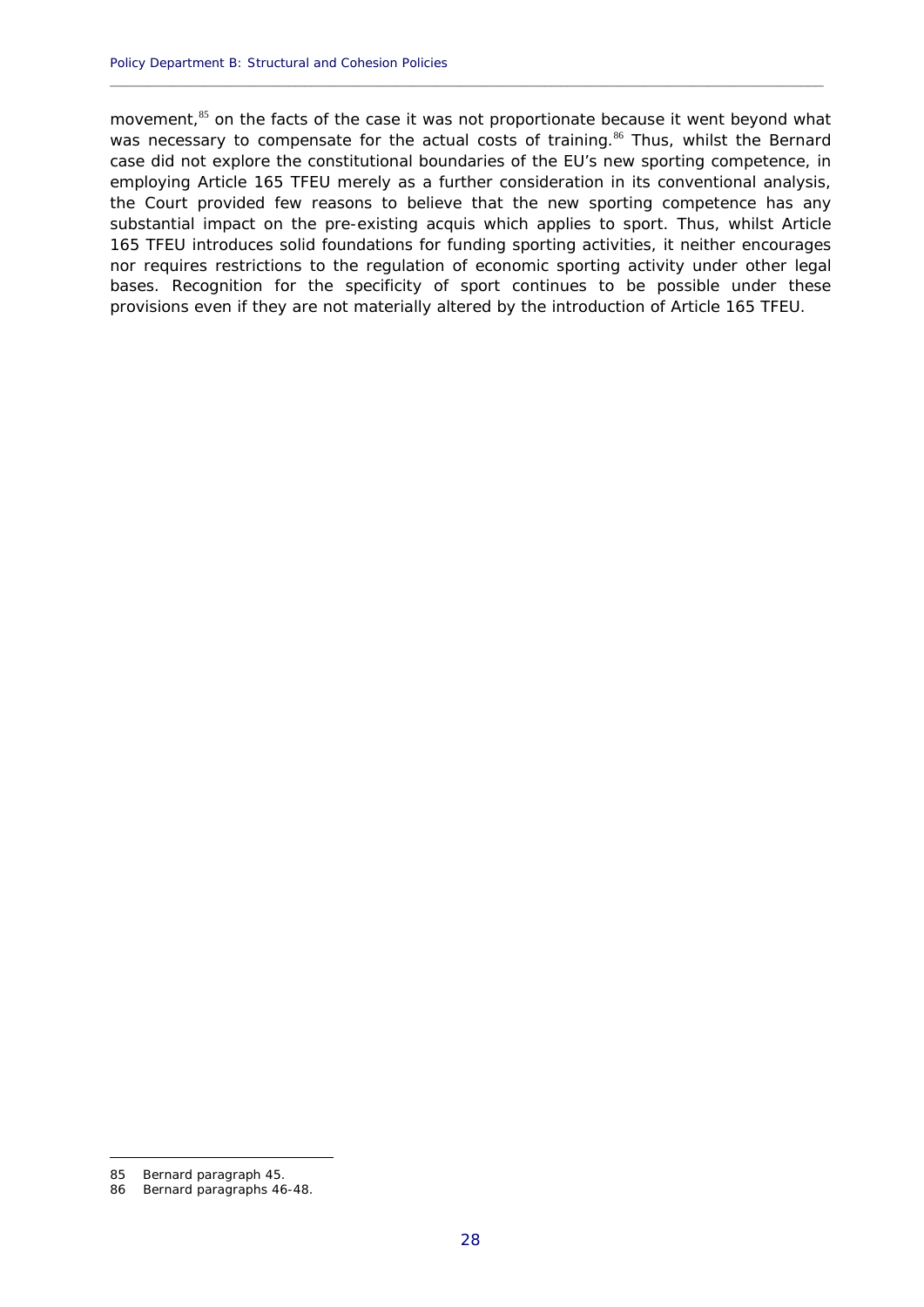## **3. THE 'SPECIFIC NATURE' OF SPORT, 'FAIRNESS' AND 'OPENESS' IN THE CONTEXT OF EU FREE MOVEMENT AND COMPETITION LAWS**

 $\_$  , and the set of the set of the set of the set of the set of the set of the set of the set of the set of the set of the set of the set of the set of the set of the set of the set of the set of the set of the set of th

Not all rules of sports governing bodies designed to promote the specificities of sport discussed in chapter 1 have been tested against the requirements of EU law, particularly those relating to free movement and competition. Article 165(2) TFEU *inter alia* aims to develop the European dimension in sport by '*promoting fairness and openness in sporting competitions'*. This chapter discusses the possible impact of the words *'fairness'* and *'openness'* in relation to a number of ongoing issues in European sport.

#### **3.1. Collective sale of sports rights**

The collective sale of sports media rights is an established, although not universally adopted, commercial practice within the sports sector. Collective selling gives rise to competition law concerns as it amounts to a horizontal restriction under Article 101(1) TFEU. Nevertheless, collective selling is defended on the grounds that it allows rights holders to maximise revenues thus facilitating the redistribution of wealth within sport. This promotes both grass roots development and competitive balance. In a line of competition law decisions, the European Commission has insisted that whilst the collective sale of sports rights is permissible under European law, exclusivity - the practice of selling rights to one broadcaster - is not.<sup>87</sup> For example, in the UEFA Champions League case,  $88$  the Commission exempted the agreement under Article 101(3) TFEU by concluding that the new collective selling regime improves production and distribution by creating a quality branded league focused product sold via a single point of sale which allows consumers to benefit. Collective selling, it concluded, is indispensable in terms of UEFA achieving these objectives and is unlikely to eliminate competition in respect of a substantial part of the media rights in question. The Commission was satisfied that the unbundling of the rights into packages should enhance the possibility for more broadcasters to acquire Champions League rights. It is clear from this assessment that the exemption decision was made out with reference to the economic exemption criteria established in 101(3) TFEU and not to wider social-cultural concerns, whether Treaty based or not. Article 165 TFEU does not adjust the proposition that the grounds for exempting a sporting practice must be located within the exemption criteria contained in Article 101(3) TFEU. The reference to the 'specific nature of sport' contained with Article 165 cannot be cited as the reason for exempting a practice should the  $101(3)$  exemption criteria not be satisfied.<sup>89</sup>

#### **3.2. Rules designed to promote the local training of players**

New eligibility criteria were incorporated into the 2006/07 UEFA regulations. The rule has the effect of reserving a number of places in a club's 25 man squad to 'locally trained players'. A locally trained player is either a 'club trained player' or an 'association trained player' who has been registered with his/her current club for a period, continuous or noncontinuous, of three entire seasons or of 36 months whilst between the age of 15 and 21. Nationality does not form part of the eligibility criteria. UEFA argues that the rule is needed in order to promote fairness in European competitions, particularly in relation to the promotion of competitive balance, the need to encourage the education and training of

<sup>1</sup> 87 UEFA Champions League Decision 2003/778 OJ 2003 L291/25. Bundesliga Decision 2005/396 OJ 2005 L134/46. Football Association Premier League Decision C(2006) 868.

<sup>88</sup> Decision 2003/778 OJ 2003 L291/25.

<sup>89</sup> See however the possibility that such a rule is 'inherent' to the proper organisation of sport, discussed above.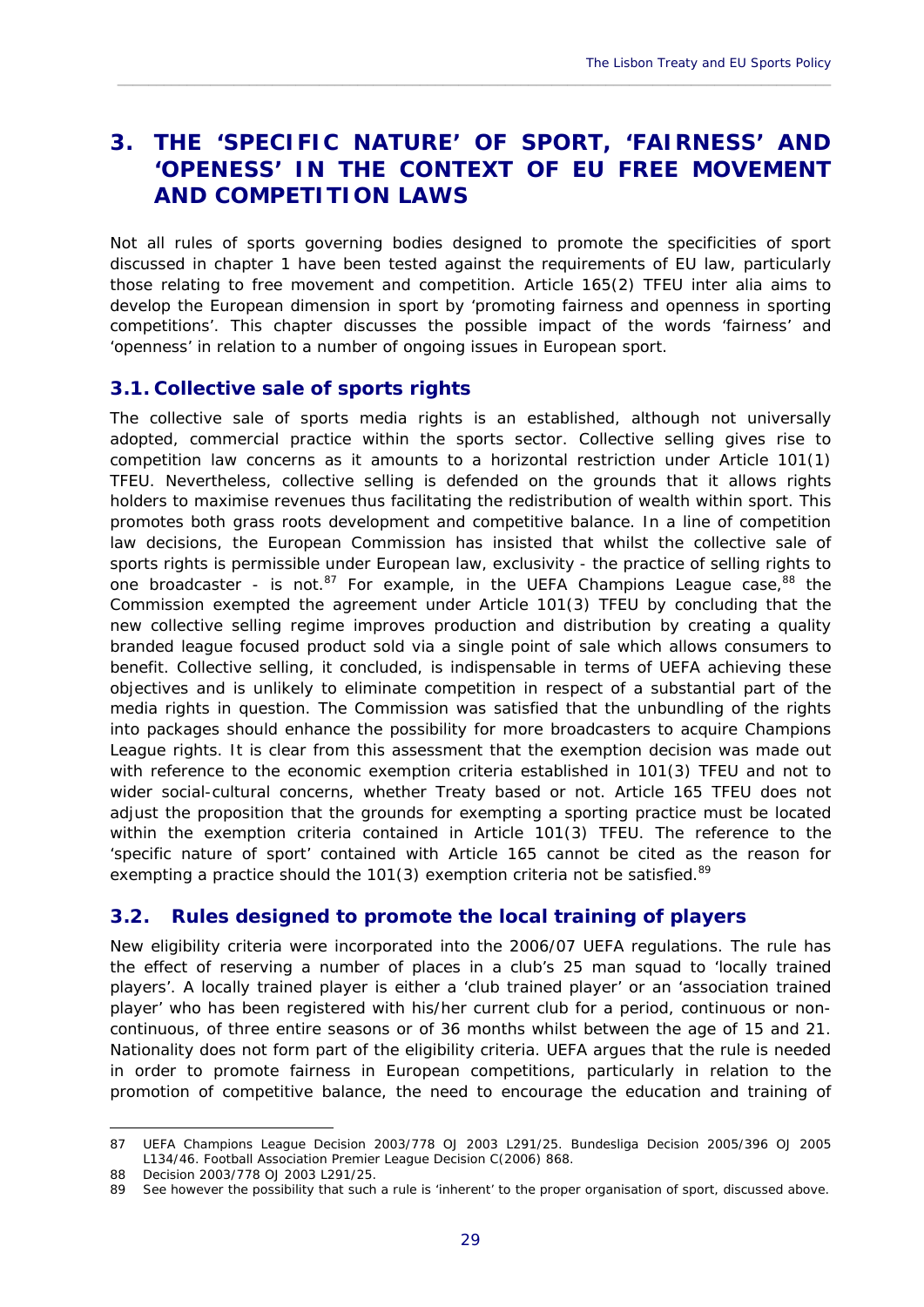young players and the need to protect national teams. Before Article 165 TFEU entered into force, the European Commission indicated that the rule was potentially compatible with EU law as, although the measure may lead to indirect nationality discrimination, it pursues the legitimate objectives of promoting training for young players and consolidating the balance of competitions.<sup>90</sup> Consequently, the entering into force of the TFEU does not alter this already favourable assessment.

**\_\_\_\_\_\_\_\_\_\_\_\_\_\_\_\_\_\_\_\_\_\_\_\_\_\_\_\_\_\_\_\_\_\_\_\_\_\_\_\_\_\_\_\_\_\_\_\_\_\_\_\_\_\_\_\_\_\_\_\_\_\_\_\_\_\_\_\_\_\_\_\_\_\_\_\_\_\_\_\_\_\_\_\_\_\_\_\_\_\_\_\_**

Similarly, Article 165 TFEU does not alter the Commission's negative assessment of the 6+5 rule proposed by FIFA. This proposal states that a football club must begin a game with at least six players entitled to play for the national team of the country where the club concerned is located. As with UEFA's rule, FIFA aims to promote fairness in European competitions by guaranteeing equality in sporting and financial terms between clubs, promoting junior players, improving the quality of national teams, and strengthening the regional and national identification of clubs and a corresponding link with the public.<sup>91</sup> According to the Commission, the proposal is incompatible with EU free movement law as the measure gives rise to direct nationality discrimination. Article 165 TFEU does not offer protection for such discriminatory acts as the defences remain restricted to those cited in Article 45 TFEU, namely public policy, public security and public health. $92$  The absence of horizontality between Articles 165 and 45 TFEU means that sport specific considerations, based on the specificity of sport, do not require the reinterpretation of the defences cited in Article 45. The 60<sup>th</sup> FIFA Congress meeting in Johannesburg in June 2010 decided to withdraw the 6+5 proposal.

#### **3.3. Rules regulating the status and transfer of players***<sup>93</sup>*

Following the ECJ's judgment in *Bosman*, an agreement was reached between FIFA, UEFA and the European Commission concerning the remodeled international transfer system for football players. The agreement was concluded in March 2001 by way of an exchange of letters between the Commission and FIFA President Sepp Blatter.<sup>94</sup> In July 2001 FIFA's Executive Committee adopted a new set of international transfer rules in line with the March 2001 principles and these have been subsequently amended. The current regulations were published in October 2009.<sup>95</sup>

These regulations contain a number of restrictions on a player's free movement. The restrictions are defended on the grounds that they promote a fair balance between the interests of the clubs, players and the game as a whole. For example, Article 6 states that 'players may only be registered during one of the two annual registration periods fixed by the relevant association'. In *Lehtonen*, the Court considered that although a transfer window amounted to a restriction, it may be justified as late season transfers could substantially alter the sporting strength of teams in the course of the championship and thus call into question the proper functioning of sporting competition.<sup>96</sup> Consequently, the ECJ has already recognised that transfer windows can promote fair competition and in this light Article 165 TFEU can offer no further protection for such rules.

<u>.</u>

<sup>90</sup> Commission Press Release IP/08/807, 'UEFA rule on home-grown players: compatibility with the principles of free movement of persons', 28/05/08.

<sup>91</sup> As stated in the Institute of European Affairs Report, 'Expert opinion regarding the compatibility of the 6+5 rule with European Community law', 24/10/08.

<sup>92</sup> The possibility that the Court may in Bosman have invited the extra-Treaty objective justification of such arrangements, discussed in chapter 2 above, has not been successfully attempted.

<sup>93</sup> Articles 13-18, FIFA Regulations on the Status and Transfer of Players, October 2009.

<sup>94</sup> Letter from Mario Monti to Joseph S. Blatter, 5.03.01 D/000258.

<sup>95</sup> FIFA Regulations for the Status and Transfer of Players, July 2001.

<sup>96</sup> Case C-176/96 Lehtonen and Castors Braine [2000] ECR I-2681. Paragraph 54.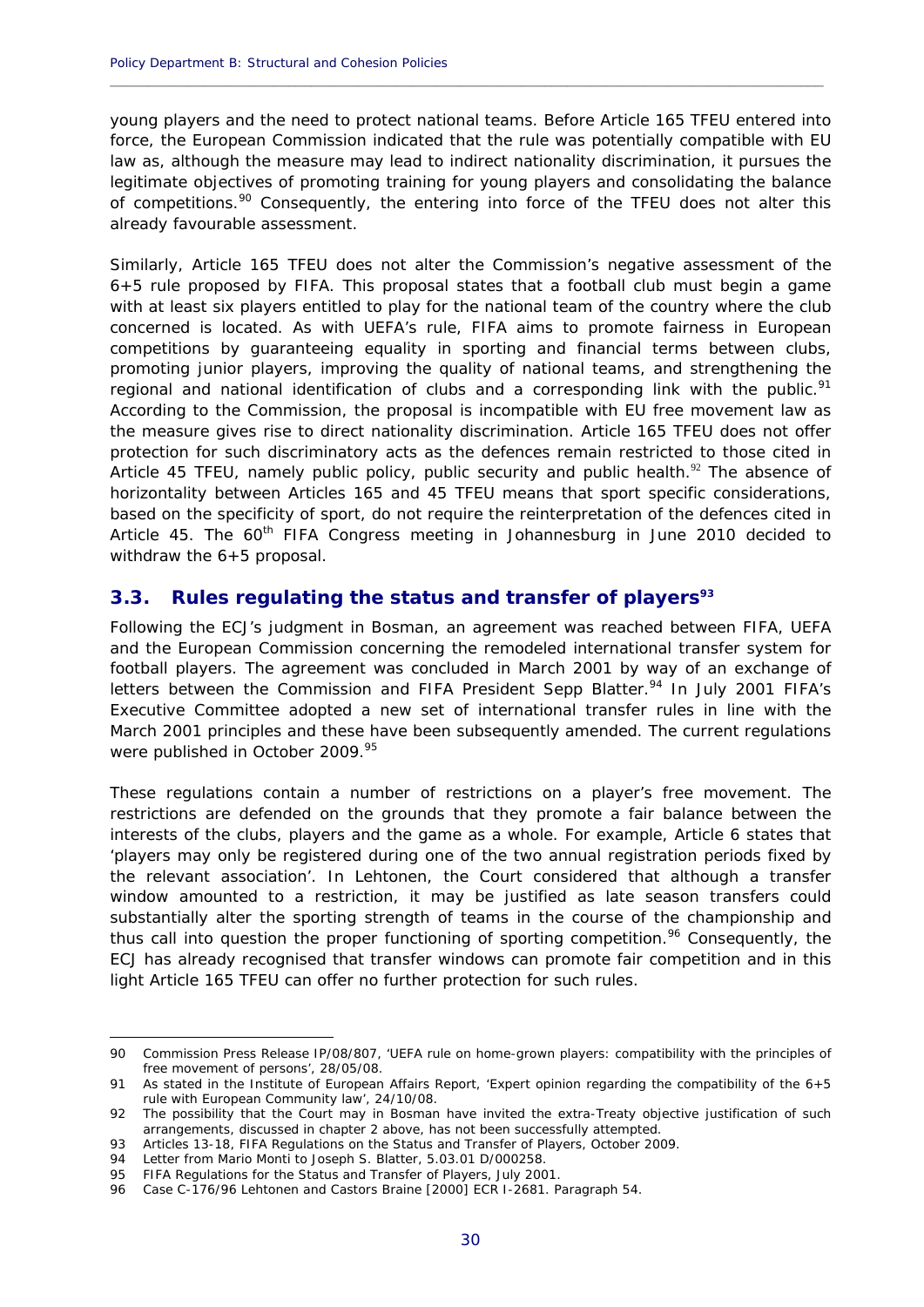Articles 13-18 of the FIFA Regulations are designed to promote contract stability between professionals and clubs. Once again, a number of restrictions on a players free movement are evident within these provisions, such as the provision for a 'protected period' of a players contract and the sanctions on that player that flow from a breach of that provision (Article 17). Such restrictions are justified by FIFA on the grounds that they promote contract stability and youth development and that they promote team building and fans' association with teams. Article 20 provides that 'training compensation shall be paid to a player's training club(s): (1) when a player signs his first contract as a professional and (2) each time a professional is transferred until the end of the season of his 23rd birthday. The obligation to pay training compensation arises whether the transfer takes place during *or at the end of the player's contract'*. Whilst this system places potential restrictions on a player's free movement, the provisions are potentially justified with reference to the need to encourage investment into youth development. In *Bernard*, the first post-TFEU sports case of the Court of Justice, Article 165 TFEU was cited to corroborate the Court's view that the specific characteristics of sport allow football clubs to seek compensation for the training of their young players where those players wish to sign their first professional contract with a club in another Member State.<sup>97</sup> *Bernard* is notable for the Court's reference to Article 165 although this does not imply a deviation from the Court's traditional treatment of sport. In paragraph 41 of the judgment, the Court reiterated its view first expressed in paragraph 108 of *Bosman* that the prospect of receiving training fees is likely to encourage football clubs to seek new talent and train young players. Article 165 does not compel the Court to arrive at this assessment, it is simply used to confirm the Court's long held view.

 $\_$  , and the set of the set of the set of the set of the set of the set of the set of the set of the set of the set of the set of the set of the set of the set of the set of the set of the set of the set of the set of th

#### **3.4. Anti-doping rules**

1

In *Meca-Medina* the Court of Justice considered a challenge brought by two swimmers against a doping sanction imposed on them following a failed test. Having been suspended for four years, reduced to two on appeal, the swimmers filed a complaint with the European Commission alleging a breach of EU competition laws. The competition law claim was founded on the accusation that the setting of the prescribed doping limit was a concerted practice between the IOC and the 27 laboratories accredited by it, that the limit was scientifically unfounded and could lead to the exclusion of innocent or merely negligent athletes, and that the establishment of tribunals responsible for the settlement of sports disputes by arbitration (such as the CAS) were insufficiently independent of the IOC thus strengthening the anti-competitive nature of that limit.

The Commission rejected the complaint by finding that the contested rules fell outside the scope of the Treaty.<sup>98</sup> On appeal, the Court of First Instance largely agreed by finding that anti-doping rules concerned an exclusively '…non-economic aspect of that sporting action, which constitutes its very essence'.<sup>99</sup> On further appeal, the ECJ dismissed this reasoning by finding that 'it is apparent that the mere fact that a rule is purely sporting in nature does not have the effect of removing from the scope of the Treaty the person engaging in the activity governed by that rule or the body which has laid it down'.<sup>100</sup> In determining whether the contested rule fell within the scope of Article 101 TFEU, the Court found that 'account must first of all be taken of the overall context in which the decision of the association of undertakings was taken or produces its effects and, more specifically, of its objectives. It has then to be considered whether the consequential effects restrictive of

<sup>97</sup> Case C-325/08, Olympic Lyonnais v Bernard & Newcastle United, judgment of 16 March 2010. The reference to Article 165 TFEU is to be found at paragraph 40.

<sup>98</sup> COMP 38.158, Meca-Medina and Majcen, Decision of 1 August 2002.

<sup>99</sup> Case T-313/02 Meca-Medina and Majcen v Commission [2004] ECR II-3291 paragraph 45.

<sup>100</sup> Case C-519/04 P Meca-Medina and Majcen [2006] ECR I-6991 paragraph 27.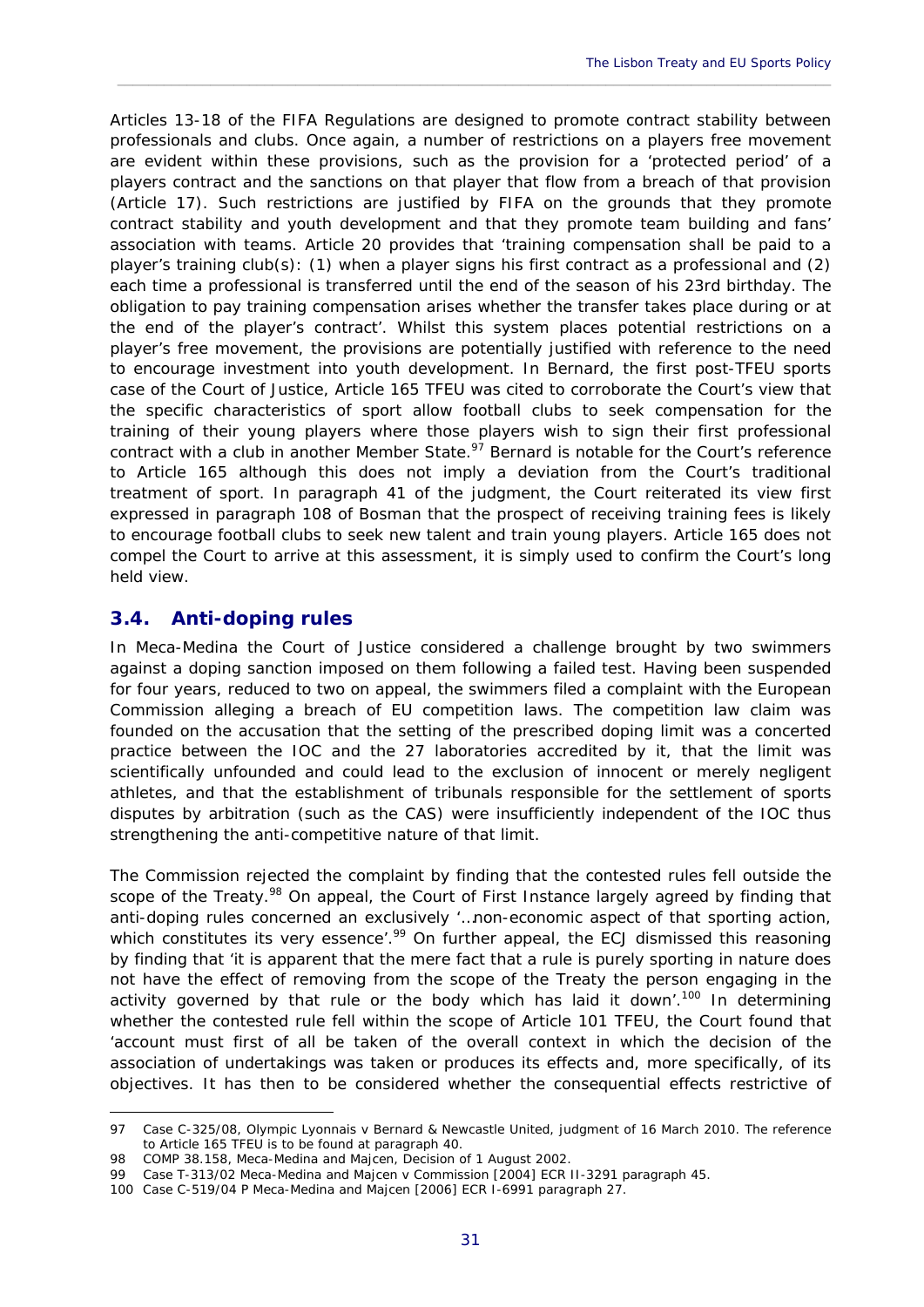competition are inherent in the pursuit of those objectives… and are proportionate to them' . 101

**\_\_\_\_\_\_\_\_\_\_\_\_\_\_\_\_\_\_\_\_\_\_\_\_\_\_\_\_\_\_\_\_\_\_\_\_\_\_\_\_\_\_\_\_\_\_\_\_\_\_\_\_\_\_\_\_\_\_\_\_\_\_\_\_\_\_\_\_\_\_\_\_\_\_\_\_\_\_\_\_\_\_\_\_\_\_\_\_\_\_\_\_**

In terms of the context in which the doping rule was adopted, the Court took the view that anti-doping measures had as their legitimate objective questions of fairness, equality of arms for athletes, athletes' health, the integrity and objectivity of competitive sport and ethical values in sport.<sup>102</sup> The anti-doping rules do not infringe EU competition law because they are 'inherent in the organisation and proper conduct of competitive sport and its very purpose is to ensure healthy rivalry between athletes'.<sup>103</sup> Nevertheless, the court acknowledged that the sanctions attached to anti-doping rules 'are capable of producing adverse effects on competition because they could, if penalties were ultimately to prove unjustified, result in an athlete's unwarranted exclusion from sporting events, and thus in impairment of the conditions under which the activity at issue is engaged in. It follows that, in order to escape condemnation under Article 101 TFEU, anti-doping rules must be limited to what is necessary to ensure the proper conduct of competitive sport'.<sup>104</sup> Anti-doping rules are thus subject to proportionality control. The Court has already accepted that antidoping measures are necessary in order to ensure fairness in competitions. Article 165 TFEU is unlikely to improve upon this assessment much less be interpreted as a means through which anti-doping measures can escape proportionality control. Indeed, a failure by those imposing anti-doping sanctions to respect the proportionality principle would lead those affected by the sanction to raise the issue of 'fairness' cited in Article 165 TFEU in support of their challenge.

#### **3.5. Player release rules designed to promote national team sports**

In the *Charleroi/Oulmers* case, the ECJ was due to hear a challenge to FIFA's mandatory player release rule and the structure of the international match calendar brought by Belgian football club Charleroi and the G14 grouping of leading clubs.<sup>105</sup> The case was settled out of court by way of an agreement based on the grant of a financial compensation package for the clubs and changes to UEFA's governance structures to allow greater representation of the clubs. In return, UEFA secured the disbandment of the G14 association of leading clubs and its replacement with a new European Club Association (ECA) based on a wider membership. Although the case has been settled, Article 165 TFEU would not adjust the basis on which the Court would decide the matter. In terms of the application of EU competition law, the Court would most likely follow the *Meca-Medina* methodology. As with *Bernard*, Article 165 TFEU would no more than corroborate the view that sport possesses special characteristics and that some form of player release and international match calendar fixing is necessary to secure the viability of international sport. It is therefore possible that these two features would be considered to be inherent in the operation of international football and therefore incapable of being defined as restrictions. This assessment would however need to satisfy proportionality control. Less restrictive and more democratic means of achieving the objective were not pursued under the existing system which was therefore susceptible to condemnation under the proportionality principle. Indeed, stakeholders affected by the rule would raise the question of fairness in support of their challenge to the rules.

<sup>101</sup> Meca-Medina (ECJ) paragraph 45.

<sup>102</sup> Meca-Medina (ECJ) paragraph 42.

<sup>103</sup> Meca-Medina (ECJ) paragraph 45.

<sup>104</sup> Meca-Medina (ECJ) paragraph 47.

<sup>105</sup> Case C-243/06 SA Sporting du Pays de Charleroi, G-14 Groupment des Clubs de Football Européens v Fédération Internationale de Football Association (FIFA) reference for a preliminary ruling from the Tribunal de Commerce de Charleroi lodged on 30 May 2006 OJ C/212 2.9.2006 p.11. Removed from the Court register by order of the President of the Court of 25 November 2008 OJ C/69 21.3.2009 p.30.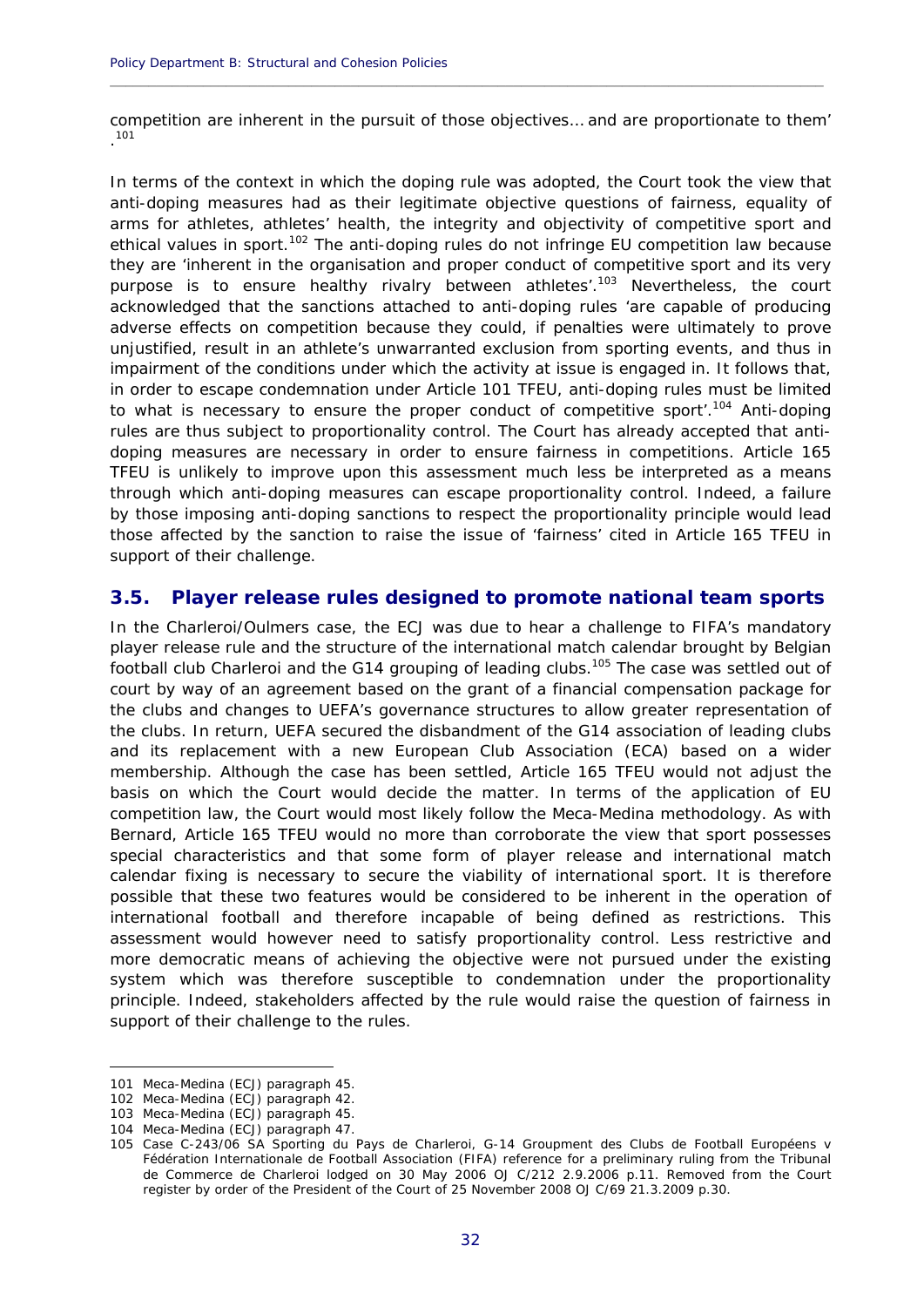## **3.6. Licensing conditions, financial fair play and salary capping**

 $\_$  , and the set of the set of the set of the set of the set of the set of the set of the set of the set of the set of the set of the set of the set of the set of the set of the set of the set of the set of the set of th

Licensing refers to criteria set by sports federations or leagues that must be adhered to before clubs can participate in competitions. For example, the new 2010 UEFA Club Licensing and Financial Fair Play Regulations establish a set of sporting, infrastructure, personnel and administrative, legal and financial criteria. The new regulations aim to further promote and continuously improve the standard of all aspects of football in Europe and to give continued priority to the training and care of young players in every club; ensure that a club has an adequate level of management and organisation; adapt clubs' sporting infrastructure to provide players, spectators and media representatives with suitable, well-equipped and safe facilities; protect the integrity and smooth running of the UEFA club competitions; and allow the development of benchmarking for clubs in financial, sporting, legal, personnel, administrative and infrastructure-related criteria throughout Europe.<sup>106</sup> The new 2010 regulations also include the new financial fair play requirement, at the heart of which lies the 'break-even requirement'. This enters into force for the financial statements of the reporting period ending 2012, to be assessed during the 2013/14 UEFA club competitions season. Under the scheme, over a period of time, relevant expenses must align with relevant income. If a club's relevant expenses are greater than relevant income for a reporting period, the club has a breakeven deficit. This must not be greater than €5 million although larger deficits, currently up to €45 million, are permitted if covered by contributions from benefactors. The new provisions on financial fair play aim to improve the economic and financial capability of the clubs, increasing their transparency and credibility; place the necessary importance on the protection of creditors by ensuring that clubs settle their liabilities with players, social/tax authorities and other clubs punctually; introduce more discipline and rationality in club football finances; encourage clubs to operate on the basis of their own revenues; encourage responsible spending for the longterm benefit of football; and protect the long-term viability and sustainability of European club football.

In theory such licensing requirements amount to a barrier to entry to the market and are prone to capture within Articles 101 and 102 TFEU. Traditionally, European sport has operated an 'open' model in which sporting success, as opposed to financial criteria, determines access to competitions. Nevertheless, club licensing pursues important objectives, with questions of fairness being paramount. Whilst the Commission and the Court have yet to form a legal opinion on the operation of licensing systems, they may be encouraged to refer to Article 165 TFEU references to fairness. Nevertheless, the formal grounds for deciding this issue are likely to rest on whether the objectives of the UEFA scheme are considered to derive from a need inherent in the organisation of sporting competitions. Providing that these rules do not go beyond what is necessary for the attainment of these objectives, they could be deemed to fall outside the scope of the Treaty competition provisions without reliance on Article 165 TFEU. This finding is heightened given the manner in which the rules were negotiated with representatives of football clubs.

Alternatively, in instances where rules cannot be considered 'inherent', they may benefit from an exemption under Article 101(3) TFEU. Clearly, the Commission would need to assess each contested restriction on its merits rather than accepting from the outset that all rules forming the basis of a licensing scheme are compatible with EU law. It is also to be remembered that Article 165 TFEU cannot be used as the basis for granting an exemption. The reasoning to be employed is to be found only in Article 101(3) TFEU.

<sup>106</sup> UEFA Club Licensing and Financial Fair Play Regulations, 2010 Edition.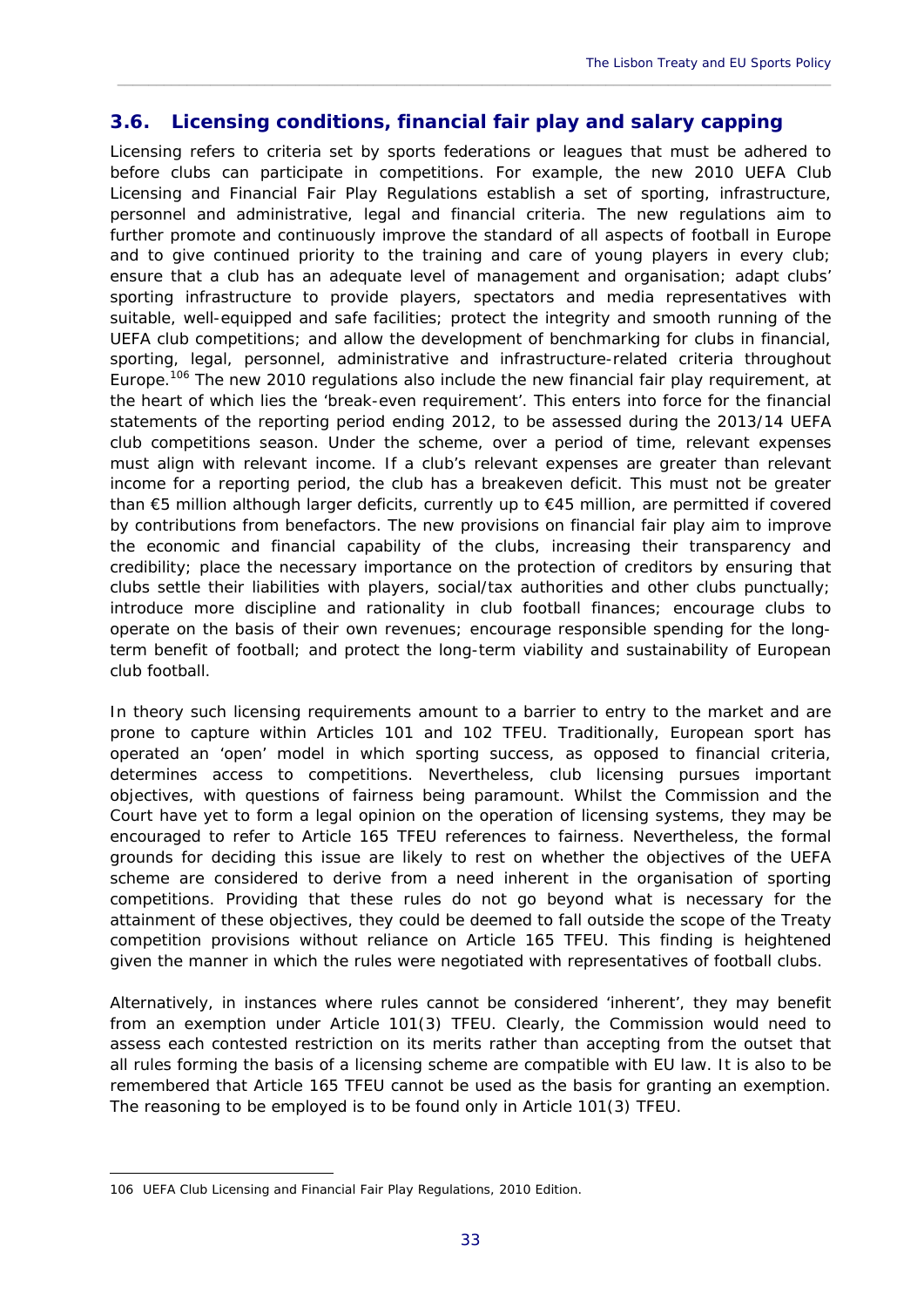In the White Paper on Sport, the Commission acknowledged the 'usefulness of robust licensing systems for professional clubs at European and national levels as a tool for promoting good governance in sport<sup>'.107</sup> The European Parliament's Belet Report stressed the importance of European club licensing in terms of establishing a level playing field in Europe given that clubs now compete on a supranational level through participation in the Champions League.<sup>108</sup> The Independent European Sport Review also favoured its use although stressed the importance of diligent enforcement.<sup>109</sup>

**\_\_\_\_\_\_\_\_\_\_\_\_\_\_\_\_\_\_\_\_\_\_\_\_\_\_\_\_\_\_\_\_\_\_\_\_\_\_\_\_\_\_\_\_\_\_\_\_\_\_\_\_\_\_\_\_\_\_\_\_\_\_\_\_\_\_\_\_\_\_\_\_\_\_\_\_\_\_\_\_\_\_\_\_\_\_\_\_\_\_\_\_**

In the future, European football may decide to strengthen cost control further by introducing a salary cap. The idea of a football salary cap was mooted in *Bosman*. In the context of discussing alternatives to the disputed international transfer system for players, Advocate General Lenz remarked, 'it would be possible to determine by a collective wage agreement specified limits for the salaries to be paid to the players by the clubs'.<sup>110</sup> Further, in *Brentjens* the Court found that collective labour agreements can escape the reach of competition law if the social partners, negotiating in the context of a social dialogue committee, demonstrate that the agreement improves the employment and labour conditions of those covered by the agreement.<sup>111</sup> As is discussed in chapter 4, a social dialogue committee for professional football was established in 2008. A hard cap imposes a fixed amount on the spending of all clubs whilst a soft cap links spending to a percentage of revenue. As a salary cap restricts the ability of a club to freely recruit players, the prohibitions contained in EU competition law may be engaged. A cap is inherently collusive and may simply be employed in order to allow clubs to maximise revenues and control player wages and influence. However, a strong case might be made for a salary cap to be considered inherent in ensuring the economic viability of teams competing in the league, preserving competitive balance between clubs and encouraging the development of young talent. Consequently, following *Meca-Medina*, a cap might be removed from the scope of Articles 101 and 102 TFEU if the measure does not go beyond what is necessary for the attainment of these objectives.

In this regard, a hard cap, whilst imposing a much greater restriction on commercial freedom than a soft cap, is more likely to find favour in EU competition law. This is because a soft cap may be insufficient to correct competitive imbalance as it disproportionately affects the ability of small clubs to improve their position. This is because larger clubs would continue to be able to spend more on salaries thus aggravating income disparities between clubs. This contrasts with a hard cap which imposes a flat ceiling on the spending of all clubs thus creates a more level playing field assuming that all teams spend the maximum permissible amount. Non-financial variables such as the quality of training regimes are therefore afforded greater prominence. Consequently, whilst a hard cap is arguably pro-competitive, a soft cap, although less restrictive on undertakings, may create structural imbalance within a league. On these grounds, and depending on the economic context in which the cap is imposed, a hard cap is more likely to be considered inherent in ensuring the economic viability of teams competing in the league, preserving competitive balance between clubs and encouraging the development of young talent. Thus a hard cap may escape definition as a restriction under Article 101(1) TFEU. Alternatively, a salary cap

<sup>107</sup> White Paper on Sport, p.17.

<sup>108</sup> European Parliament (2007), Resolution of the European Parliament on the Future of Professional Football in Europe, A6-0036/2007, 29 March. (The Belet Report).

<sup>109</sup> Arnaut, JL., (2006), Independent European Sport Review, p.73. Accessed at http://www.independentfootballreview.com/doc/Full\_Report\_EN.pdf.

<sup>110</sup> Bosman, opinion of Advocate General Lenz.

<sup>111</sup> Joined Cases C-115/97, C-116/97 and C-117/97 Brentjens Handelsorderneming BV v. Stichting Bedreifjspensioenfonds voor de Handel in Bouwmaterialen [1999] ECR I-6025.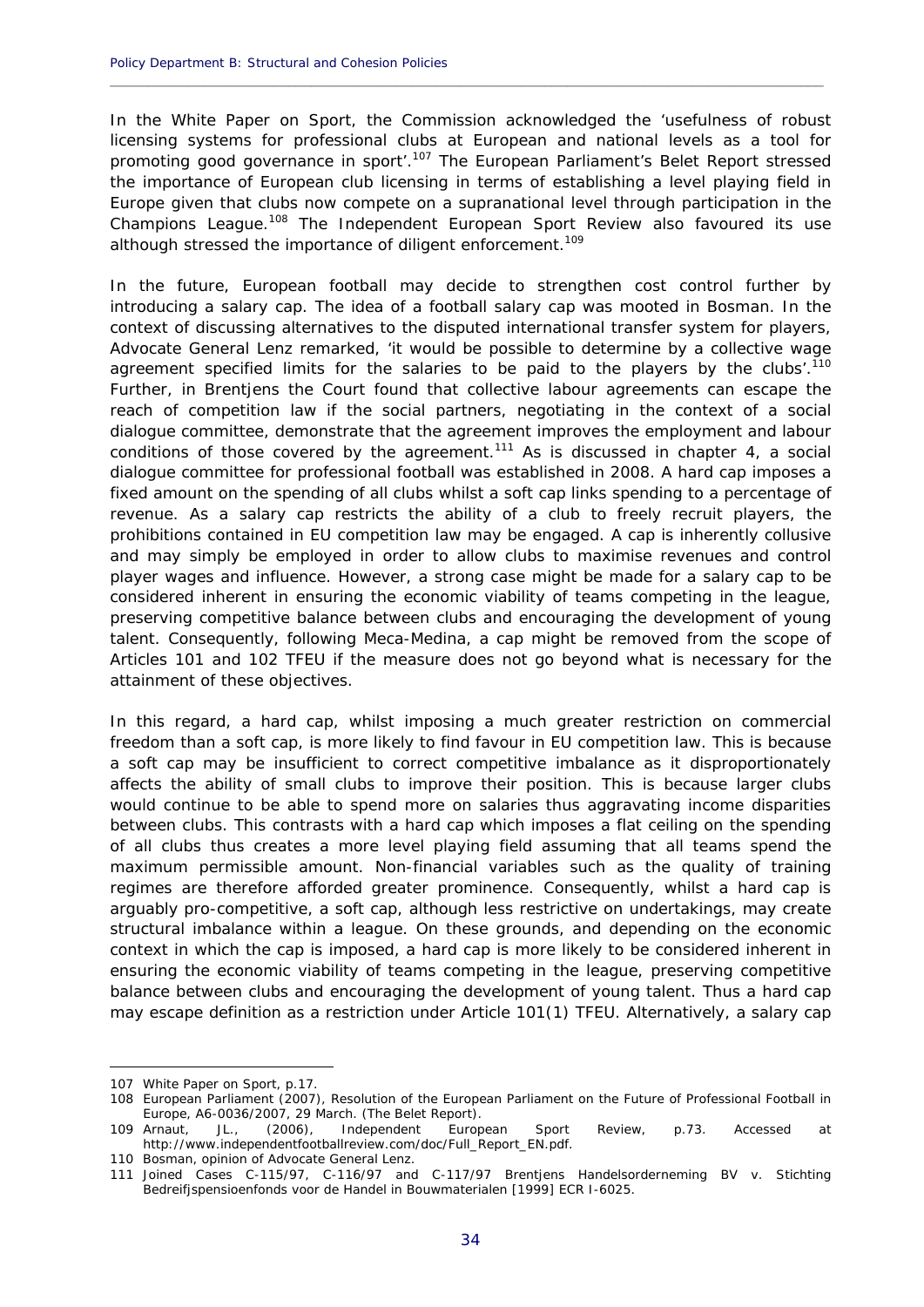may satisfy the exemption criteria contained in Article 101(3) TFEU although the grounds for making such a determination lie in the wording of 101(3) and not Article 165 TFEU.

 $\_$  , and the set of the set of the set of the set of the set of the set of the set of the set of the set of the set of the set of the set of the set of the set of the set of the set of the set of the set of the set of th

Article 165 TFEU may have more bearing on a possible free movement challenge to the imposition of a salary cap. A cap would restrict a player's right of free movement if the acquiring club could not recruit new labour due to the cap requirement. Under these circumstances a cap may be challenged under Article 45 TFEU. As a non-discriminatory restriction the body imposing the cap would seek to justify the restriction with reference to the need to ensure the financial viability of the clubs, the need to maintain competitive balance and the need to train young players. In this respect, the body imposing the cap would cite the reference to 'fairness' contained in Article 165 TFEU. As in *Bernard*, the Court of Justice is unlikely to base its judgment on the Article 165 although it may cite it in order to corroborate its view that sport contains a specific nature worthy of protection.

## **3.7. Rules regulating players' agents**

The current FIFA Players' Agent Regulations provide that clubs and players can only call upon the services of agents who are licensed by national associations. The prohibition on the use of unlicensed agents does not apply if the agent acting on behalf of a player is a parent, a sibling or the spouse of the player in question or if the agent acting on behalf of the player or club is legally authorised to practise as a lawyer in compliance with the rules in force in his/her country of domicile. The licensing system, and other potentially restrictive requirements imposed on agents, have the potential to engage some aspects of the TFEU, particularly those relating to competition law and freedom to provide services. A competition law challenge to the FIFA regulations has been heard, and rejected, by the Court of First Instance (CFI) and the Court of Justice.<sup>112</sup> In particular, the CFI found that the license system did not result in competition being eliminated, as the system resulted in a qualitative selection process, rather than a quantitative restriction on access to that occupation. This was necessary in order to raise professional standards for the occupation of a players' agent, particularly as players' careers were short and they needed protection. According to the Court, the rule making authority of FIFA was justified as there was a near total absence of national rules regulating agents and there was no collective organisation for players' agents which could be consulted. Therefore, the *Piau* judgment further strengthens the proposition that Article 165 TFEU adds no further protection to the rule making authority of governing bodies in the field of agent regulation than that already acknowledged by the Court.

However, the flaws in the current system of regulation are now recognised by FIFA themselves. It has recently acknowledged that only 25% to 30% of football transfers are carried out by licensed agents.113 At the FIFA Congress in 2009, the member associations of FIFA therefore voted for 'an in-depth reform of the players' agents system'.114 A working group of the FIFA committee for club football has been established to report on the adoption of a new set of regulations. The working group is composed of representatives from the world players union FIFPro, club representatives and the FIFA legal department. Once adopted the new regulations will supersede those of 2008. At the time of writing the new system has not been made public although the European Parliament has expressed concern that abolishing the existing FIFA licence system for players' agents without setting up a robust alternative system would not be the appropriate way to tackle the problems

<sup>112</sup> Case T-193/02, Laurent Piau v Commission of the European Communities [2005] ECR II-209. Hereafter referred to as Piau, CFI.

<sup>113</sup> FIFA Media Release (2009), FIFA Acts to Protect Core Values, 15/07/09.

<sup>114</sup> FIFA Media Release (2009), Protect the Game, Protect the Players, Strengthen Glob Football Governance, 03/06/09.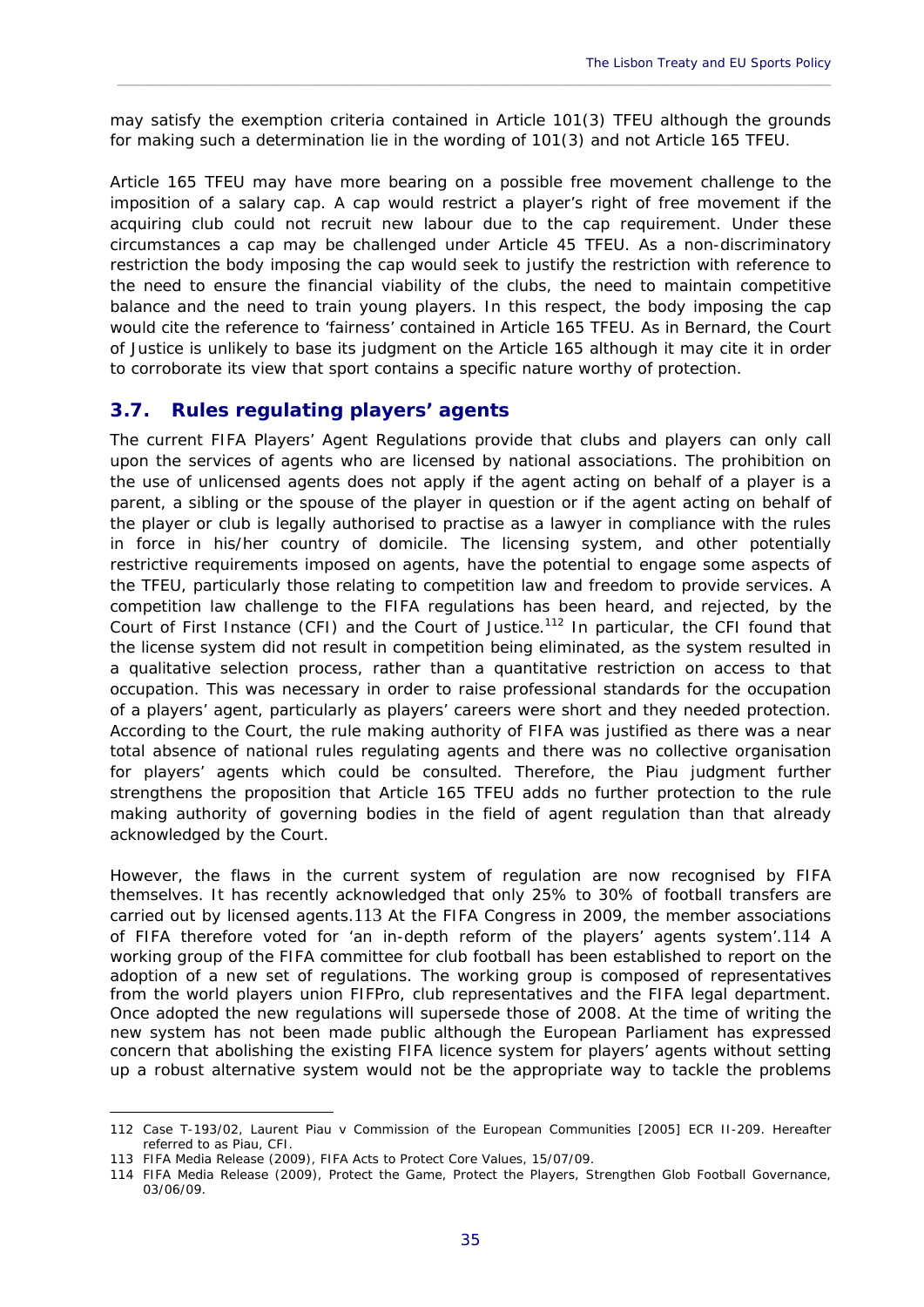surrounding agents in football. In this regard the Parliament called for an EU initiative concerning the activities of players' agents.115

**\_\_\_\_\_\_\_\_\_\_\_\_\_\_\_\_\_\_\_\_\_\_\_\_\_\_\_\_\_\_\_\_\_\_\_\_\_\_\_\_\_\_\_\_\_\_\_\_\_\_\_\_\_\_\_\_\_\_\_\_\_\_\_\_\_\_\_\_\_\_\_\_\_\_\_\_\_\_\_\_\_\_\_\_\_\_\_\_\_\_\_\_**

The prospect of EU action in this area was first mooted in the White Paper on Sport in which the Commission committed itself to 'carry out an impact assessment to provide a clear overview of the activities of players' agents in the EU and an evaluation of whether action at EU level is necessary, which will also analyse the different possible options'.<sup>116</sup> The study was carried out by a consortium of European research institutes and was published in late 2009.<sup>117</sup> The study favours a form of self-regulation for agents. It argues that the rules adopted by sports federations will best reflect the specificities of each sport within their own respective jurisdictions. In this connection the study favours the use of an examination-based licensing system for each sport. However, the study argues that in framing and implementing these regulations, the sports federations must be supported by public authorities, particularly the EU. The study indicates that the EU's support should be supporting and co-ordinating in nature, for example taking the form of facilitating dialogue at European level. Consequently, the study does not favour the enactment of specific laws at the EU level. It argues that as only five Member States have enacted specific laws regulating the activities of agents and as these laws do not give rise to obvious restrictions in terms of service provision and establishment, a case for the harmonisation of national laws cannot be made. The study does, however, acknowledge that the lack of evidence of problems with the current pattern of agent regulation may simply reflect the ease by which agents can circumvent regulation.

The discussion concerning whether EU regulation is desirable was addressed by some of the stakeholders participating in the consultation exercise organised within the framework of this study. As explained below in chapter 5, there is no request for direct EU regulation, but for the facilitation and coordination of debate and dialogue among stakeholders. Article 165 TFEU can facilitate this type of EU action in this field, although it is also possible to address the regulation of agents within the framework of the social dialogue or, should legislation become desirable, internal market competences such as Article 114 TFEU.

#### **3.8. Measures regulating betting**

Sports organisations have in many Member States come to rely heavily on betting as a source of income. In some states, this has traditionally been subject to state monopolies or concessions that have increasingly come under pressure from ECJ judgments on the freedom of movement and establishment of betting operators. The freedom of movement and establishment for gambling services, including sports gambling can threaten these arrangements. Gambling is a service like any other economic activity, and as such is governed by a conventional free movement analysis.<sup>118</sup> Restrictions such as the state concessions which some Member States maintain can be justified either on grounds found in the Treaty or objective justifications recognised by the  $ECJ<sup>119</sup>$  Generally, sporting grounds are not invoked in an effort to justify such arrangements. Instead, claims are more often made as to the morality of betting, risks of fraud and crime, and other issues placing gambling services at the fringe of legality and thus susceptible to intense regulation and even state monopolisation. Where the financial dependence of sport on the proceeds of

<sup>1</sup> 115 European Parliament Resolution on Players' Agents in Sport, B7-0343/2010, 11/06/10.

<sup>116</sup> White Paper on Sport, action point 41.

<sup>117</sup> KEA, CDES & EOSE (2009), Study on Sports Agents in the European Union, a study commissioned by the European Commission (Directorate-General for Education and Culture).

<sup>118</sup> For an example with references to the wide body of gambling case law, see Case C-203/08 Sporting Exchange Ltd v Minister of Justice (hereafter Betfair), judgment of 3. June 2010, not yet reported, paragraphs 22-30.

<sup>119</sup> Betfair, paragraph 26.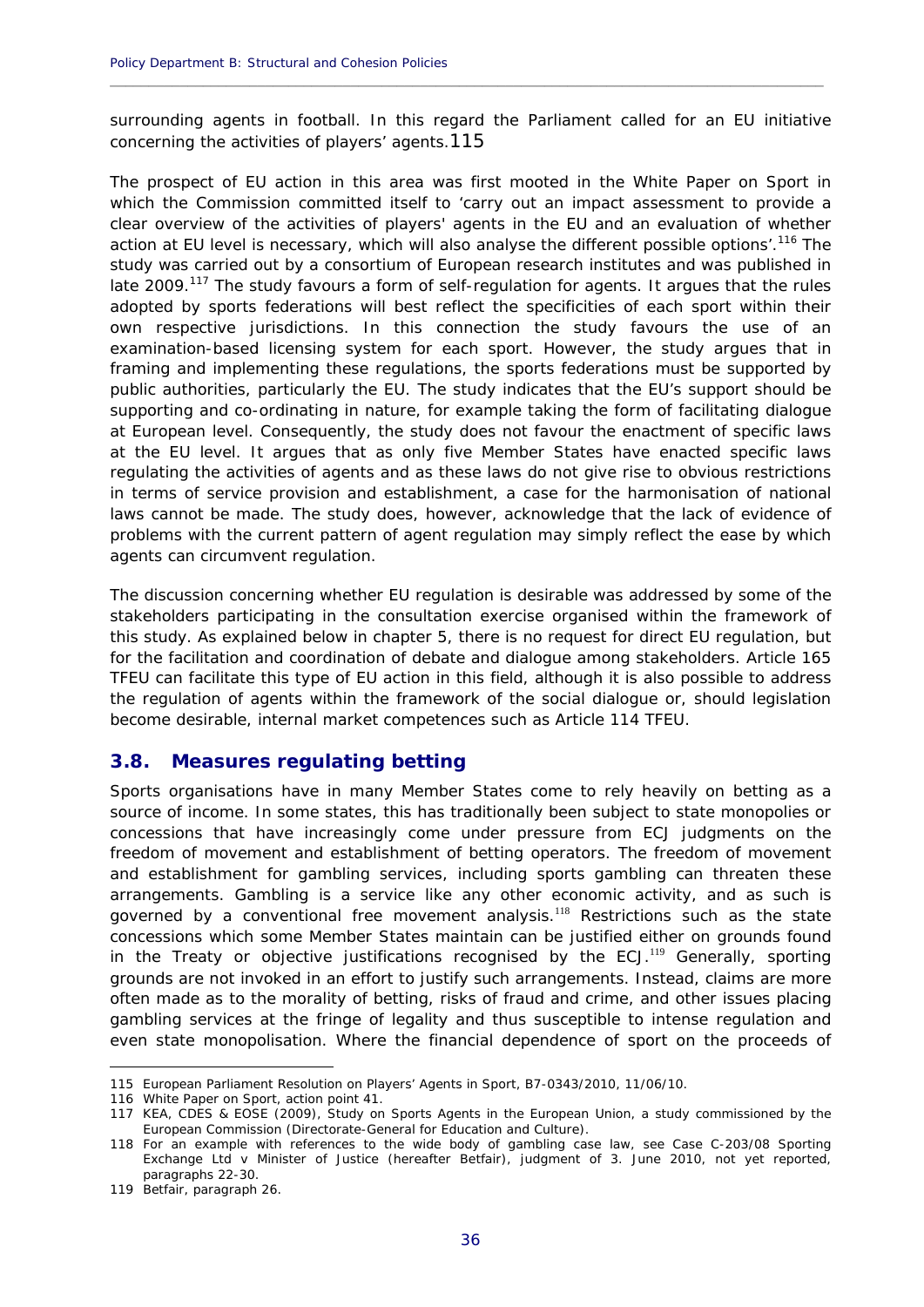gambling services has been cited in an effort to justify restrictive or anticompetitive arrangements, the Court has noted that redistribution even for such noble purposes cannot objectively justify a practice that would otherwise be contrary to EU law.120 It seems unlikely that Article 165 TFEU will contribute more than a footnote to the long line of orthodox case law on the relationship between sports bodies and the legal regulation of betting in Member States. Whilst the power to promote the moral integrity of sportspersons could be read as an opaque reference to corruption in sport, it is not easy to see how the 'incentive measures' that stop short of the harmonisation prohibited by Article 165(4) TFEU could have a significant impact on the regulation of sports betting. However, in this context the reference to the moral integrity of sportspersons could enhance claims that other legal bases should be used to this effect. For example, it might be argued that the functioning of the internal market in gambling services requires some harmonisation. Such harmonising measures could conceivably be based on Article 114 TFEU. In this context, further, if not decisive, reference could be made to the moral integrity of sportspersons considered in Article 165(2) TFEU. Although corruption is in itself one of the fields in which the EU may always issue criminal law rules under Article 82(1) TFEU, where a harmonising measure is adopted, it could then be further argued that any civil measures must be accompanied by criminal sanctions which could be justified on the basis of Article 83(2) TFEU wherever civil measures are enacted on the basis of Article 114 TFEU. Thus, even though Article 165 TFEU itself provides only for limited forms of action, its rhetoric could be employed to support the use of other EU competences towards ends that are not permitted by reference to Article 165 alone.

 $\_$  , and the set of the set of the set of the set of the set of the set of the set of the set of the set of the set of the set of the set of the set of the set of the set of the set of the set of the set of the set of th

#### **3.9. Rules restricting club ownership**

1

The English National Investment Company (ENIC) objected to UEFA's club ownership rules.<sup>121</sup> The contested rules related to club ownership conditions placed on clubs entering UEFA competitions. If two or more clubs are under the common control of a single entity only one is entitled to be entered into a UEFA club competition. The rule is designed to protect the uncertainty of the results and ensure the public has a positive perception as to the integrity of the UEFA competitions with a view to ensure their proper functioning.<sup>122</sup> Public confidence in a sporting competition could be undermined if the public were to suspect that on-the-pitch competition between two clubs with similar ownership structures was contrived.

ENIC lodged a complaint to the Commission on the grounds that it had been materially affected by this rule as two of its clubs, AEK Athens and Slavia Prague had qualified for the UEFA Cup and that according to UEFA's rule, only one team could participate in the competition.<sup>123</sup> The immediate impact on the affected clubs is clear but in a wider context the rule places a restriction on clubs attracting new investment and it restricts the ability of undertakings to supply that investment. The impact on small to medium sized clubs is such that attempts to improve their relative positions vis-à-vis larger clubs through the

<sup>120</sup> See recently, Case C-258/08 Ladbrokes v Stichting de Nationale Sporttotalisator, judgment of 3. June 2010, not yet reported, paragraph 8, where the redistributive function was noted in argument but ignored by the Court, whose justifications did not include this argument- for good reason, having consistently rejected this since Case C-275/92 HM Customs and Excise v Schindler [1994] ECR I-1039 paragraph 60 and Zenatti Case C-67/98 [1999] ECR I- 7289 paragraph 36.

<sup>121</sup> Case COMP/37 806: ENIC/UEFA, hereafter referred to as ENIC. See Commission Press Release IP/02/942,

<sup>27.</sup> June 2002, 'Commission closes investigation into UEFA rule on multiple ownership of football clubs'.

<sup>122</sup> The arguments as to the impact of the rule on the integrity of sporting competition are comprehensively discussed in a Court of Arbitration for Sport (CAS) judgment, CAS 98/200, AEK Athens and Slavia Prague / UEFA, 20 Aug 1999, hereafter referred to as CAS 98/200.

<sup>123</sup> According to UEFA criteria the club cleared to participate in the competition was Slavia Prague although in the event both teams participated in the 1998/99 season as a result of an interim order issued by the CAS in July 1998.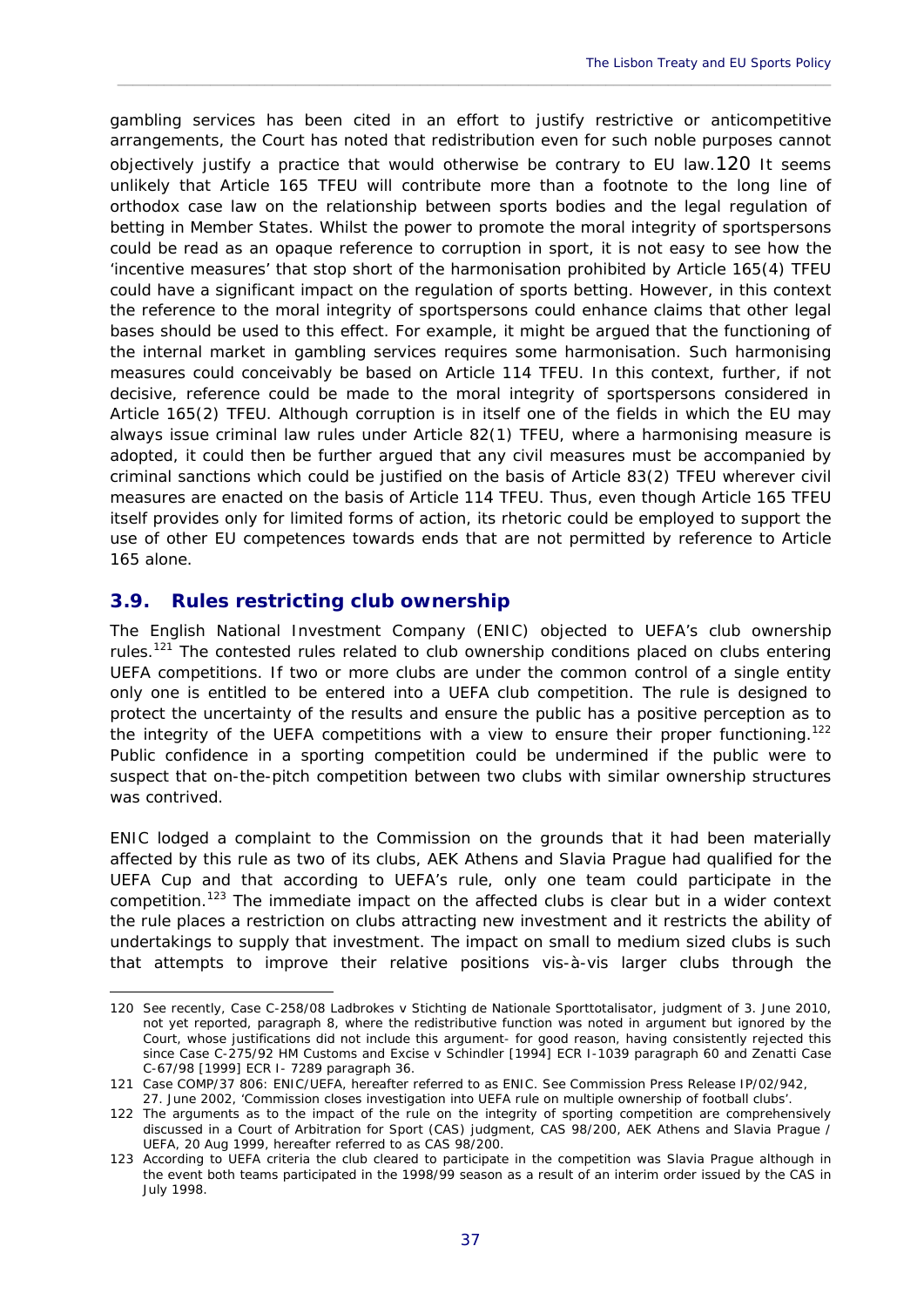attraction of investment, and ultimately players, could be frustrated and this could have a negative impact on competitive balance in football. These considerations were sufficient, according to ENIC, for Article 81 EC (now 101 TFEU) to be engaged and breached. Furthermore, ENIC complained that the object of the contested rule was in fact to distort competition and that UEFA was motivated by a desire to maintain its monopoly control over the European football market, including the lucrative broadcasting rights. The imposition of the rule therefore amounted to a breach of Article 82 EC (now 102 TFEU). In order to counter a potential exemption finding, ENIC alleged that the assumption that multiownership increases the risk of match fixing or creates such a perception was not demonstrated by any evidence and that even if that were the case, less restrictive means of achieving that objective existed.<sup>124</sup>

**\_\_\_\_\_\_\_\_\_\_\_\_\_\_\_\_\_\_\_\_\_\_\_\_\_\_\_\_\_\_\_\_\_\_\_\_\_\_\_\_\_\_\_\_\_\_\_\_\_\_\_\_\_\_\_\_\_\_\_\_\_\_\_\_\_\_\_\_\_\_\_\_\_\_\_\_\_\_\_\_\_\_\_\_\_\_\_\_\_\_\_\_**

The grounds for the rejection of ENIC's complaint are found in the contextual reasoning supplied in paragraph 97 of *Wouters.*125 The Commission found that UEFA's rule is a decision taken by an association of undertakings and as such is theoretically caught within the scope of Article 81 EC (now 101 TFEU). However, the object of the contested rule was not to distort competition and that the possible effect on clubs and potential investors was inherent to the very existence of credible pan European football competitions. Furthermore, the measure did not go beyond what was necessary to ensure the legitimate aim of protecting the uncertainty of the results and maintaining the integrity of the competition. As such, the rule was incapable of being defined as a restriction and consequently it fell outside the scope of Articles 81 and 82 EC (now Articles 101 and 102 TFEU). The decision in ENIC therefore strengthens the proposition that Article 165 TFEU cannot be relied on to offer any greater protection for integrity related rules than already exists.

#### **3.10. Rules excluding non-nationals from sporting competitions**

It is common practice in some sports for non-nationals to be excluded from individual sporting competitions. In the White Paper on Sport, the Commission committed itself to launch a study to analyse this issue.<sup>126</sup> The general principle of equality that is one of the fundamental principles of EU law is often difficult to reconcile with these sporting practices. It also runs counter to the principle of 'openness' contained in Article 165 TFEU. The principle of equality requires that similar situations shall not be treated differently unless such differentiation is objectively justified. This fundamental principle of equal treatment finds specific expression in the prohibitions on any discrimination on grounds of nationality laid down in other Treaty provisions such as Article 45 TFEU. The potential for these provisions to be applied in such a way as to prohibit such discrimination raises concerns amongst some Member States and sports organisations who fear for the purity of national competitions. For example, for cultural reasons it has been suggested that the conferment of 'national champion' titles should be reserved for nationals of the Member State within which the competition takes place. There is also concern at the prospect of some athletes being able to take part in the national championships of more than one country. It should also be observed that eligibility rules for international competitions and championships that are based on the representation of states (legal nationality), logically are a (co)determining factor for the nationality of sportspersons in competitions at the national level that are qualifiers for these international competitions.

<sup>124</sup> ENIC para 15.

<sup>125</sup> ENIC para 31.

<sup>126</sup> In the White Paper on Sport the Commission committed itself to study the situation concerning 'the equal treatment of non-nationals in individual sports competitions'. Contract award notice 2010/S 31-043484.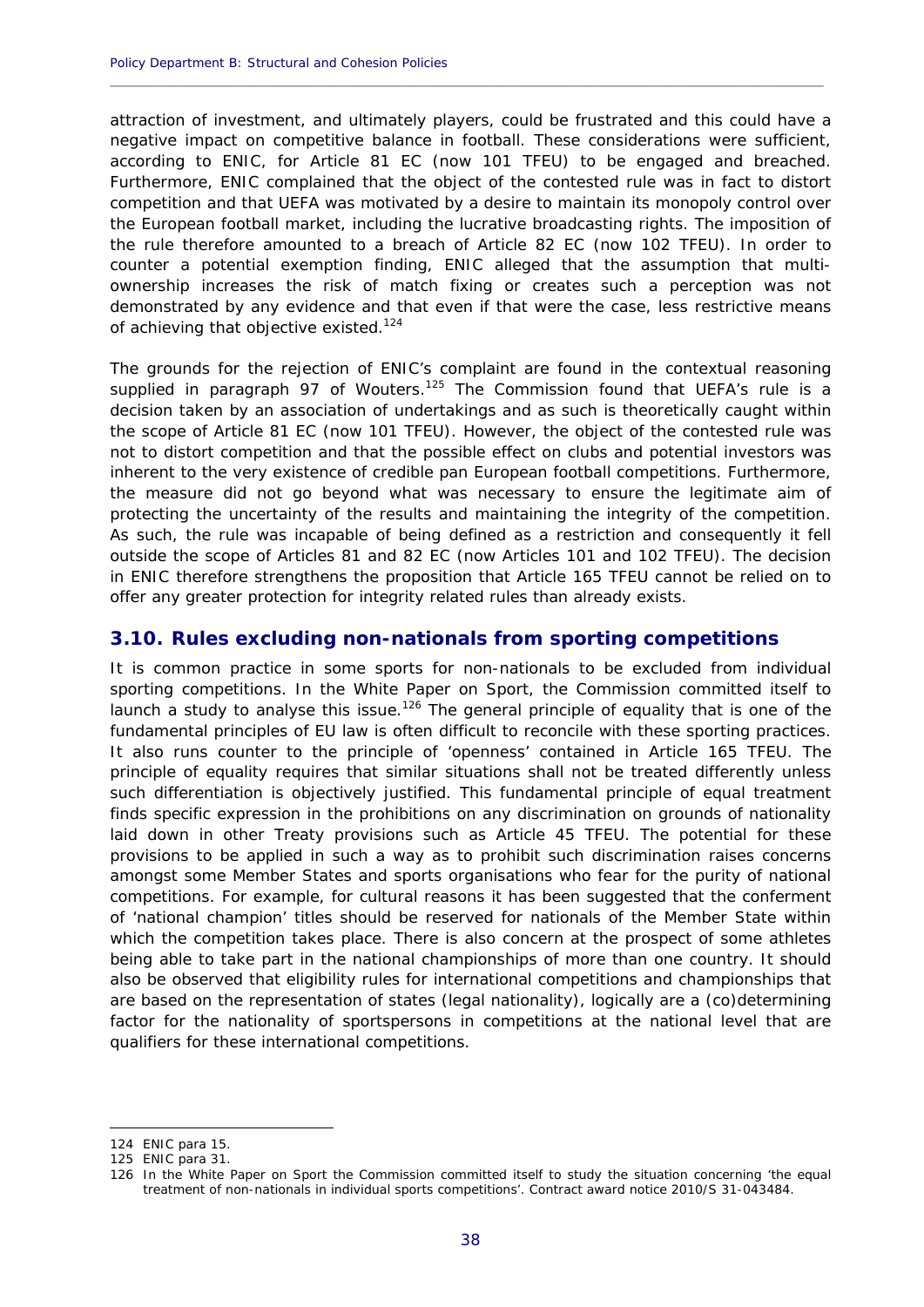At the time of writing the extent of the discriminatory practices in individual sporting competitions is unknown although it appears that practice varies. For example, the discriminatory measures may involve access to sports, the conditions relating to the actual practice of sports, the determination of national records, or the award of medals or titles. It is also true that the participation of non-nationals in the national championships of sports with direct elimination, such as tennis or fencing, may exert a more significant impact on the outcome of the competition than in other sports. At this stage it is therefore difficult to draw general conclusions.

 $\_$  , and the set of the set of the set of the set of the set of the set of the set of the set of the set of the set of the set of the set of the set of the set of the set of the set of the set of the set of the set of th

However, the normal rules governing discriminatory practices will apply. Therefore, the rules in question will be grouped into the following categories: first rules which are inherent in the organisation of the sport and necessary to pursue the objectives outlined and which therefore do not constitute a restriction of EU law; second, those rules which are directly discriminatory and must be justified on the grounds of public policy, public security and public health, third, those rules which are indirectly discriminatory or non-discriminatory but which are capable of justification as long as they remain proportionate; and finally those rules which are discriminatory and cannot be justified and must therefore be dismissed. This standard assessment remains unaffected by the provisions of Article 165 TFEU both in terms of a 'fairness' defence to the rules and an 'openness' challenge to them.

In addition, the reference to 'fairness and openness in sporting competitions' contained within Article 165 TFEU may add further impetus to efforts to remove nationality discrimination in amateur sport. In this respect, one needs to consider the application of the social advantage principle which requires EU migrant workers to enjoy the same social and tax advantages as national workers. The principle of equal treatment in respect of social advantages stems from Article 7(2) of Council Regulation 1612/68 of 15 October 1968 on freedom of movement for workers and family members within the Community. As the White Paper on Sport acknowledges, the Court's case law has extended the right to equal treatment in the granting of social advantages to students and non-active persons who are lawfully resident in the host Member State. The Court has recognised the right of citizens of the Union who are lawfully resident in the territory of the host Member State to avail themselves of Article 18 TFEU (non-discrimination on the grounds of nationality) when they are in a situation which is identical to that of nationals.

## **3.11. The rights of third-country nationals**

In *Kolpak*, *Simutenkov* and *Kahveci*, the ECJ examined the level of protection nondiscrimination provisions contained within association agreements concluded between the EU and non-EU states affords individuals of those states.<sup>127</sup> The Court has consistently held that non-EU sportsmen and women covered by such agreements should not be discriminated against in terms of working conditions, remuneration or dismissal when they are legally employed in the territory of the Member State. For example, Simutenkov was a Russian footballer legally employed in Spain but classified as a non-EU player. His request to have his status changed to that of an EU national was rejected on the grounds that the rules of the Spanish Football Federation precluded the issuance of such licences to non-EU/EEA nationals. As only three non-EU players could participate in *Primera División* matches in the 2000/01 season, Mr Simutenkov was liable to suffer a detriment as a result of his non-EU status. A reference to the ECJ was made and the Court found that the relevant provision of the EU / Russia Agreement offered Russian sportspersons protection

<sup>1</sup> 127 Case C-438/00 Deutscher Handballbund v Kolpak [2003] ECR I-4135. Case C-265/03 Simutenkov [2005] ECR I-2579. Case C-152/08 Real Sociedad de Fútbol SAD, Nihat Kahveci v Consejo Superior de Deportes, Real Federación Española de Fútbol.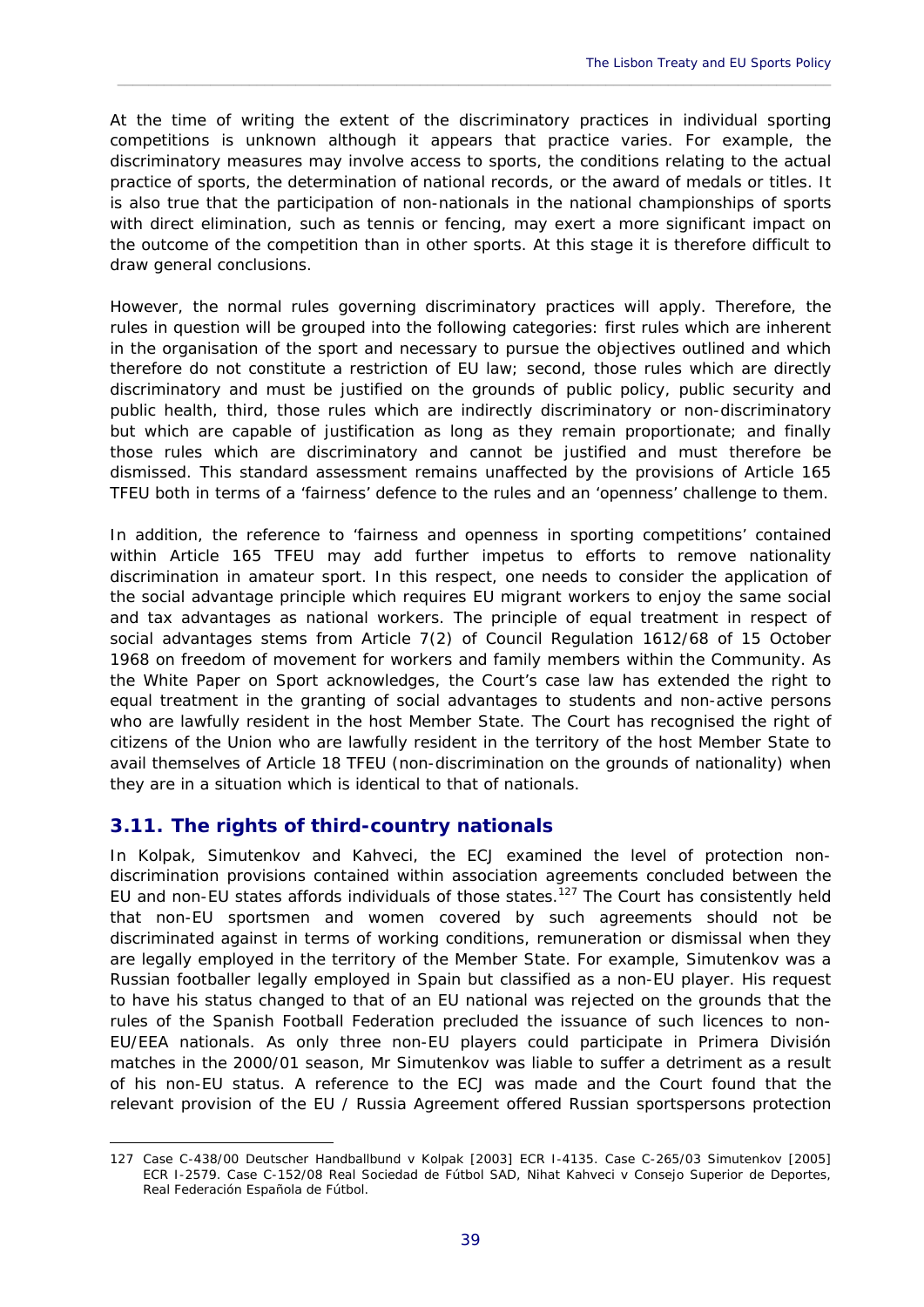from discrimination in terms of working conditions, remuneration or dismissal when legally employed in the territory of the EU. The Court's rulings only protect persons who are already engaged in the labour market. They do not alter entry requirements for nonnationals as these are still set by the Member States. Similarly, the rulings do not confer a right of free movement between the Member States to third country nationals. The prohibition on discriminatory working conditions only relates to circumstances in which the non-national is already legally employed within the member state. As entry requirements for non-nationals still reside with Member States, the reference to 'openness' contained in Article 165 TFEU cannot be interpreted to extend non-national free movement rights further than those already permitted by the Court.

**\_\_\_\_\_\_\_\_\_\_\_\_\_\_\_\_\_\_\_\_\_\_\_\_\_\_\_\_\_\_\_\_\_\_\_\_\_\_\_\_\_\_\_\_\_\_\_\_\_\_\_\_\_\_\_\_\_\_\_\_\_\_\_\_\_\_\_\_\_\_\_\_\_\_\_\_\_\_\_\_\_\_\_\_\_\_\_\_\_\_\_\_**

## **3.12. Rules on national territorial tying**

The *Bosman* judgment effectively established a two tier European sports market. On the one hand the judgment liberalised the European player market by granting professional sportspersons enhanced rights of free movement. However, the judgment did not grant similar rights to the clubs as service providers. Therefore, whilst the players operate in a single European market, the clubs are tied to national markets. The reference to 'openness' in European competitions contained within Article 165 TFEU may therefore be cited in support of liberalising not only the player market, but also the product market in which the clubs operate.

In the *Mouscron* case, the Commission rejected a challenge to UEFA's 'home and away' rule on the grounds that it breached Article 82 EC (now 102 TFEU).<sup>128</sup> In the press release accompanying the unpublished decision, the Commission found that the rule constituted a sporting rule that did not fall within the scope of Articles 81 and 82 EC (now 101 and 102 TFEU).<sup>129</sup> Commenting on the case in the White Paper on Sport, the Commission stated that the 'the organisation of football on a national territorial basis was not called into question by Community law' as the rule was indispensable for the organisation of national and international competitions in view of ensuring equality of chances between clubs and that it did not go beyond what was necessary.<sup>130</sup> The notion of purely sporting rules was challenged by the Court in *Meca-Medina*. However, this judgment now introduces the possibility of articulating this as a rule 'inherent' in the organisation and proper functioning of sport although the Court has as yet to accept that the organisation of sport along national lines is an objective that ought legitimately to trump all other foundational policy aims of EU law.

The *Mouscron* decision concerned the temporary relocation of a club into another member state. In other instances, clubs have sought to relocate permanently to another member state but continue to play in the league of the home state. In these circumstances it may be doubted that rules preventing this amount to a rule inherent in the maintenance of nationally rooted sporting competition. This is because the club would continue to play in the same league. Nevertheless, the impact on the football league of the host country would need to be considered as would the impact on the clubs supporters who would face an international journey to attend 'home' matches.

<sup>128</sup> Commission Decision of 09/12/99, Case 36851, C.U. de Lille/UEFA (Mouscron), unpublished Decision.

<sup>129</sup> Commission Press Release IP/99/965, 9. December 99, 'Limits to application of Treaty competition rules to sport: Commission gives clear signal'.

<sup>130</sup> European Commission (2007), The EU and Sport: background and Context, White Paper on Sport, SEC(2007) 935, 11/07/07, p.71.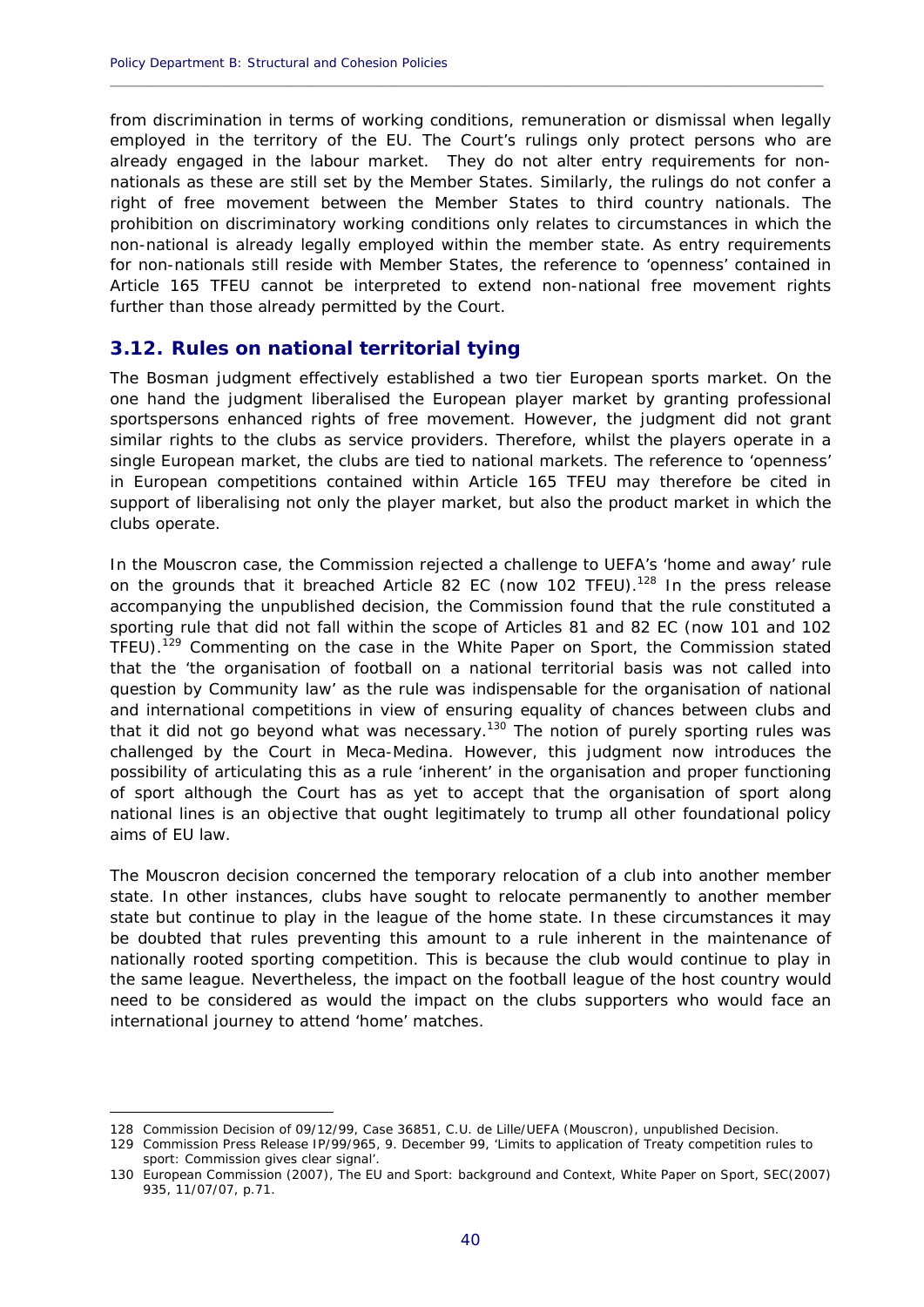It is also possible that some large clubs in smaller markets may want to permanently relocate into a league in another larger national association whilst remaining based in the home state. For example a Dutch club may be interested in playing in the German Bundesliga. Liberalisation of the player market has diminished the sporting strength of some of the leading teams from the smaller markets as their best playing talent migrate to larger markets. Permitting the cross border relocation of clubs would clearly undermine the national segmentation of the product market on which much of European sport is based but it may enhance competitive balance within European football by allowing larger teams from smaller markets to compete more effectively with those teams from larger markets. However, if maintaining the national segmentation of the product market is to be considered a legitimate objective, then transparent and proportionate rules maintaining this segmentation could be considered 'inherent' in the pursuit of that objective. Alternatively, a case could be made for exempting national tying under Article 101(3) TFEU as it contributes to the production of the sporting contest whilst allowing consumers to benefit in the sense that the club is tied to the locality were most of its supporters (consumers) are based.

 $\_$  , and the set of the set of the set of the set of the set of the set of the set of the set of the set of the set of the set of the set of the set of the set of the set of the set of the set of the set of the set of th

As potential service providers, clubs could also rely on Articles 49 and 56 TFEU, depending on the permanence of the relocation. As with the application of competition law, a rule 'inherent' in the organisation of sport does not constitute a 'restriction' to free movement. Any restriction<sup>131</sup> can be justified by reference to either the Treaty derogations or Courtcreated objective justifications so long as it is proportionate.<sup>132</sup> Although the territorial organisation of sport has yet to be expressly recognised as an objective justification in free movement law, at least the Commission is prepared to entertain analogous arguments in the field of competition law. However, it is not clear whether Article 165 TFEU should gravitate towards such a conclusion. In fact, the references to 'European sporting issues'<sup>133</sup> and 'developing the European dimension in sport $134$  could well be interpreted in future judgments as requiring the elimination of segmentation along national lines in favour of a pan-European approach that ignores national borders. This conclusion is also supported by the failure to recognise such divisions when considering the structures of sport and the alternative focus on volunteering in sport.

#### **3.13. Rules on selection criteria.**

In *Deliège*, the referring Belgian court asked the ECJ to consider whether it is contrary to Articles 49, 81 and 82 EC (now 56, 101 and 102 TFEU) to require professional or semiprofessional athletes, or those wishing to become so, to be authorized by their federation in order to be able to compete in an international competition which does not involve national teams against each other.<sup>135</sup> The dispute arose as a consequence of a judokas failure to be selected for participation in the 1996 Paris International Judo Tournament. Each participating national federation could enter a limited number of affiliated athletes irrespective of their nationality. Participation in the Paris tournament enabled judokas to acquire points which would facilitate qualification for selection to the 1996 Atlanta Olympic Games. Ms Deliège asserted that the judokas selected in her place had achieved less outstanding results than her own and that her failure to be selected impeded her career.

<sup>131</sup> As discussed above, whilst conventional analysis requires that objective justifications are applied to nondiscriminatory restrictions, the sports-related case law obscures this point.

<sup>132</sup> Case C-55/94 Gebhard paragraph 37.

<sup>133</sup> Article 165(1) TFEU

<sup>134</sup> Article 165(2) TFEU

<sup>135</sup> Deliège.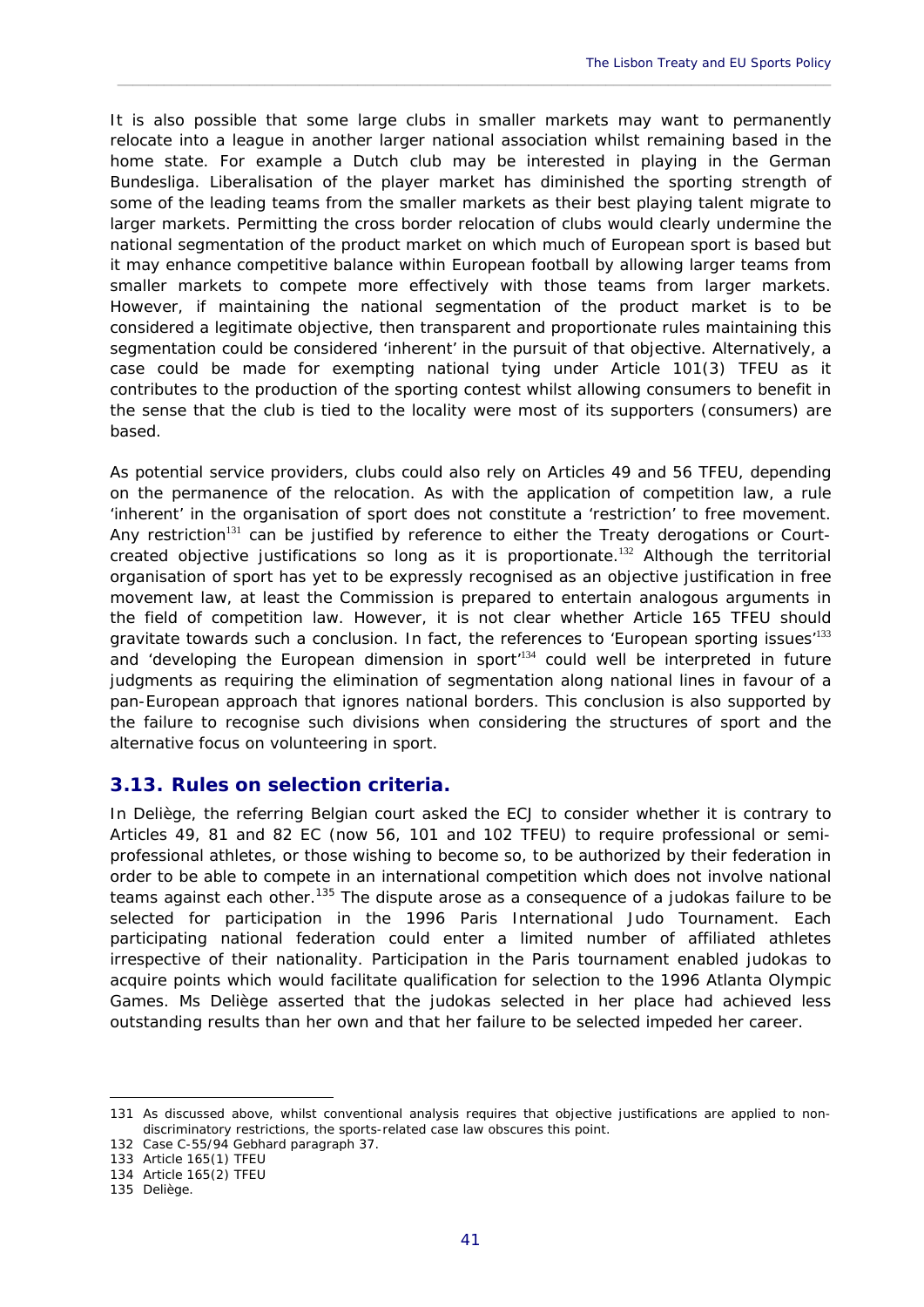The ECJ acknowledged that the choice of criteria is based on a large number of considerations unconnected with the personal situation of any athlete, such as the nature, the organisation and the financing of the sport concerned.<sup>136</sup> It continued that 'it naturally falls to the bodies concerned…. to lay down appropriate rules and to make their selections in accordance with them'.<sup>137</sup> This is because the governing bodies, in this case the Belgian Judo Federation, possess 'the necessary knowledge and experience' to exercise such judgement and that this is the arrangement normally adopted in most sporting disciplines'.<sup>138</sup>

**\_\_\_\_\_\_\_\_\_\_\_\_\_\_\_\_\_\_\_\_\_\_\_\_\_\_\_\_\_\_\_\_\_\_\_\_\_\_\_\_\_\_\_\_\_\_\_\_\_\_\_\_\_\_\_\_\_\_\_\_\_\_\_\_\_\_\_\_\_\_\_\_\_\_\_\_\_\_\_\_\_\_\_\_\_\_\_\_\_\_\_\_**

The Court considered that selection rules for high-profile international tournaments did not restrict access to the labour market.  $139$  This enabled the Court to rely on its established distinction between restrictions to market access and rules which merely governed activity after access. Post-access regulation was not subject to the Article 56 TFEU prohibition on restrictions to the freedom to provide services, whilst after *Bosman* obstacles to market access were caught by the EC Treaty free movement provisions. *Deliège* could therefore be explained as an uncontroversial application of the market access/market activity distinction between those non-discriminatory 'obstacles' that can be justified, and those that do not require justification. This conclusion would be beyond dispute if the Court's judgment had ended at paragraph 62.

However, the Court went beyond this. It attempted to explain why rules 'inherent in the conduct of an international high-level sports event' might not in law constitute restrictions of free movement even if they in fact involved some restrictive criteria being adopted.<sup>140</sup> The Court considered it necessary to observe that the selection system was linked to 'a large number of considerations unconnected with the personal situation of any athlete, such as the nature, the organisation and the financing of the sport concerned'.<sup>141</sup> Since such regulation did not constitute a 'restriction' or 'obstacle', it was simply not within the scope of examination. A limit on the number of competitors that could be selected did not 'in itself, as long as it derives from a need inherent in the organisation of such a competition, restrict the freedom to provide services'.<sup>142</sup> The court did not carry out a proportionality analysis of the kind that is required for rules that are considered *prima facie*  to constitute obstacles. It is clear that should this logic be repeated in any future case involving selection criteria, Article 165 TFEU cannot offer additional protection for such criteria beyond that already been recognised by the Court.

## **3.14. Rules concerning the composition of national teams**

National team sports play a central role in European sport both in terms of its popularity with spectators and its commercial significance for governing bodies. The importance of protecting national team sports is acknowledged by the ECJ as a legitimate objective. In *Walrave* the Court held that the prohibition on nationality discrimination 'does not affect the composition of sport teams, in particular national teams, the formation of which is a question of purely sporting interest and as such has nothing to do with economic activity'.<sup>143</sup> Nevertheless, the Court did find that 'this restriction on the scope of the

<sup>136</sup> Deliège paragraph 65.

<sup>137</sup> Deliège paragraph 67.

<sup>138</sup> Deliège paragraph 68.

<sup>139</sup> Deliège paragraph 61.

<sup>140</sup> Deliège paragraph 64.

<sup>141</sup> Deliège paragraph 65

<sup>142</sup> Deliège paragraph 69.

<sup>143</sup> Walrave paragraph 8.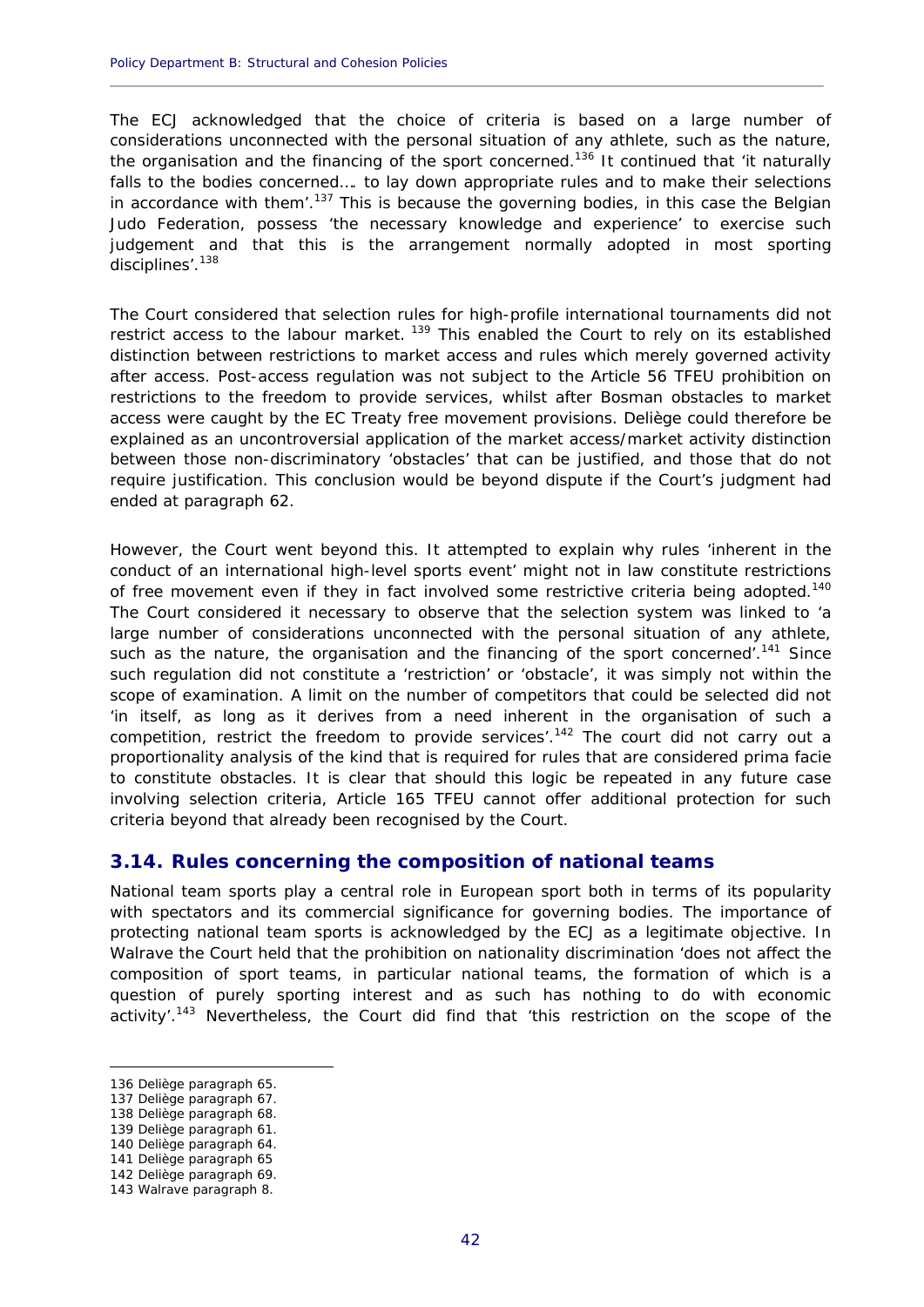provisions in question must however remain limited to its proper objective'.144 In *Deliège*, the Advocate General remarked, 'the pursuit of a national team's interests constitutes an overriding need in the public interest which, by its very nature, is capable of justifying restrictions on the freedom to provide services<sup>'.145</sup> Consequently proportionate rules designed by the sports governing bodies to protect national team sports are unlikely to be considered a breach of the TFEU and the entering into force of Article 165 cannot add further protection.

 $\_$  , and the set of the set of the set of the set of the set of the set of the set of the set of the set of the set of the set of the set of the set of the set of the set of the set of the set of the set of the set of th

## **3.15. Rules protecting sports associations from competition**

Rules that endow special powers on sporting bodies and thus protect them from competition can fall foul of several Treaty provisions. The abuse of a dominant position achieved through a regulatory role can be contrary to Article 102 TFEU. Action by a Member State, namely the grant of such a regulatory role to an economic actor, can also be contrary to the state's obligations to refrain from compromising competition in the internal market, now under Article 106 TFEU. In the *MOTOE* case, the ECJ noted that where a Member State granted regulatory powers to a sporting body that was also undertaking economic activity, that grant might be liable to lead the economic actor to abuse of their resulting statutory dominant position.<sup>146</sup> As such, the grant of special powers is in these circumstances contrary to the Treaty unless the powers are subject to 'restrictions, obligations and review'.<sup>147</sup> This is a requirement even if there was no clear evidence that the resulting dominant position was in fact abused. As the review of first principles provided in the *MOTOE* judgment demonstrates, it is very difficult to combine economic and regulatory functions in such a way as to prevent both actual abuse and the risk of abuse.<sup>148</sup>

Therefore in the absence of clear guidance on the conditions that must be attached to such arrangements, sports governing bodies are best served by separating these functions as was indeed required in the F1/FIA settlement.<sup>149</sup> Article 165 TFEU is unlikely to have a significant impact on the permissibility of arrangements called into question by the *MOTOE*  judgment. Whilst the way in which sport is organised in the EU could indeed constitute union action aimed at 'developing the European dimension in sport, by promoting fairness and openness in sporting competitions and cooperation between bodies responsible for sports' and thus authorised under Article 165(2), such efforts may be hampered by the restricted means available under Article 165(4). It seems unlikely that rules on sports governance, either confirming or denying the legality of *MOTOE-* type arrangements, could constitute anything other than the kind of harmonising measures that are expressly prohibited under Article 165(4). Therefore if EU legislation is to provide a way beyond the framework outlined in the *MOTOE* judgment, it will be legislation adopted despite, rather than as a result of, the introduction of Article 165 TFEU.

<sup>144</sup> Walrave paragraph 9.

<sup>145</sup> Deliège paragraph 84.

<sup>146</sup> Case C-49/07 MOTOE [2008] Judgment of the Grand Chamber of 1. July 2008.

<sup>147</sup> MOTOE Paragraph 52.

<sup>148</sup> See in great detail Miettinen, S., (2008), 'Policing the boundaries between regulation and commercial exploitation: lessons from the MOTOE case', 3-4 International Sports Law Journal pp. 11-18.

<sup>149</sup> See Notification by FIA/FOA of agreements relating to the FIA Formula One World Championship, COMP/36.776.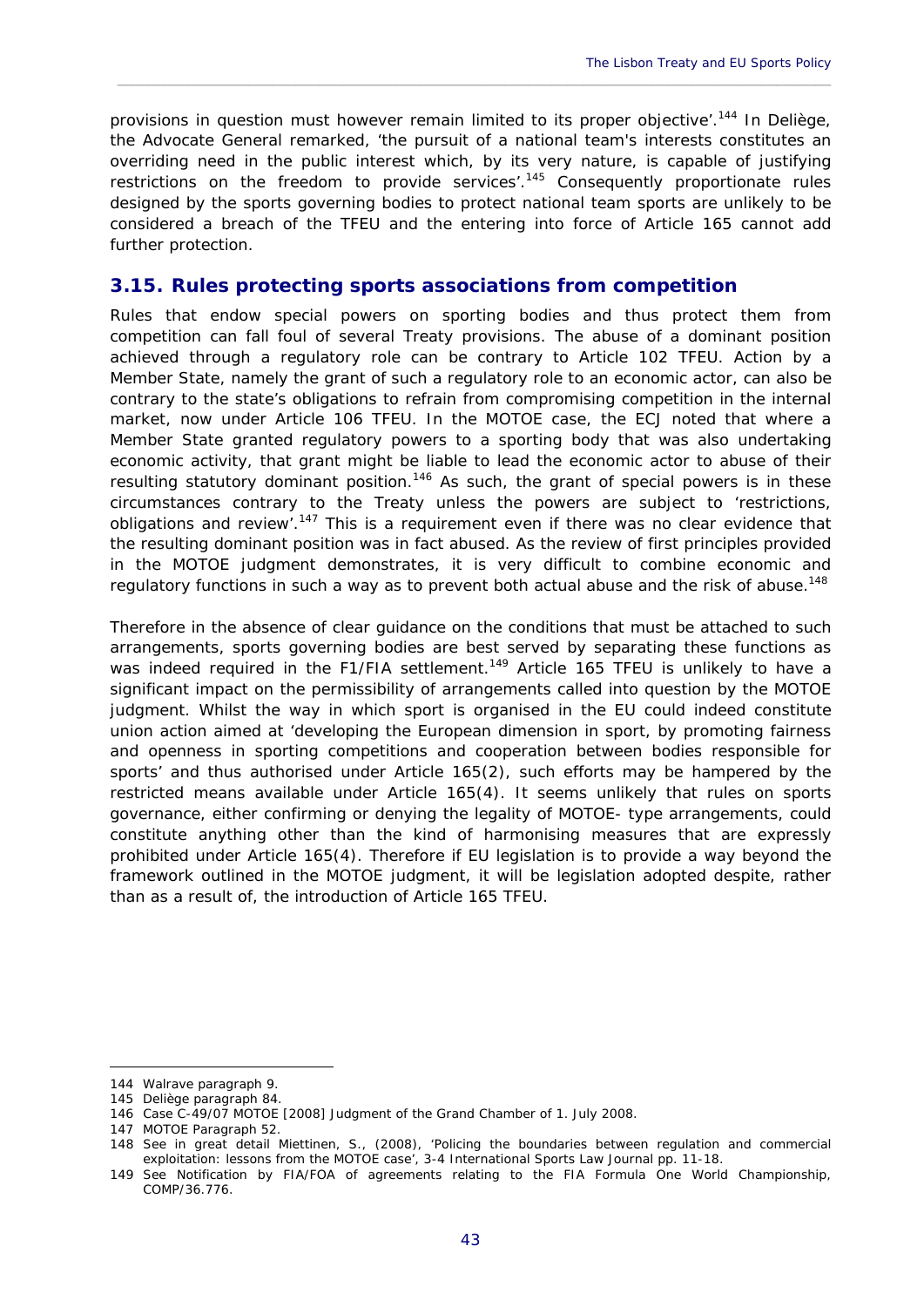**\_\_\_\_\_\_\_\_\_\_\_\_\_\_\_\_\_\_\_\_\_\_\_\_\_\_\_\_\_\_\_\_\_\_\_\_\_\_\_\_\_\_\_\_\_\_\_\_\_\_\_\_\_\_\_\_\_\_\_\_\_\_\_\_\_\_\_\_\_\_\_\_\_\_\_\_\_\_\_\_\_\_\_\_\_\_\_\_\_\_\_\_**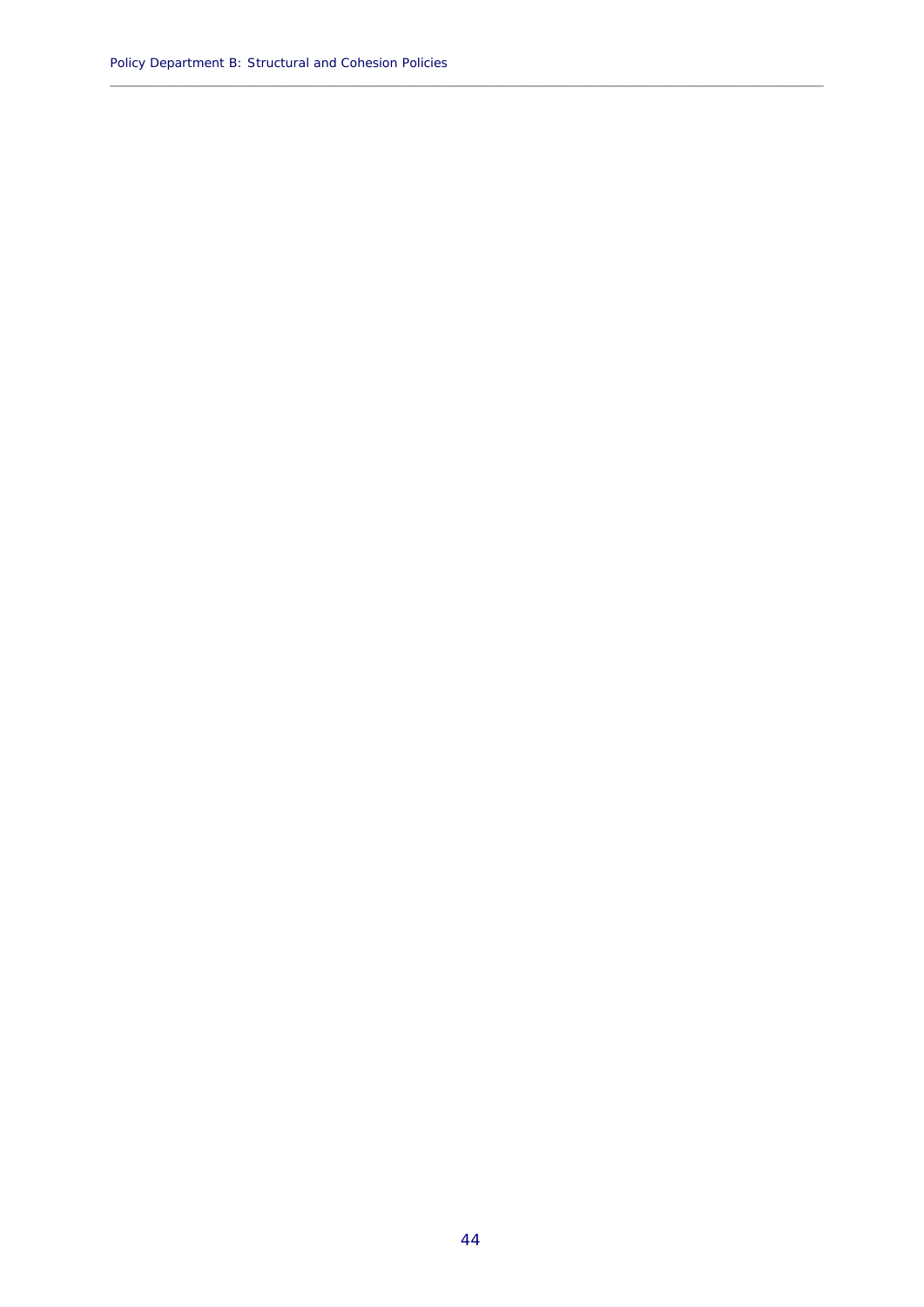## **4. THE POLICY DIMENSION OF THE NEW EU COMPETENCE ON SPORT**

 $\_$  , and the set of the set of the set of the set of the set of the set of the set of the set of the set of the set of the set of the set of the set of the set of the set of the set of the set of the set of the set of th

This study has focused so far on a legal analysis of the implications of Article 165 TFEU. However, given the limited impact of the new Treaty provisions on the application of EU law to sport, the real innovation brought about by Article 165 TFEU is the possibility, for the first time, of developing a direct supportive and complementary policy in the field of sport. The impact of European law on sport over the last two decades has been an 'indirect EU sports policy',  $150$  but the lack of legal base in the Treaty prevented any attempt to plan a coherent approach to sport that could be based on well defined and thoroughly researched action priorities, objectives, policy instruments and budgetary appropriations. In order to escape accusations of acting beyond its powers, the EU linked its sports-related funding programmes to existing competences in the Treaty, such as education policy. The new sports competence contained in Article 165 allows the EU to finance sport directly without the need to justify this action with reference to other Treaty competencies. Thus, the entry into force of the TFEU opens a range of possibilities to EU institutions including, amongst others, funding programmes on social inclusion, health promotion, education and training, volunteering, anti-doping, the protection of minors, combating violence and corruption in sport, the promotion of good governance in sport and supporting the development of a well researched evidence base on current issues in sport. These and other potential action areas are considered below. This chapter analyses the main areas of attention in the implementation of policy under Article 165 TFEU. The mainstreaming of sport in other EU policies was an objective of the European Commission White Paper on Sport,<sup>151</sup> and the new Article might give impetus to that effort, but as it is explained above Article 165 TFEU does not impose an obligation to do so. The analysis of the policy aspects of Article 165 is guided and limited by the strategic objectives set up in the wording of the article itself.

#### **4.1. EU sports policy taking account of 'its structures based on voluntary activity and its social and educational function'**

Article 165(1) makes an explicit mention of the voluntary structures and the social and educational functions of sport. These three elements tend to be linked to grassroots sport. However, policies should also consider the contribution of the professional level to the social functions of sport, which was acknowledged in the White Paper on Sport.<sup>152</sup> The promotion of volunteering in sport is seen as a priority mainly for two reasons. First, because volunteers form the lifeblood of sport with a level of employment of up to 86% in Austria (as opposed to 14% paid staff) or 80% in France.<sup>153</sup> Second, volunteering in sport is often considered a vehicle to achieve social integration and inclusion through the concept of social capital, as pointed out in the report of the group of independent experts assembled by the European Commission.<sup>154</sup>

<sup>150</sup> Tokarski, W., Steinbach, D., Petry, K., & Jesse, B. (eds.) (2004), Two Players, One Goal, Oxford: Meyer and Meyer Sport,.

<sup>151</sup> European Commission (2007) The White Paper on Sport: Frequently Asked Questions. MEMO/07/290, 11 July 2007, p. 2.

<sup>152</sup> White Paper on Sport, p. 3.

<sup>153</sup> Study on Volunteering in the European Union (2010), Report for DG EAC submitted by GHK, p. 6. Available at http://ec.europa.eu/citizenship/eyv2011/doc/Volunteering%20in%20the%20EU%20Final%20Report.pdf

<sup>154</sup> European Commission (2010) Group of independent experts: Report on EU priorities in the field of sport, p. 6, available at http://ec.europa.eu/sport/news/doc/100702\_gise\_final\_report.pdf.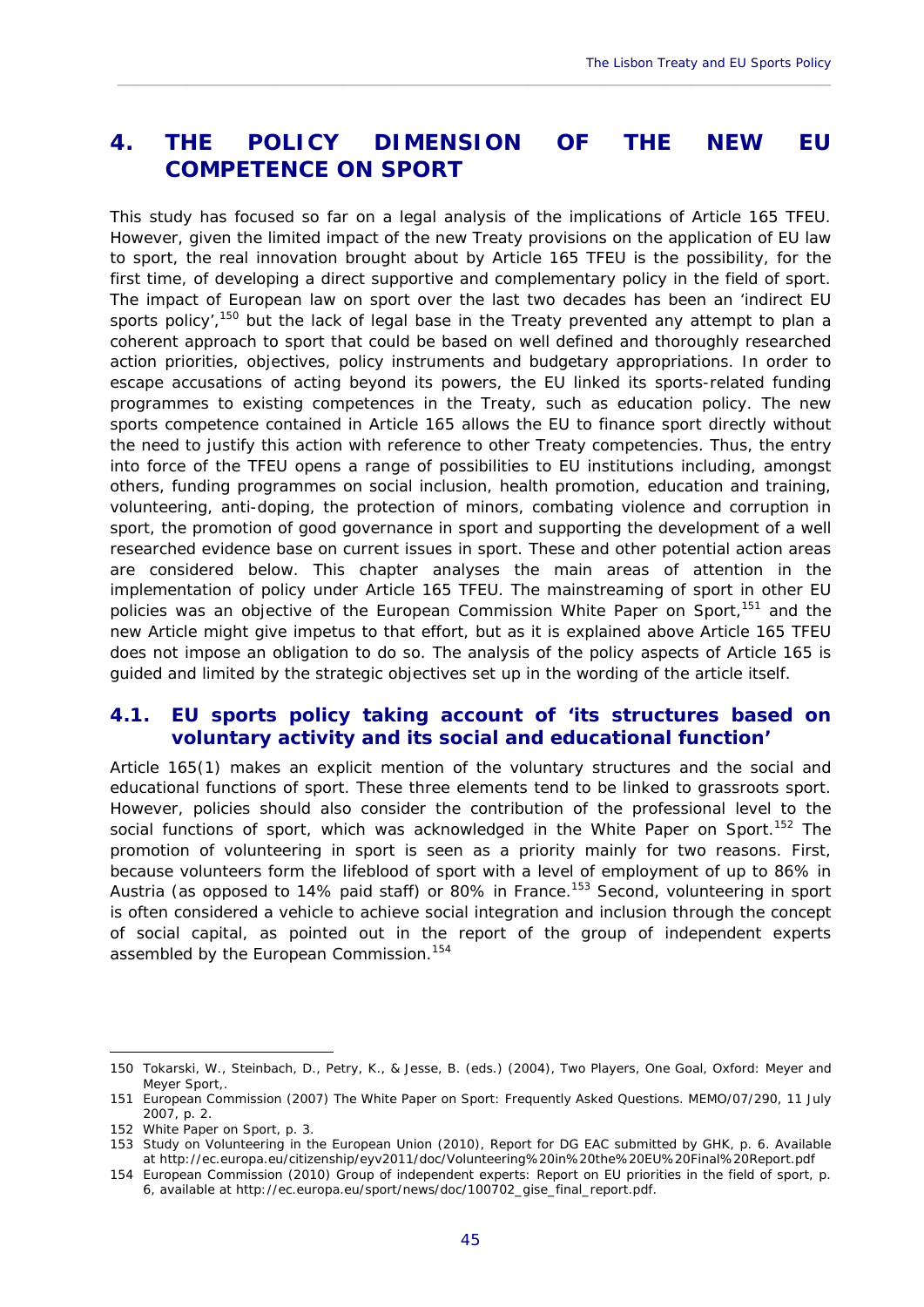Volunteering is mainly a local or national phenomenon and many of the barriers faced by volunteers and sports organisations originate also at the local and national level.<sup>155</sup> Moreover, the levels of volunteering in Europe vary greatly among Member States: 'Whilst certain EU Member States have longstanding traditions in volunteering and well developed voluntary sectors, in others the voluntary sector is still emerging or poorly developed'.<sup>156</sup> Before taking any decision in this area it is necessary to acquire a detailed knowledge base to analyse volunteering across the European Union. A recent study commissioned by the European Commission is a good starting point, but further knowledge and research should be a priority. Whilst comparative research and exchange of good practices between Member States should be a priority, it might also be advisable to compare volunteering structures in sport with other sectors.

**\_\_\_\_\_\_\_\_\_\_\_\_\_\_\_\_\_\_\_\_\_\_\_\_\_\_\_\_\_\_\_\_\_\_\_\_\_\_\_\_\_\_\_\_\_\_\_\_\_\_\_\_\_\_\_\_\_\_\_\_\_\_\_\_\_\_\_\_\_\_\_\_\_\_\_\_\_\_\_\_\_\_\_\_\_\_\_\_\_\_\_\_**

The study on volunteering identified a worrying trend in the increasing average age of volunteers in European sport: it is proving difficult to recruit young volunteers. There is a mismatch between the needs of voluntary organisations and the aspirations of the new generations of prospective volunteers. Younger volunteers would like to see shorter term voluntary activities rather than long-term commitments. The reliance of sports organisations on volunteers is also creating a professionalisation of volunteer activities, where highly specialised skills are in demand by organisations but the volunteers feel overwhelmed by their responsibilities. In order to favour volunteer engagement, it is advisable to devise a dual approach. On the one hand, the removal of legal and bureaucratic barriers to volunteers and to organisations wishing to develop volunteering programmes. The adoption of recommendations after careful study and research could be a suggested way of action. On the other hand, a 'positive policy' encouraging and rewarding volunteering is also advisable. In this respect, active programmes such as the Europe for Citizens programme or Youth in Action should be taken into account. Article 165 TFEU opens the possibility of creating positive incentives to develop volunteering in sport. These could take the form of a specific funding programme (or a priority area within a wider sports programme), but also guidelines and recommendations from the Commission, when requested by the Council. At the same time, sports non-governmental organisations can also create incentives by coordinating their regulations and facilitating, rather than hampering, the mobility of volunteers across Member States. Given the difficulties in attracting young volunteers, mobility and exchange might be a decisive factor, if one is to judge by the success of similar initiatives in fields such as higher education (e.g. Erasmus programme). Those volunteers who are already active and move across Europe to work or study should not find barriers to continue their engagement in their receiving country. Sports organisations should make sure their regulations do not act as barriers, but rather to the contrary, they encourage continued volunteering.

The social and educational function of sport is considered a priority because of the inherent values that sport can foster, such as responsibility, tolerance, fair play or team spirit. Sport can play an important role in education and in that respect the cooperation between the sectors of sport and education should be strengthened. Whilst education is a Member State competence, Article 165 could contribute to generate synergies and networks between governments, schools and sport organisations. On the other hand, sport is often seen as a tool for social inclusion. There is however increasing evidence that integration through sport cannot be achieved without inclusion and integration *in* sport.<sup>157</sup> Thus, the latter

<sup>155</sup> Ibid.

<sup>156</sup> Study on Volunteering in the European Union (2010), p.6.

<sup>157</sup> See for example Mutz, M. and Baur, J., (2009) 'The role of sports for violence prevention: sport club participation and violent behaviour among adolescents', International Journal of Sport Policy, 1 (3), pp. 305- 321.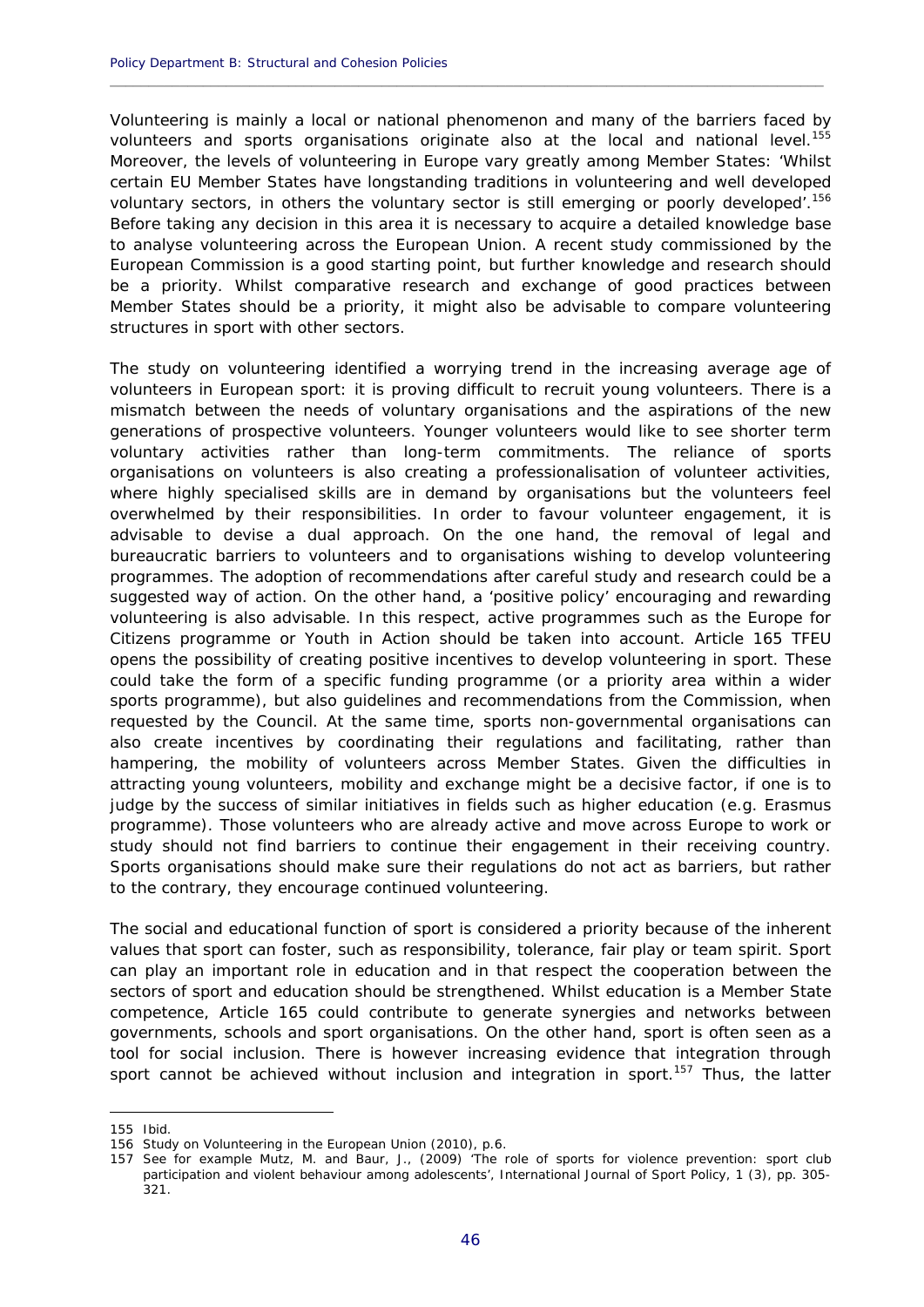should be a priority to maximise the former. Provisions should be made to encourage the participation of excluded groups in sport, such as women. The entry into force of the Lisbon Treaty, which also granted legal status to the charter of fundamental rights, provides an opportunity to design a policy with incentives for the inclusion in sport of other excluded groups such as migrants, elderly people or low-income families. Initiatives that target a variety of excluded groups could be prioritised. Similarly, if the inclusive potential of sport is to be realised provisions to fight homophobia, xenophobia and gender-based violence in sport should be made a priority. In respect of the latter, current provisions on safety in the workplace could be revised to include the practice of sport and at the professional level this could be included in the agenda of the social dialogue (see below).

 $\_$  , and the set of the set of the set of the set of the set of the set of the set of the set of the set of the set of the set of the set of the set of the set of the set of the set of the set of the set of the set of th

#### **4.2. Protection of the 'physical and moral integrity' of sportspersons**

The protection of the integrity of sportspersons is the second dimension of the new competence mentioned in Article 165. These provisions have been generally interpreted as referring to the fight against doping and the protection of young athletes. The issue of doping can be approached from several angles and, therefore, using different competences. The World Anti-Doping Agency is currently regarded as the leading international organisation in combating doping especially in professional sport, yet its resources and competences are limited. With the provisions of Article 165 TFEU that also refer to cooperation with sport and international organisations EU action could contribute to research and to a better understanding of doping in order to complement WADA. In this respect, a true added value could lie in facilitating cooperation among national anti-doping agencies in EU Member States. Another important aspect is the implication of police cooperation structures, which are already set up, in fighting the trafficking of doping substances. Having said this, EU institutions also need to be aware that there are open debates on the current international anti-doping strategy. First, some experts question its efficacy since doping in professional sport does not seem to have decreased. Second, sport stakeholders (especially the athletes) feel that the governance of WADA and anti-doping regulations need to be improved to be more inclusive. Initiatives of EU institutions in the area of doping need to take into account the case law of the ECJ in *Meca-Medina* as reviewed in this study. In particular they need to ensure that all stakeholders are included in decision-making and that the anti-doping strategies of sports organisations follow sound principles of good governance. Article 165 creates a legal base for the Commission and other EU institutions to facilitate exchange of best practices in the governance of antidoping. In the White Paper the Commission suggested it was happy to assist in the development of good governance guidelines. Within this framework the Commission has already organised a conference on licensing systems and also a conference on anti-doping. Given the importance of anti-doping regulations, EU institutions are encouraged to include anti-doping structures in any action relating to good governance principles in sport.

Whilst doping in professional sport makes headlines, the independent group of experts consulted by the Commission suggested that the consumption of performance enhancing substances is as big a problem in amateur and non-organised sport. Indeed, the EU presidency trio of Spain, Belgium and Hungary confirmed anti-doping as one of its priorities explaining that they were interested in studying the situation at the amateur level. EU action in the area of doping in professional sport might limit itself to reinforcing the existing structures, if these are considered suitable and effective, but Article 165 TFEU opens the possibility of EU funding initiatives in relation to amateur and non-organised sport. At amateur level, doping could be considered a health issue. Article 165 TFEU precludes any harmonisation of legislation in the field of sport, as does the public health provision in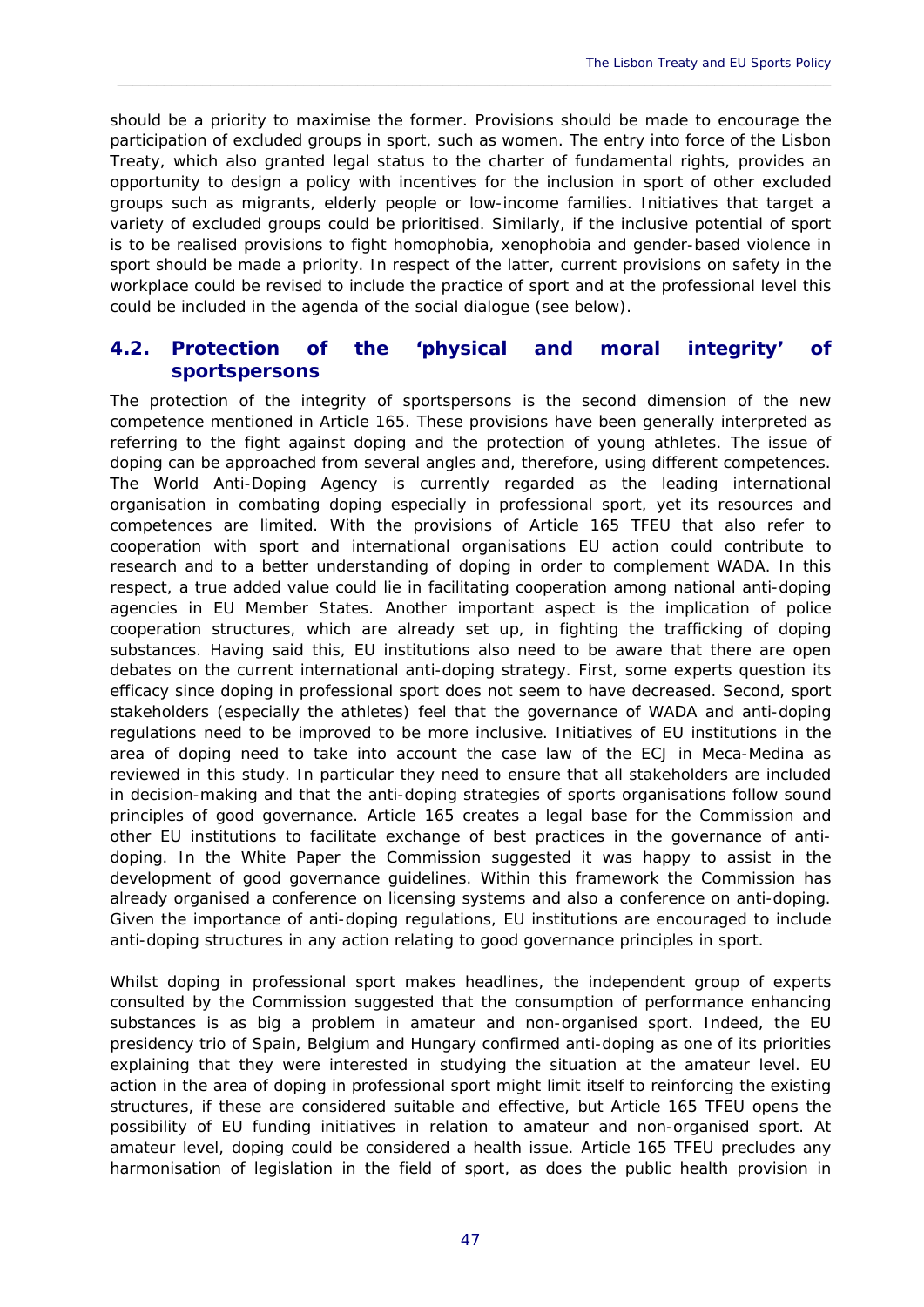Article 168 TFEU. However, the horizontal nature of the requirement to provide a high level of health protection may offer opportunities to develop a dual strategy to coordinate sportsrelated national provisions based on health, which itself must be taken into account when implementing EU policies. EU action could also add value in creating the forum for debate and exchange of information, as well as to give the opportunity to national ministers to debate coordination of policies.

**\_\_\_\_\_\_\_\_\_\_\_\_\_\_\_\_\_\_\_\_\_\_\_\_\_\_\_\_\_\_\_\_\_\_\_\_\_\_\_\_\_\_\_\_\_\_\_\_\_\_\_\_\_\_\_\_\_\_\_\_\_\_\_\_\_\_\_\_\_\_\_\_\_\_\_\_\_\_\_\_\_\_\_\_\_\_\_\_\_\_\_\_**

A concern for the protection of young athletes has increased since the *Bosman* judgment liberalised the European labour market for professional footballers. Recently, attempts to re-regulate the players market through the introduction of UEFA's locally trained player initiative has given rise to concerns that such a move encourages the international transfer of minors. In the Belet Report on the Future of Professional Football, the European Parliament stated that it is 'convinced that additional arrangements are necessary to ensure that the home-grown players initiative does not lead to child trafficking, with some clubs giving contracts to very young children (below 16 years of age)' and that 'young players must be given the opportunity for general education and vocational training, in parallel with their club and training activities, and that the clubs should ensure that young players from third countries return safely home if their career does not take off in Europe.' In addition, the 2010 Madrid European Sports Forum discussed a number of issues related to the use of young people in sport including overtraining and exploitation, missed education opportunities, the use of doping substances, and sexual abuse and harassment. Linked to the debate on the transfer of minors is a concern that larger football clubs are attracting young overseas players to their academies and this is undermining the efforts of many smaller clubs to invest in the education and training of young talent. This has a consequential negative impact on competitive balance in European football.

Article 165 TFEU could be interpreted as an invitation to further strengthen the rules governing the international movement of young people, whether at EU level or via the enactment of private arrangements. Nevertheless, it must be recognised that placing restrictions on the international transfer of minors has the potential to engage the EU's provisions on free movement of workers. However, the EU has long recognised as legitimate the need to protect minors in sport and it has itself enacted protective legislation via Council Directive 94/33/EC of 22 June 1994 on the Protection of Young People at Work. In addition, the 2000 Nice Declaration on Sport expressed 'concern about commercial transactions targeting minors in sport, including those from third countries, inasmuch as they do not comply with existing labour legislation or endanger the health and welfare of young sportsmen and –women'.<sup>158</sup> Similarly, the European Commission's 2007 White Paper on Sport expressed concerns that whilst the movement of minors in sport across frontiers may fall short of the legal definition of trafficking, the exploitation of young players continues to be a problem in the EU.<sup>159</sup> In particular, the Commission cited reports that an international network managed by agents takes very young players to Europe especially from Africa and Latin America. Those children who are not selected for competitions are then abandoned in that foreign country. This heightens the prospects of them falling into positions where they may experience further exploitation. For the sake of balance, it is also important to acknowledge that the international transfer of minors can benefit young

<sup>158</sup> Declaration 29 to the Treaty of Amsterdam. Presidency Conclusions, (2000), 'Declaration on the specific characteristics of sport and its social function in Europe, of which account should be taken in implementing common policies', Nice European Council Meeting, December 2000.

<sup>159</sup> White Paper on Sport.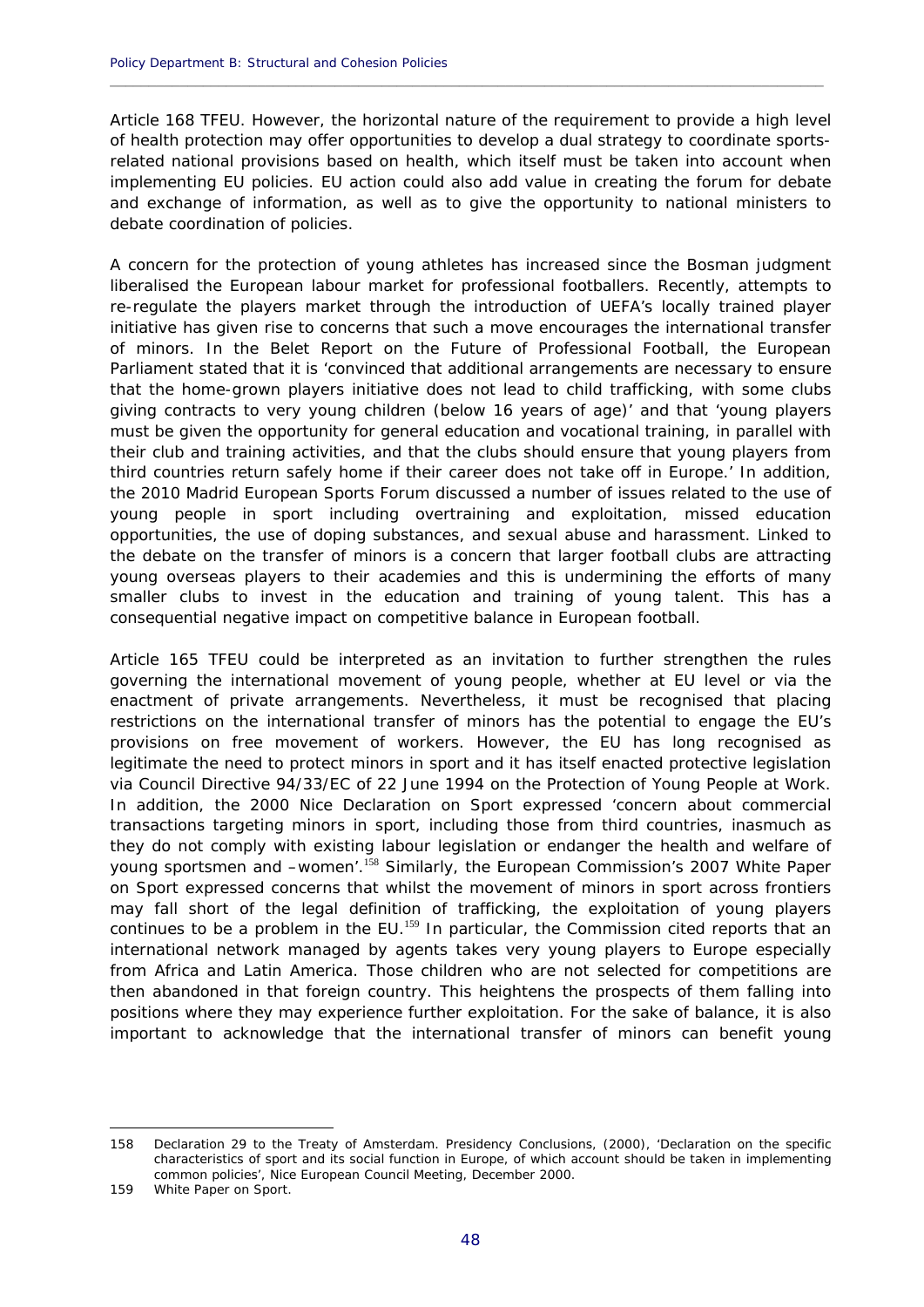players, both in terms of their football and general education and also their general social development and financial security.<sup>160</sup>

 $\_$  , and the set of the set of the set of the set of the set of the set of the set of the set of the set of the set of the set of the set of the set of the set of the set of the set of the set of the set of the set of th

In the White Paper on Sport the Commission acknowledged that the protection of minors in sport would also benefit from more effective regulation of the activities of players' agents, better licensing systems for sport clubs, and social dialogue in the sport sector.<sup>161</sup> All three initiatives receive attention throughout this study. In the White Paper, the Commission also committed itself to two initiatives. First, to monitor the implementation of EU legislation, in particular the Directive on the Protection of Young People at Work. Second, to encourage co-operation between the Member States and sport organisations on the protection of the moral and physical integrity of young people through the dissemination of information on existing legislation, establishment of minimum standards and exchange of best practices.<sup>162</sup>

Article 165 strengthens the EU's ability to achieve the above and provides encouragement to the sports organisations to strengthen internal sports regulations designed to protect minors. In particular, Article 19 of the FIFA Regulations for the Status and Transfer of Players places restrictions on the international transfer of minors. These restrictions are theoretically caught by the prohibitions contained in EU free movement law as an EU minor who is considered a 'worker' can seek the relevant protections offered by Article 45 TFEU. Nevertheless, restrictions can be justified on the basis that they pursue, in a proportionate manner, a legitimate objective and as is explained above, the EU considers the protection of minors to be one such legitimate objective. Therefore, Article 165 does not adjust the proposition that proportionately pursued attempts to protect minors are compatible with EU  $law.<sup>163</sup>$ 

Additional measures designed to deter the international transfer of minors have been suggested. First, a young player could be required to sign his or her first contract with the training club. Clearly this would act as an obstacle to a player's free movement and would require justification. Second, the training compensation criteria for young players contained in the FIFA Regulations on the Status and Transfer of Players could be increased so as to deter clubs from poaching young players and as a way of ensuring training clubs are rewarded for their investment in youth development. One such increase was approved by FIFA in October 2008. However, in *Bosman*, the ECJ held that training compensation costs should relate to the actual cost incurred by the training club.<sup>164</sup> If adopted and challenged, both of these measures would be tested against the orthodox requirements of the justificatory regime and proportionality control contained with EU free movement law. As is explained in chapter 2, Article 165 TFEU offers no additional constitutional protection for such initiatives.

<sup>160</sup> For a discussion see Anderson, C. (2009), 'New FIFA Regulations on the Transfer of Minors', World Sports Law Report, 7(11), pp.3-5.

<sup>161</sup> Commission Staff Working Document, 'The EU and Sport: Background and Context, Accompanying Document to the White Paper on Sport', COM(2007) 391 final, p51.

<sup>162</sup> White Paper on Sport, points 42 & 43.

<sup>163</sup> For Court of Arbitration for Sport jurisprudence see CAS 2005/A 955 Càdiz C.F., SAD v FIFA and Asociación Paraguaya de Fútbol, CAS 2005/A/956 Carlos Javier Acuña Caballero v FIFA and Asociación Paraguaya de Fútbol and CAS 2008/A/1485 Midtjylland v FIFA.

<sup>164</sup> Case C415/93 Bosman, para. 109.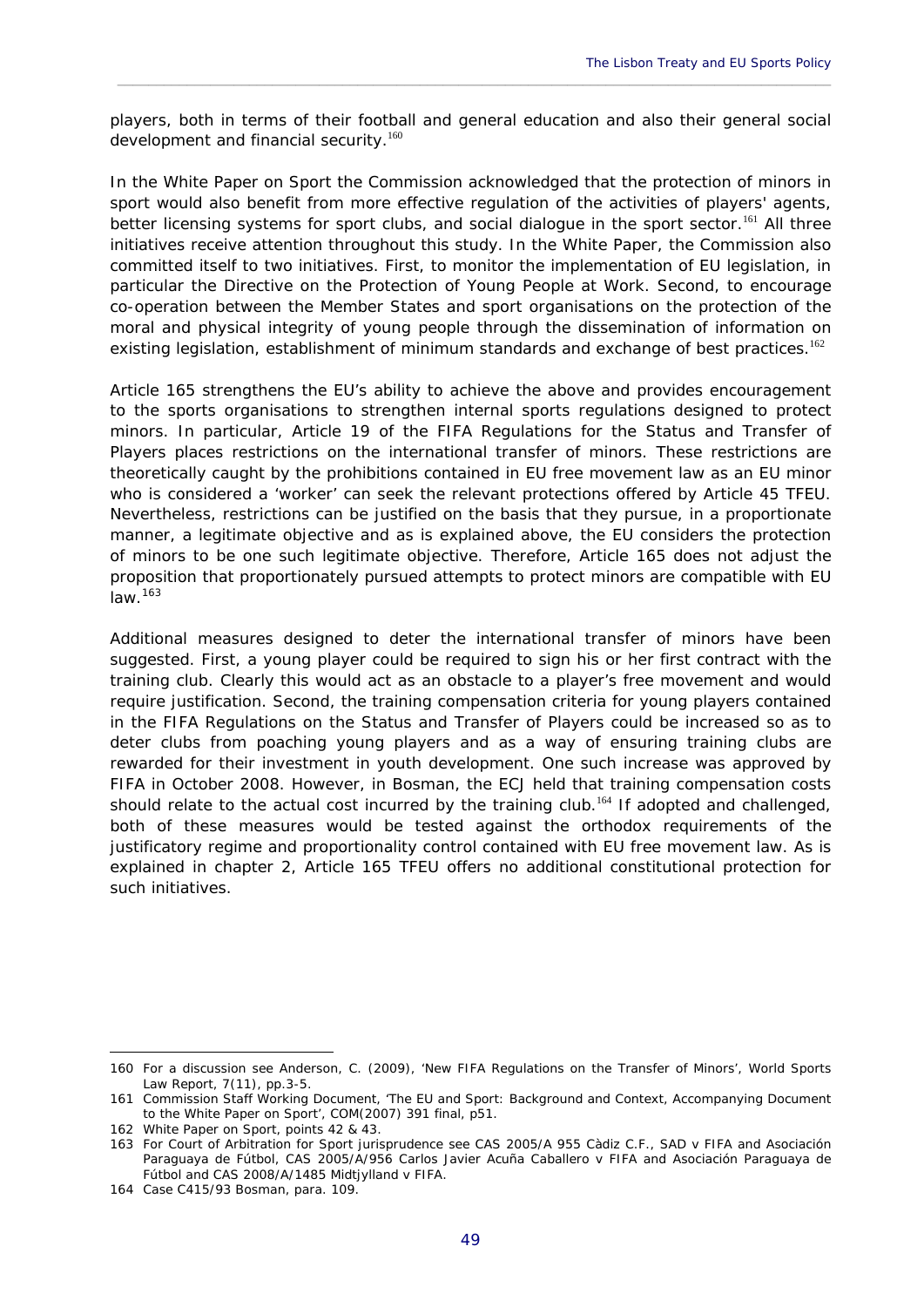#### **4.3. Promoting 'cooperation between bodies responsible for sports'**

**\_\_\_\_\_\_\_\_\_\_\_\_\_\_\_\_\_\_\_\_\_\_\_\_\_\_\_\_\_\_\_\_\_\_\_\_\_\_\_\_\_\_\_\_\_\_\_\_\_\_\_\_\_\_\_\_\_\_\_\_\_\_\_\_\_\_\_\_\_\_\_\_\_\_\_\_\_\_\_\_\_\_\_\_\_\_\_\_\_\_\_\_**

The EU has long promoted dialogue with the sports movement. From 1991 to 2003 the European Sports Forum brought together representatives of the sports movement. In 1997 the Heads of State and Government released the Amsterdam Declaration on Sport which called 'on the bodies of the European Union to listen to sports associations when important questions affecting sport are at issue'.<sup>165</sup> In addition, in the 1999 Helsinki Report the Commission proposed a 'new approach' to sport which involved 'preserving the traditional values of sport, while at the same time assimilating a changing economic and legal environment….[t]his overall vision assumes greater consultation between the various protagonists (sport movement, Member States and European Community) at each level. It should lead to the clarification, at each level, of the legal framework for sports operators'.<sup>166</sup> The discussion on sport at the 2004 intergovernmental conference led the Commission to reconsider its dialogue with the sports movement and in 2005 it launched a consultation process, 'The EU & Sport: matching expectations'.<sup>167</sup> A second consultation took place in June 2006 entitled 'The Role of Sport in Europe'. These, and other high level meetings held between the Commission and the European sport federations throughout 2004, 2005 and 2006, informed the Commission's White Paper package released in July 2007.<sup>168</sup> In the White Paper the Commission recognises that the commercialisation of sport has attracted new stakeholders and this 'is posing new questions as regards governance, democracy and representation of interest within the sport movement'.<sup>169</sup> The Commission suggests that it can play a role in helping to develop a common set of principles for good governance in sport such as transparency, democracy, accountability and representation of stakeholders.<sup>170</sup> In the White Paper, the Commission argues that governance issues in sport should fall within a territory of autonomy and that most challenges can be addressed through self-regulation which must however be 'respectful of good governance principles'.171

The EU has identified social dialogue as a means of promoting better governance in sport. The constitutional basis for social dialogue is located within Articles 153-155 TFEU. Social dialogue refers to discussions, consultations, negotiations and joint actions involving organisations representing the two sides of industry, namely employers and workers (the social partners). Nearly 40 social committees exist in the EU covering a wide range of sectors. These committees have concluded a large number of autonomous agreements at the European level which the social partners implement themselves, or which are transformed into binding legislation. The White Paper argued that social dialogue in the sports sector could 'contribute to addressing common concerns of employers and athletes, including agreements on employment relations and working conditions in the sector in accordance with EC Treaty provisions'.<sup>172</sup> The White Paper added that 'a European social dialogue in the sport sector or in its sub-sectors (e.g. football) is an instrument which allows social partners to contribute to the shaping of employment relations and working conditions in an active and participative way. In this area, such a social dialogue could also lead to the establishment of commonly agreed codes of conduct or charters, which could

<u>.</u>

<sup>165</sup> Declaration 29 to the Treaty of Amsterdam.

<sup>166</sup> European Commission (1999) The Helsinki Report on Sport, Report from the European Commission to the European Council with a view to safeguarding current sports structures and maintaining the social function of sport within the Community framework. COM (1999) 644 final, 10 December 1999, p.7.

<sup>167 &#</sup>x27;The EU & Sport: matching expectations': Consultation Conference with the European Sport Movement, 14-15 June 2005.

<sup>168</sup> White Paper on Sport.

<sup>169</sup> Ibid section 4.

<sup>170</sup> Ibid section 4.

<sup>171</sup> Ibid section 4.

<sup>172</sup> Ibid section 5.3.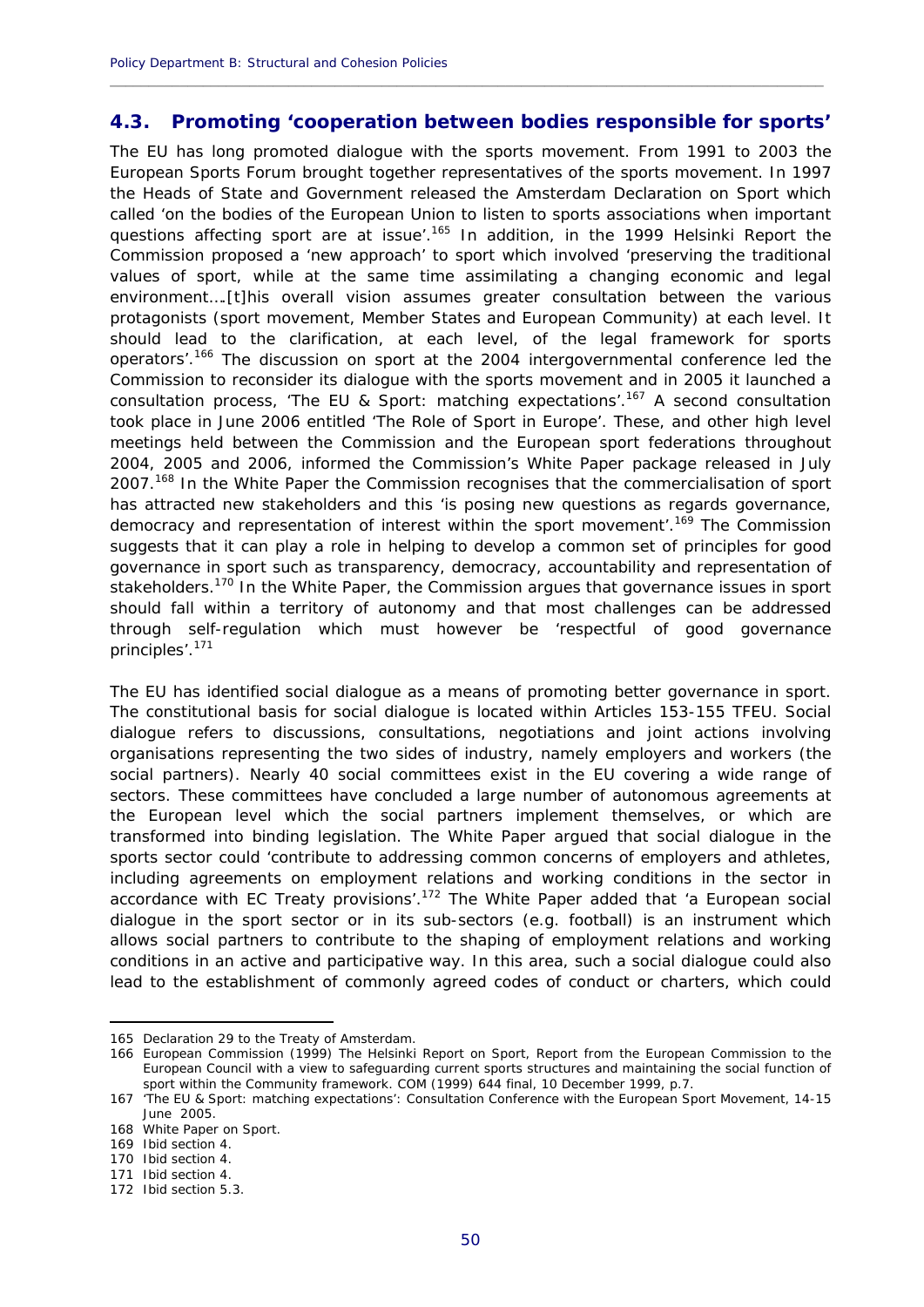address issues related to training, working conditions or the protection of young people'.<sup>173</sup> The content of an agreement could be potentially wide but it must pertain to the employment relationship between clubs and players. This could include the status and transfer of players, contractual issues, the protection of minors, solidarity payments, the international match calendar, doping, image rights, pension funds, and the use of artificial turf.<sup>174</sup> Social dialogue in the sports sector is underdeveloped with only professional football having so far established a formal social dialogue committee (July 2008). The reference to promoting co-operation between sports bodies contained in Article 165 TFEU validates the Commission's efforts into promoting social dialogue in sport. Since 2001 the Commission has funded a number of projects exploring the viability of social dialogue between representatives of clubs and players.<sup>175</sup> It is to be recommended that this support continues.

 $\_$  , and the set of the set of the set of the set of the set of the set of the set of the set of the set of the set of the set of the set of the set of the set of the set of the set of the set of the set of the set of th

Social dialogue is however only one aspect of the structured dialogue and Article 165 implies that this dialogue can be improved. Questions as to the efficiency of the European Sports Forum led to its suspension in 2003. The White Paper on Sport committed the Commission to re-launching the Sports Forum and in 2008 a meeting was held in Biarritz, France. Given the diversity of the sports movement, questions must remain as to the effectiveness of the Sports Forum in its present format. A wide and inclusive membership may struggle to stimulate sufficient debate and mutual learning between parties as stakeholders may be prone to simply state their position. A more streamlined Sports Forum will naturally exclude some stakeholders and provoke resentment amongst them. The recent initiative to create working groups within the Forum was to be tested in the 2010 edition in Madrid, but unfortunately major travel disruption prevented many of the participants from attending. Yet, the level and quality of debates in that edition of the Forum would suggest that it can be a useful tool for dialogue between sports organisations and the Commission. Whilst not abandoning the Sports Forum, the Commission should monitor its value, consider its format, and in time form an opinion as to its usefulness.

As a parallel development, the Commission should further develop its thematic dialogue with the sports movement over specific issues including the regulation of agents and the protection of minors. The structure of this dialogue should not assume that any single stakeholder has a monopoly on representation and therefore bilateral dialogue between the Commission and individual stakeholders should be discouraged. Thematic structured dialogue should not lead to 'agreements' such as the so-called Bangermann agreement on player quotas in 1991. In this instance, the ECJ reminded the Commission that it does not possess the power to authorise practices that are contrary to the Treaty.<sup>176</sup> It is also important that structured dialogue, either conducted through the Sports Forum, bilaterally or thematically, in no way undermines efforts by social partners to conclude agreements within the context of social dialogue committees.

Outside the Commission structure, dialogue with the sports movement can take place through political initiatives at member state level. Following a recent proposal of the Spanish presidency, EU sports ministers are currently discussing the creation of a permanent structure for dialogue with the sporting movement. Whilst agreement seems to

<sup>173</sup> Ibid section 5.3.

<sup>174</sup> T.M.C Asser Institute (2008) Study into the identification of themes and issues which can be dealt with in a Social dialogue in the European professional football sector, Report for the European Commission coauthored by the T.M.C Asser Institute, Edge Hill University and the Katholieke Universiteit Leuven, May.

<sup>175</sup> These are listed at footnote 149, Commission Staff Working Document, The EU and Sport: Background and Context, Accompanying Document to the White Paper on Sport, COM(2007) 391 final.

<sup>176</sup> Bosman paragraph 136.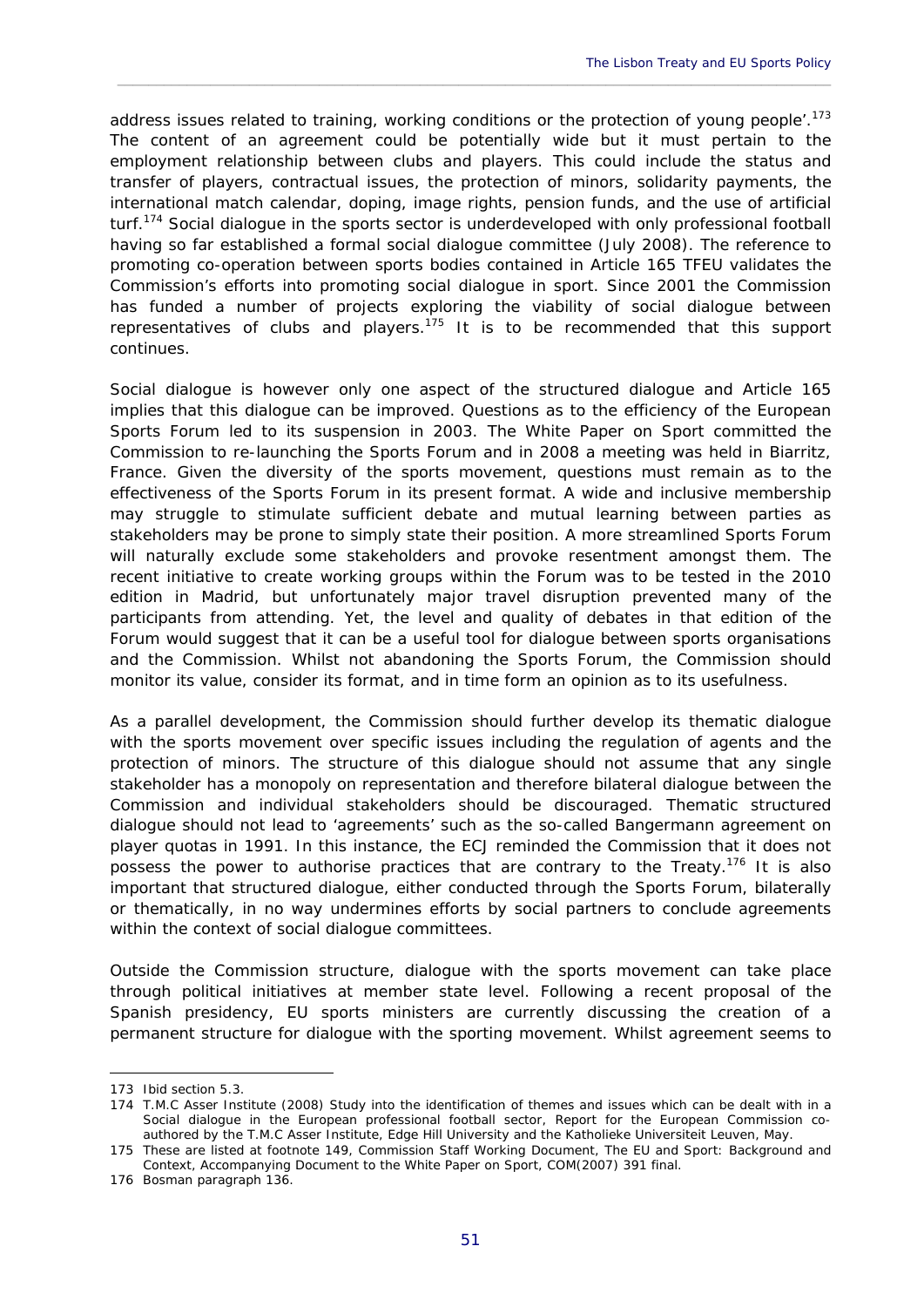have been reached as to the representation of the European institutions, difficulties persist in deciding on the representation of sport organisations. In this respect, the same recommendation applies that no single stakeholder should be assumed to hold a monopoly on the representation of the relevant sport.

**\_\_\_\_\_\_\_\_\_\_\_\_\_\_\_\_\_\_\_\_\_\_\_\_\_\_\_\_\_\_\_\_\_\_\_\_\_\_\_\_\_\_\_\_\_\_\_\_\_\_\_\_\_\_\_\_\_\_\_\_\_\_\_\_\_\_\_\_\_\_\_\_\_\_\_\_\_\_\_\_\_\_\_\_\_\_\_\_\_\_\_\_**

Until the entry into force of Article 165 TFEU, member state political cooperation took place informally outside the formal Council structure. Individual Presidencies often decided to prioritise sport but discussion was restricted to informal meetings of EU Sport Ministers and EU Sport directors and to *ad hoc* expert meetings on priority themes. Article 165 grants the Member States a competence to adopt a more formal and coherent approach to sport. Ministers discussed EU sport policy for the first time in a formal Council setting in May 2010. At this meeting Ministers suggested the following areas for possible EU action: (1) Social and educational functions of sport, (2) Sport structures, in particular those based on voluntary activity, (3) Fairness and openness in sport, including the fight against racism, discrimination and violence; (4) Physical and moral integrity of sportsmen and sportswomen, especially the fight against doping and the protection of minors and (5) Dialogue and close cooperation with the sports movement.<sup>177</sup> This focus on a limited number of priority themes for Member States should be favoured over a more comprehensive programme. Not only does it allow for the development of a coherent rolling agenda on the issue, it also realistically manages the high stakeholder expectations that have accompanied the Article 165 debate.

## **4.4. Cooperation with third countries and international organisations**

The European Commission already analysed in its White Paper on Sport the role of sport in the Union's external relations and in sustainable development: 'As an element of external assistance programmes, as an element of dialogue with partner countries and as part of the EU's public diplomacy'.<sup>178</sup> Article 165 TFEU reinforces that forward looking vision of the Commission and proposes active international cooperation in the field of education and sport, although the competence for action in this field needs to be found elsewhere in the Treaty. EU external action is mostly in the hands of the Member States and therefore the EU sport ministers are a key element to the development of this part of Article 165. The Commission and sport ministers should cooperate to establish an international dimension to the nascent EU sport policy. This could be of significant advantage in relations with partner countries and especially having regard to the problems of child migration analysed above. One of the strategies of EU immigration policy is to engage with countries of origin to reduce the flow of illegal immigrants reaching the Union. It is recommended here to study the inclusion of the sports sector in cooperation and development agreements with third countries in order to enhance the protection of young sportspersons willing to relocate to EU Member States. Similarly, concrete actions in the field of sport could be supported by the EU within the framework of development policy. The social functions of sport already identified through this study are of even more value in developing countries. Sport in this respect is conceived as a policy tool and EU institutions would be advised to cooperate with other international institutions and non-governmental organisations with significant expertise to introduce sport in its development policy. One of the most significant institutional reforms of the TFEU is to reinforce the Union's external service. The new Union service is developing at the time of writing. It is perhaps too early to consider the extent to

<sup>1</sup> 177 Press Release of the Council of the European Union, 3013th Council Meeting, Education, Youth and Culture, Brussels 10-11 May 2010, 9456/10.

<sup>178</sup> White Paper on Sport, p. 9.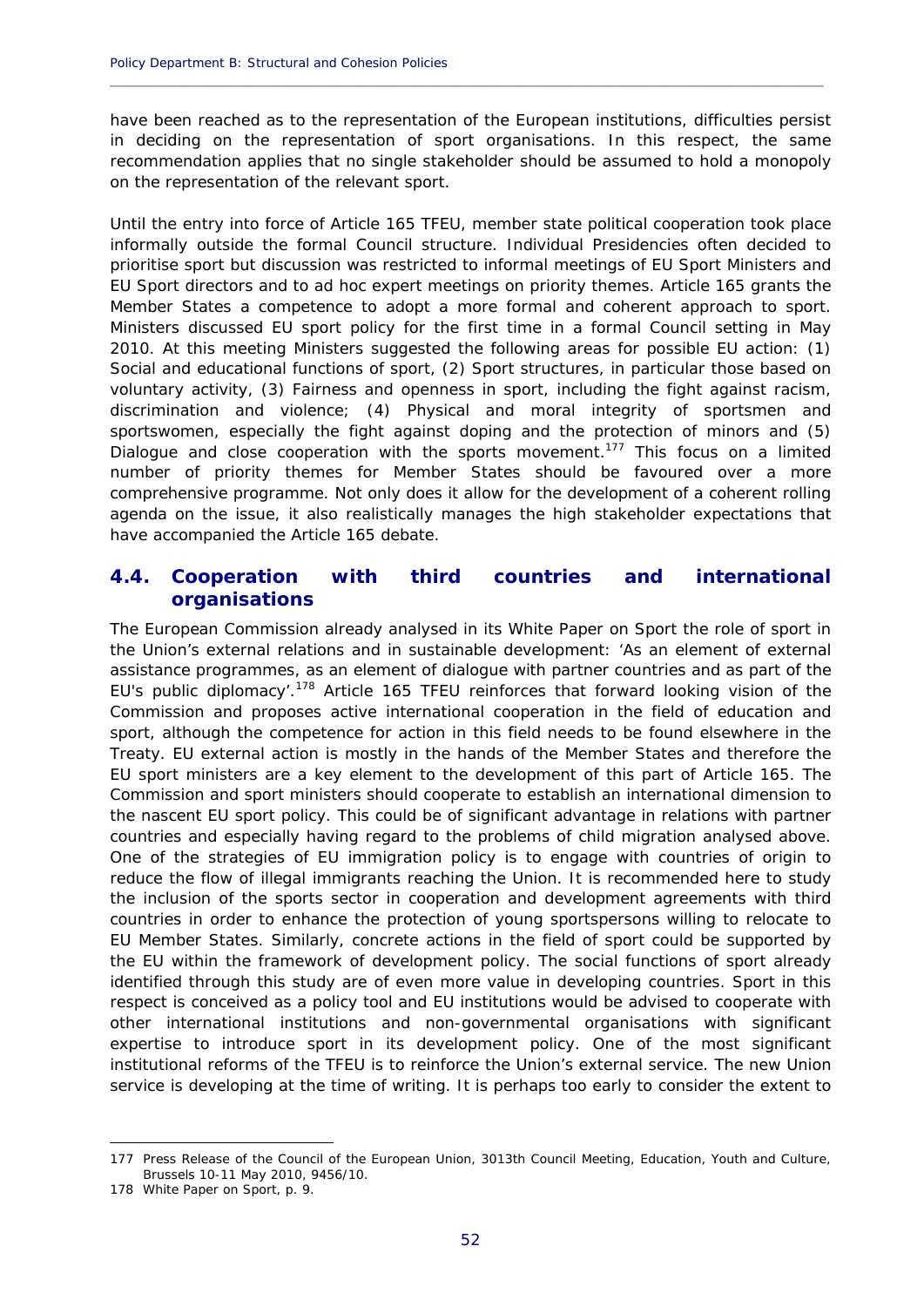which the external service could engage in sport-related issues, but it is worth keeping an open mind and regularly monitoring the new structures to find appropriate opportunities.

 $\_$  , and the set of the set of the set of the set of the set of the set of the set of the set of the set of the set of the set of the set of the set of the set of the set of the set of the set of the set of the set of th

The mention of cooperation with international organisations in Article 165 TFEU has been interpreted by some stakeholders as a reference to international sports organisations and thus as a reference to the autonomy of sport and the responsibilities of non-governmental sport organisations. This seems too broad an interpretation, for one could consider that Article 165 refers exclusively to cooperation with states and international organisations in the traditional sense, especially when there is explicit reference to the Council of Europe, an intergovernmental international organisation. The European Council already indicated in the Amsterdam and Nice declarations that EU institutions should consult sport governing bodies when implementing EU policies, therefore the Commission and the European Parliament can draw on the expertise of sport non-governmental organisations to develop the external dimension of EU sport policy. Indeed, an example of the latter can be seen in the memorandum of understanding signed between FIFA and the European Commission in 2006 to make football a force for development in African, Caribbean and Pacific countries. The co-operation with sports organisations is an advantage, but not a requisite.

Finally, the Article calls for cooperation with the Council of Europe. This is of special interest when taken together with provisions elsewhere in the Treaty that give legal personality to the Union, hence enabling the EU to sign to International conventions. One of the possibilities explicitly endorsed by the new provisions in the Treaty is for the EU to sign the Council of Europe conventions related to sport, namely the anti-doping convention and the European Convention on Spectator Violence. The former might be useful for extending antidoping cooperation beyond the 27 EU Member States, although anti-doping efforts are lately channeled by national governments through WADA and UNESCO. The latter could certainly be part of the ongoing cooperation between Member States to tackle spectator violence. Careful legal and political analysis should be undertaken before such a decision is taken. Further to these possibilities, the work of the Council of Europe in sport should be valued by EU institutions. Mutual contact and coordination are encouraged in order to avoid duplication of efforts.

## **4.5. Legislative action under Article 165**

Article 165(4) TFEU enables the adoption of incentive measures, but does not enable the harmonisation of laws across Europe. As has been observed above, this limits hard legislative instruments to those that are adopted on the basis of other Treaty competences. Since Article 165 TFEU seems in this respect analogous to the public health competence on which some case law does exist, it appears that the mainstreaming of sporting interests during legislative processes could be hindered, rather than enhanced, by Article 165. If the analogy with public health case law holds, the Article 165(4) prohibition on harmonisation cannot prevent legislation with impacts on sport whilst Article 165(1) appears, unlike some other supporting competences such as Article 168(1), not to provide a horizontal clause requiring sporting issues to be considered in all ordinary legislative processes. Thus, whilst ordinary EU legislation is likely to continue to affect sporting issues and Article 165(4) fails to exclude the possibility of using ordinary EU legislative bases to regulate sport, Article 165(1) enables the funding previously denied to purely sporting EU initiatives but provides neither an obvious route towards the development of sports-specific legislation nor a constitutional requirement to mainstream sporting issues into the ordinary legislative process.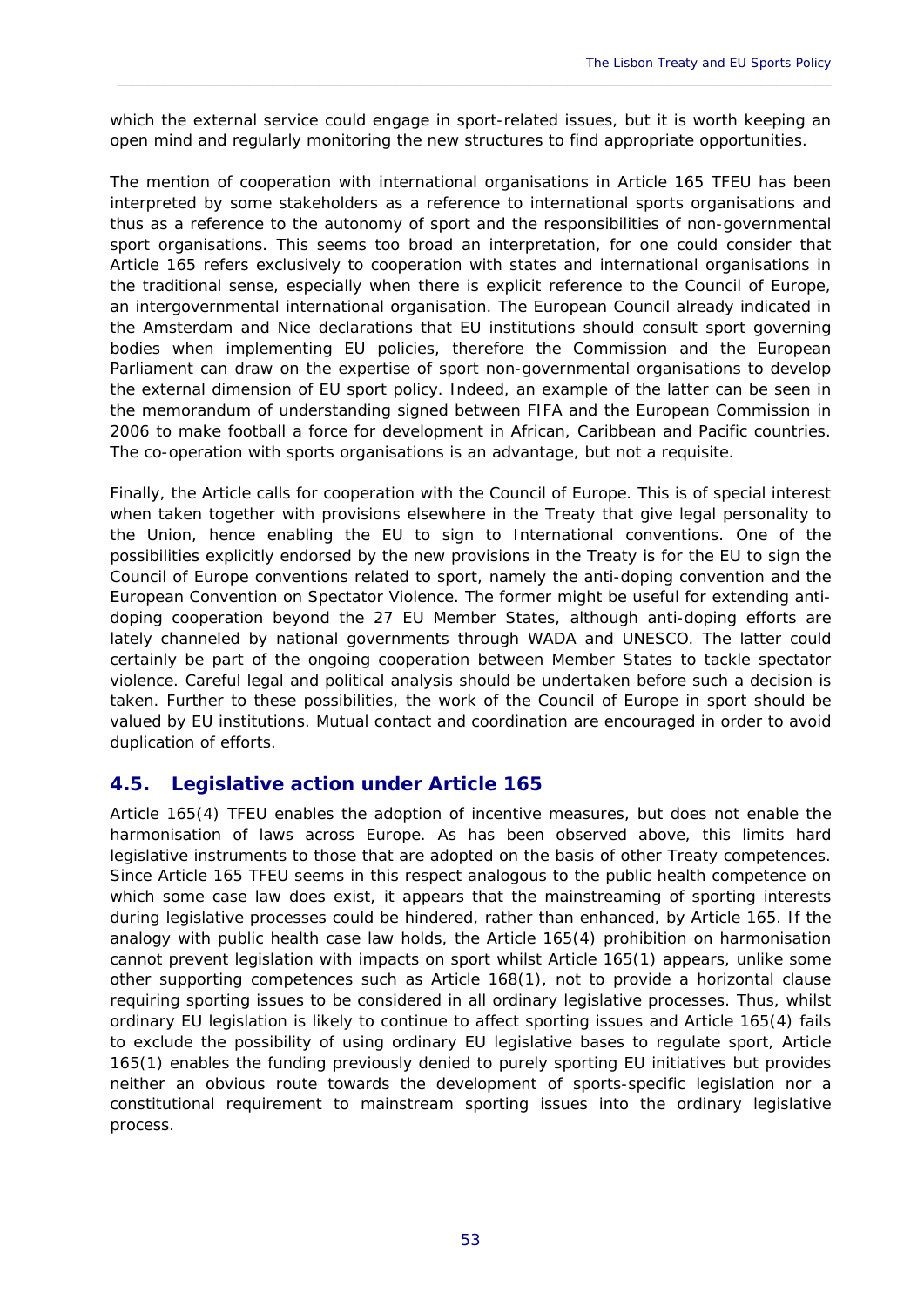**\_\_\_\_\_\_\_\_\_\_\_\_\_\_\_\_\_\_\_\_\_\_\_\_\_\_\_\_\_\_\_\_\_\_\_\_\_\_\_\_\_\_\_\_\_\_\_\_\_\_\_\_\_\_\_\_\_\_\_\_\_\_\_\_\_\_\_\_\_\_\_\_\_\_\_\_\_\_\_\_\_\_\_\_\_\_\_\_\_\_\_\_**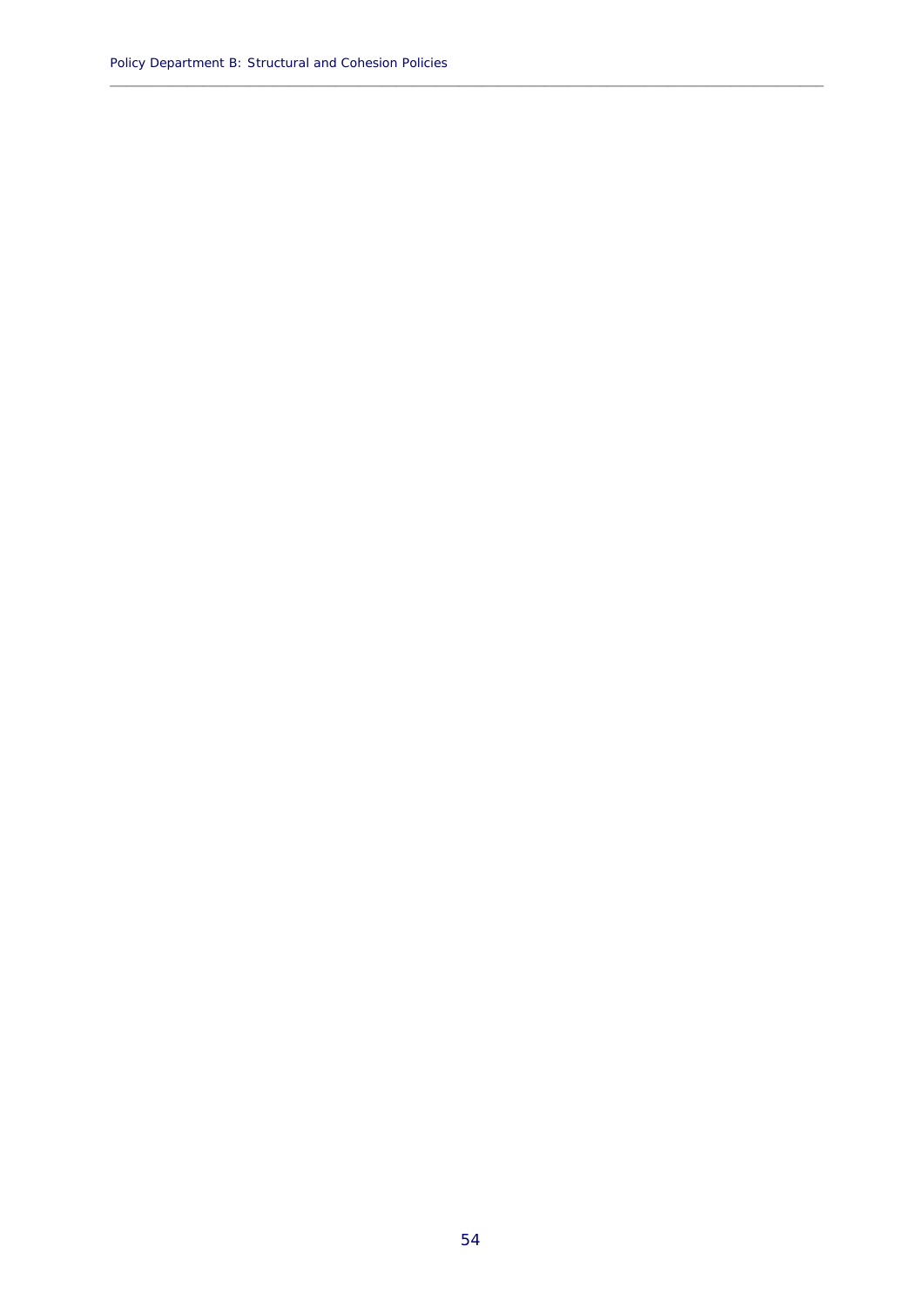# **5. RESULTS OF CONSULTATION EXERCISE**

A consultation effort was designed to complement this study with the views from sport governing bodies, sport stakeholders, other sport non-governmental organisations, public authorities, private companies, academics and practitioners with a knowledge and experience in the field. The call for contributions was sent to a wide range of experts and interested organisations, which were asked to elaborate on their preferences and priorities for the implementation of Article 165 TFEU. A total of 37 contributions from 52 organisations were received.<sup>179</sup>

 $\_$  , and the set of the set of the set of the set of the set of the set of the set of the set of the set of the set of the set of the set of the set of the set of the set of the set of the set of the set of the set of th

| <b>ORGANISATIONS</b>                               | <b>CONTRIBUTIONS</b> |
|----------------------------------------------------|----------------------|
| Stakeholders' associations                         | 8                    |
| National Olympic Committees                        | 6                    |
| Academics, practitioners and think tanks           | $\overline{7}$       |
| National Governments of EU Member States           | $\overline{4}$       |
| International sport non-governmental organisations | 5                    |
| <b>International Sport Federations</b>             | 3                    |
| <b>National Sport Federations</b>                  | $\mathcal{P}$        |
| IOC ('Olympic and sports movement')                | $\mathcal{P}$        |
| International Organisations                        | 1                    |
| TOTAL                                              | 37                   |

#### **Table 1: Distribution of responses by organisations**

In the contributions received there is a clear representation of the Olympic movement, with 8 submissions from Olympic committees at both national and international level and 4 sport federations also at national and international levels. Thus, the governing bodies of sport presented altogether a majority of 12 responses to the consultation. Sport stakeholders (athletes, supporters, clubs and leagues) have submitted a total of 6 contributions, being the second most represented group in the consultation. The contribution of 4 EU Member State governments is also noteworthy. The present section of the study summarises the most relevant points of the responses received, highlighting those where a very general consensus has been found, but the distribution of responses, which clearly overrepresented the positions of the Olympic movement and the governing bodies of sport, needs to be taken into account when considering the results. Whilst a good degree of consensus can be found in some of the priorities, it is also clear that sport organisations can also present contradictory demands in specific key issues that would be difficult to reconcile with the development of EU sport policy under Article 165 TFEU.

<sup>1</sup> 179 Some of the contributions received were joint efforts by several organisations, especially the views of the 'Olympic and Sports movement' that were presented as endorsed by 18 Olympic Committees and Sports federations.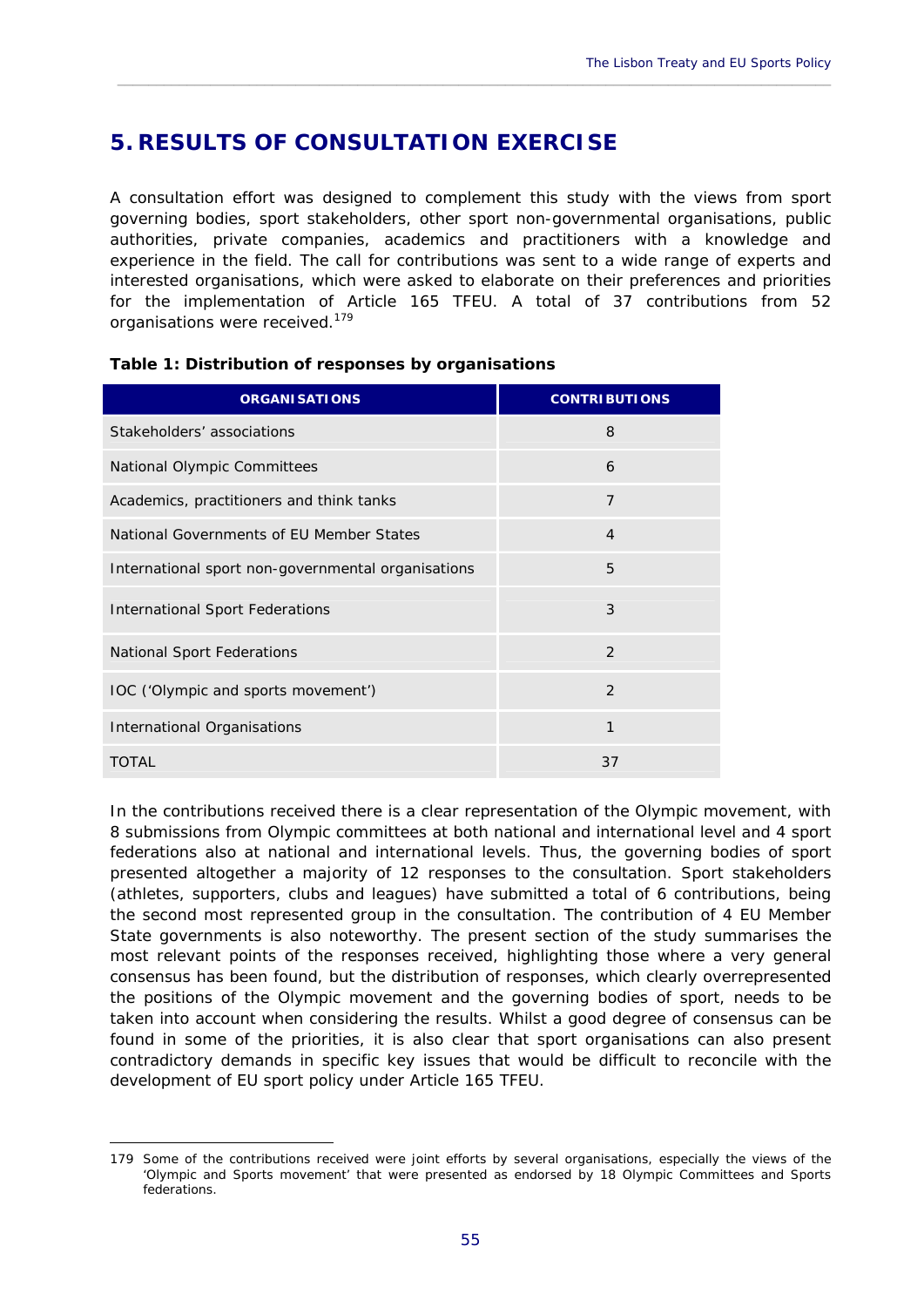Thematically, the contributions received could be categorised into three broad groups. First, there is a set of responses proposing very specific priorities for the implementation of policies and programmes under Article 165 TFEU. These are concrete suggestions with articulated policy objectives and suggested courses of action. Second, there are those submissions focusing on interpretation of concepts that could shape not only the policy on sport, but also other EU competences when dealing with sport matters. These contributions highlight the impact of EU law and policies on sport and they request a more explicit recognition of the autonomy of sport organisations and a better definition of the specificity of sport recognised in Article 165 TFEU in order to provide the sporting movement with greater legal certainty. Finally, there is a third group of submissions that can be considered to address an horizontal level, where stakeholders elaborate on the general characteristics that any EU action in the field of sport should have. Each of the three groups is discussed now in turn.

**\_\_\_\_\_\_\_\_\_\_\_\_\_\_\_\_\_\_\_\_\_\_\_\_\_\_\_\_\_\_\_\_\_\_\_\_\_\_\_\_\_\_\_\_\_\_\_\_\_\_\_\_\_\_\_\_\_\_\_\_\_\_\_\_\_\_\_\_\_\_\_\_\_\_\_\_\_\_\_\_\_\_\_\_\_\_\_\_\_\_\_\_**

## **5.1. Priorities for a direct EU sports policy**

Three areas emerge as clear consensus priorities for the development of EU sport policy in the consultation. These are: (1) sport health and education, (2) the recognition and encouragement of volunteering in sport, and (3) the development of sport activities as a tool for social inclusion. EU action addressing these three policy objectives would be welcome by the respondent stakeholders. The three priorities feature prominently in almost every one of the responses and they are also clearly aligned with the priority areas identified by the Commission in the White Paper on Sport, $180$  the 2009 and 2010 preparatory actions<sup>181</sup> and the public consultation exercise.<sup>182</sup> Similar areas, albeit with different headings, were discussed in the European Sport Forum 2010 organised in Madrid and were positively received by the representatives of the sport organisations.<sup>183</sup> It is becoming increasingly apparent that these areas emerge as the translation of the general principles enshrined in the Treaty into policy objectives where Article 165(1) TFEU calls for the Union to contribute to the promotion of sport's 'structures based on voluntary activity and its social and educational function'.

The majority of contributors have a preference for measures with a clear added value at European level. Thus, it is suggested that EU action should focus on research funding, facilitating the exchange of best practices, elaborating guidelines and on adopting incentive frameworks to encourage civil society, national and sub-national authorities to implement similar policies. The latter is especially stressed in the case of volunteering, where sport organisations contributing to this consultation feel that they face too many regulatory barriers to develop effective volunteering programmes. Some of the most concrete contributions in this area propose, for example, a twofold strategy whereby EU policy shall aim at encouraging legal and even fiscal incentives to volunteering, together with measures to remove obstacles to the free movement and exchange of volunteers within EU Member States. One of the most cited examples of the latter is the need to recognise formally the skills developed by volunteers as part of the EU Lifelong Learning Programme.

There is also a second group of policy priorities that have been put forward in a majority of contributions but do not carry the same degree of consensus that those explained above.

<sup>180</sup> See White Paper on Sport (2007), p. 3-7.

<sup>181</sup> European Commission (2009), 2009 annual work programme on grants and contracts for the preparatory action in the field of sport and for the special annual events, COM (2009) 1685, 16 March 2009.

<sup>182</sup> European Commission (2010), Strategic choices for the implementation of a new EU competence in the field of sport, EU-wide consultation report, available online at

http://ec.europa.eu/sport/library/doc/a/100726\_online\_consultation\_report.pdf.

<sup>183</sup> See the Forum's report published by the European Commission, available online at http://ec.europa.eu/sport/library/doc/b1/sport\_forum\_madrid\_report\_11\_05\_10.pdf.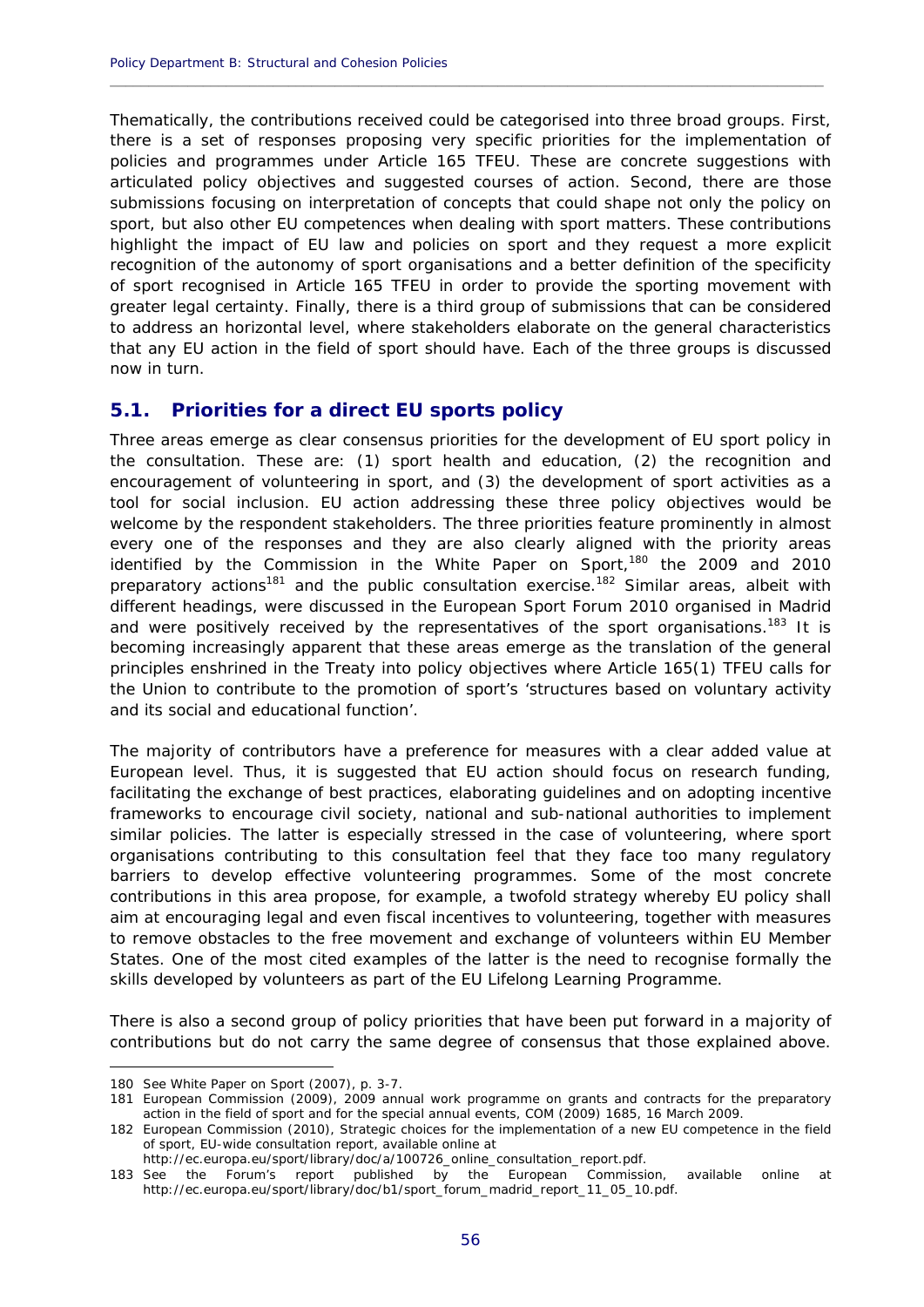These relate to the integrity of sport and can be summarised as comprising (1) the fight against doping, (2) the relationship between gambling and sport, and (3) the welfare of under-age sportspersons. These priorities feature especially in the contributions submitted by sport governing bodies and sport organisations engaged in the promotion of grassroots sport and sport for all (e.g. the International Sport and Culture Association). Again, these three main headings are also well aligned with the priorities identified by the European Commission<sup>184</sup> and could also be considered as concrete policy translations of Article 165 (2) TFEU when it refers to 'promoting sporting fairness' and 'protecting the physical and moral integrity of sportsmen and sportswomen'.

 $\_$  , and the set of the set of the set of the set of the set of the set of the set of the set of the set of the set of the set of the set of the set of the set of the set of the set of the set of the set of the set of th

In relation to anti-doping, EU action would be welcome in two very concrete fields: research funding due to the World Anti-Doping Organisation's limited resources, and facilitating the development of a collaborative network of National Anti Doping Organisations within the EU Member States. In this area it is particularly stressed that EU action is only desired as a valued complement to the ongoing policies of Member States, WADA, UNESCO and sport organisations. The contribution of the Ministry of Education and Culture of Finland, for example, calls to concentrate on areas 'that are currently lacking of European-level cooperation'. The relationship between gambling and sport raises two different concerns. First, the influence of betting practices in sport. Sport governing bodies would welcome any EU actions that could facilitate police cooperation in the fight against illegal betting and corruption in sport. Second, sport organisations express their worries that a possible liberalisation of the betting and gambling market could have negative consequences on the funding of sport, especially at grassroots level, in countries where most sport programmes rely on funding from lotteries. Finally, in relation to the welfare of under-age sportspersons, the collaboration of EU institutions is requested to help in the fight against the trafficking of underage athletes and in the exchange of good practices to ensure the training of minors is correctly designed and monitored.

## **5.2. Priorities regarding the impact of EU law and policies on sport**

The second category of priorities expressed in the consultation refers to the impact of EU legal provisions on sport, rather than to the active development of a future EU sports policy. This clearly originates in the reference within Article 165(1) to the need to take 'account of the specific nature of sport', crystallising the references to the specificity of sport that can be found in the Amsterdam and Nice declarations on sport and many rulings of the ECJ. The contributions in this category do not present however the same degree of consensus and, therefore, it is necessary to point out from the outset that initiatives under these priorities would be more difficult to adopt with the general support of sport stakeholders.

The main action requested in the contributions is the elaboration of a definition for the specificity of sport which is as complete as possible. This is a top priority for the 'Olympic and sports movement' and sport governing bodies, with support of Member States' governments. The governments of Finland, Germany and the Netherlands specifically call for the drafting of guidelines in the application of competition policy and other EU legal provisions to sport. It is argued by sports organisations that guidelines on the application of EU law to sport would increase legal certainty, hence reinforcing their autonomy and efficiency in the governance and regulation of sport. In view of the analysis in this study, it is however difficult to see how the guidelines that are demanded would add greater legal certainty for sports organisations when the case law of the ECJ is fairly consistent.

<sup>184</sup> See notes 180-183 above.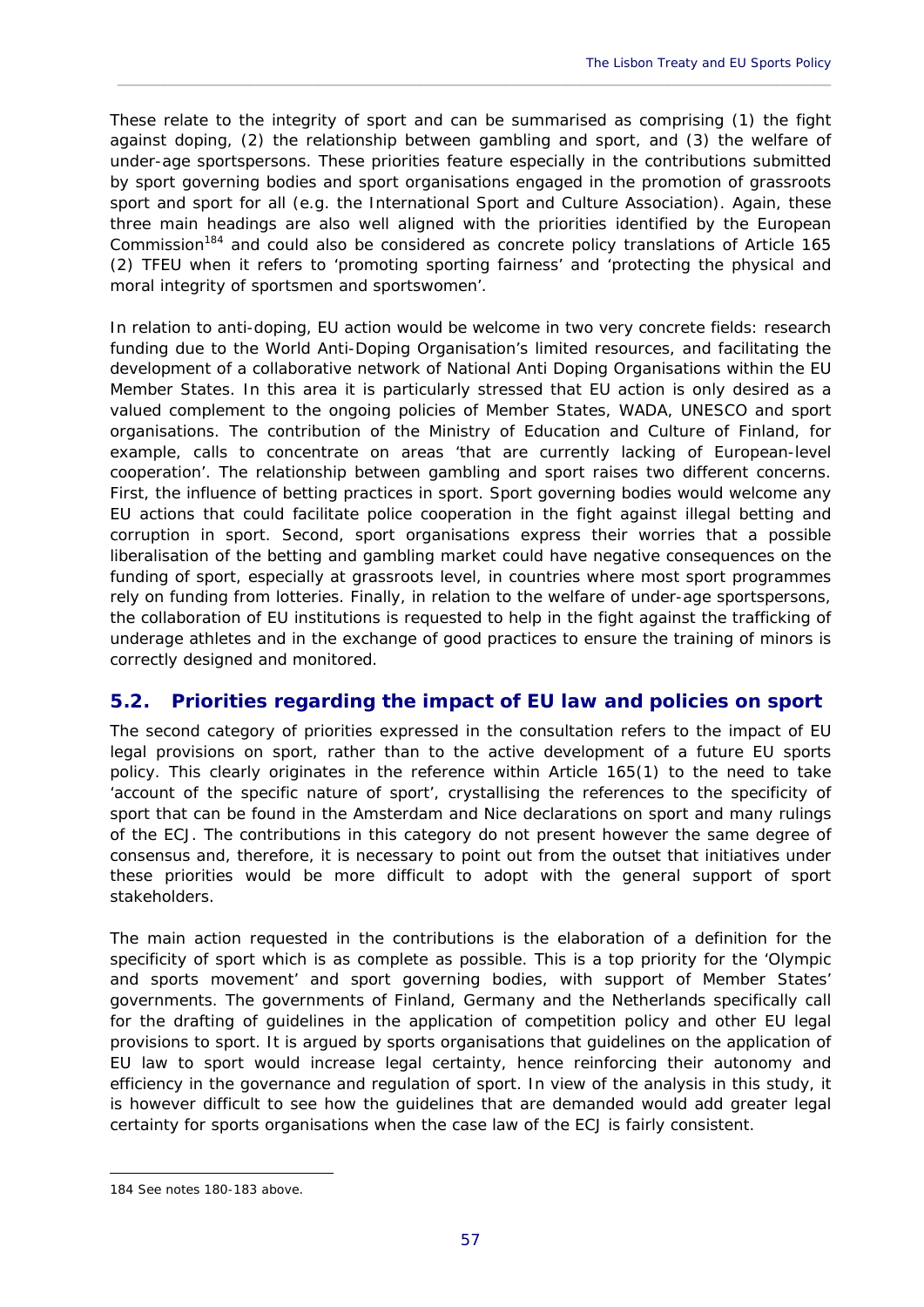The notion of the specificity of sport is widely supported by EU Member States, as reflected in the conclusions of the European Council in 1997, 2000 and 2008, but the specific request to draft extensive guidelines is however less concrete. The European Parliament, on the other hand, has already clearly requested the Commission to elaborate guidelines on the application of competition policy to sport.<sup>185</sup> As explained elsewhere in this study, the European Commission argued in the White Paper on Sport that the ECJ's case law prevents the adoption of guidelines because the application of competition policy provisions has to be analysed on a case-by-case basis.

**\_\_\_\_\_\_\_\_\_\_\_\_\_\_\_\_\_\_\_\_\_\_\_\_\_\_\_\_\_\_\_\_\_\_\_\_\_\_\_\_\_\_\_\_\_\_\_\_\_\_\_\_\_\_\_\_\_\_\_\_\_\_\_\_\_\_\_\_\_\_\_\_\_\_\_\_\_\_\_\_\_\_\_\_\_\_\_\_\_\_\_\_**

The division within EU institutions in this respect mirrors the disagreements among sport organisations. Whilst governing bodies and Olympic committees support the development of the specificity of sport, other stakeholders such as athletes, clubs and leagues clearly warn in their contributions that the definition of sport's specificity ought to respect workers and stakeholders' rights, especially as the TFEU renders legal the Charter of Fundamental Rights. Thus, the elaboration of guidelines does not represent a top priority (if at all) for these actors. Those who support, in principle, the specific nature of sport as a concept worth exploring (e.g. the European Professional Football Leagues or the European Clubs Association) request to be consulted and involved in any exercise whose result might be an interpretation of the application of EU law to sport.

#### **5.3. Priorities for the horizontal development of EU sport policy**

The third group of priorities presented in the contributions refers to the way in which stakeholders would like to see EU actions implemented, rather than to the content of the policies. This is seen as extremely important in a large majority of the contributions and, therefore, it merits attention when considering the course of action in the development of policies under Article 165 TFEU. First, there is a unanimous call for EU institutions to focus on added value and European-level initiatives. This reiterates the provisions contained in Articles 6 and 165 TFEU on the level of competence, but the insistence in this respect suggests there might be an anxiety among the respondents that EU institutions risk usurping the competences of Member States and, especially, the competences of sport organisations. A strict application of the principle of subsidiarity, with due respect for the autonomy of sport, is requested by sport governing bodies and Member State governments alike.

Second, there is also an agreement to support the need for a knowledge-based policy. This has two main implications. On the one hand, there is a common call for the EU to fund research in sport-related areas, with the economic impact of sport and anti-doping being the most commonly cited. On the other hand, sport stakeholders such as athletes and supporters demand to be consulted as a source of expertise in the elaboration of policy initiatives within their remit.

<sup>185</sup> European Parliament (2007), Resolution of the European Parliament on the Future of Professional Football in Europe, A6-0036/2007, 29 March. (The Belet Report), paragraph 55.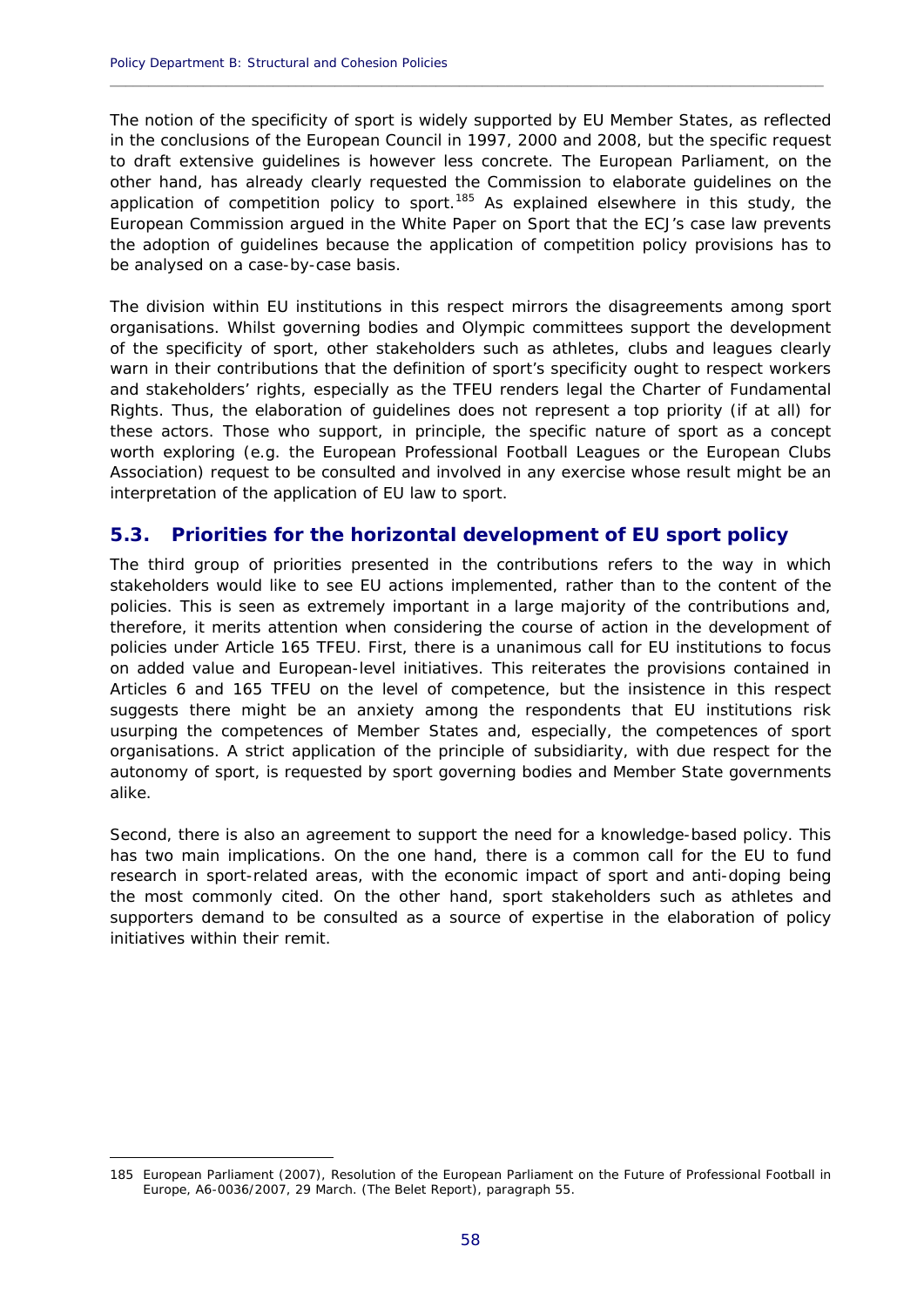Third, in terms of policy instruments, direct regulation by the EU is not a priority of the contributors to the consultation. In the area of sports agents requests were made in the past for the European Commission to study the possibility of regulation,<sup>186</sup> but stakeholders now prefer EU institutions to facilitate debate and information exchange to adopt sound self-regulation. Thus, EU institutions are requested mostly to facilitate the development of networks, the comparison of policies across EU Member States and the cooperation among sport organisations and public authorities. There is, however, one area where an important number of stakeholders request active promotion by the European Commission: social dialogue in the sports sector. Contributions by athletes and by football supporters call on the EU institutions to support and promote social dialogue as a tool for good governance.

 $\_$  , and the set of the set of the set of the set of the set of the set of the set of the set of the set of the set of the set of the set of the set of the set of the set of the set of the set of the set of the set of th

Finally, there is a common call for EU institutions to keep sports organisations involved in the development and implementation of EU sport policy. In this respect Article 165(2) TFEU calls for the EU to promote 'cooperation between bodies responsible for sport' and Article 165(3) demands that 'the Union and the Member States shall foster cooperation with third countries and the competent international organisations in the field of education and sport'. None of these provisions expressly call to cooperate *with* sport organisations in the development of EU sports policy, but the Amsterdam and Nice Declarations pointed out the Member States' willingness to keep them involved. The Commission and the European Parliament have so far proved able to engage with the sports sector. Stakeholders have expressed their unanimous desire to collaborate with EU institutions, putting their expertise at their disposal. Moreover, there is also a request made especially by Olympic committees and governing bodies that the implementation of any future EU programme in the field of sport prioritises the participation of local sports organisations.

<sup>186</sup> White Paper on Sport, p. 16.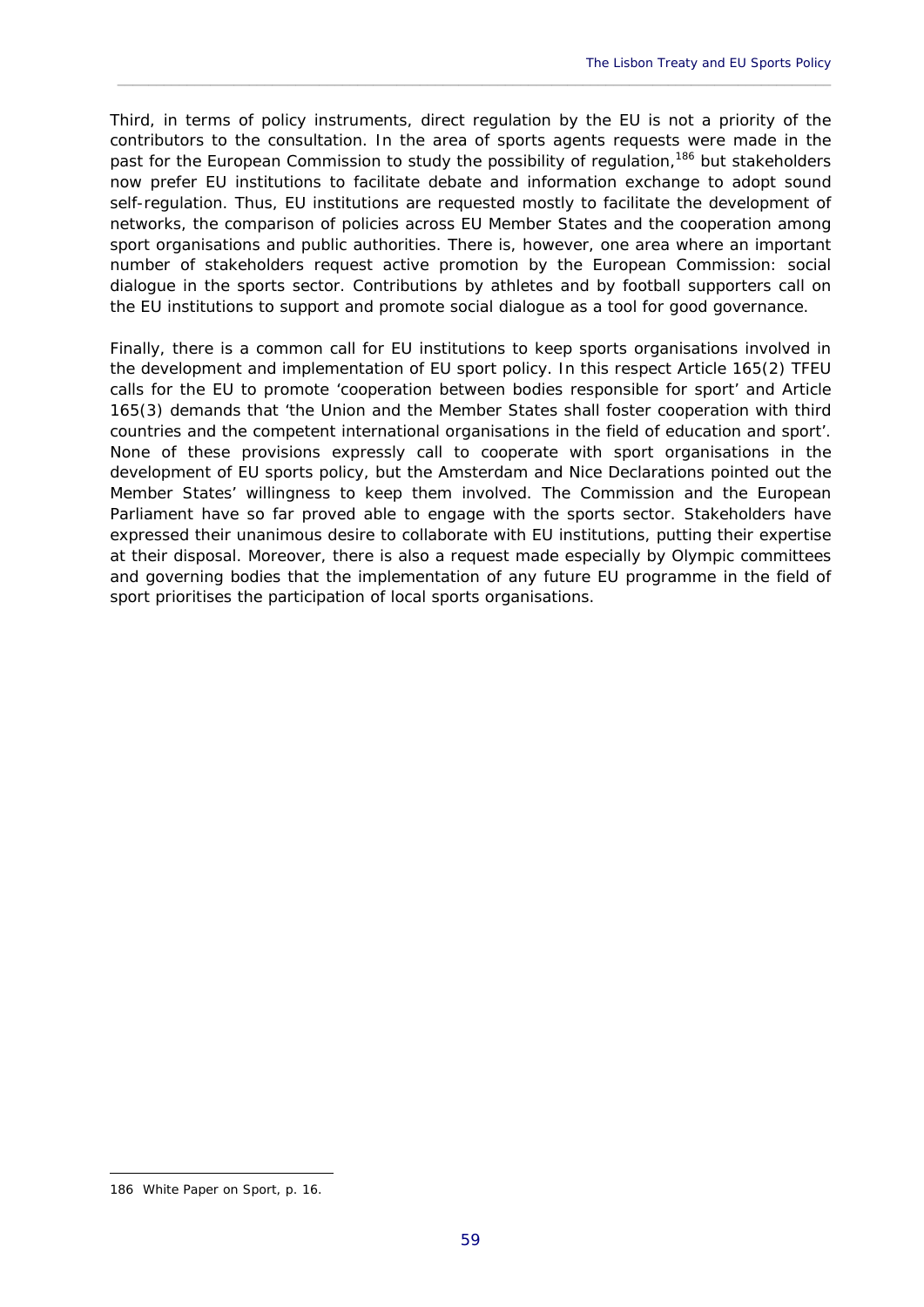**\_\_\_\_\_\_\_\_\_\_\_\_\_\_\_\_\_\_\_\_\_\_\_\_\_\_\_\_\_\_\_\_\_\_\_\_\_\_\_\_\_\_\_\_\_\_\_\_\_\_\_\_\_\_\_\_\_\_\_\_\_\_\_\_\_\_\_\_\_\_\_\_\_\_\_\_\_\_\_\_\_\_\_\_\_\_\_\_\_\_\_\_**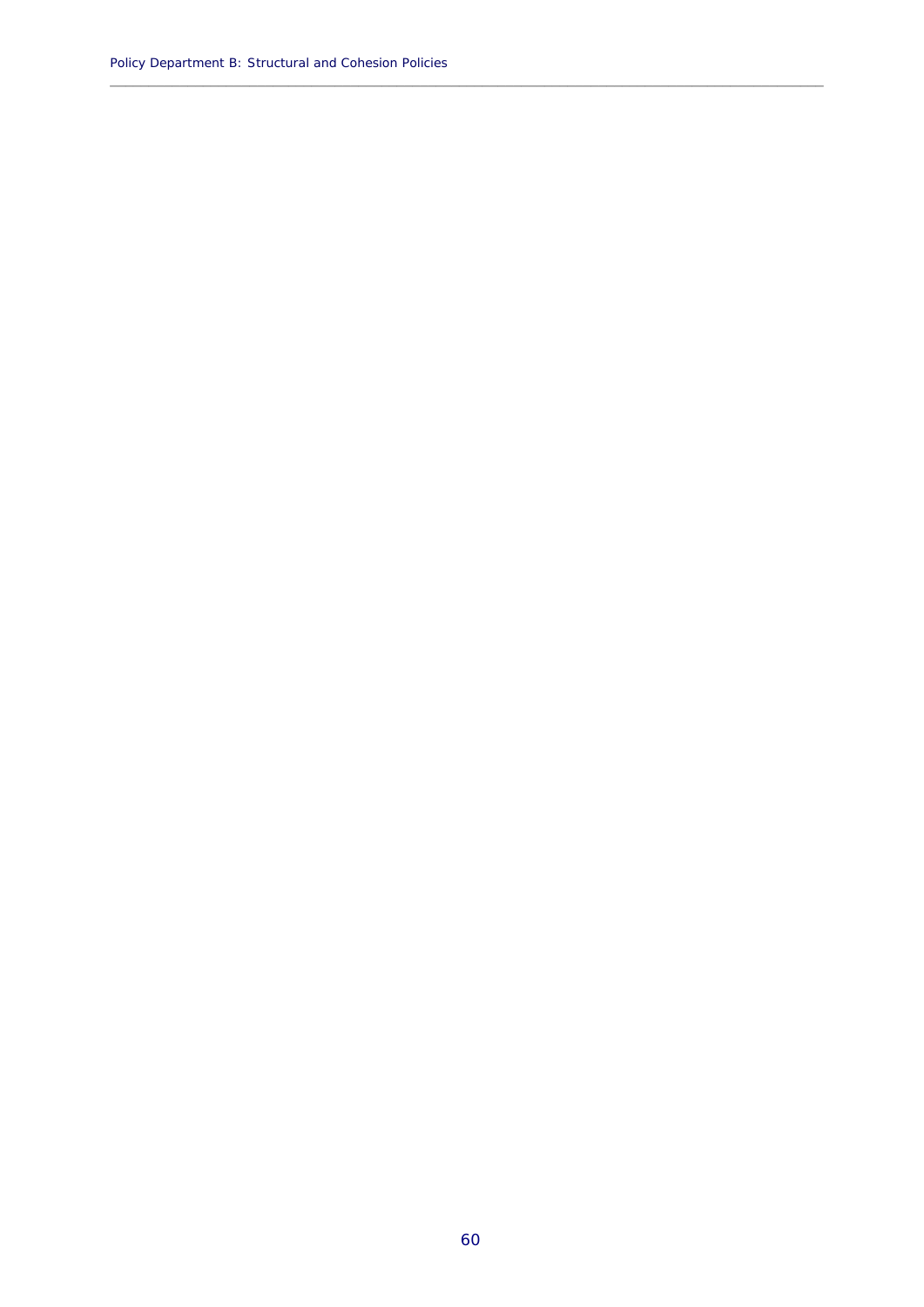# **6. CONCLUSIONS AND RECOMMENDATIONS**

Article 165 does not contain a horizontal clause. There are no provisions in the Article that require sporting issues to be taken into account when making policies in other areas, but there are also no provisions in 165 which prohibit the EU from doing so. Regardless of the value attached to Article 165 by the Court and the Commission, its existence is unlikely to alter their existing approach to sport. A review of existing EU sports law cases reveals that Article 165 TFEU will add little further protection for contested sports rules beyond that already provided by the Court and the Commission. In this regard, the review reveals that the Court and the Commission have already been highly receptive to the notion that sport contains a 'specific nature'. Therefore, the often requested production of guidelines on the application of free movement and competition law to the sports sector may not greatly assist the search for legal certainty. The Commission's White Paper on Sport more than adequately explains the legal framework applicable to sport. Furthermore, as the ECJ decided in *Meca-Medina*, contextual analysis and the requirements of proportionality control in EU law necessitate a case-by-case analysis of disputes involving sport. This renders any informal guidelines subject to challenge. $187$ 

 $\_$  , and the set of the set of the set of the set of the set of the set of the set of the set of the set of the set of the set of the set of the set of the set of the set of the set of the set of the set of the set of th

Rather than passively relying on the reference to the 'specific nature of sport' contained in Article 165 to seek to limit the influence of EU law in sport, the sports movement should take a lead in defining this contested term. This definition should be built into the relevant sports regulations following an open and transparent method of operation facilitated by the governing bodies but involving affected stakeholders. The definition should be thoroughly reasoned and backed with robust data. The EU has a strong role to play in facilitating this dialogue, sharing best practice and ensuring that sporting autonomy is conditioned on the implementation of good governance in sport. Efforts at encouraging social dialogue in sport should be maintained and moves towards a structured dialogue should not undermine these efforts. Thematic dialogue with the sports movement should be encouraged.

Article 165 resolves any legal uncertainty concerning the competence of the EU to directly fund sports related programmes. It is now clear that the EU has the competence to directly carry out actions to support, coordinate or supplement the actions of the Member States in the field of sport and this competence grants the EU a potentially wide field of action. However, the choice of priority themes should be directly linked to the themes contained in Article 165 and before supporting priority areas, the EU should demonstarte the European dimension in sport and establish the added value of EU action. A focus on a narrow range of priority areas is to be favoured over a broad approach so that the added value of EU action can be demonstrated. In this connection, the consultation exercise reveals that stakeholders favour action in the areas of health enhancing physical education, volunteering and social inclusion. A majority of respondents also identified the fight against doping, the relationship between gambling and sport and, the welfare of under-age sportspersons. In addition to these areas, there is a need to focus on evidence based policy making and in this connection the EU should fund research and encourage stakeholders to justify their positions with solid data and research.

On the face of it, Article 165(4) also appears to be unequivocal concerning the prohibition on harmonisation of the laws and regulations of the Member States. This statement might encourage claims that the laws and regulations of the Member States cannot be harmonised in so far as this would affect sporting practices. However, an examination of

<sup>1</sup> 187 Case C-519/04 P, David Meca-Medina and Igor Majcen v Commission [2006] ECR I-6991.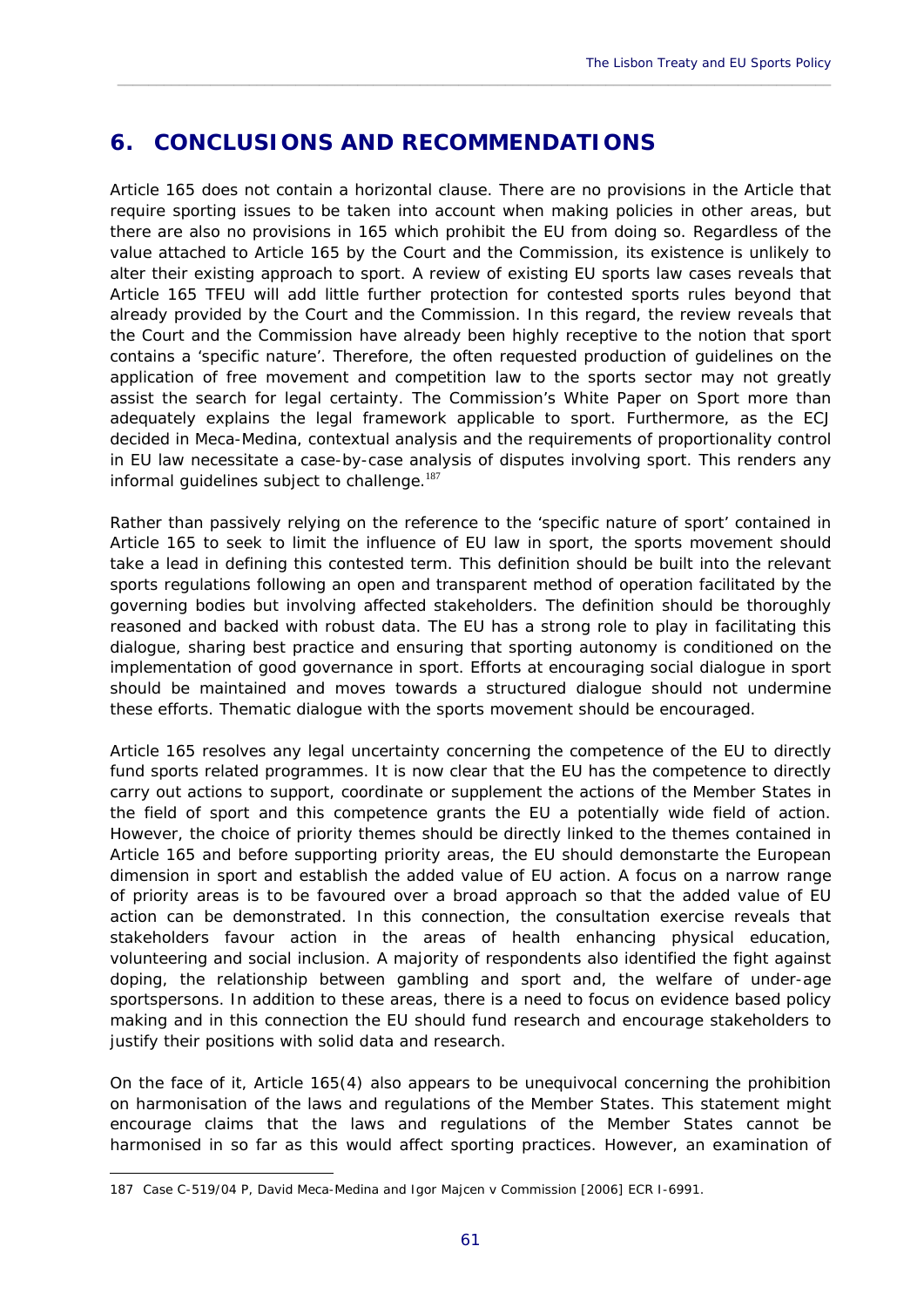past prohibitions of harmonisation and their treatment by the ECJ suggests that harmonising measures can be taken despite this type of prohibition so long as the harmonising measures are nominally based on another Treaty competence. Despite similarly worded prohibitions of harmonisation in the fields of social policy, education, vocational training, culture, and public health, the EU has in practice achieved convergence in legislation through other legal bases.

**\_\_\_\_\_\_\_\_\_\_\_\_\_\_\_\_\_\_\_\_\_\_\_\_\_\_\_\_\_\_\_\_\_\_\_\_\_\_\_\_\_\_\_\_\_\_\_\_\_\_\_\_\_\_\_\_\_\_\_\_\_\_\_\_\_\_\_\_\_\_\_\_\_\_\_\_\_\_\_\_\_\_\_\_\_\_\_\_\_\_\_\_**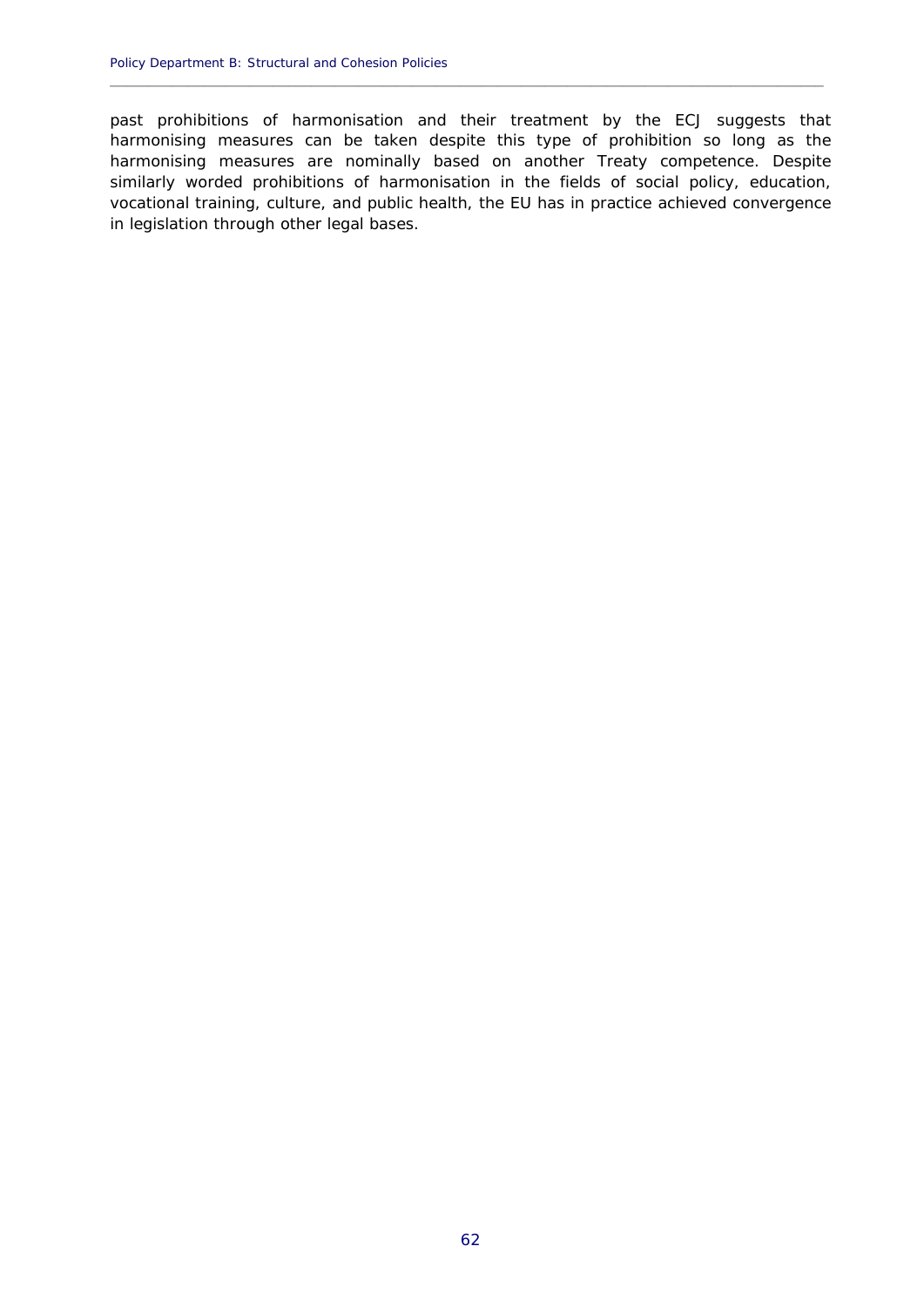## **REFERENCES**

## **EU Documents**

 Educational, Audiovisual & Culture Executive Agency, (2010), *Study on Volunteering in the European Union,* Report for DG EAC submitted by GHK, p. 6. Available at http://ec.europa.eu/citizenship/eyv2011/doc/Volunteering%20in%20the%20EU%20Fin al%20Report.pdf

 $\_$  , and the set of the set of the set of the set of the set of the set of the set of the set of the set of the set of the set of the set of the set of the set of the set of the set of the set of the set of the set of th

- European Commission (1999) *The Helsinki Report on Sport,* Report from the European Commission to the European Council with a view to safeguarding current sports structures and maintaining the social function of sport within the Community framework. COM (1999) 644 final, 10 December 1999, p.7.
- European Commission (1999) *'Limits to application of Treaty competition rules to sport: Commission gives clear signal'* press release IP/99/965.
- European Commission (2005) *'The EU & Sport: matching expectations': Consultation Conference with the European Sport Movement*, 14-15 June.
- European Commission (2007) *The White Paper on Sport: Frequently Asked Questions*. MEMO/07/290, 11 July 2007, p. 2.
- European Commission (2007) *Staff Working Document, 'The EU and Sport: Background and Context, Accompanying Document to the White Paper on Sport'*, 391 final, p51.
- European Commission (2007), *The EU and Sport: background and Context, White Paper on Sport*, SEC (2007) 935, 11/07/07, p.71.
- European Commission (2009), *2009 annual work programme on grants and contracts for the preparatory action in the field of sport and for the special annual events*, COM (2009) 1685, 16 March 2009.
- European Commission (2010) *Group of independent experts: Report on EU priorities in the field of sport*, p. 6, available at http://ec.europa.eu/sport/news/doc/100702\_gise\_final\_report.pdf
- European Commission (2010), *Strategic choices for the implementation of a new EU competence in the field of sport, EU-wide consultation report*, available online at http://ec.europa.eu/sport/library/doc/a/100726\_online\_consultation\_report.pdf
- European Commission Press Release IP/08/807, *'UEFA rule on home-grown players: compatibility with the principles of free movement of persons'*, 28/05/08.
- European Parliament (2007), *Resolution of the European Parliament on the Future of Professional Football in Europe,* A6-0036/2007, 29 March. (The Belet Report). European Parliament Resolution of May 8 2008 on the White Paper on Sport (2007/2261(INI)), (The Mavrommatis Report).
- European Sport Forum (2010) *EU Sport Forum,* Organised by the European Commission in Madrid, available at: http://ec.europa.eu/sport/library/doc/b1/sport\_forum\_madrid\_report\_11\_05\_10.pdf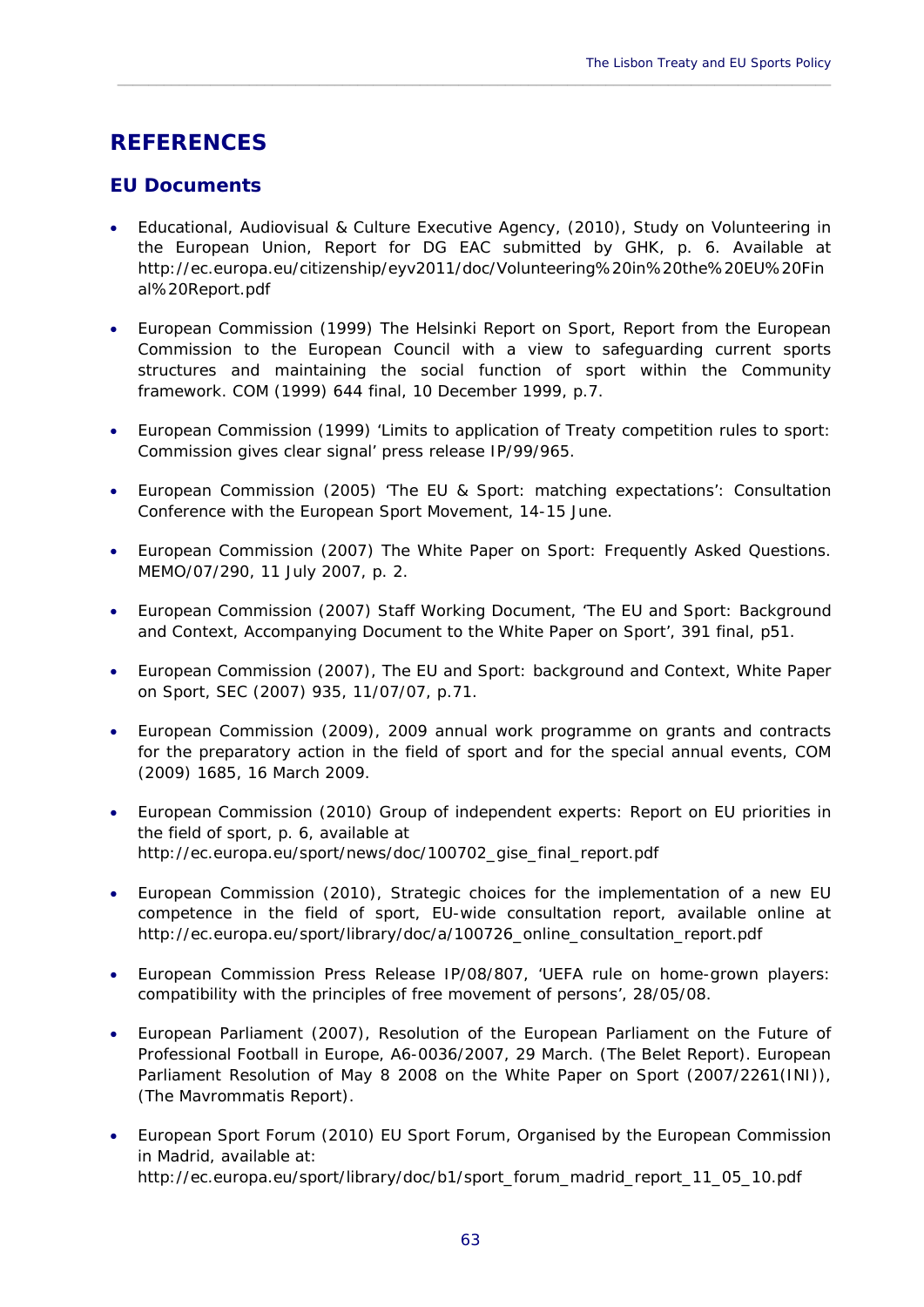- FIFA Media Release (2009), *FIFA Acts to Protect Core Values*, 15/07/09.
- FIFA Media Release (2009), *Protect the Game, Protect the Players*, Strengthen Global Football Governance, 03/06/09.

**\_\_\_\_\_\_\_\_\_\_\_\_\_\_\_\_\_\_\_\_\_\_\_\_\_\_\_\_\_\_\_\_\_\_\_\_\_\_\_\_\_\_\_\_\_\_\_\_\_\_\_\_\_\_\_\_\_\_\_\_\_\_\_\_\_\_\_\_\_\_\_\_\_\_\_\_\_\_\_\_\_\_\_\_\_\_\_\_\_\_\_\_**

- FIFPro / UEFA Memorandum of Understanding, (2007) accessed at: http://www.uefa.com/MultimediaFiles/Download/uefa/KeyTopics/88/17/81/881781\_DO WNLOAD.pdf
- Institute of European Affairs Report*,* (2008) *'Expert opinion regarding the compatibility of the 6+5 rule with European Community law'*.
- KEA, CDES & EOSE (2009), *Study on Sports Agents in the European Union*, a study commissioned by the European Commission (Directorate-General for Education and Culture).
- Presidency Conclusions, (2000), *Declaration on the specific characteristics of sport and its social function in Europe, of which account should be taken in implementing common policies*, Nice European Council Meeting, December 2000.
- Press Release of the Council of the European Union, 3013<sup>th</sup> Council Meeting, *Education*, *Youth and Culture,* Brussels 10-11 May 2010, 9456/10.

## **Literature**

- Anderson, C. (2009), *'New FIFA Regulations on the Transfer of Minors'*, *World Sports Law Report*, 7(11), pp.3-5.
- Andreff, W & Szymanski, S. (2006), *Handbook on the Economics of Sport*, Cheltenham: Edward Elgar.
- Arnaut, JL., (2006), *Independent European Sport Review*, p.33. Accessed at http://www.independentfootballreview.com/doc/Full\_Report\_EN.pdf.
- Chaker, A-N., (2004), *Good Governance in Sport: A European Survey*, Strasbourg: Council of Europe.
- Chappelet, J-L., (2010), *Autonomy of Sport in Europe*, Strasbourg: Council of Europe, pp.89-108.
- Declaration 29 to the Treaty of Amsterdam. Presidency Conclusions, (2000), *'Declaration on the specific characteristics of sport and its social function in Europe, of which account should be taken in implementing common policies'*, Nice European Council Meeting, December 2000.
- Downward et al (2009), *Sports Economics: Theory, Evidence and Practice*, Oxford: Elsevier.
- Groot, L., (2008), Economics, Uncertainty and European Football, Cheltenham: Edward Elgar.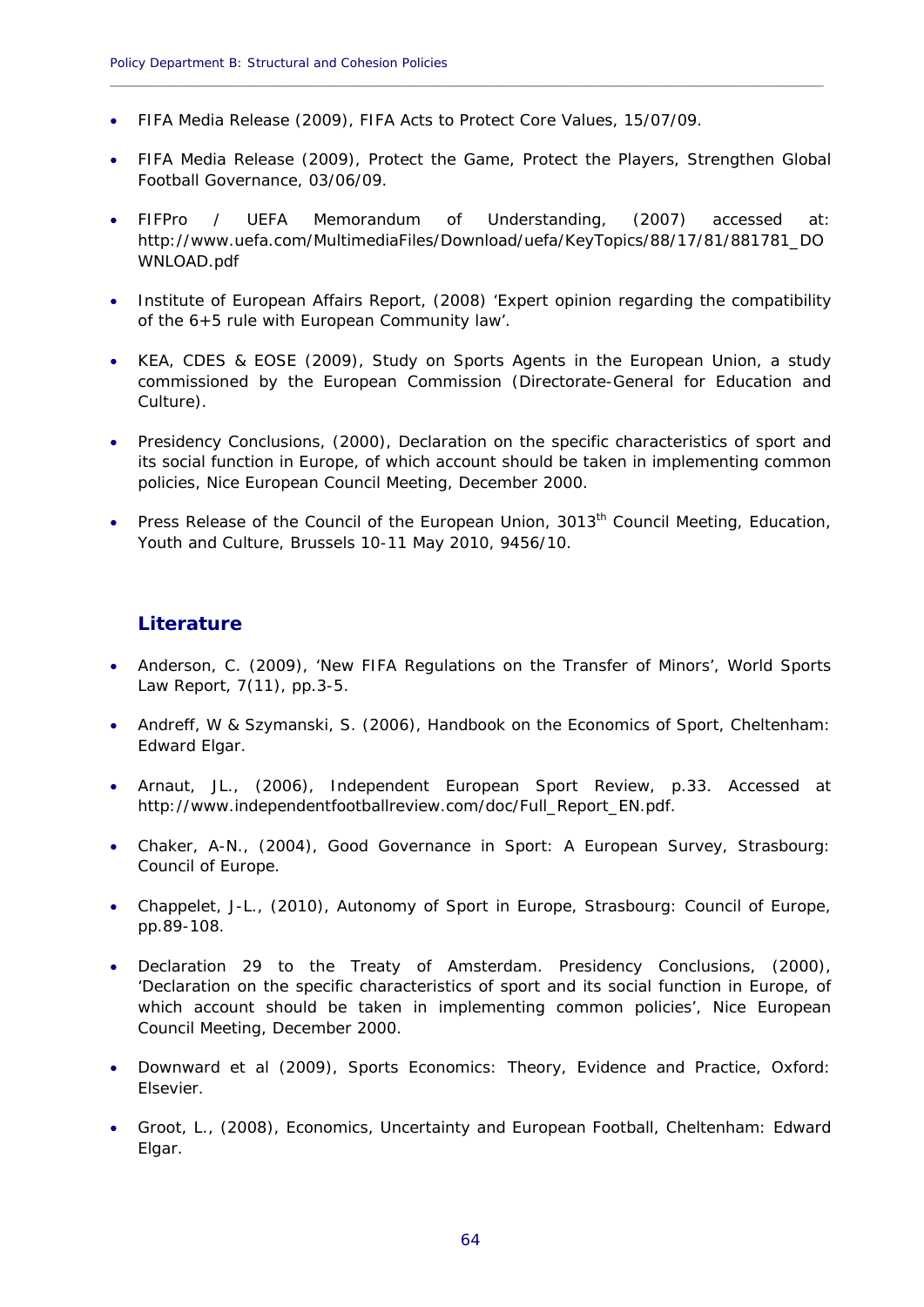Infantino, G. (2006), *Meca-Medina: a step backwards for the European sports model*, accessed at: http://www.uefa.com/MultimediaFiles/Download/uefa/KeyTopics/480401\_DOWNLOAD.pdf.

 $\_$  , and the set of the set of the set of the set of the set of the set of the set of the set of the set of the set of the set of the set of the set of the set of the set of the set of the set of the set of the set of th

- Jeanrenaud, C., & Késenne, S., (2009), *The Economics of Sport and the Media*, Cheltenham: Edward Elgar.
- Késenne, S. (2007), *The Economic Theory of Professional Team Sports*, Cheltenham: Edward Elgar.
- Miettinen, S., (2008), *'Policing the boundaries between regulation and commercial exploitation: lessons from the MOTOE case'*, 3-4 *International Sports Law Journal* pp. 11-18.
- Monti, M., (2001), *'Competition and Sport, the Rules of the Game', speech at conference on Governance in Sport'*, 26/02/2001, Brussels.
- Mutz, M. and Baur, J., (2009) *'The role of sports for violence prevention: sport club participation and violent behaviour among adolescents'*, International Journal of Sport Policy, 1 (3), pp. 305-321.
- Parrish, R., and Miettinen, S., (2008), *The Sporting Exception in European Union Law,* The Hague: TMC Asser Press, pp. 73-101.
- Szymanski, S. (2009), *Playbooks and Checkbooks*, Princeton: Princeton University Press;
- Szymanski, S., (2010), *The Comparative Economics of Sport*, Basingstoke: Palgrave Macmillan;
- Szymanski, S., (2010), *Football Economics and Policy*, Basingstoke: Palgrave Macmillan.
- Tokarski, W., Steinbach, D., Petry, K., & Jesse, B. (eds.) (2004), *Two Players, One Goal*, Oxford: Meyer and Meyer Sport.
- Van den Bogaert, S., (2000), *'The court of justice on the Tatami: Ippon, Wazari or Koka?'* European Law Review 554-563 at pp. 560-561.
- Van den Bogaert, S., and Vermeersch, A.(2006), *'Sport in the European Constitution: All Sound and No Fury?'* Maastricht University Working Paper No 2005/8 available at http://papers.ssrn.com/sol3/papers.cfm?abstract\_id=977456
- Van den Bogaert, S., and Vermeersch, A., (2006), *'Sport & the European Treaty: A Tale of* Uneasy *Bedfellows?'*, European Law Review, 31, pp. 821-
- Vermeersch, A., (2009), *'The Future EU Sports Policy:* Hollow *Words on* Hallowed *Ground?'*, 3-4 International Sports Law Journal pp. 3-7.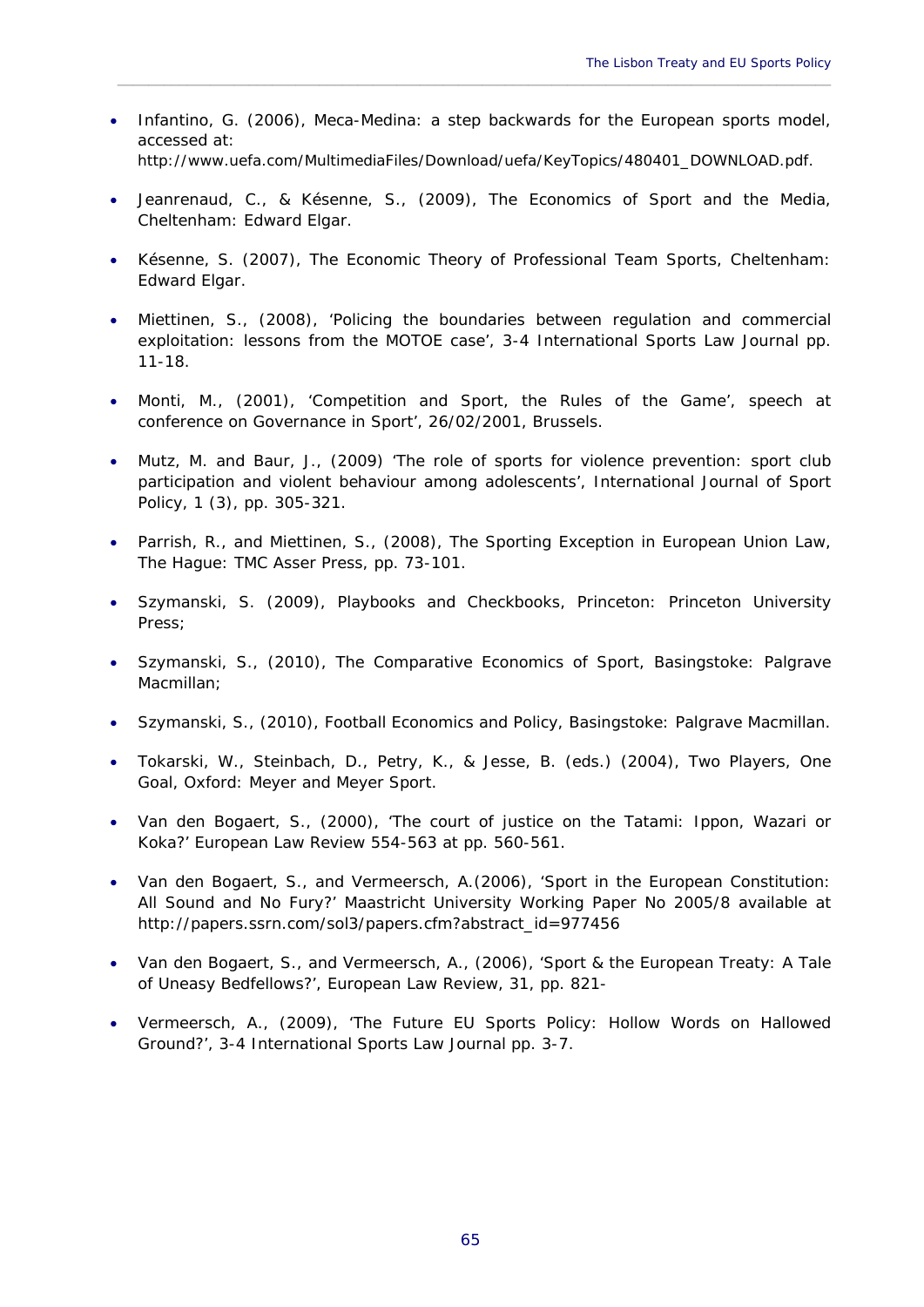**\_\_\_\_\_\_\_\_\_\_\_\_\_\_\_\_\_\_\_\_\_\_\_\_\_\_\_\_\_\_\_\_\_\_\_\_\_\_\_\_\_\_\_\_\_\_\_\_\_\_\_\_\_\_\_\_\_\_\_\_\_\_\_\_\_\_\_\_\_\_\_\_\_\_\_\_\_\_\_\_\_\_\_\_\_\_\_\_\_\_\_\_**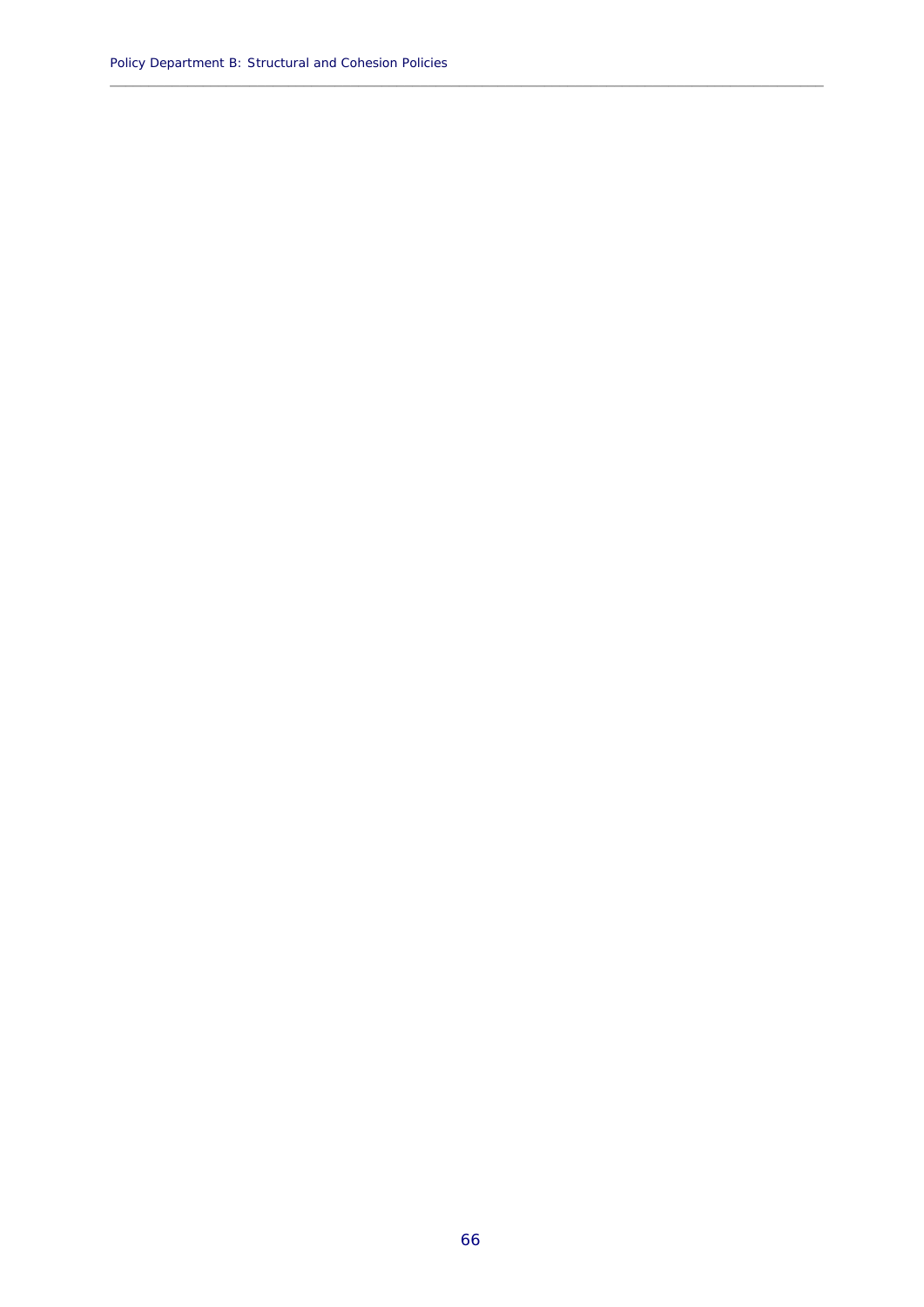# **ANNEX**

#### **TEXT OF STAKEHOLDERS CONSULTATION LETTER**

Dear Sir/Madam,

With the entry into force of the Lisbon Treaty in December 2009, the European Union (EU) acquired a specific competence in the field of sport for the first time. Sport is mentioned in Article 6 of the Treaty on the Functioning of the European Union (TFEU), as one of the policy fields where the Union has competence to support, coordinate or supplement the actions of its Member States.

 $\_$  , and the set of the set of the set of the set of the set of the set of the set of the set of the set of the set of the set of the set of the set of the set of the set of the set of the set of the set of the set of th

The 'new' Article 165 TFEU sets out the details of sports policy. It states that the "Union shall contribute to the promotion of European sporting issues, while taking account of the specific nature of sport, its structures based on voluntary activity and its social and educational function". More specifically, the objectives of sports policy are described as being to: (1) promote fairness and openness in sporting competitions and cooperation between bodies responsible for sports and (2) protect the physical and moral integrity of sports practitioners, especially the youngest among them.

The existence of a new specific competence is expected to open up new possibilities for EU action in the field of sport. However, EU competences over the Single Market have already had a considerable impact on sport and these will remain as important as ever. The European Court of Justice (ECJ) has over the years developed extensive and important case law that has had major implications on the world of sport. At the same time, the EU has already had an influence on sport in exercising its 'soft law' powers in closely related areas such as education, health and social inclusion via its respective funding programmes.

Moreover, the lack of a specific legal competence has not prevented the European Commission from building up the beginnings of an EU sports policy, as outlined in the 2007 White Paper on Sport and its associated "Baron de Coubertin Action Plan", which began to be implemented in 2008. The Commission has also directly financed certain sporting projects under the sports 'preparatory action' in 2009.

The entry into force of the Lisbon Treaty has spurred the European Commission to begin work on a proposal for fully-fledged EU sports programme and on a policy communication on sport and the Lisbon Treaty. These two items are expected to be sent to the European Parliament for consideration in the second half of 2010.

In light of the above, the **European Parliament's Committee on Culture and Education (CULT)** has commissioned the **T.M.C. Asser Institute** to undertake a study whose objective is to provide a panorama of the possibilities of EU Sports Policy at a time when these are being reviewed after the approval of the Lisbon Treaty. In particular, it should assess, from a legal point of view, the potential of the new TFEU to enable the EU to attain the objectives of greater fairness and openess in sporting competitions and greater protection of the moral and physical integrity of sports practitioners whilst taking account of the specific nature of sport.

The study should make use of existing literature and ECJ case-law on the topics concerned, notably recent jurisprudence dating from after the entry into force of the Lisbon Treaty. It should also take into account the relevant (European Parliament (EP) resolutions (notably on the White Paper on Sport and on the Future of Professional Football in Europe). Given the forward-looking nature of the brief, the literature and legal review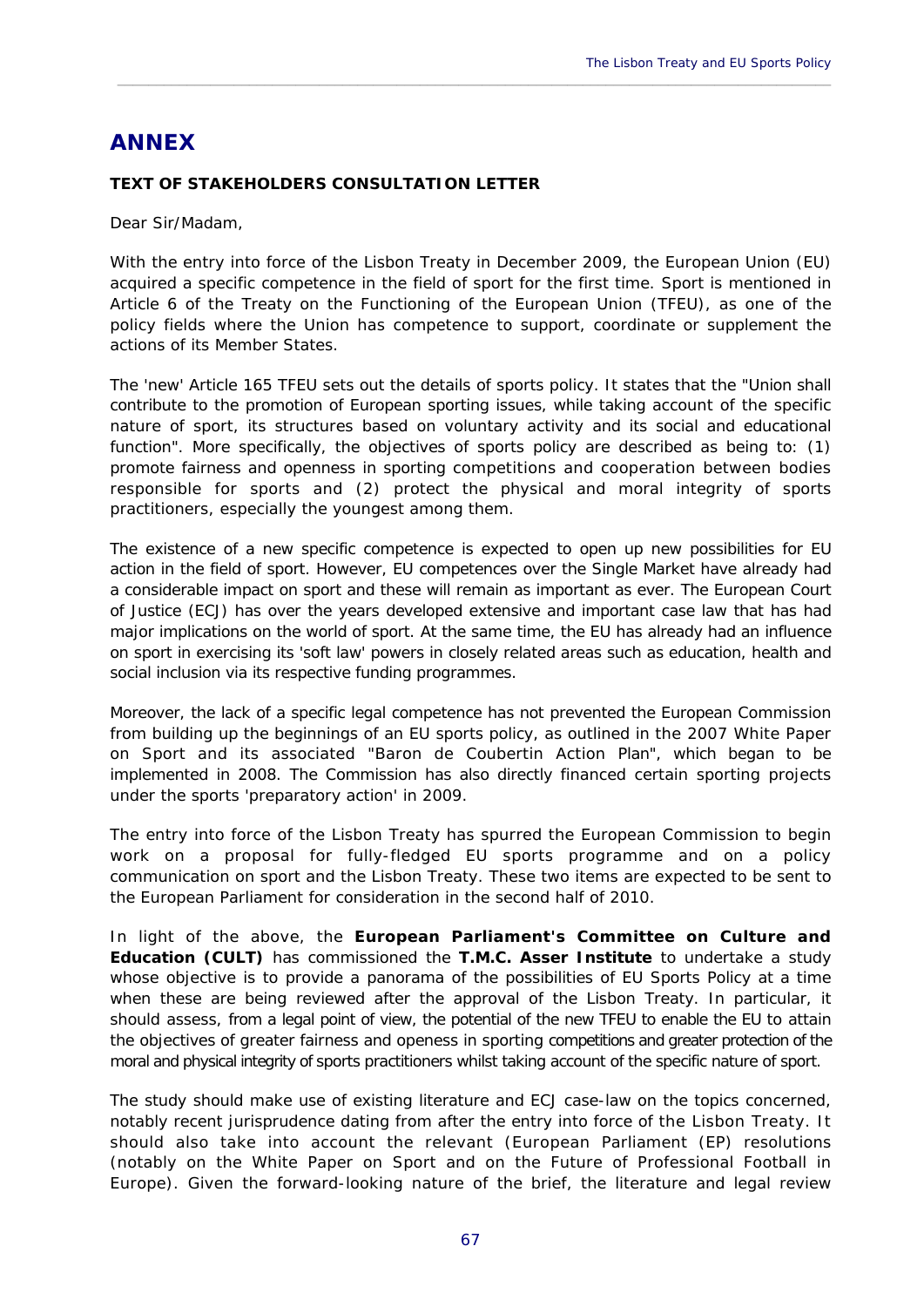should only constitute a starting point to be complemented by direct informationgathering and discussion with parties interested in the development of EU Sports Policy, including sports associations or clubs at both professional and amateur level, pan-European umbrella organizations representing sport, national and EU civil servants, the private sector and academics.

**\_\_\_\_\_\_\_\_\_\_\_\_\_\_\_\_\_\_\_\_\_\_\_\_\_\_\_\_\_\_\_\_\_\_\_\_\_\_\_\_\_\_\_\_\_\_\_\_\_\_\_\_\_\_\_\_\_\_\_\_\_\_\_\_\_\_\_\_\_\_\_\_\_\_\_\_\_\_\_\_\_\_\_\_\_\_\_\_\_\_\_\_**

If you wish to participate in the stakeholders consultation for this study, we would appreciate it if you could send us your views on what the EU's priorities for sport should be, by 1 July 2010 at the latest.

**You may address your answers, preferably by e-mail, to R.Siekmann@asser.nl and/or by fax to: +31 (0)70 3420359 or +31 (0)70 3420346 to the T.M.C. Asser Institute to the attention of Dr Robert Siekmann.** 

I look forward to receiving your reply.

Yours faithfully,

Dr Robert C.R. Siekmann

**Director** 

ASSER international Sports Law Centre

R.J. Schimmelpennincklaan 20-22

2517 JN The Hague

P.O. Box 30461

2500 GL The Hague

The Netherlands

Tel.: +31 (0)70 - 3420342/345/300

Fax: +31 (0)70 – 3420359/346

E-mail: **R.Siekmann@asser.nl**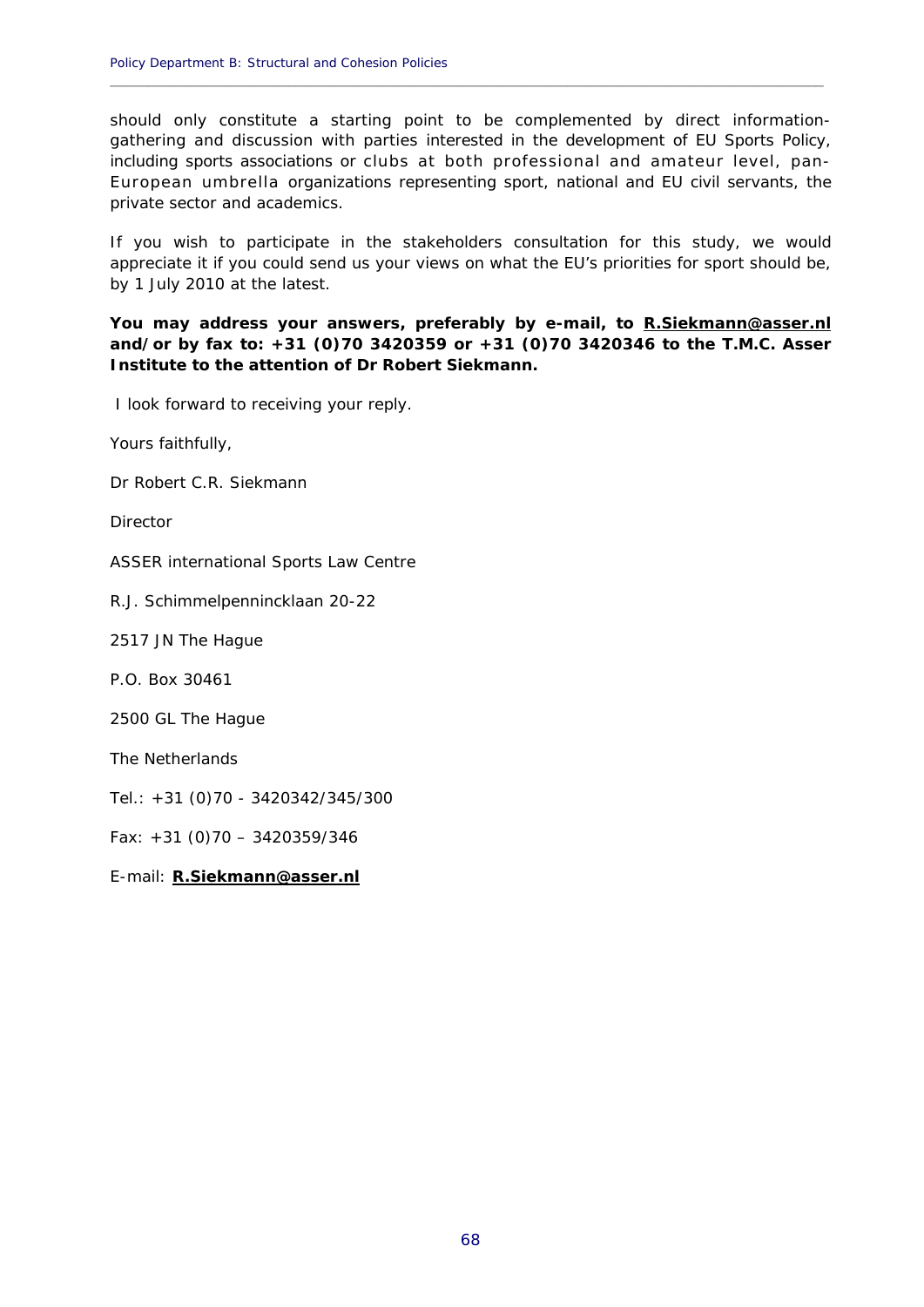## **STAKEHOLDERS WHO WERE INVITED TO RESPOND TO CONSULTATION**

For the purpose of direct information gathering and discussion with parties interested in the development of an EU Sports Policy, the following **categories of organisations and persons** were consulted:

 $\_$  , and the set of the set of the set of the set of the set of the set of the set of the set of the set of the set of the set of the set of the set of the set of the set of the set of the set of the set of the set of th

*International "umbrella" organisations:* 

- International Olympic Committee (IOC)
- European Olympic Committee (EOC EU Office)
- Association of National Olympic Committees (ACNO)
- General Association of International Sports Federations (GAISF)
- Association of IOC Recognized International Sports Federations (ARISF)
- Association of Summer Olympic International Federations (ASOIF)
- Association of International Olympic Winter Sports Federations (AIOWF)
- International Assembly of National Organisations of Sport (IANOS)
- International Paralympic Committee (IPC)

*International and European sports federations per sport (Olympic sports):* Aquatics (FINA / LEN); Canoeing/Kajak (ICF / ECA); Cycling (UCI / UEC); Gymnastics (FIG/UEG); Volleybal (FIVB and CEV); Equestrian (FEI and EEF); Wrestling (FILA and CELA); Archery (FITA and EMAU); Athletics (IAAF and EAA); Badminton (BWF and EBU); Basketball (FIBA and FIBA Europe); Boxing (AIBA and EBA); Fencing (FIE and EFC); Field hockey (FIH and EHF); Football (FIFA and UEFA); Handball (IHF and EHF); Judo (IJF and EJU); Modern Pentathlon (UIPM); Rowing (FISA); Sailing (ISAF and EUROSAF); Shooting (ISSF and ESC); Table Tennis (ITF and ETTU); Triathlon (ITU and ETU); Weightlifting (IWF and EWF); Skating (ISU); Ice Hockey (IIHF); Curling (WCF and ECF)); Skiing (FIS and ESF); Biathlon (IBU); Luge (FIL); Bobsleigh (FIBT).

### *National sports federations and associations per sport in the 27 EU Member States.*

*Clubs* (international/European "umbrella" organisations), for example: European Association of Sports Employers (EASE); EPFL (football/leagues); ECA (football/clubs); ULEB (basketball); AIGCP and IPCT (professional cycling).

N.B. Clubs from the most important sports per country at amateur and professional level were consulted for the purpose of the study (for example, France: football, rugby; Germany: football, ice hockey, handball, basketball; Italy: football, basketball; Netherlands: football, field hockey; Austria: football; Spain: football; United Kingdom: football, rugby, cricket).

*International and European players' unions*: EURO-MEI UNI (sports employees);

European Elite Athletes Association; UBE (basketball); FIFPro Europe (football); CPA (professional cycling).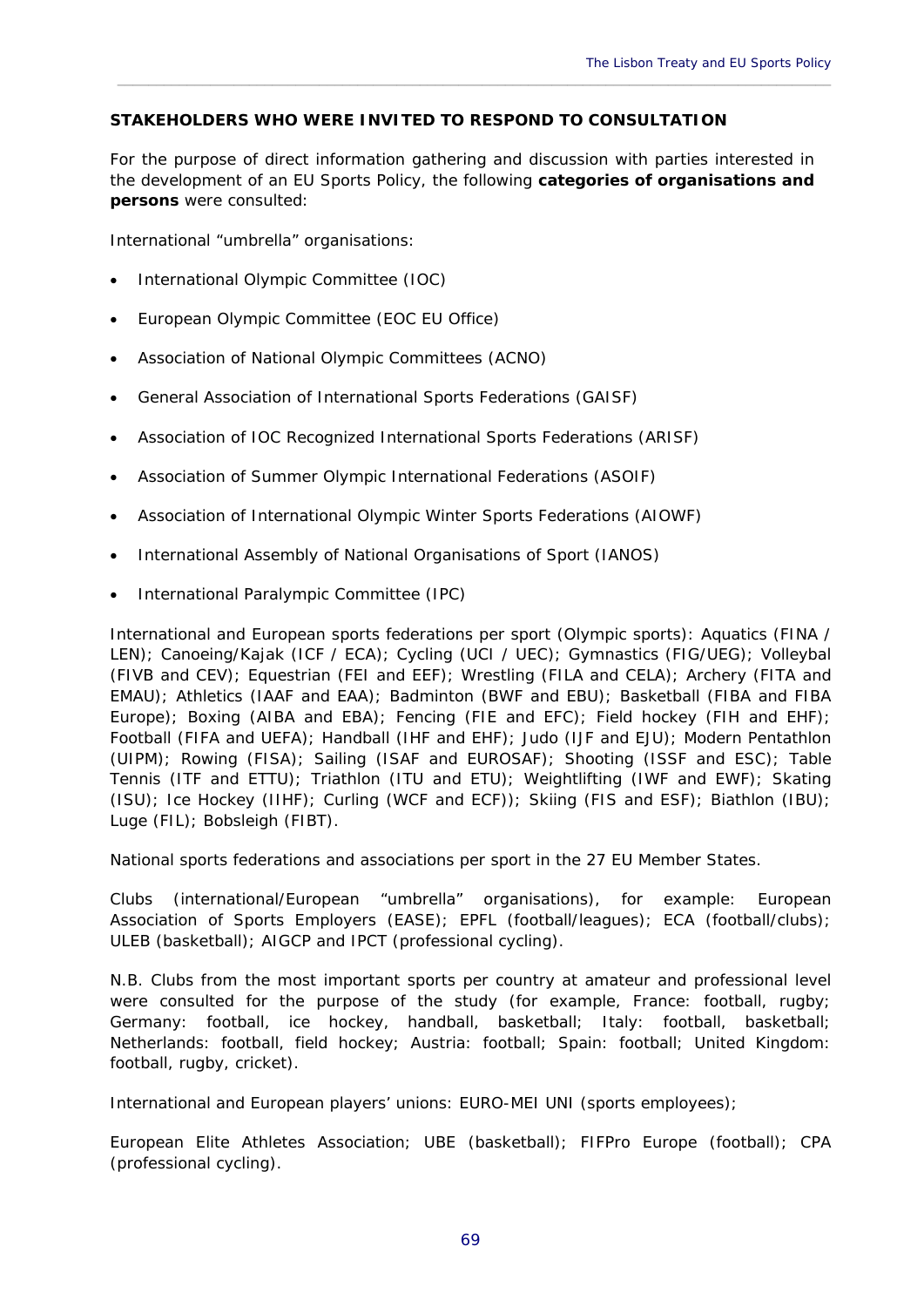*EU civil servants:* Sport Unit, Directorate-General for Education and Culture, European Commission; Directorate-General Education and Culture (Social Dialogue in sport).

**\_\_\_\_\_\_\_\_\_\_\_\_\_\_\_\_\_\_\_\_\_\_\_\_\_\_\_\_\_\_\_\_\_\_\_\_\_\_\_\_\_\_\_\_\_\_\_\_\_\_\_\_\_\_\_\_\_\_\_\_\_\_\_\_\_\_\_\_\_\_\_\_\_\_\_\_\_\_\_\_\_\_\_\_\_\_\_\_\_\_\_\_**

*National civil servants:* sports directors in the 27 EU Member States (Government Departments and/or Agencies in each Member State with primary powers in the area of sport).

*ASSER International Sports Law Centre's standing network of sports law experts* in the 27 EU Member States (academics and practitioners):

- Austria: Ingo Braun, Baier Böhm Law Firm, Vienna
- Belgium: Dr An Vermeersch, European Institute, Law Faculty, Gent
- Bulgaria: Boris Kolev, international sports lawyer and co-chairman of the NGO Bulgarian Legal Society, Sofia
- Cyprus: Dr Gregory Ioannidis, Law School, University of Buckingham, United Kingdom, and Christodoulos G. Vassiliades & Co Law Firm, Nicosia
- Czech Republic: Katerina Radostova, Erad Legal Law Firm, and Law Faculty, Charles University, Prague
- Denmark: Prof. Dr. Soren Sandfeld Jakobson, Law Department, Copenhagen Business School, Frederiksberg
- Estonia: Katarina Pijetlovic, Faculty of Law, International University Audentes, Tallinn
- Finland: Tauno Palotie, Veikko Palotie & Co Law Firm, Helsinki
- France: Jean-Michel Marmayou, Paul Cézanne University, Marseille
- Germany: Prof.Dr Peter Heermann, Law Faculty, University of Bayreuth
- Greece: Prof. Dr. Panagiotopoulos, advocate and Law Faculties, Athens and Peloponnese Universities
- Hungary: Dr Andras Nemes, Faculty of Physical Education and Sport Sciences, Semmelweis University, and President of SPORTJUS, Budapest
- Ireland: Laura Donnellan, School of Law, University of Limerick
- Italy: Lucio Colantuoni, Law School Genoa and Milan University
- Latvia: Sarmis Spilbergs, Klavins & Slaidins LAWIN Law Firm, Riga
- Lithuania: Jaunius Gumbis, Lidelka, Petrauskas, Valiunas & Partners Law Firm, Vilnius
- Luxembourg: Jean-Luc Schauss, Loyens & Loeff Law Firm, Luxembourg
- Malta: Dr Anthony Galea, Deguara Farrugia Law Firm, Sliema
- Netherlands: Prof. Dr Stefaan van den Bogaert, Law Faculty, University of Leiden
- Poland: Prof. Dr. Andrzej J. Szwarc, Department of Law and Administration. Adam Mickiewicz University, Poznan
- Portugal: Alexandre Mestre, A.M. Pereira, Saragga Leal, Oliveira Martins Law Firm, Lisbon
- Romania: Prof. Dr Alexandru Virgil Voicu, Faculty of Physical Education and Sport, "Babes-Bolyai" University, Cluj-Napoca
- Slovakia: Jozef Corba, Faculty of Law, Pavel Jozef Safarik University, Kosice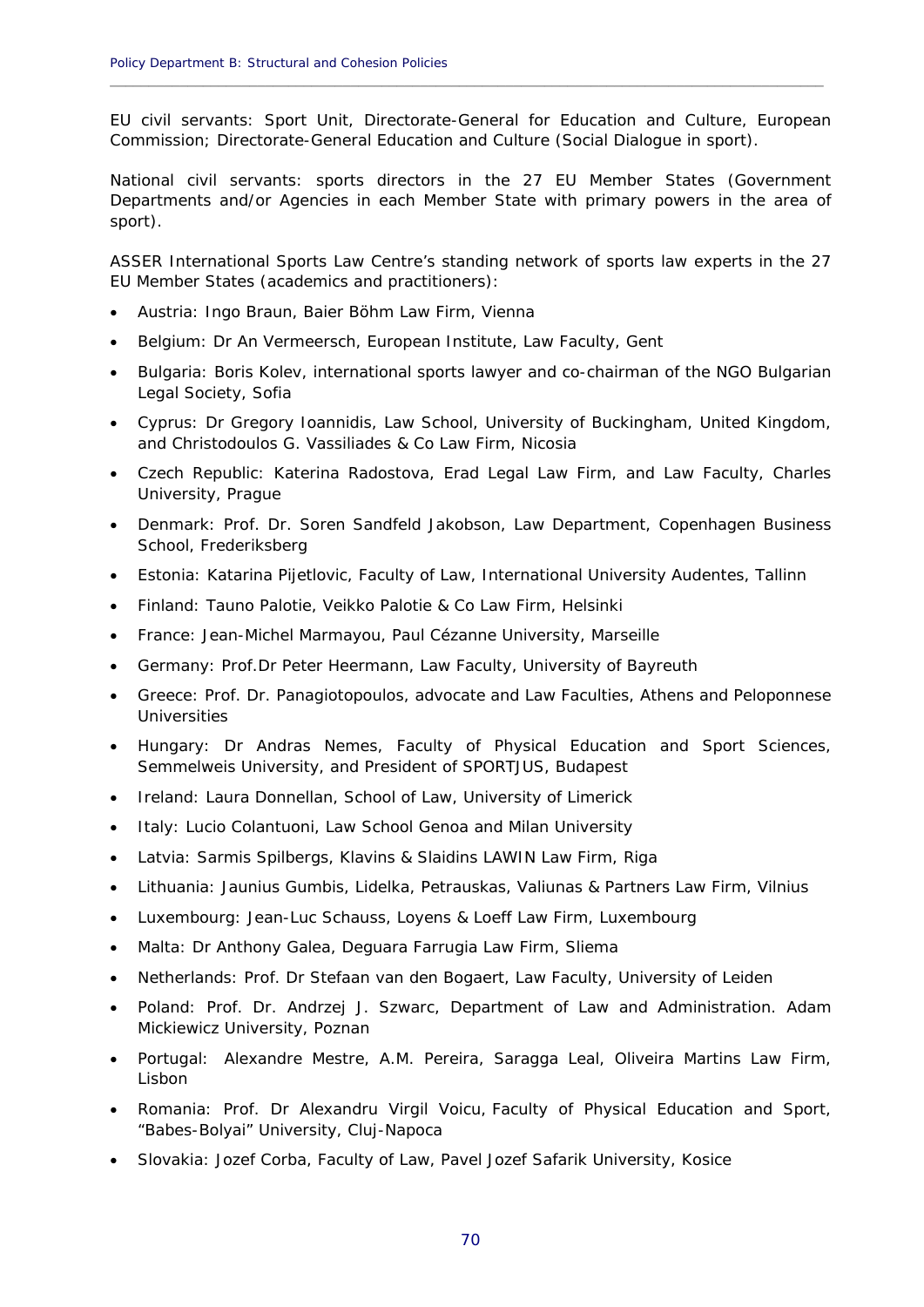- Slovenia: Prof. Dr Peter Grilc, Law Faculty, University of Ljubljana
- Spain:
- Juan de Dios Crespo Pérez, Ruiz Huerta & Crespo Sports Lawyers, Valencia
- Sweden: Erik Ullberg, Wistrand Law Firm, Goteborg
- United Kingdom: Prof. Dr Stephen Weatherill, Somerville College, University of Oxford

 $\_$  , and the set of the set of the set of the set of the set of the set of the set of the set of the set of the set of the set of the set of the set of the set of the set of the set of the set of the set of the set of th

SportAccord, The International Association of Sportslaw Practitioners and Executives (ASPE), the International Association of Sports Law (I.A.S.L.) and the International Sports Lawyers Association (I.S.L.A.) were also consulted for the purpose of the Study.

The European Sports Law and Policy Initiative (ESLPI), founded in 2009 by Professors Michele Colucci and Frank Hendrickx, University of Leuven, was consulted for the purpose of the Study.

Following an invitation extended by the European Commission at the Consultation Conference "The EU & Sport: Matching Expectations" in 2006, a large number of organisations asked to meet with the Commission on issues related with the White Paper on Sport in 2006 and 2007. These consultations included meetings and contacts with the organisations and bodies listed in the White Paper on Sport (Annex III: consultations with stakeholders). These organisations and bodies again were consulted within the framework of this Study.

 Additionally, organisations connected with specific topics of the Study were consulted: sports betting: European Lotteries (state-licensed lotteries and toto companies) and EGBA (private, commercial lotteries); media rights: European Broadcasting Union (EBU); doping: Association of National Anti-Doping Organisations (ANADO) and national anti-doping organisations in the 27 EU Member States (NADO's); European players' agents: EFAA (football) and AEBA (basketball).

Organisations connected with other, additional topics dealt with in the White Paper on Sport, were consulted: physical education and public health: Fédération Internationale de Médecine Sportive (FIMS); active citizenship: association Sport et Citoyenneté/Sport and Citizenship; social inclusion and integration: European Association for Sport and Social Integration (E.A.S.I.); racism and violence in sport: Football against Racism in Europe Network (FARE); sponsorship: The European Sponsorship Association (ESA); supporters: Supporters Direct.

An internet-based, on-line consultation targeting all interested organisations and individuals wias open during an 6-week period as from the beginning of the Study's operation.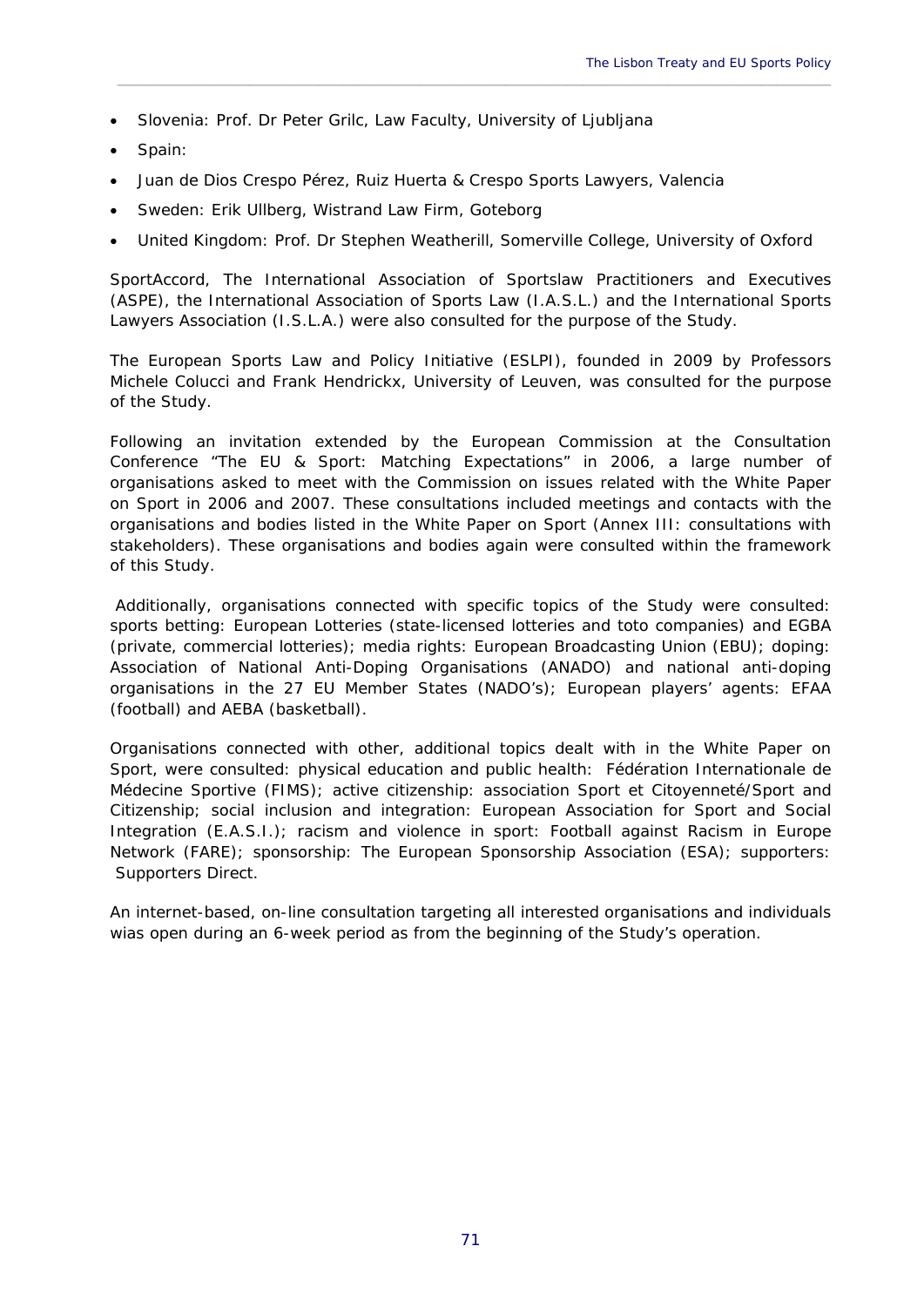#### **STAKEHOLDERS WHO RESPONDED TO CONSULTATION**

**\_\_\_\_\_\_\_\_\_\_\_\_\_\_\_\_\_\_\_\_\_\_\_\_\_\_\_\_\_\_\_\_\_\_\_\_\_\_\_\_\_\_\_\_\_\_\_\_\_\_\_\_\_\_\_\_\_\_\_\_\_\_\_\_\_\_\_\_\_\_\_\_\_\_\_\_\_\_\_\_\_\_\_\_\_\_\_\_\_\_\_\_**

*Intergovernmental organisations*  Council of Europe *National Governments of EU Member States*  Ministry of Education and Culture, Finland (Sports Division) Federal Ministry of the Interior, Germany (EU and international sports affairs) Government of Malta Ministry of Health, Welfare and Sport, The Netherlands Department for Culture, Media and Sport, United Kingdom *International sports federations*  FIFA UEFA *International Olympic Committees* EOC EU Office *National Olympic Committees*  NOC of Denmark CNOSF (France) COSL (NOC of Luxembourg) Maltese Olympic Committee Norwegian Olympic and Paralympic Committee and Confederation of Sports (NIF) Olympic Committee of Slovenia *National sports associations*  British Swimming and Amateur Swimming Association *International employers (leagues, clubs) organisations*  EPFL (Association of European Professional Football Leagues) ECA (Europa Club Association (football) *International employees (players) organisations*  EU Athletes (European Elite Athletes Association)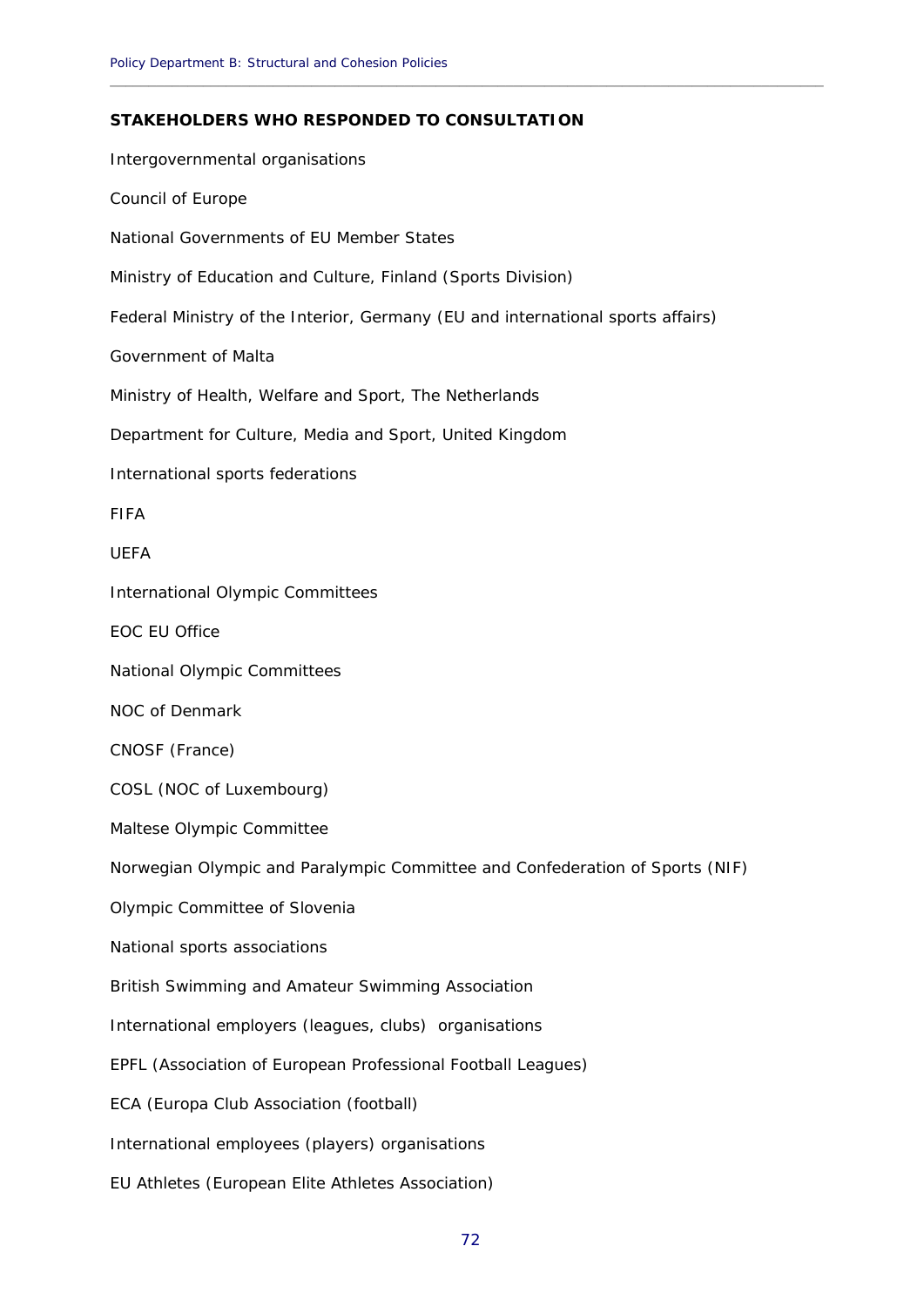The PGAs of Europe (The Professional Golfers' Associations of Europe) *National employees (players) organisations*  FNV Sport (The Netherlands) Professional Players Federation (PPF) (football) *International agents associations*  Association of European Basketball Agents (AEBA) *Other international non-governmental organisations*  **SportAccord** ENGSO (European Non-Governmental Sports Organisation) ISCA Europe (International Sport and Culture Association) Sport and Citizenship / Sport et Citoyenneté EAS-Network (The European Athlete as Student Network) Sport Rights Owner's Coalition (SROC) Supporters Direct Europe European Women and Sport (EWS) *Academics*  Hellenic Center of Research on Sports Law (H.C.R.S.L.) (Athens, Greece) Oxford University (United Kingdom) *Practitioners (law firms)*  Christodoulos G. Vassiliades & Co. LLC (Nicosia, Cyprus) Ulys (Btussels, Belgium and Paris, France) F&D Avvocati (Milan, Italy) Lidelka, Petrauskas, Valiunas ir partneriai LAWIN (Vilnius, Lithuania) Loyens & Loeff (Luxembourg, Luxembourg) CMS Derks Star Busmann (Utrecht, The Netherlands) Ruiz Huerta & Crespo Sports Lawyers (Valencia, Spain)

 $\_$  , and the set of the set of the set of the set of the set of the set of the set of the set of the set of the set of the set of the set of the set of the set of the set of the set of the set of the set of the set of th